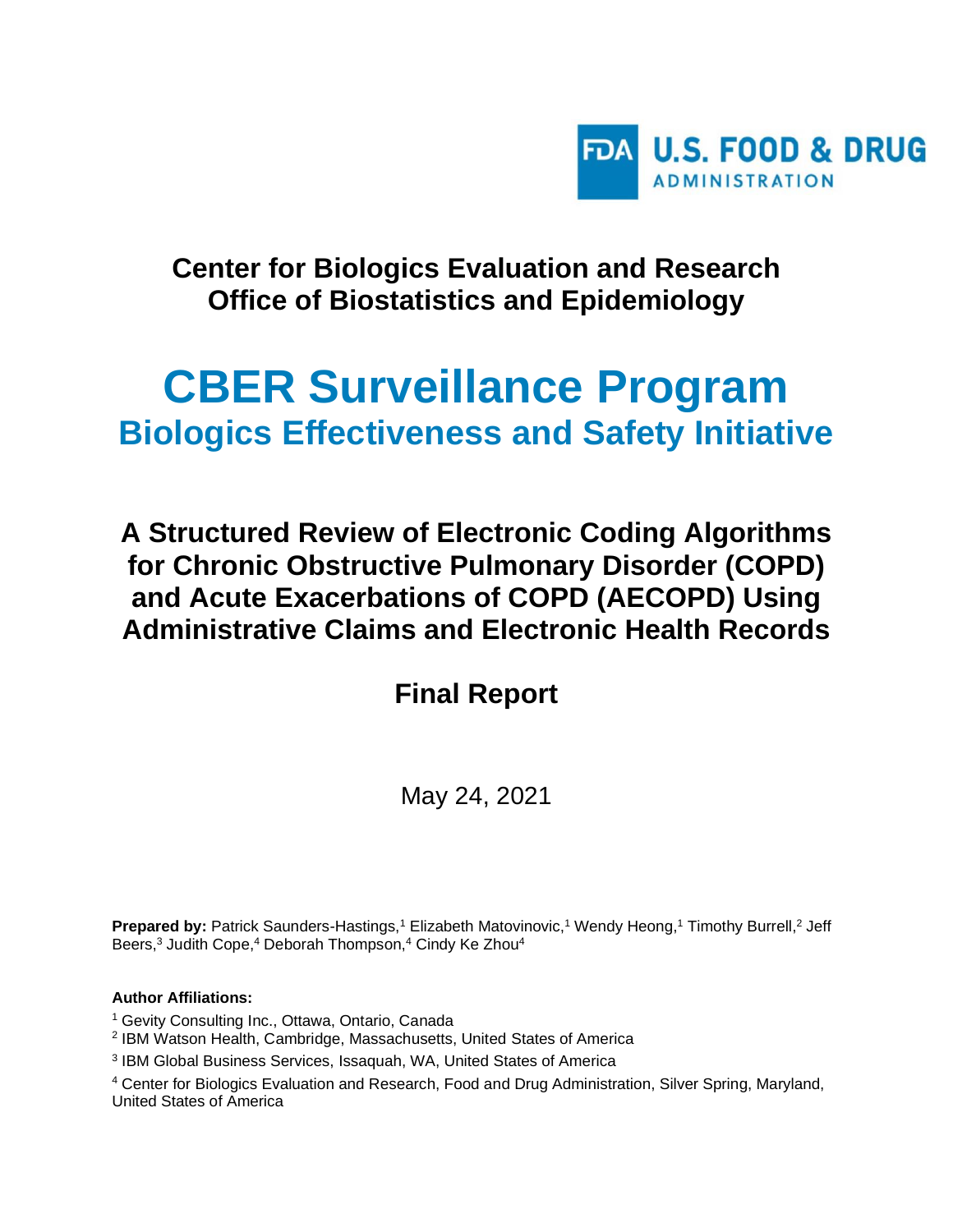*This page is intentionally left blank*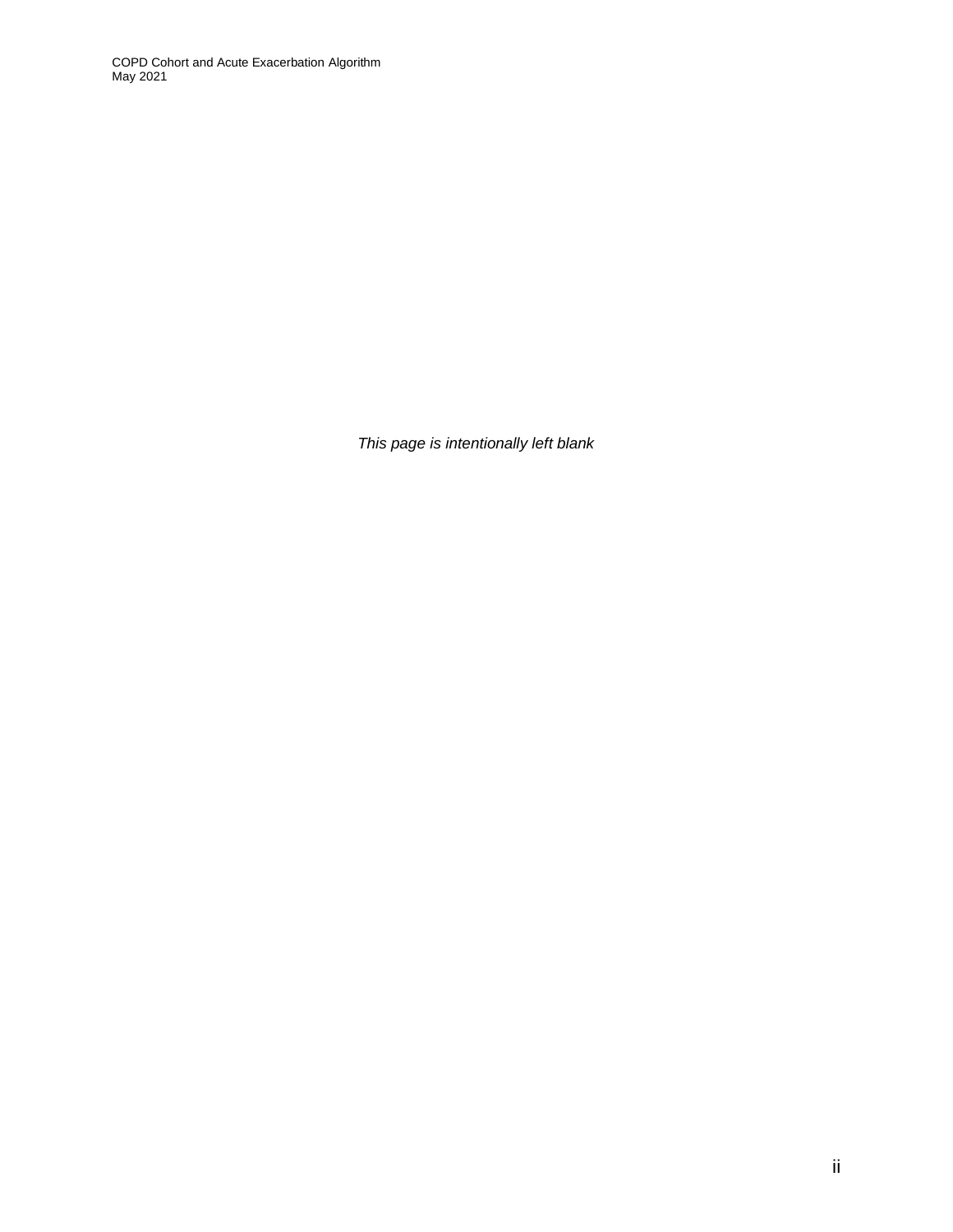## **Table of Contents**

| A              |                                                                                 |  |
|----------------|---------------------------------------------------------------------------------|--|
| B              |                                                                                 |  |
| B1             |                                                                                 |  |
| B2             |                                                                                 |  |
| C              |                                                                                 |  |
| C1             |                                                                                 |  |
|                | 2.a<br>2.h                                                                      |  |
| D              |                                                                                 |  |
| Е              |                                                                                 |  |
| F              |                                                                                 |  |
| F1.            |                                                                                 |  |
| F <sub>2</sub> |                                                                                 |  |
| G              |                                                                                 |  |
| G1             |                                                                                 |  |
| G2             |                                                                                 |  |
| Н              |                                                                                 |  |
| L              |                                                                                 |  |
| J              |                                                                                 |  |
| Κ              |                                                                                 |  |
|                |                                                                                 |  |
|                |                                                                                 |  |
|                | Appendix C. Counts of Patients with Specific Codes Proposed for the Algorithm56 |  |
|                |                                                                                 |  |
|                |                                                                                 |  |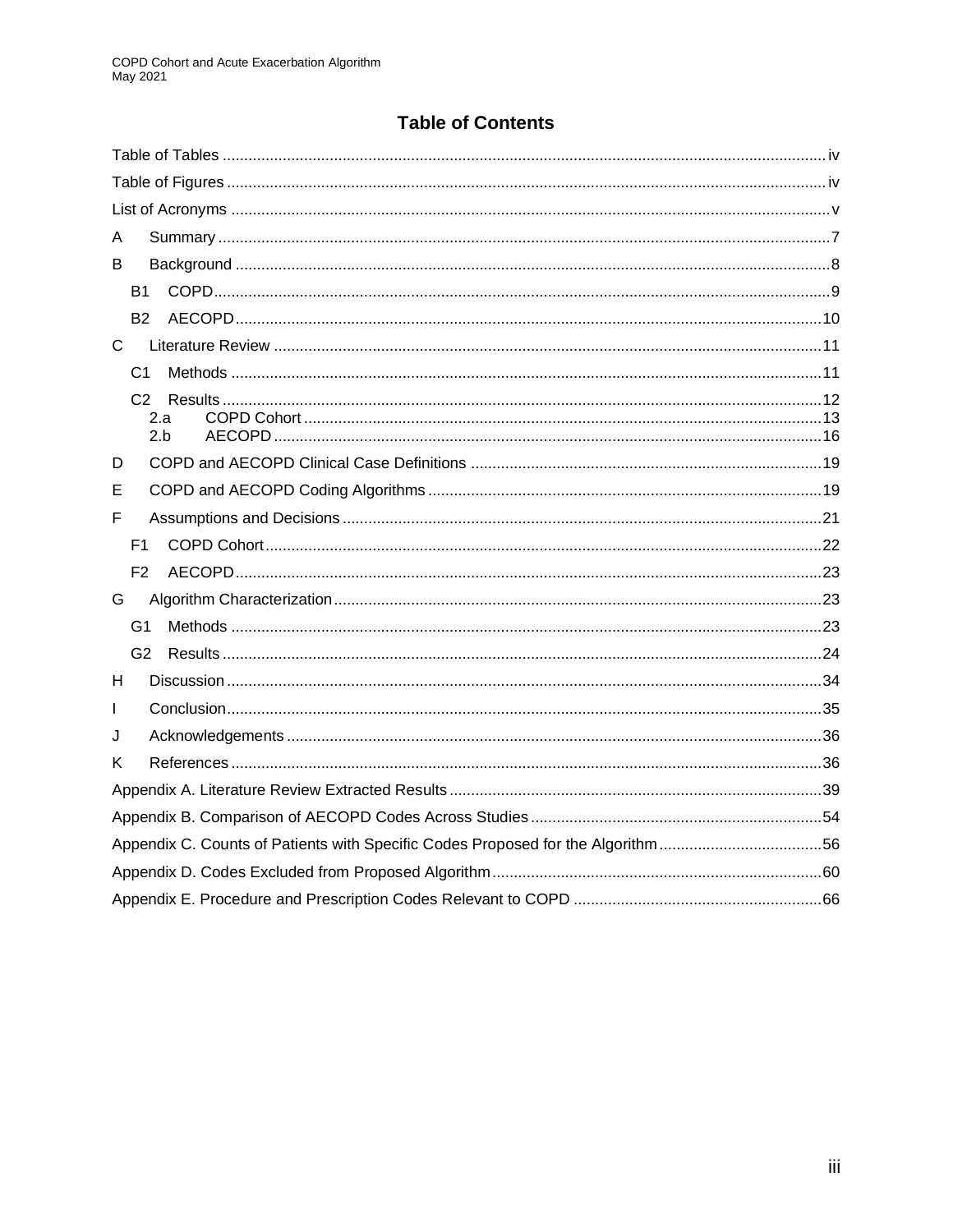## **Table of Tables**

<span id="page-3-0"></span>

| Table 5. Counts and proportions of patients experiencing COPD*, defined by ICD-9-CM and ICD-10-CM |  |
|---------------------------------------------------------------------------------------------------|--|

## **Table of Figures**

<span id="page-3-1"></span>

| Figure 1. Relationships between chronic bronchitis, emphysema, asthma and COPD 10                                                                                                                    |
|------------------------------------------------------------------------------------------------------------------------------------------------------------------------------------------------------|
| Figure 2. Proportion of patients with COPD per 1,000 enrolled, by year (2014–2018)26                                                                                                                 |
| Figure 3. Patients with at least one ICD-9-CM diagnosis code for COPD and/or AECOPD, January 1,                                                                                                      |
| Figure 4. Patients with at least one ICD-10-CM diagnosis code for COPD and/or AECOPD, January 1,                                                                                                     |
| Figure 5. Patients with at least one diagnosis code for COPD and/or AECOPD (ICD-9-CM or ICD-10-CM),                                                                                                  |
| Figure 6. Proportion of patients (1–85+ years)* with at least one diagnosis code for COPD (ICD-9-CM or<br>ICD-10-CM) per 1,000 population, by age and gender (January 1, 2014–December 31, 2018)30   |
| Figure 7. Proportion of patients (1-85+)* with at least one diagnosis code for AECOPD (ICD-9-CM or<br>ICD-10-CM) per 1,000 population, by age and gender (January 1, 2014–December 31, 2018)31       |
| Figure 8. Proportion of patients (1–85+)* with at least one diagnosis code for COPD (ICD-9-CM or ICD-<br>10-CM) per 1,000 population, by age and calendar year (January 1, 2014–December 31, 2018)32 |
| Figure 9. Proportion of patients with at least one diagnosis code for COPD (ICD-9-CM or ICD-10-CM) per                                                                                               |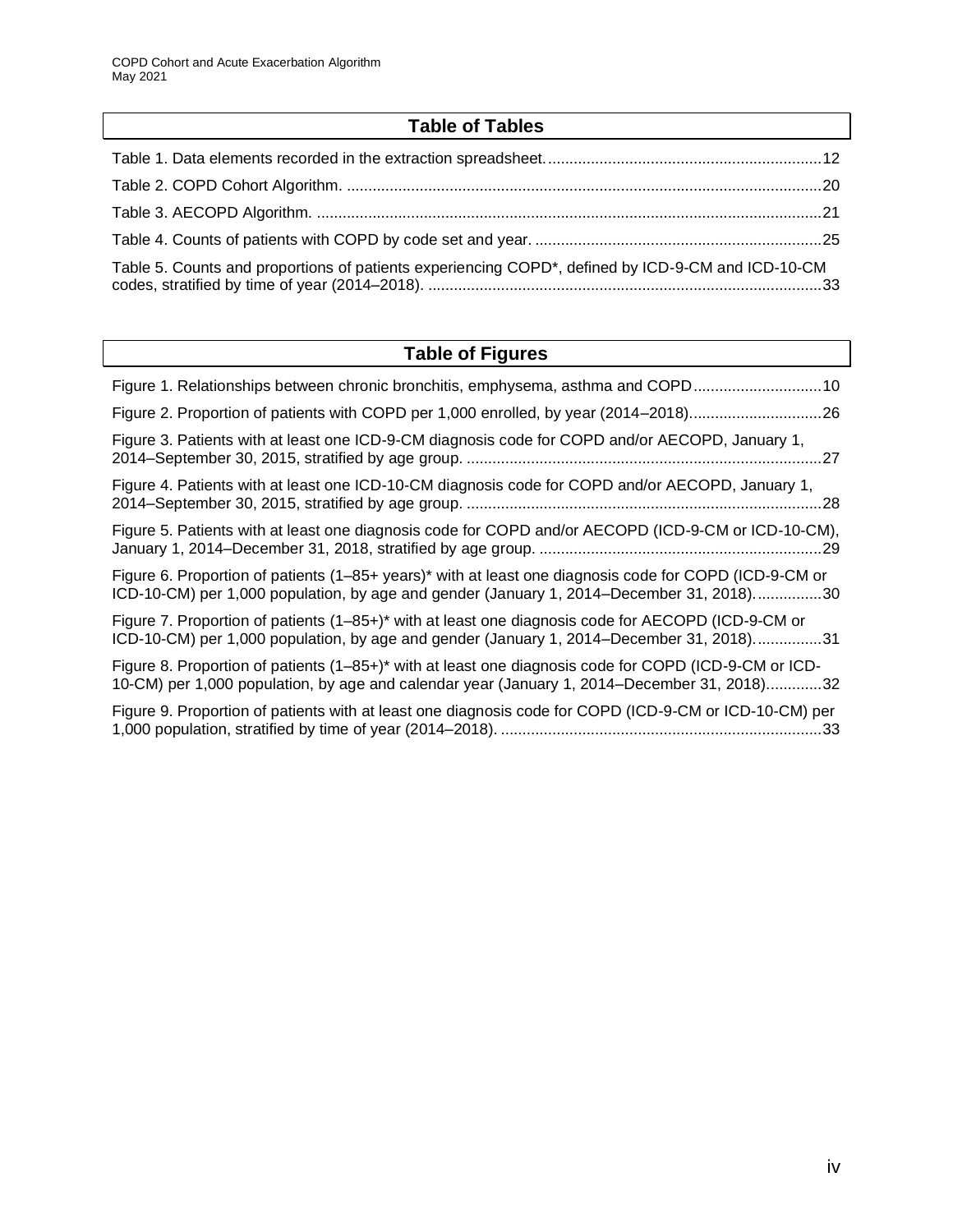## **List of Acronyms**

<span id="page-4-0"></span>

| AECOPD       | Acute Exacerbations of Chronic Obstructive Pulmonary Disease                                                                 |
|--------------|------------------------------------------------------------------------------------------------------------------------------|
| <b>ATC</b>   | Anatomical Therapeutic Chemical                                                                                              |
| <b>BEST</b>  | <b>Biologics Effectiveness and Safety</b>                                                                                    |
| <b>CBER</b>  | Center for Biologics Evaluation and Research                                                                                 |
| <b>CDC</b>   | Centers for Disease Control and Prevention                                                                                   |
| СI           | Confidence Interval                                                                                                          |
| <b>CMS</b>   | <b>Centers for Medicare and Medicaid Services</b>                                                                            |
| <b>COPD</b>  | <b>Chronic Obstructive Pulmonary Disease</b>                                                                                 |
| <b>CPRD</b>  | <b>Clinical Practice Research Datalink</b>                                                                                   |
| <b>DME</b>   | Durable Medical Equipment                                                                                                    |
| <b>DMSS</b>  | Defense Medical Surveillance System                                                                                          |
| ED.          | <b>Emergency Department</b>                                                                                                  |
| EHR          | <b>Electronic Health Record</b>                                                                                              |
| <b>EMR</b>   | <b>Electronic Medical Record</b>                                                                                             |
| <b>FDA</b>   | Food and Drug Administration                                                                                                 |
| <b>GEM</b>   | <b>General Equivalence Mapping</b>                                                                                           |
| <b>GOLD</b>  | Global Initiative for Chronic Obstructive Lung Disease                                                                       |
| <b>HCPCS</b> | Healthcare Common Procedure Coding System                                                                                    |
| <b>HES</b>   | <b>Hospital Episode Statistics</b>                                                                                           |
| <b>HIRD</b>  | HealthCore Integrated Research Database                                                                                      |
| ICD-9-CM     | International Classification of Diseases, Ninth Revision, Clinical Modification                                              |
| ICD-10-AM    | International Statistical Classification of Diseases and Related Health Problems, Tenth<br>Revision, Australian Modification |
| ICD-10-CM    | International Classification of Diseases, Tenth Revision, Clinical Modification                                              |
| <b>LOINC</b> | Logical Observation Identifiers Names and Codes                                                                              |
| <b>LRTI</b>  | Lower Respiratory Tract Infection                                                                                            |
| MDI          | <b>Metered Dose Inhalers</b>                                                                                                 |
| MeSH         | <b>Medical Subject Headings</b>                                                                                              |
| <b>NDC</b>   | <b>National Drug Code</b>                                                                                                    |
| <b>NPV</b>   | <b>Negative Predictive Value</b>                                                                                             |
| <b>OCS</b>   | Oral Corticosteroid Prescription                                                                                             |
| OR.          | <b>Odds Ratio</b>                                                                                                            |
| <b>PICO</b>  | Population, Intervention, Comparator, Outcome                                                                                |
| <b>PPV</b>   | <b>Positive Predictive Value</b>                                                                                             |
| SABDs        | <b>Short-Acting Bronchodilators</b>                                                                                          |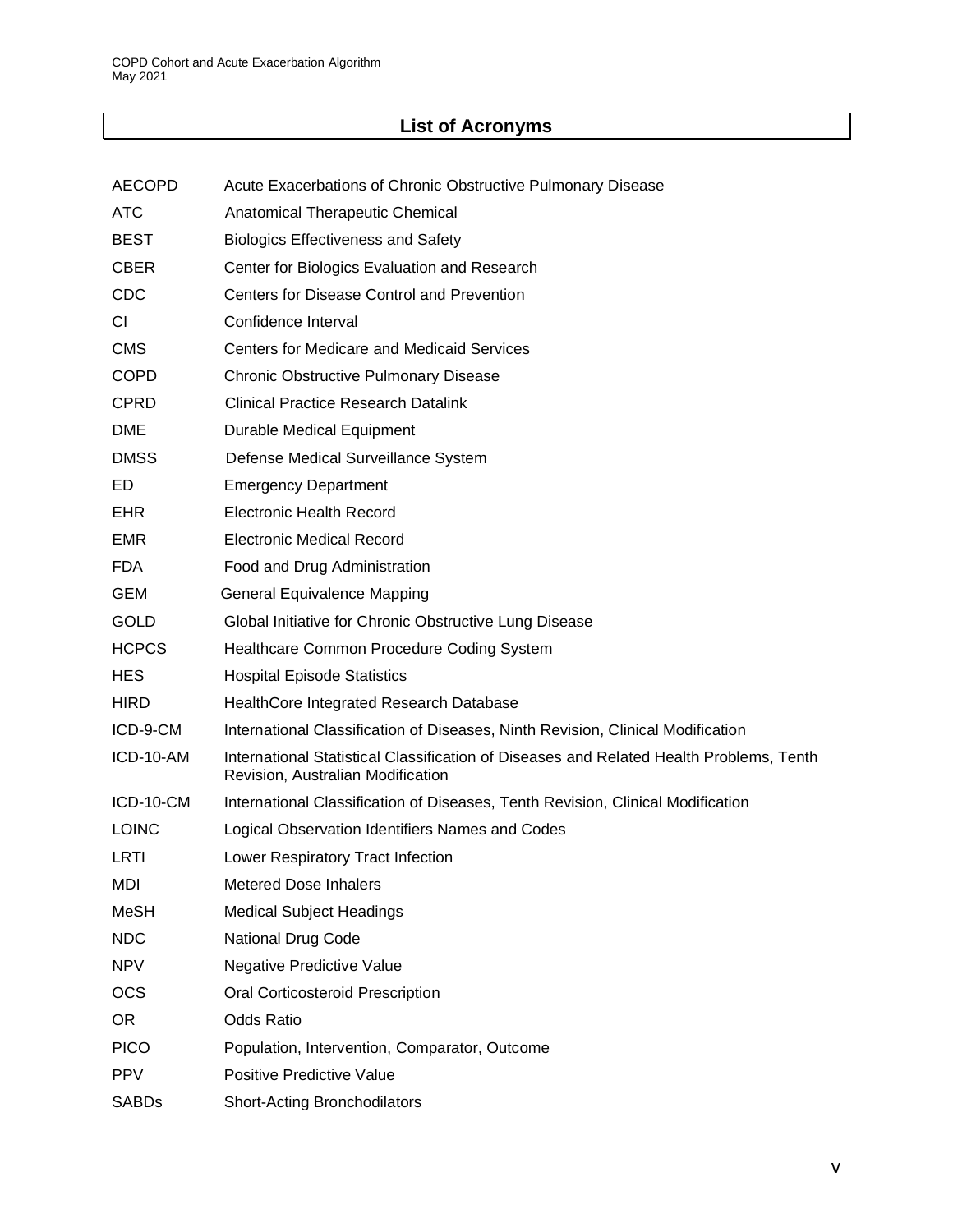- SES Socioeconomic Status
- SMEs Subject Matter Experts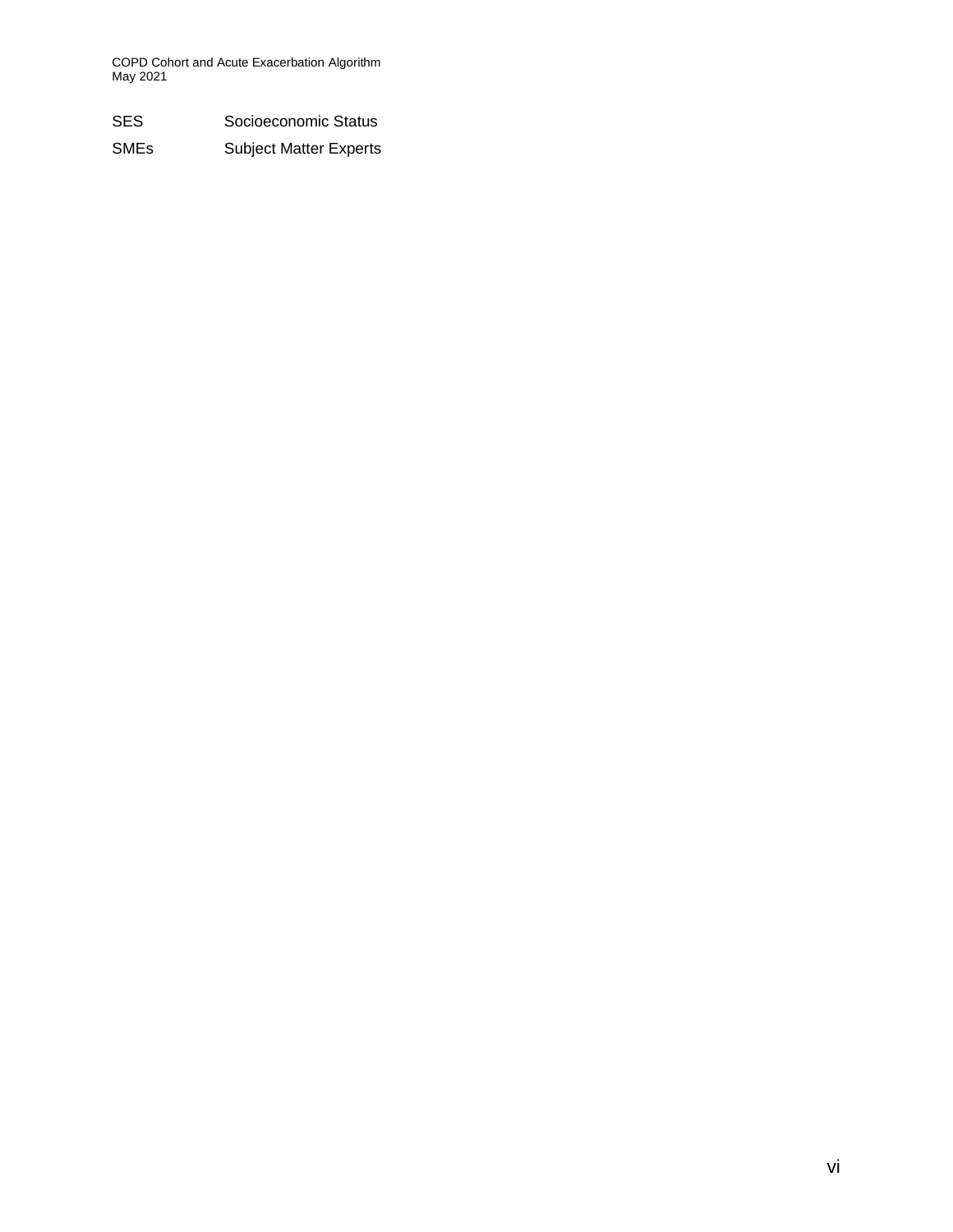#### <span id="page-6-0"></span>**A Summary**

The United States (U.S.) Food and Drug Administration (FDA) Biologics Effectiveness and Safety (BEST) Initiative conducted a literature review (through July 2020) to identify validated coding algorithms for ascertaining cases of chronic obstructive pulmonary disease (COPD) and acute exacerbations of COPD (AECOPD) in large administrative healthcare databases. The studies selected for this targeted review used billing codes in claims or electronic health record (EHR) databases to derive electronic coding algorithms.

A total of 24 relevant studies were reviewed and are included in the report, with two COPD and three AECOPD studies based in the U.S. providing performance measures (e.g., positive predictive value [PPV], negative predictive value [NPV], sensitivity and/or specificity) for algorithms that sought to identify cases of COPD and AECOPD, respectively. International Classification of Diseases, Ninth Revision, Clinical Modification (ICD-9-CM) codes 491.xx (chronic bronchitis), 492.x (emphysema), and 496 (chronic airway obstruction, not elsewhere classified) were used in all ICD-9-CM COPD algorithm studies. Meanwhile, AECOPD algorithm codes were more variable, yet consistently included ICD-9-CM 491.21 (obstructive chronic bronchitis with [acute] exacerbation), however the algorithms tended to perform with consistently low sensitivities. Only four out of 24 studies included in the report used International Classification of Diseases, Tenth Revision (ICD-10) codes and all were conducted outside the U.S.

Of the 15 COPD algorithm studies reviewed in the report, seven were conducted in the U.S. Of these, only two studies were focused on validating COPD algorithms and both were developed using regressionbased modelling. In one COPD study which used spirometry test results to validate logistic regressionbased models, the highest performing model incorporated albuterol and ipratropium meter-dosed inhaler (MDI) prescriptions, outpatient and inpatient ICD-9-CM codes, and age, which performed with an area under the curve of 0.79.<sup>1</sup> In the other U.S. study the spirometry-based Global Initiative for Chronic Obstructive Lung Disease (GOLD) definition was used to validate a model comprised of age, sex, comorbidities, along with healthcare utilization resources, which was found to accurately predict 73.5% of COPD patients.<sup>2</sup>

The scope of the literature review for informing COPD algorithm development was expanded to studies outside the U.S. A validated Canadian study using traditional chart review applied an ICD-10 algorithm to identify COPD cases in administrative claims data resulting in a moderate PPV (57.5%), with high sensitivity (85%) and specificity (78.4%).<sup>3</sup> This study formed the basis of the COPD algorithm in this report and has also been used previously in a U.S. Medicaid study of comorbidities within the COPD population.<sup>4</sup>

Of the nine AECOPD algorithm studies included in the report, seven were based in the U.S. Of these, three studies conducted validations using predictive modelling and traditional code list-based approaches as part of AECOPD algorithm development, which resulted in consistently low sensitivity measures. One study developed a predictive model to identify patients at risk of severe AECOPD using both COPD and respiratory failure codes, as well as antibiotic and corticosteroid prescriptions; validation against claimsbased codes for AECOPD resulted in a PPV of 48.1%, sensitivity of 17.3% and NPV of 90%.<sup>5</sup> In another study using the traditional approach of validated claims-based codes via chart review, AECOPD and respiratory failure code algorithms derived a high PPV range between 81-97%, though the sensitivity was very low (12–25%).<sup>6</sup> A third study used only ICD-9 codes 491.2x, 492.8, and 496 to predict AECOPD. which resulted in a high PPV (97%) based on chart review validation.<sup>7</sup> However, this study was conducted in a small population (n= 200 patients) with limited external validity.

The findings from this literature review were leveraged to develop a comprehensive code-based algorithm for identifying COPD and AECOPD. Codes were mapped from ICD-9-CM to International Classification of Diseases, Tenth Revision, Clinical Modification (ICD-10-CM) via forward–backward mapping, using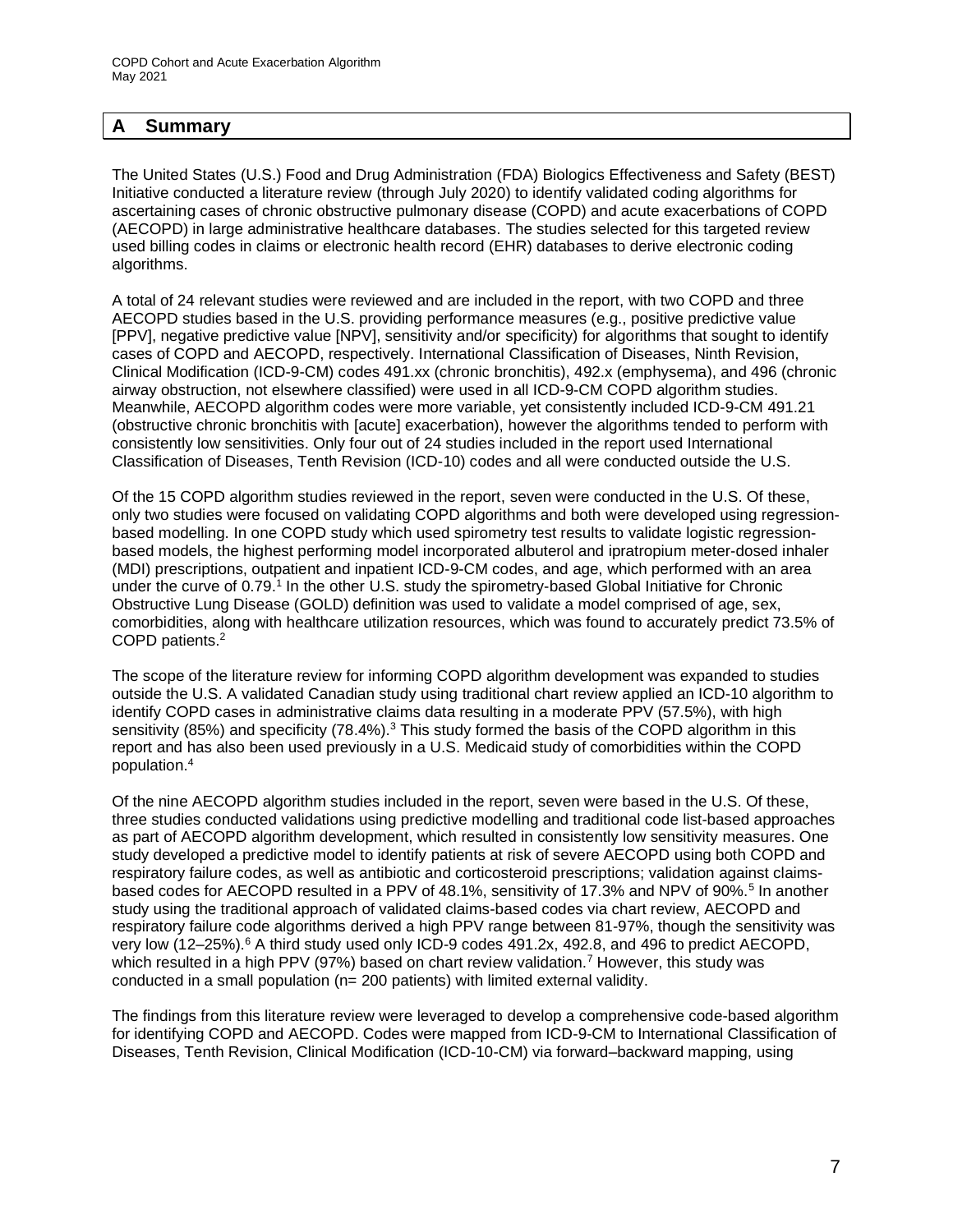General Equivalence Mappings (GEMs) for reference.<sup>i</sup> Input from clinical subject matter experts (SMEs) informed the development and refinement of the algorithm.

The COPD algorithm developed and described in this study includes codes for chronic bronchitis (ICD-9- CM 491.xx; ICD-10-CM J41.x, J42), emphysema (ICD-9-CM 492.0, 492.8; ICD-10-CM J43.x), chronic obstructive asthma (ICD-9-CM 493.2x), bronchiectasis (ICD-9-CM 494.0, 494.1; ICD-10-CM J47.0, J47.1), chronic airway obstruction (ICD-9-CM 496), and COPD (ICD-10-CM J44.x). Note that a few conditions list only an ICD-9-CM or ICD-10-CM code family; this is due to changes in code description between ICD-9-CM and ICD-10-CM, and not due to the exclusion of the ICD-10-CM equivalent of ICD-9- CM codes included in the algorithm. The AECOPD algorithm includes codes for acute bronchitis (ICD-9- CM 466.xx, 490; ICD-10-CM J20.9, J21.x), chronic bronchitis with acute exacerbation (ICD-9-CM 491.2x, 493.22; ICD-10-CM J41.0, J44.0, J44.1), bronchiectasis with acute exacerbation (ICD-9-CM 494.1; ICD-10-CM J47.0, J47.1), and respiratory failure (ICD-9-CM 518.8x; ICD-10-CM J80, J96.0x, R06.03). Users seeking a more specific algorithm may wish to tailor these lists further.

As an initial step in assessing the feasibility of using the algorithm to identify COPD and AECOPD, the algorithms were applied in the IBM MarketScan® Research Databases (Commercial and Medicare Supplemental), a collection of commercially insured individuals in the U.S., to assess the feasibility of its use. Statistics describing the frequency and proportions of COPD codes included in the algorithm were generated, with results reported below.

#### <span id="page-7-0"></span>**B Background**

Among other responsibilities, the U.S. FDA is mandated to protect public health by ensuring the safety and efficacy of drugs, biologics and medical devices.<sup>ii</sup> In support of this charge, the FDA Center for Biologics Evaluation and Research (CBER) has a mission to conduct policy and regulatory reviews of biologics and related products, including blood products, vaccines, allergenics, tissues, and cellular and gene therapies. CBER assesses the risks and benefits of new biologic products, as well as previously approved products that have been proposed for new indications. The CBER process emphasizes the pursuit of the maximum public benefit with the minimum risk to public safety associated with each biologic product. The BEST Initiative is a program initiated by CBER with the objective of assessing the safety and effectiveness of biologic products using large datasets of administrative healthcare data.

The objective of this review was to assess and understand the validity of electronic coding algorithms using billing codes for identifying COPD and AECOPD from administrative claims and electronic health records (EHRs). These coding algorithms could draw on a variety of standardized classification systems, including the ICD, the Healthcare Common Procedure Coding System (HCPCS), Current Procedural Terminology (CPT®), National Drug Codes (NDCs) and Logical Observation Identifiers Names and Codes (LOINC).

A structured literature review of coding algorithms for identifying potential cases of COPD and AECOPD using administrative claims and EHR data was conducted, leveraging findings from U.S. and international studies to inform algorithm development. The focus of the review was on algorithms derived from administrative claims data (i.e., claims-based), while algorithms derived from EHRs that used standard billing code sets (i.e., EHR-based) were also considered. The draft algorithm was reviewed by clinical SMEs from IBM (TB, JB), FDA CBER (JC, DT), and Acumen, and testing in the IBM MarketScan Research Databases (Commercial and Medicare Supplemental), a large collection of U.S. administrative insurance claims data accessed using the Treatment Pathways analytic tool. **Sections B1** and **B2 below** provide background on both COPD and AECOPD, respectively. **Section C** summarizes the literature

<sup>&</sup>lt;sup>i</sup> Additional information about GEMs and the methodology for forward and backward mapping can be found Centers for Medicaid and Medicare Services. (2017). 2018 ICD-10-CM and GEMs. Available at [https://www.cms.gov/Medicare/Coding/ICD10/2018-ICD-](https://www.cms.gov/Medicare/Coding/ICD10/2018-ICD-10-CM-and-GEMs)[10-CM-and-GEMs.](https://www.cms.gov/Medicare/Coding/ICD10/2018-ICD-10-CM-and-GEMs) Researchers used the following website to map ICD-9-CM codes to ICD-10-CM[: https://www.icd10data.com.](https://www.icd10data.com/)

ii US Food and Drug Administration. What We Do. March 28, 2018.<https://www.fda.gov/aboutfda/whatwedo/>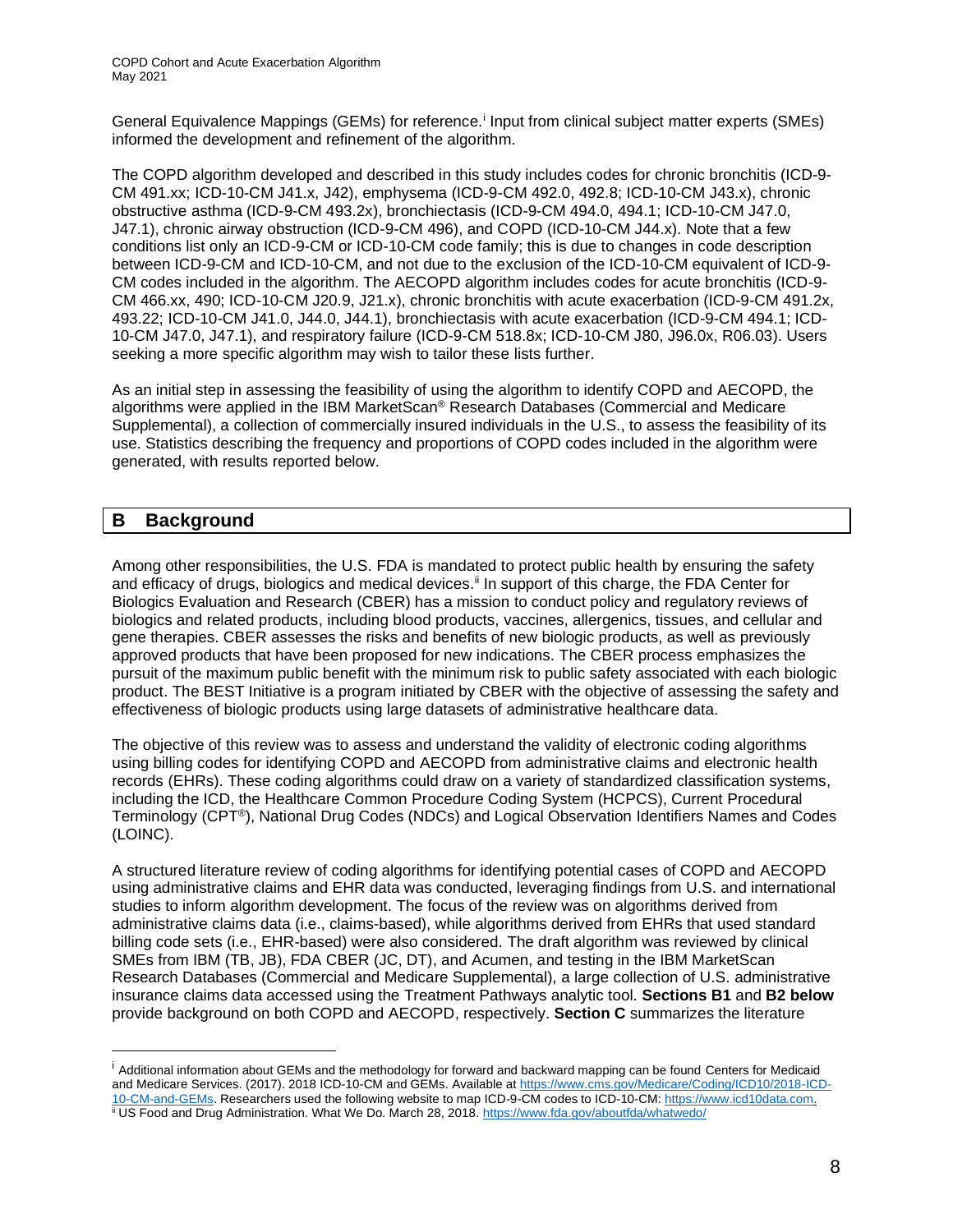review methodology and findings; **Section D** provides clinical case definitions for COPD and AECOPD, respectively, which could be of value in further assessing the performance of the proposed algorithms via chart review validation studies; **Sections E** and **F** present the algorithms and their associated assumptions and decisions, respectively; **Section G** presents the approach for and results of the initial application of the algorithms to characterize the population with COPD and AECOPD in a claims database; **Section H** provides discussion and **Section I** provides concluding thoughts.

## <span id="page-8-0"></span>*B1 COPD*

COPD affects 24 million adults in the U.S., and medical costs are projected to be near 49 billion U.S. dollars this year.<sup>8</sup> Chronic lower respiratory diseases are the fourth leading cause of death in the U.S.<sup>9</sup> The U.S. Centers for Disease Control and Prevention (CDC) reported that COPD-related death rates per 100,000 declined in men from 57 in 1999 to 44.3 in 2014, while remaining stable at 35 for women during this period. There is considerable geographic variation in COPD-related death rates across the country.<sup>9</sup> In 2014, death rates per 100,000 ranged from 15.3 in Hawaii to 62.8 in Kentucky.<sup>9</sup>

In 2015, COPD prevalence was higher in rural settings (4.7% among adults living in metropolitan areas compared to 8.2% among adults in rural areas), while more Medicare hospitalizations and deaths occur than those in urban areas.<sup>10</sup> COPD risk factors include tobacco smoke, environmental and occupational exposures, respiratory infections, genetics, and asthma. Demographic risk factors include older age and low socioeconomic status (SES). Compared to urban residents, rural dwellers smoke more, have less health insurance and lower SES, which negatively impact COPD management.<sup>10</sup> Other rural respiratory exposures associated with COPD may include mold, organic toxic dust, and nitrogen dioxide.

The GOLD 2019 report defines COPD as a "common, preventable and treatable disease that is characterized by persistent respiratory symptoms and airflow limitation that is due to airway or alveolar abnormalities, usually caused by significant exposure to noxious particles or gases"  $(p.4)$ .<sup>11</sup> Spirometry is the most reproducible measurement of airflow limitation and pulmonary function testing that is required for COPD diagnosis in the clinical setting. In the presence of appropriate symptoms and environmental exposures, post-bronchodilator forced expiratory volume in 1 second/ forced vital capacity less than 70% confirms the presence of persistent airflow limitation found in COPD.<sup>11</sup> Though adequately sensitive, peak expiratory flow measurements are not specific enough to be reliably used without including other symptoms.

Despite comprehensive GOLD diagnostic criteria, several studies have found that more than half of COPD patients are misdiagnosed as having asthma due to inadequate spirometry use and primary care provider misdiagnoses.12-14 COPD pathology is different from asthma. The COPD inflammatory response is driven by airway infiltrating neutrophils which irreversibly destroy the lung parenchyma and create airflow obstruction through dynamic compression.<sup>15</sup> In asthma, airway inflammation involves eosinophil infiltration of airways but not lung parenchyma, resulting in airway hyperresponsiveness.<sup>16</sup> Lung function in asthma typically returns to a normal baseline, whereas it does not in patients with COPD. However, there is also an overlapping syndrome of asthma and COPD and some argue the two conditions may share genetic-based common origins with potential for one disease to evolve into the other.<sup>17-19</sup> In addition, chronic unremitting asthma is represented in the figure below as the portion of asthma that overlaps with both chronic bronchitis and emphysema (Error! Reference source not found.).<sup>20</sup> Asthma and COPD are also two common conditions that can overlap by chance. $21$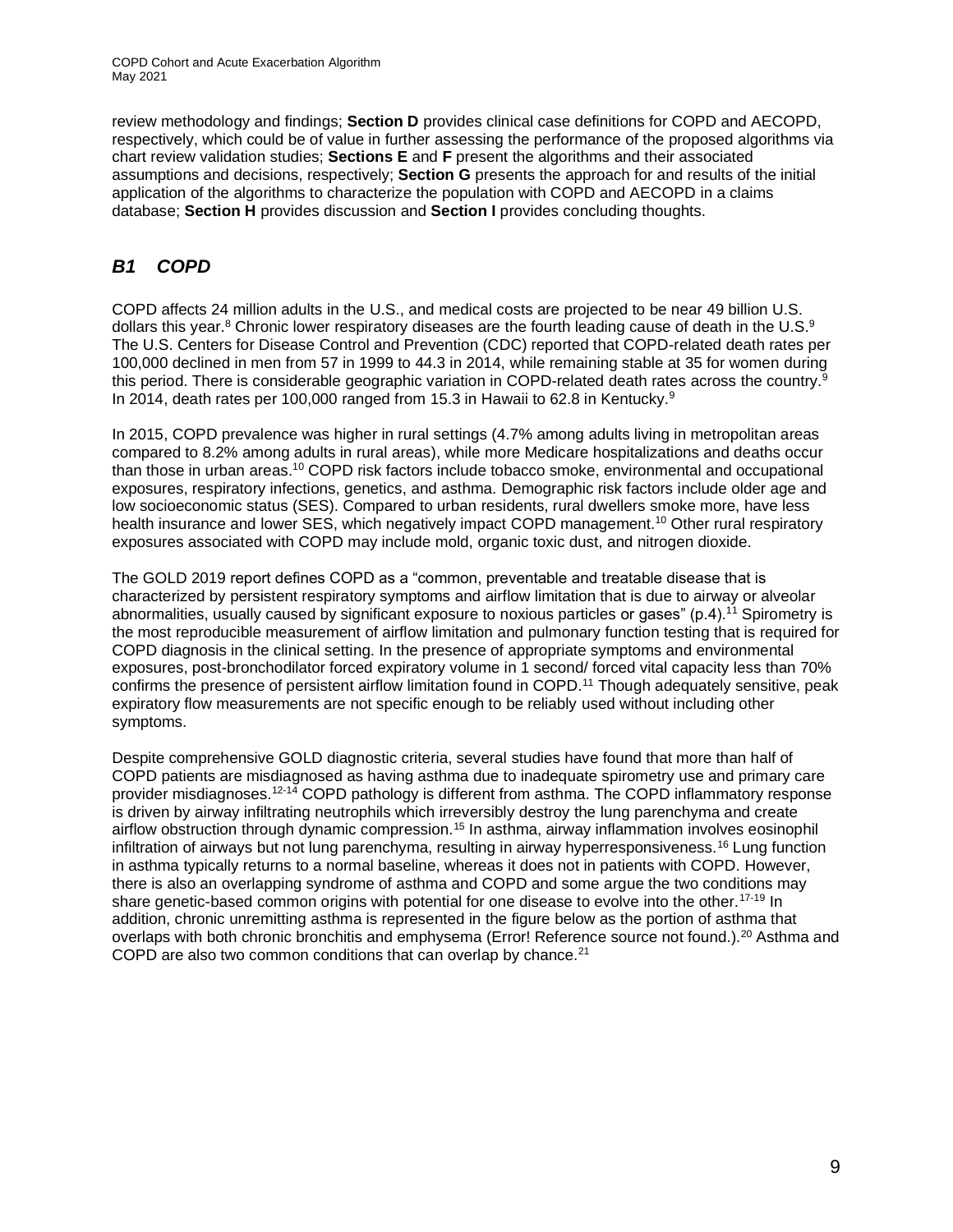

<span id="page-9-1"></span>*Figure 1. Relationships between chronic bronchitis, emphysema, asthma, and COPDiii*

#### <span id="page-9-0"></span>*B2 AECOPD*

AECOPD is defined as an acute worsening of COPD symptoms that result in additional therapy.<sup>22,23</sup> AECOPD involves lung hyperinflation and gas trapping, with reduced expiratory flow, which can result in increased dyspnea, hypercapnia, and hypoxemia.<sup>24,25</sup> According to several studies, over 50% of COPD patients experienced AECOPD within a three-year timespan.<sup>26</sup> Acute exacerbations of COPD are typically not associated with hospital admission.<sup>27</sup> In the East London study, the median exacerbation frequency was 2.5–3 exacerbations per year and nearly 50% of exacerbations went unreported.<sup>28</sup> AECOPD frequency within patients tends to be stable over time, though there is some evidence that an overall decline in lung function can be accompanied by an increase in AECOPD. However, the winter season can increase the incidence of AECOPD by approximately 2-fold compared to the summer, likely due to an increase in respiratory viral infections.<sup>29-31</sup> In a systematic review on COPD and influenza vaccinations, six out of seven studies on vaccine efficacy or effectiveness indicated long-term benefits of seasonal influenza vaccination, such as reduced number of exacerbations, hospitalizations, outpatient visits, allcause and respiratory mortality.<sup>32</sup> While influenza vaccinations help decrease the risk of AECOPD, the pneumonia vaccine is thought to help prevent bacterial pneumonia, a common cause of COPD exacerbation. GOLD guidelines recommend influenza and pneumonia vaccines for every stage of COPD treatment.<sup>33</sup>

Although AECOPD can be triggered by bacterial and/or viral infections, environmental pollutants, and unknown factors, there are no known causative risk factors associated with AECOPD. Since no diagnostic test is available in the routine clinical setting, an AECOPD is diagnosed when other causes of symptom changes have been excluded. The strongest predictor of future AECOPD is the frequency of exacerbations in the previous year.<sup>34</sup> Chronic bronchitis has been associated with an increased risk and severity of AECOPD.<sup>35</sup>

III Figure adopted from GOLD (2007).<sup>22</sup> Areas shaded in gray represent COPD.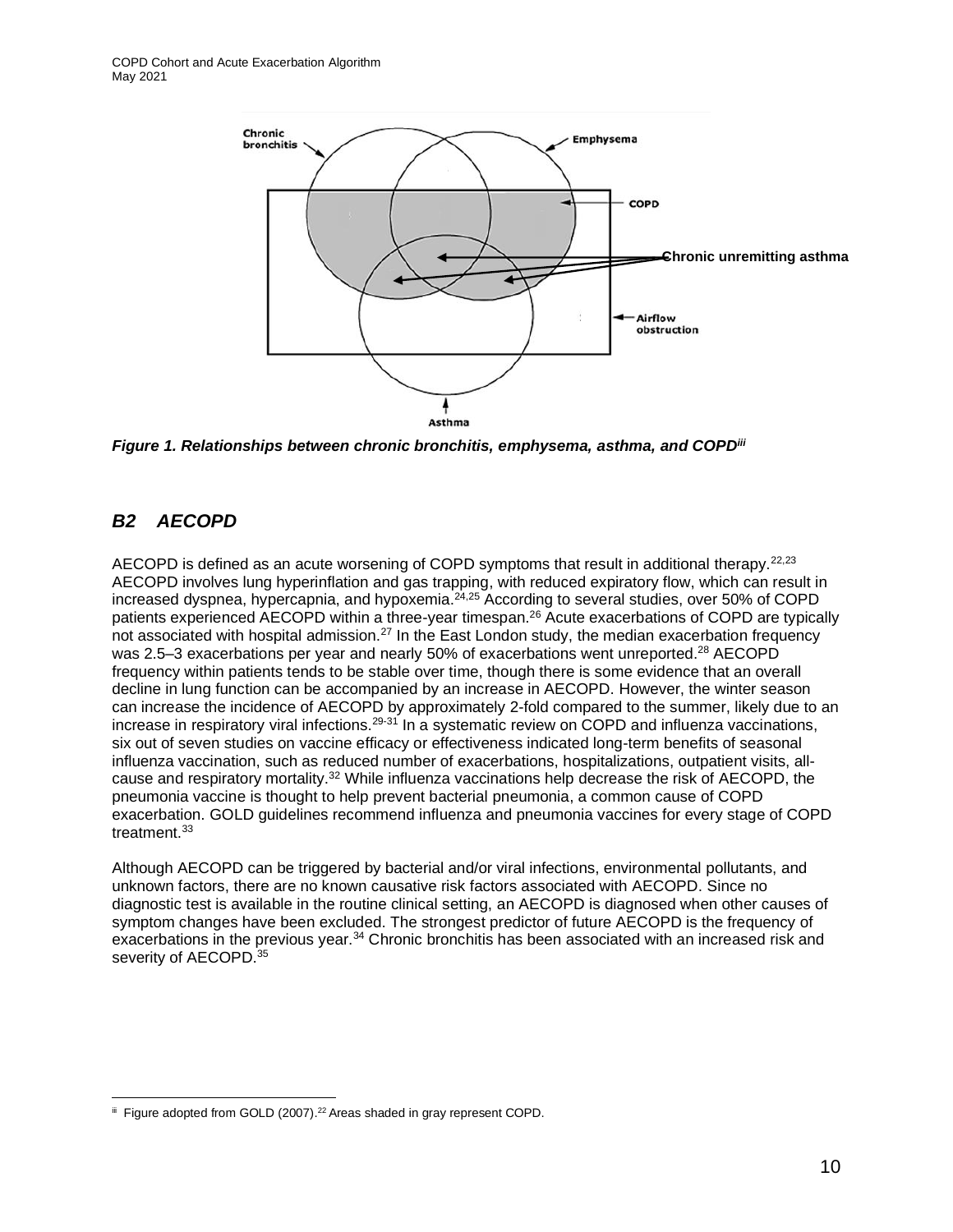#### <span id="page-10-0"></span>**C Literature Review**

#### <span id="page-10-1"></span>*C1 Methods*

The BEST Initiative developed a literature review search strategy based upon a Population, Intervention, Comparator, and Outcome (PICO) framework. The PICO framework for this review can be summarized as follows:

- **Population:** *any population group (human), chronic obstructive pulmonary disease*
- **Intervention:** *any intervention or no intervention*
- **Comparator:** *any comparator, placebo*
- **Outcome:** *chronic obstructive pulmonary disease, and chronic obstructive pulmonary disease acute exacerbations*

The setting for eligible studies was any clinically observable environment that led an individual to seek care.

Briefly, the review process began with conducting systematic searches of existing publications available in the CBER<sup>iv</sup> and Center for Drug Evaluation and Research Sentinel<sup>v</sup> databases (no articles were retrieved from either). Next, a structured review of the academic literature was conducted, using PubMed, and Google Scholar to identify relevant resources. The PubMed search strategy, which is not casesensitive, is summarized below:

- *Search 1:* COPD [MeSH Major Topic] AND diagnos\* [Title/Abstract] **retrieved 6,488 articles**
- **Search 2:** COPD [MeSH Major Topic] AND diagnos\* [Title/Abstract] AND validation [Title/Abstract] – **retrieved 165 articles**
- **Search 3:** COPD [MeSH Major Topic] AND diagnos\* [Title/Abstract] AND ICD [Title/Abstract]: **retrieved 87 articles**
- **Search 4:** COPD [MeSH Major Topic] AND validat\* [Title/Abstract] AND ICD [Title/Abstract] **retrieved 9 results**
- *Search 5*: COPD acute exacerbation algorithm **retrieved 90 results**

Similar terms were used in Google Scholar, but additional articles of relevance were not retrieved. A snowballing technique was also applied, wherein the reference lists of relevant studies were scanned for additional publications. Searches were conducted in July 2020 and no publication date restrictions were applied. Only articles available in English were retained.

Since this was not a systematic review, authors did not track the total number of abstracts screened after de-duplication.

All abstracts were reviewed, and 24 articles were reviewed in full text. A Microsoft® Excel spreadsheet was developed to extract relevant data. The data elements collected are provided in **[Table 1](#page-11-1)**. A relevance ranking was assigned based on the judgement of the reviewer and the available information on study location ("Group/Country"), the algorithm specifications ("Algorithm/Criteria"), and the measures of validity and diagnostic accuracy (such as PPV and NPV).

Relevance rankings were assigned based on the following criteria:

iv U.S. Food and Drug Administration. Innovation and Regulatory Science. July 10, 2020. [https://www.fda.gov/vaccines-blood](https://www.fda.gov/vaccines-blood-biologics/science-research-biologics/innovation-and-regulatory-science)[biologics/science-research-biologics/innovation-and-regulatory-science](https://www.fda.gov/vaccines-blood-biologics/science-research-biologics/innovation-and-regulatory-science)

<sup>v</sup> Sentinel. Publications and Presentations. <https://www.sentinelinitiative.org/communications/publications>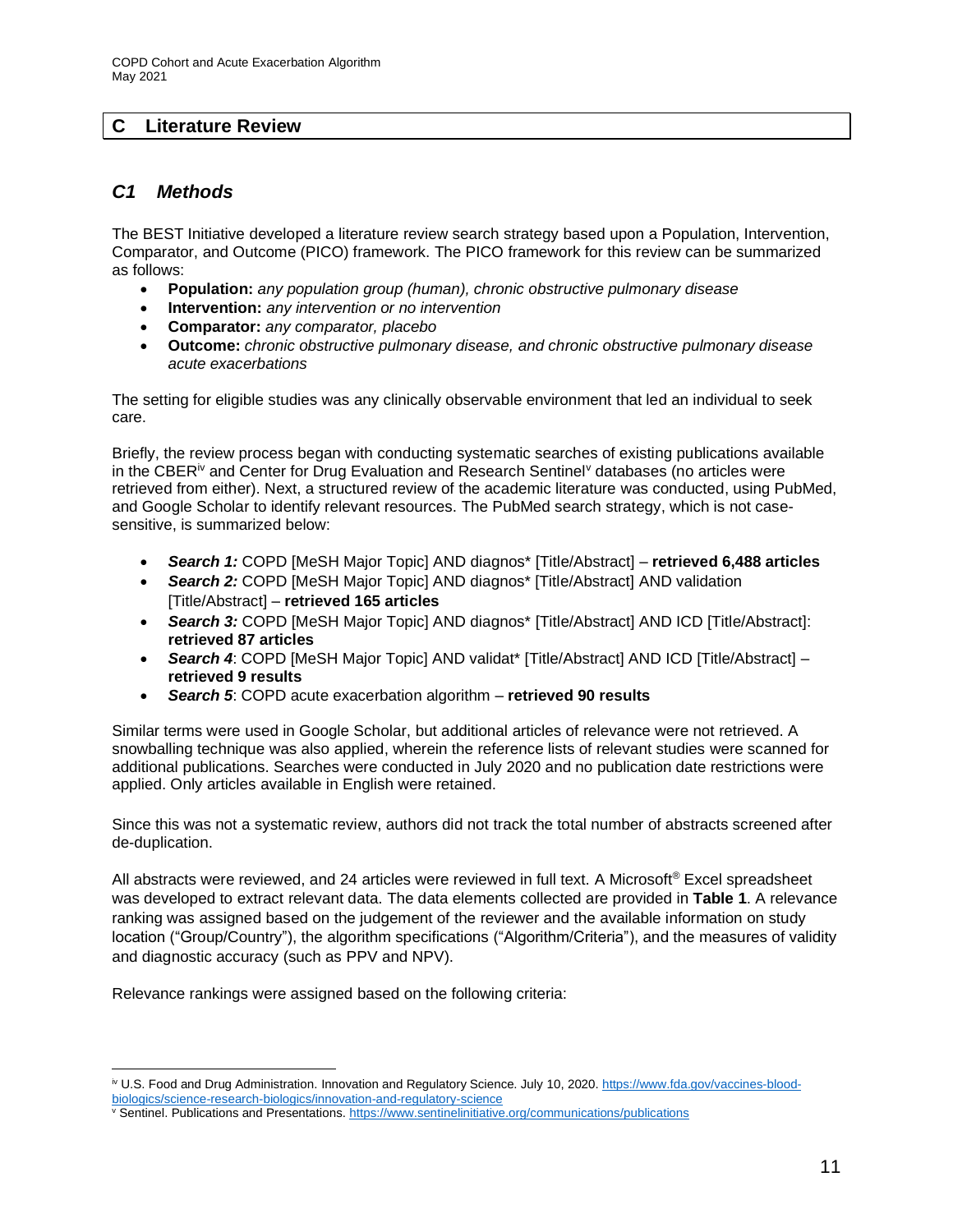- **Ranking 1:** U.S. claims- or EHR-based validation study (i.e., reporting measures of validity and diagnostic accuracy)
- **Ranking 2:** U.S. study that reported a claims- or EHR-based coding algorithm but no independent validation OR a non-U.S. validation study
- *Ranking 3:* Non-U.S. study that reported a claims- or EHR-based coding algorithm but no independent validation

<span id="page-11-1"></span>

|  |  |  | Table 1. Data elements recorded in the extraction spreadsheet. |  |  |  |
|--|--|--|----------------------------------------------------------------|--|--|--|
|--|--|--|----------------------------------------------------------------|--|--|--|

| Data element                           |
|----------------------------------------|
| Author                                 |
| <b>Publication Year</b>                |
| Article Relevance (Ranking 1-3)        |
| <b>Full Citation</b>                   |
| Country of Study                       |
| Data Source                            |
| Years Included                         |
| <b>Population Eligibility Criteria</b> |
| <b>Validation Method</b>               |
| Disease Definition                     |
| Algorithm Incidence Rules              |
| ICD-9/ICD-9-CM Codes                   |
| ICD-10/ICD-10-CM Codes                 |
| Other Codes                            |
| PPV % (95% Confidence Interval [CI])   |
| NPV % (95% CI)                         |
| <b>Other Performance Measures</b>      |
| Comments                               |

Abbreviations: ICD-9, International Classification of Diseases, Ninth Revision; ICD-10, International Classification of Diseases, Tenth Revision; PPV, Positive predictive value; NPV, Negative predictive value; 95% CI, 95% confidence interval

#### <span id="page-11-0"></span>*C2 Results*

Following title and abstract screening, full text review, and data extraction, a total of 24 publications were identified as being of greater relevance for identifying COPD or AECOPD using administrative healthcare datasets. Of these, 15 were relevant to COPD cohort identification and nine were relevant to AECOPD identification. Information from these studies was extracted into **Appendix A**. Each publication reported either measures of diagnostic accuracy associated with EHR-based algorithms (i.e., COPD or AECOPD codes derived from billing codes of admission or discharge medical records) or claims-based algorithms (i.e., COPD or AECOPD codes derived from administrative insurance claims databases). Additional publications identified in the literature review applied a coding algorithm to identify individuals with COPD or cases of AECOPD in administrative claims or EHR/EMR data without validation.

Studies that reported measures of diagnostic accuracy were prioritized, while reports of algorithm applications that did not involve independent validation were also noted to assess the consistency of current approaches. Additional studies identified provided a predictive modelling approach for identifying cases of COPD or AECOPD. Of the 24 studies, 13 were from the U.S., three were from the United Kingdom, two were from Canada, two were from Denmark, and one study each was from Lithuania, Taiwan, and Germany. An additional study was an international systematic review.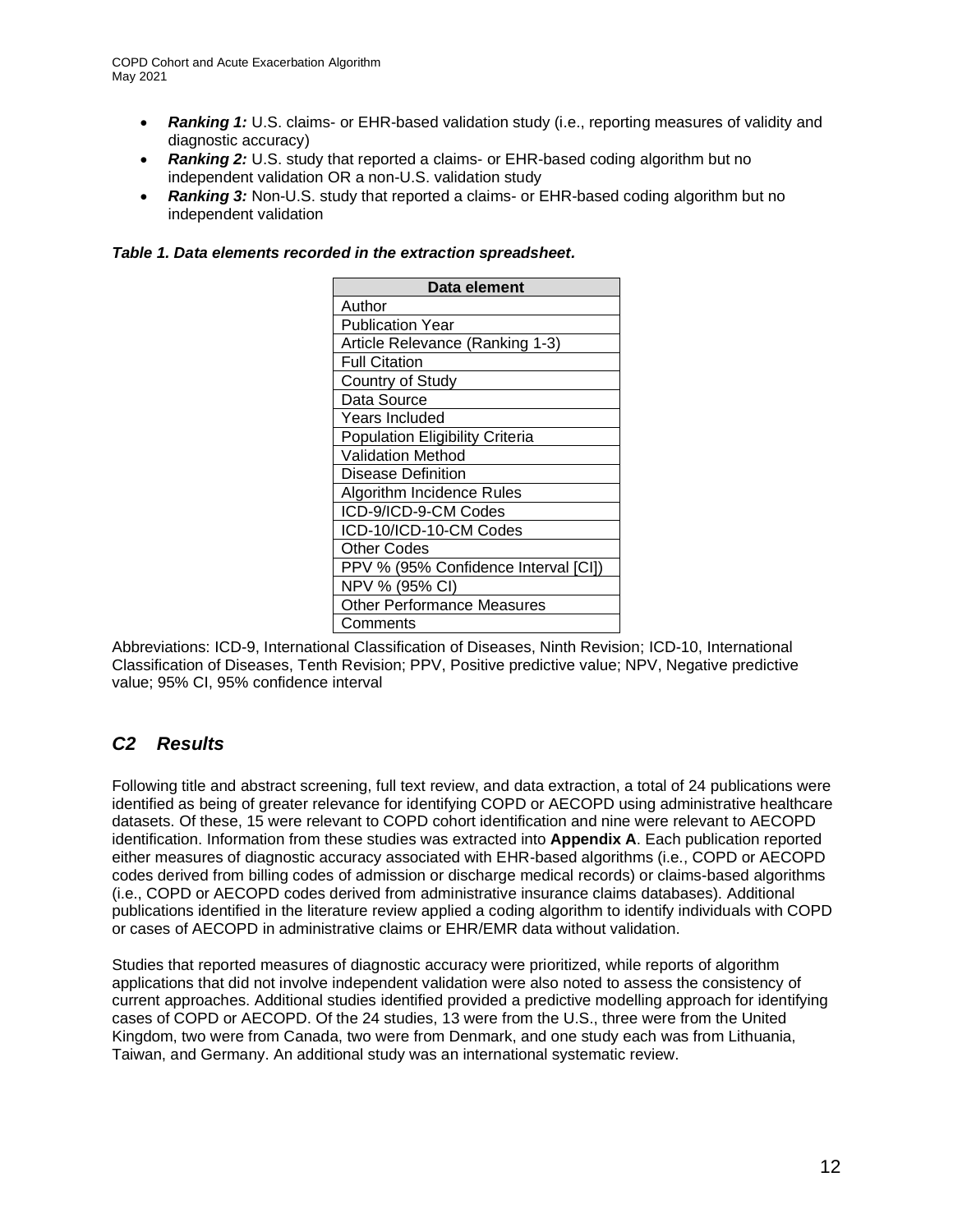We have summarized the literature below by the data source that the coding algorithm was derived from (i.e., insurance reimbursement claims or EHRs), validation with medical charts (i.e., yes or no), and the location of the study (i.e., U.S. or international).

## <span id="page-12-0"></span>**2.a COPD Cohort**

#### **i Claims-based Algorithms with Validation**

No U.S. validation studies involving a claims-based COPD algorithm were found. Two international claims-based algorithm validation studies were identified.

The best performing algorithm identified in a systematic review for COPD algorithms applied in health systems was from a Canadian study by Gershon and colleagues, which was also used in seven other studies included in the review. Authors conducted a validation study for a COPD cohort identified using administrative claims data.<sup>3,36</sup> An expert panel reviewed 442 medical records of randomly selected adults ≥35 years of age from primary care practices in Ontario to determine a gold standard reference for COPD diagnoses. These reference individuals were then linked to respective health administrative records and compared with predefined claims-based algorithms for COPD. Any inpatient diagnosis with ICD-10 code J41 (chronic bronchitis), J43 (emphysema), or J44 (other COPD), and one physician billing claim as part of Ontario Health Insurance Plan were used. The most sensitive coding algorithm was comprised of ≥1 ambulatory claim or ≥1 hospitalization for COPD, which resulted in a sensitivity of 85.0% (95% CI 77.0– 91.0%) and specificity of 78.4% (95% CI 73.6–82.7%). Increasing the number of ambulatory claims resulted in decreased sensitivity and increased specificity. The PPV and NPV for COPD using ≥1 outpatient claim or ≥1 hospitalization was 57.5% (95% CI 49.6–65.1%) and 93.8% (95% CI 90.3–96.4%), respectively.<sup>3</sup>

A cross-sectional study conducted in Taiwan compared claims-based ICD-9-CM COPD codes (491.xx, 492.x, 496) with physician-verified COPD during 2007–2014.<sup>37</sup> A total of 12,127 patients met the criterion of having ≥2 outpatient COPD codes within the span of one year or ≥1 inpatient COPD code in their claims data. Of these potential COPD cases, the diagnosis of COPD was verified by physicians in 7,701 patients (PPV: 63.5%). Three or more outpatient COPD codes or ≥2 inpatient COPD codes increased the PPV to 72.2%. Age ≥65 years and a claim for spirometry were factors most strongly associated with a higher PPV of COPD claim codes. Spirometry testing increased the PPV to 84.6%, though authors did not report what codes were used to identify spirometry.<sup>37</sup>

#### **ii Medical Records-based Algorithms with Validation**

No U.S. validation studies involving an EHR-based COPD algorithm were found. Four international studies of EHR-based algorithms with validation were identified.

A UK validation study of COPD-related diagnostic and procedural codes was conducted, using the Clinical Practice Research Datalink (CPRD) database, with 951 participants registered from 2004–2012.<sup>38</sup> Individuals were selected for ≥1 of eight algorithms to identify people with COPD. General practitioners were sent a questionnaire and additional evidence to support a COPD diagnosis was requested. All information received was reviewed independently by two respiratory physicians whose opinion served as the gold standard. Using an ICD-modified diagnostic code (i.e., Read code<sup>vi</sup>) alone, the PPV was 86.5% (95% CI 77.5–92.3%). When the presence of a spirometry test and specific medication was included; the PPV increased to 89.4% (80.7–94.5%) but reduced case numbers by 10%, suggesting that a small increase in accuracy came at the cost of a larger reduction in sensitivity. Algorithms without specific diagnostic codes were associated with a low PPV (range 12.2–44.4%). Authors suggested that the

vi Read codes are a hierarchical coding system of clinical terms based on ICD codes and are used in the UK general practice setting.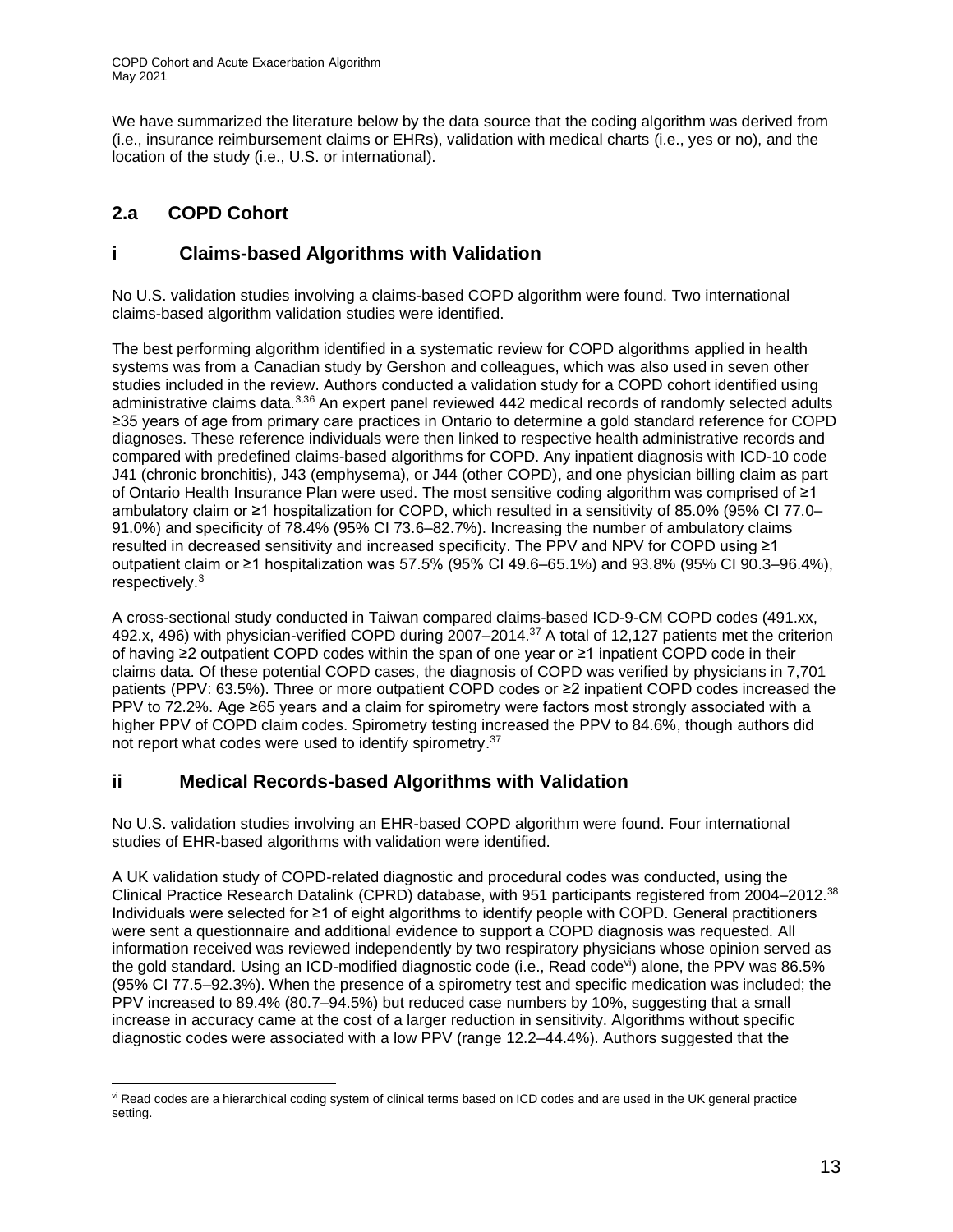presence of a specific COPD diagnostic code alone is sufficient to identify patients with COPD using EHR data. The codes used to indicate spirometry testing and specific medications were not described.<sup>38</sup>

In Canada, a retrospective study was conducted on data from the primary care based EHR/Administrative Data Linked Database.<sup>39</sup> Abstracted charts provided the reference standard based on available physician-diagnoses, COPD medications, smoking history, and spirometry. Three hundred sixty-four patients with COPD were identified in a cohort of 5,889 randomly sampled adults aged ≥35 years (prevalence =  $6.2\%$ ). The EHR algorithm consisting of ≥3 ICD-9 COPD-related billing codes per year: cumulative patient profile descriptions; tiotropium or ipratropium prescription and a COPD billing code had a sensitivity of 76.9% (95% CI 72.2–81.2%), specificity of 99.7% (95% CI 99.5–99.8%), PPV of 93.6% (95% CI 90.3-96.1%), and NPV of 98.5% (95% CI 98.1-98.8%).<sup>39</sup>

A Danish study identified patients with COPD in EHRs from seven general practices.<sup>40</sup> All general practitioners used EHRs and each patient's record was electronically searchable with all communication in and out of practice electronically. Thirty-two ICD-10 J codes were used to construct coding algorithms. The following Anatomical Therapeutic Chemical (ATC) codes were used for medications: R03AC; R03AK; R03BA; R03BB; R03CC; R03DA; R03DC; and V03AN01. Spirometry was identified by using codes 7113 (expanded lung function test verified by spirometry), 7121 (double lung function test for exertion provoked asthma), or a reversibility test. Administrative data on hospital admissions for lung disease related diagnoses, medications, drugs, and spirometry were combined to develop an algorithm that identified the highest proportion of COPD patients with the fewest criteria. The best performing algorithm (using abstracted charts as the reference standard) had a PPV of 72.2% using three criteria: a) discharged patients with a chronic lung-disease diagnosis at least once during the preceding 5 years; or b) ≥2 lungmedication prescriptions within the preceding 12 months; or c) ≥2 spirometry tests performed during the preceding 12 months.<sup>40</sup>

In Lithuania, a validation study of COPD was conducted for codes identified in ambulatory records from a large primary care center.<sup>41</sup> Digital medical records of current patients ( $n=228$ ) were screened for ICD-10, Australian Modification (ICD-10-AM) codes J44.0 (chronic obstructive pulmonary disease), J44.1 (chronic obstructive pulmonary disease with acute exacerbation), J44.8 (other specified chronic obstructive pulmonary disease) and J44.9 (chronic obstructive pulmonary disease, unspecified). Spirometry test results were used to validate COPD diagnoses and alignment of disease treatment with clinical guidelines. Spirometry was recorded for 58% of the 228 patients, 75% of whom met the guidelines for COPD diagnosis.

#### **iii Algorithm Application without Validation**

Westney and colleagues analyzed U.S. Medicaid claims data to assess the impact of comorbidities in COPD among 291,978 patients who continuously enrolled in Medicaid for 12 months in 2019. <sup>4</sup> This study used the validated algorithm by Gershon consisting of ICD-9-CM diagnostic codes 491.0, 491.1, 491.2, 491.8, 492.x, 493.2, 494.xx, and 496.<sup>3</sup> Patients with COPD were identified if they had ≥1 inpatient claim or ≥2 outpatient claims.

Patients with COPD were identified from the U.S. HealthCore Integrated Research Database (HIRD) using at least one ICD-9-CM code 491.xx, 492.x, or 496 for the outcome of pneumonia (ICD-9-CM codes: 480.xx-486.xx).<sup>42</sup> There was no validation conducted to assess the accuracy of the COPD algorithm.

Abraham and colleagues estimated trends in COPD incidence rates from 2001 to 2013 among active duty U.S. military personnel using the Defense Medical Surveillance System (DMSS).<sup>43</sup> The DMSS is a continuously expanding relational database that documents medical encounters of service members throughout their careers. COPD was defined using ICD-9-CM codes 490 (bronchitis not specified as acute or chronic), 491 (chronic bronchitis), 492 (emphysema), 493 (asthma), 494 (bronchiectasis), 495 (extrinsic allergic alveolitis), and 496 (chronic airway obstruction not otherwise specified). The primary algorithm required ≥2 ambulatory medical encounters recorded with identical ICD-9-CM codes within two years. Another less stringent algorithm required only a single ambulatory medical encounter with a given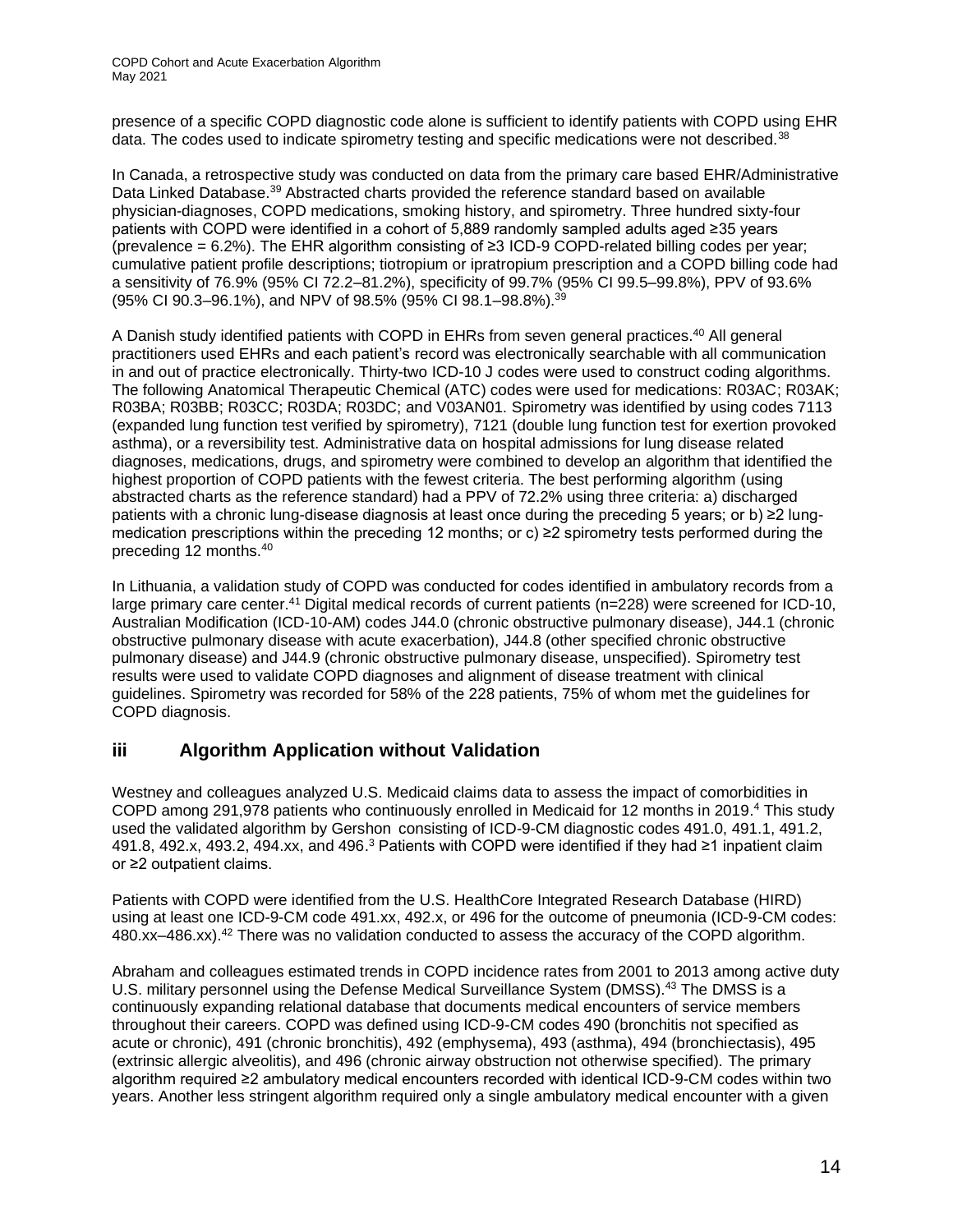ICD-9-CM code. The most specific algorithm required ≥3 ambulatory medical encounters with identical ICD-9-CM codes within two years. Algorithms requiring evidence of persistence of the diagnosis over time resulted in lower COPD rates.<sup>43</sup>

In a German EHR-based study, the predictive value of chronic lower airway disease diagnoses, diagnostic procedures and prescribed treatment for asthma and COPD were assessed.<sup>44</sup> All patients with lower airway symptoms (n = 857) who had attended six general practices between January-June 2003 were included. The following ICD-10 codes for chronic lower airway disease were used: J40 (bronchitis, not specified as acute or chronic), J41 (simple and mucopurulent chronic bronchitis), J42 (unspecified chronic bronchitis), J43 (emphysema), J44 (chronic obstructive pulmonary disease), J45 (asthma), J46 (status asthmaticus), J47 (bronchiectasis). Additionally, J98 (diseases of bronchus, not elsewhere classified) and R05 (cough / bronchial hyperreactivity), J20 (acute bronchitis), J21 (acute bronchiolitis) and J22 (unspecified acute lower respiratory infection) were used. The performed diagnostic procedures and the actual medication for each identified patient were extracted and documented manually. Spirometry was used in 58% of ICD-coded COPD patients.

#### **iv Predictive Modelling**

In addition to utilizing an administrative- or claims-based code list defined *a priori* for case identification, predictive modelling or machine learning is another potential tool for identifying conditions.

Himes and colleagues identified factors related to COPD progression among U.S. asthma patients using data extracted from EHR.<sup>45</sup> Cases included those with COPD, determined by at least one of the ICD-9- CM codes for chronic bronchitis, emphysema, or chronic airways obstruction, not otherwise specified (specific ICD-9-CM codes were not listed by study authors). A Bayesian model that included age, sex, race, smoking history, and eight comorbidity variables was developed and applied to predict COPD in an independent set of asthma patients. Predictive validation of the model was done by comparing predicted COPD to observed COPD (based on ICD codes). The model was able to predict COPD with an accuracy of 83.3%.<sup>45</sup>

Cooke and colleagues used spirometry test results to validate logistic regression-based algorithmic models from EHR data of 9573 patients treated at two U.S. Veterans Affairs medical centers between 2003-2007.<sup>1</sup> COPD was defined as: 1) FEV1/FVC <0.70, and 2) FEV1/FVC < lower limits of normal. The FEV1/FVC ratio is a measurement of the amount of air, which can be forcefully exhaled from your lungs. FEV1, or forced expiratory volume in one second, is the volume of breath exhaled with effort in that timeframe. FVC, forced vital capacity, is the full amount of air that can be exhaled with effort in a complete breath. Model inputs included age, outpatient, or inpatient COPD-related ICD-9-CM codes, and the number of metered dose inhalers (MDI) prescribed within one year of spirometry. Patients with any of the following ICD-9-CM codes in the primary position were considered to have a COPD-related visit: 491.xx (chronic bronchitis), 492.x (emphysema), 493.2 (chronic obstructive asthma), and 496. ICD-9-CM code 490 (bronchitis, not specified as acute or chronic) was excluded from the COPD definition due to potential misclassification of acute bronchitis cases. Forty-seven percent had an FEV1/FVC <0.70 which indicates misclassification of COPD based on model inputs in the majority (53%) of patients. The presence of ≥1 outpatient COPD-related visit (i.e., relevant ICD-9-CM assigned) had a sensitivity of 76% and specificity of 67%. The best-performing model included: ≥6 albuterol MDI, ≥3 ipratropium MDI, ≥1 outpatient ICD-9- CM code, ≥1 inpatient ICD-9-CM code, and age, with an area under the curve of 0.79.<sup>1</sup>

In 2010, Mapel and colleagues conducted a study to determine if outpatient pharmacy claims can be used for identification of U.S. COPD patients (≥40 years, one or more outpatient or inpatient claims with ICD-9-CM codes: 491-492, 496).<sup>46</sup> To identify drugs that were related to COPD in the years before the diagnosis, a conditional logistic regression model was built with ICD-9-CM defined COPD status as the dependent variable and sex, age, and medication use as independent variables. To validate the algorithm, it was used in two other databases. The reference standard was at least one inpatient or at least two outpatient claims with a COPD diagnosis in the medical records, based on ICD-9-CM codes. The final algorithm identified patients with a specificity of 70.5% and a sensitivity of 60.6%.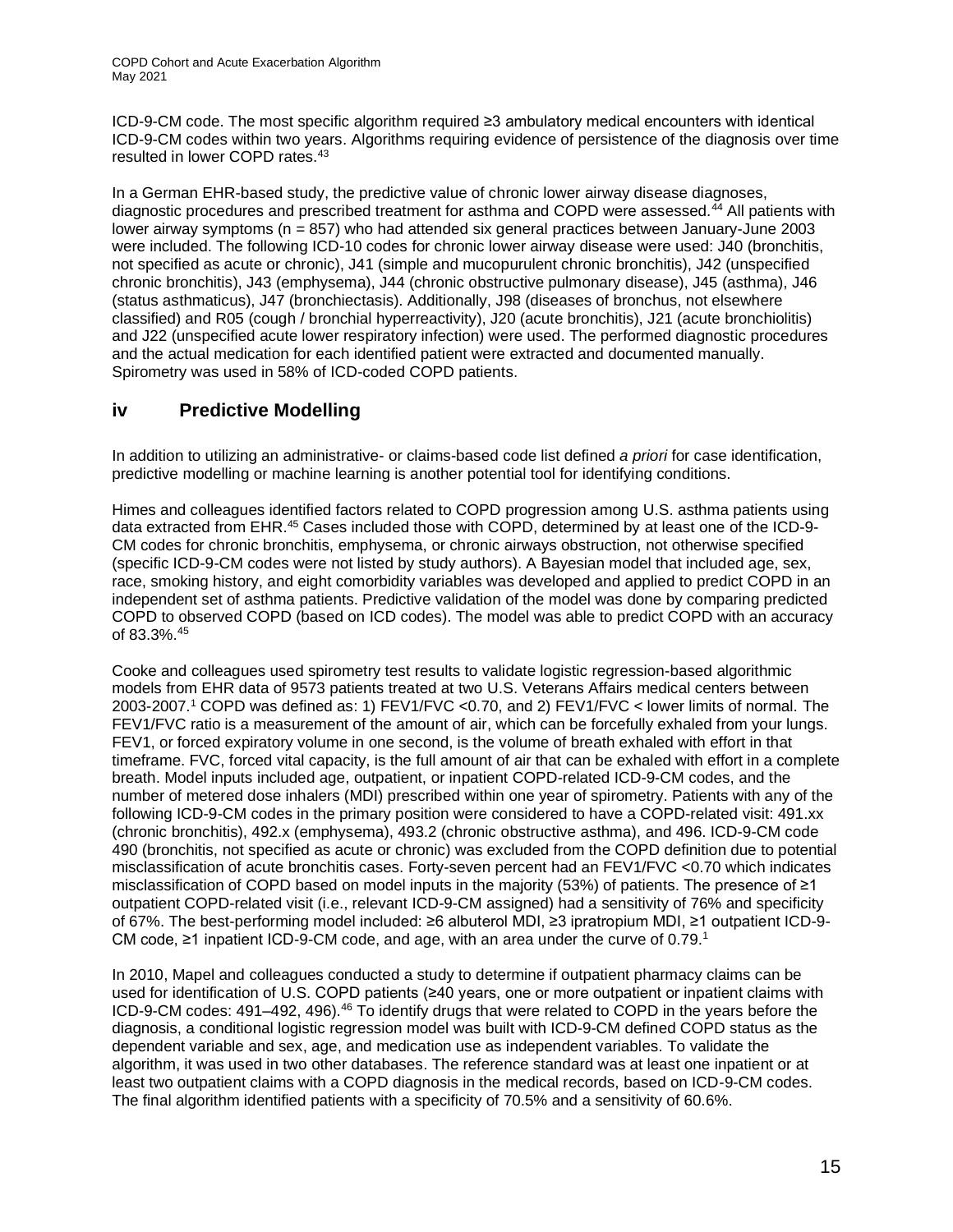A U.S. study by Macauley and colleagues used logistic regression-based models to predict COPD diagnosis and severity.<sup>2</sup> Patients with a COPD diagnosis using three ICD-9-CM codes and spirometry test results were identified from the Geisinger Health System EHR database linked to healthcare claims (from 2004–2011).<sup>2</sup> Patients were retrospectively selected if they had a recorded COPD diagnosis using ICD-9- CM codes 491, 492 or 496 and EHR results from at least one spirometry test. GOLD-based COPD severity criteria were the primary reference standard, with spirometry test results used to validate 10% of patients. Spirometry test results with claims data available for three months before and following the test were selected. The three-month post-test period was included to capture medication use and treatment following a test, which was believed to be associated with COPD severity. Ninety percent of patients in each severity level were randomly selected to build a logistic regression model, and 10% were used as a validation sample. The final model included age, sex, comorbidities, COPD-related resource utilization, and all-cause healthcare utilization. In the validation sample, the model accurately predicted COPD severity for 62.7% of all patients and accurately predicted COPD relative to the GOLD definition for 73.5% of patients.<sup>2</sup>

## <span id="page-15-0"></span>**2.b AECOPD**

#### **i Claims-Based Algorithms with Validation**

A U.S. retrospective cohort study at two EDs validated ICD-9-CM codes for AECOPD visits.<sup>7</sup> From 2005 to 2006, ICD-9-CM codes 491.2x (obstructive chronic bronchitis), 492.8 (other emphysema), and 496 in the principal diagnosis position were used to identify AECOPD visits. A random sample of 100 visits by patients aged ≥55 years were selected at each institution for a total of 200 cases adjudicated via chart review by two emergency physicians. The case definition for AECOPD was physician-diagnosed COPD, current respiratory infection, change in cough, or change in sputum. In total, 644 eligible AECOPD visits were identified on basis of ICD-9-CM codes. Of these, 193 (96.5%) visits met the case definition for AECOPD. Most cases were identified using code 491.2x. Most false positives occurred using code 496.<sup>7</sup>

#### **ii Medical Records-based Algorithms with Validation**

Stein and colleagues assessed the validity of ICD-9-CM codes for AECOPD at two teaching hospitals in the U.S.<sup>6</sup> Four different code-based algorithms for identifying patients hospitalized for AECOPD were validated with chart review (as a reference standard) using a stratified probability sample of 200 hospitalizations. ICD-9-CM codes used in various algorithms as a primary or secondary discharge diagnosis of AECOPD included: 491.0, 491.1, 491.21, 491.22, 491.8, 491.9, 492.0, 492.8, 493.22, and 496. Primary diagnoses of respiratory failure and secondary discharge diagnosis of the following AECOPD codes were also used: 518.81 (acute respiratory failure), 518.82 (other pulmonary insufficiency, not elsewhere classified), 518.84 (acute and chronic respiratory failure), and 799.1 (respiratory arrest). The reference standard-based prevalence of AECOPD was 7.9%. The sensitivity of all ICD-9-CM based algorithms was low (12–25%) and the NPV was high across algorithms (93–94%). The specificity was 99% for all algorithms, and the PPV was more variable (81–97%).

Using the Danish National Patient Registry, Thomsen and colleagues, assessed the PPV of AECOPD diagnoses, while NPV was calculated using acute pneumonia or respiratory failure discharge diagnoses reported without an accompanying COPD diagnosis.<sup>47</sup> Patients aged ≥30 years with outpatient hospital admission in 2008 were identified. Physicians at 34 hospitals reviewed medical records and validated AECOPD diagnoses using medical history, clinical symptoms, and spirometry test results. Among 1,581 patients a PPV of 92% (95% CI 91–93%) was derived for AECOPD identified by an acute hospitalization episode associated with an ICD-10 J44 (COPD with acute lower respiratory infection) discharge diagnosis code. An NPV of 81% (95% CI 79–83%) was derived for AECOPD, as clinicians concluded that 19% (95% CI 17–21%) of patients discharged with a diagnosis for pneumonia or respiratory failure without mention of COPD had COPD.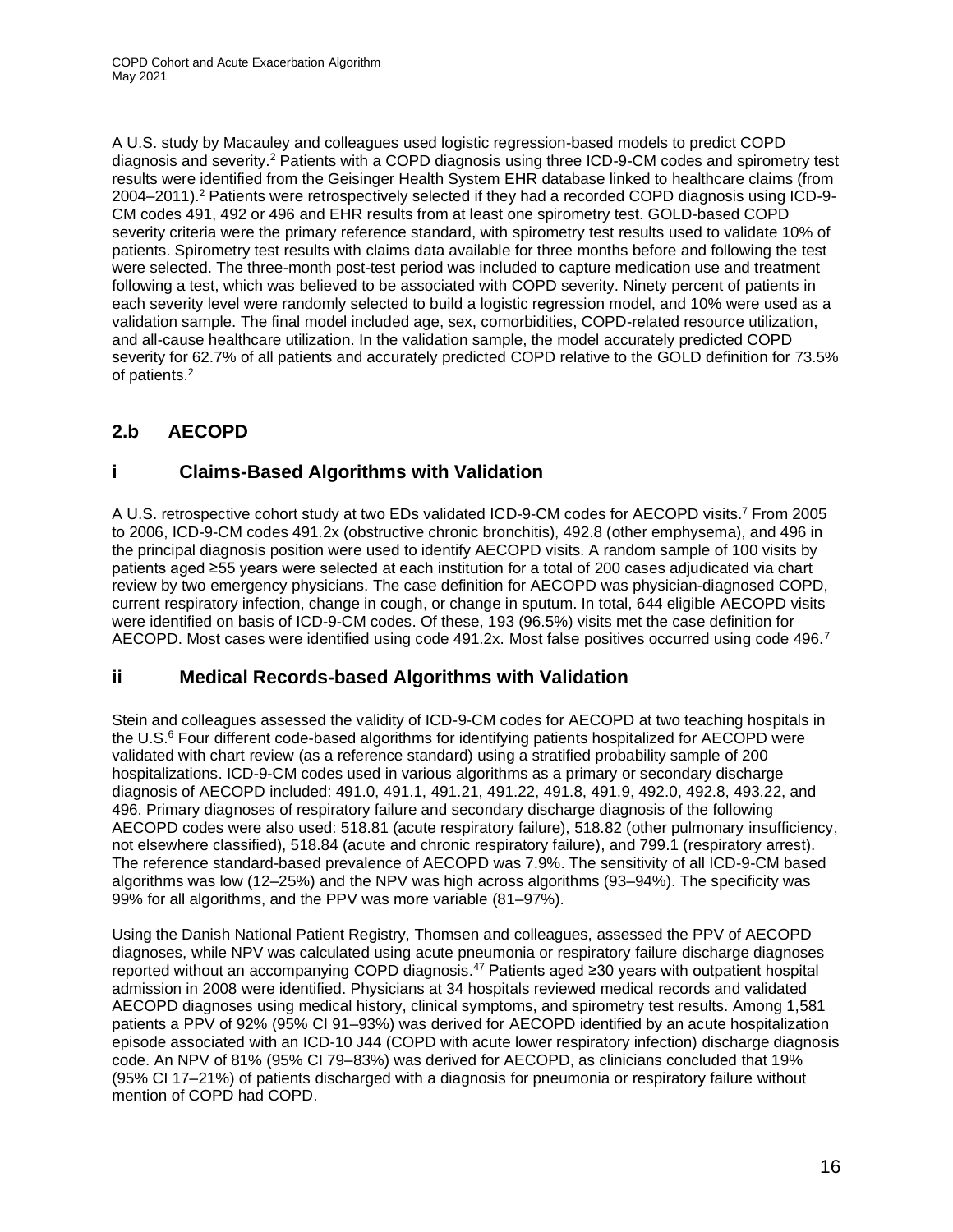In the UK, Rothnie and colleagues validated AECOPD codes using EHR data from 1,385 randomly selected patients within the CPRD between 2004 and 2013.<sup>48</sup> Fifteen algorithms for AECOPD were created using UK-based Read diagnostic codes. AECOPD diagnoses were validated by clinician questionnaire responses that were subsequently reviewed by two respiratory physicians. The response rate was 71.3%. An algorithm using AECOPD diagnostic codes, lower respiratory tract infection (LRTI) codes, and combined antibiotics/oral corticosteroid (OCS) prescription use for 5–14 days had a high PPV (>75%) for identifying AECOPD. Symptom-based algorithms and antibiotic or OCS prescriptions had lower PPVs (60–75%). Combining antibiotic and OCS prescriptions for 5–14 days, or LRTI or AECOPD codes resulted in a PPV of 85.5% and a sensitivity of 62.9%.

In another study using the same database, Rothnie and colleagues examined the Hospital Episode Statistics (HES) administrative claims database to determine the predictive value of AECOPD hospitalization discharge data from 27,182 COPD patients who had a record linked to CPRD.<sup>49</sup> Only inpatient data were used, and ED data were excluded. Nearly 60% of the patients included in the CPRD have been linked to HES. Discharge summaries for recent hospitalizations for AECOPD were used to develop a strategy to identify the recording of hospitalizations for AECOPD in HES. Two algorithms were tested: 1) ICD-10 AECOPD hospitalization code J44.0 (chronic obstructive pulmonary disease with [acute] lower respiratory infection), J44.1 (chronic obstructive pulmonary disease with [acute] exacerbation), J22 (Unspecified acute lower respiratory infection), or J44.9 (chronic obstructive pulmonary disease, unspecified) and 2) any non-hospitalization ICD-10 AECOPD code on the same day as a code for hospitalization due to unspecified reason. Identification of AECOPD hospitalization episodes in HES using the two algorithms had a sensitivity of 87.5% (95% CI 72.4–94.9%). Applying Algorithm 1 as the reference standard in CPRD, resulted in a PPV of 50.2% (95% CI 48.5–51.8%) and a sensitivity of 4.1% (95% CI 3.9–4.3%). Using an AECOPD code with a hospitalization code due to unspecified reason (Algorithm 2) resulted in a PPV of 43.3% (95% CI 42.3–44.2%) and a sensitivity of 5.4% (95% CI 5.1–5.7%).

#### **iii Algorithm Application without Validation**

In a U.S. study of managed care administrative claims data, Mapel et al, developed an algorithm to identify AECOPD using ICD-9-CM codes.<sup>50</sup> COPD was identified in 42,565 commercially insured and 8,507 Medicare patients. Criteria for COPD identification was age ≥40 years and any one of the following three algorithms:

- 1. One inpatient hospitalization or one emergency department visit with a diagnosis of 491.xx (chronic bronchitis), 492.x (emphysema), or 496 listed in any position as a discharge diagnosis
- 2. Two COPD diagnosis claims listed in any position
- 3. A COPD-related surgical procedure (e.g., lung volume reduction)

Among this cohort, nearly 200 ICD-9-CM codes were used to define acute exacerbations. More patients with high complexity disease experienced ≥2 acute exacerbations (61.7% commercial; 49.0% Medicare) than those with moderate-  $(56.9\%; 41.6\%)$ , or low-complexity disease  $(33.4\%; 20.5\%)$ .<sup>50</sup>

Using the U.S. Medicare Advantage Prescription Drug plan database, Dhamane and colleagues assessed AECOPD related healthcare utilization costs from 2008-2010.<sup>51</sup> In this study, a COPD diagnosis was defined as ≥2 medical claims reported at least one day apart within 90 days alongside a primary- or secondary-position COPD ICD-9-CM code (491.xx, 492.x, or 496). Patients with an ICD-9-CM code for cystic fibrosis, pulmonary tuberculosis, or malignant neoplasms were excluded. Also, the following three AECOPD algorithms — organized by severity (from least to greatest) — were used:

- One ED or outpatient medical claim with:
	- 1. COPD ICD-9-CM code 491.xx, 492.x, or 496 in the primary position OR

2. Respiratory failure ICD-9-CM code 518.81, 518.83, or 518.84 in the primary position plus a COPD code in the secondary position OR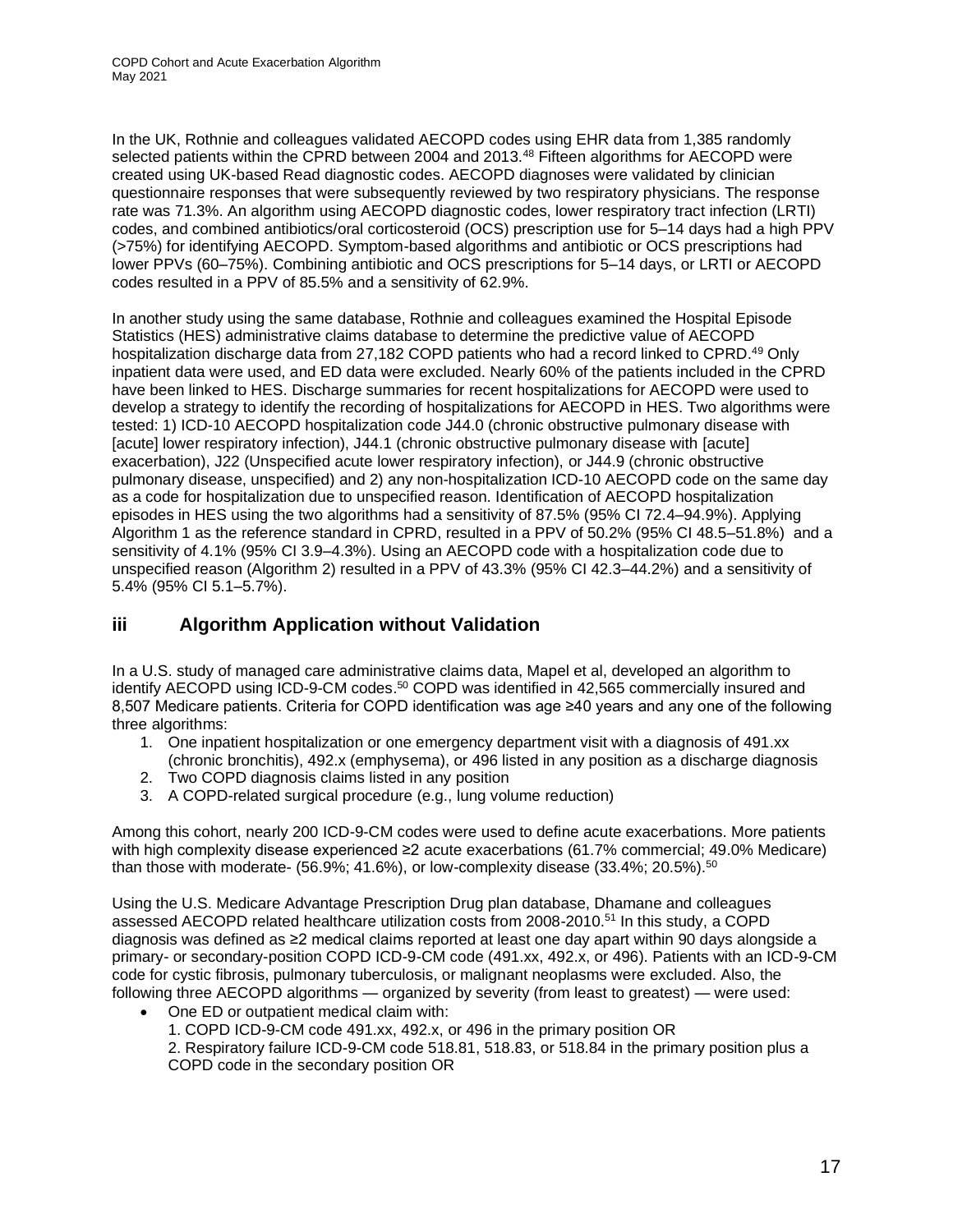3. Any AECOPD code (ICD-9-CM 466–466.19, 480–486, 487.0, 490, 493.12, 493.22, 493.92, 494.1, 506.0–506.3, 511.0–511.1, or 518.82) in the primary position and a COPD code in the secondary position

AND ≥1 of the following within seven days of the visit

- 1) An antibiotic prescription claim relevant to respiratory infections OR
- 2) An oral corticosteroid prescription claim
- A medical claim for a hospitalization with either: 1. COPD ICD-9-CM diagnosis code in the primary position OR 2. Any AECOPD code in the primary position and a COPD code in the secondary position

AND no respiratory failure diagnosis code in secondary position

• A medical claim for a hospitalization with the following: 1. COPD ICD-9-CM diagnosis code in the primary position and a respiratory failure diagnosis code in secondary position OR 2. AECOPD ICD-9-CM diagnosis code in the primary position and a COPD code and a respiratory failure code in the secondary position OR 3. Respiratory failure ICD-9-CM diagnosis code in the primary position and a COPD code in the secondary position

Of the included 52,459 patients, 44.3% had at least one exacerbation; 26.3%, 9.5%, and 8.5% had one, two, and three exacerbations in the 24-month follow-up period, respectively.

In a study that validated the use of COPD medications as a risk measure for AECOPD, Stanford and colleagues used U.S. administrative claims data between 2006 and 2011 drawn from the Truven MarketScan and Reliant Medical Group databases.<sup>52</sup> COPD status was defined as either an inpatient hospitalization with ICD-9-CM codes 491.xx (chronic bronchitis), 492.x (emphysema), or 496; or two outpatient encounters with a COPD diagnosis occurring within 365 days. Additional inclusion criteria were ≥1 inhaled COPD medication or oral theophylline dispensed during baseline. Moderate exacerbation was defined as a COPD outpatient with ≥1 oral corticosteroid dispensed within seven days of this visit. A severe exacerbation was defined as an inpatient stay with either a primary position COPD diagnosis or a primary diagnosis of respiratory failure (518.81, 518.82, or 518.84) with a secondary diagnosis of COPD.

#### **iv Predictive Modelling**

Annavarapu and colleagues, developed a predictive model using Humana claims data to identify patients in the U.S. at risk of severe AECOPD.<sup>5</sup> Patients aged 55–89 years between 2010 and 2013 were included in the study. COPD was identified based on two or more primary position diagnosis codes for COPD (ICD-9-CM 491.xx, 492.x, or 496) on distinct days, with the second claim required to be within 90 days of the first. Patients were excluded from the cohort if they also had a diagnosis codes for malignant neoplasms, cystic fibrosis, fibrosis due to tuberculosis, bronchiectasis, pneumoconiosis, pulmonary fibrosis, pulmonary tuberculosis, sarcoidosis, or asthma. Among this cohort, patients with and without severe AECOPD in the prediction period were compared to identify characteristics associated with severe COPD exacerbations. Patients with non-severe exacerbations were identified using the following algorithm, with diagnosis claims reported in the ED or outpatient setting:

- 1. COPD diagnosis (ICD-9-CM 491.xx, 492.x, or 496) in the primary position OR
- 2. Respiratory failure code (ICD-9-CM code 518.81, 518.83, or 518.84) in the primary position with a COPD diagnosis code (above) in the secondary diagnostic position OR
- 3. At least one AECOPD code (ICD-9-CM codes 466–466.19, 480–486, 487.0, 490, 493.12, 493.22, 493.92, 494.1, 506.0–506.3, 511.0–511.1, or 518.82) in the primary position and a COPD (above) in the secondary diagnostic position AND
- 4. A prescription for a respiratory infection antibiotic within seven days of the visit OR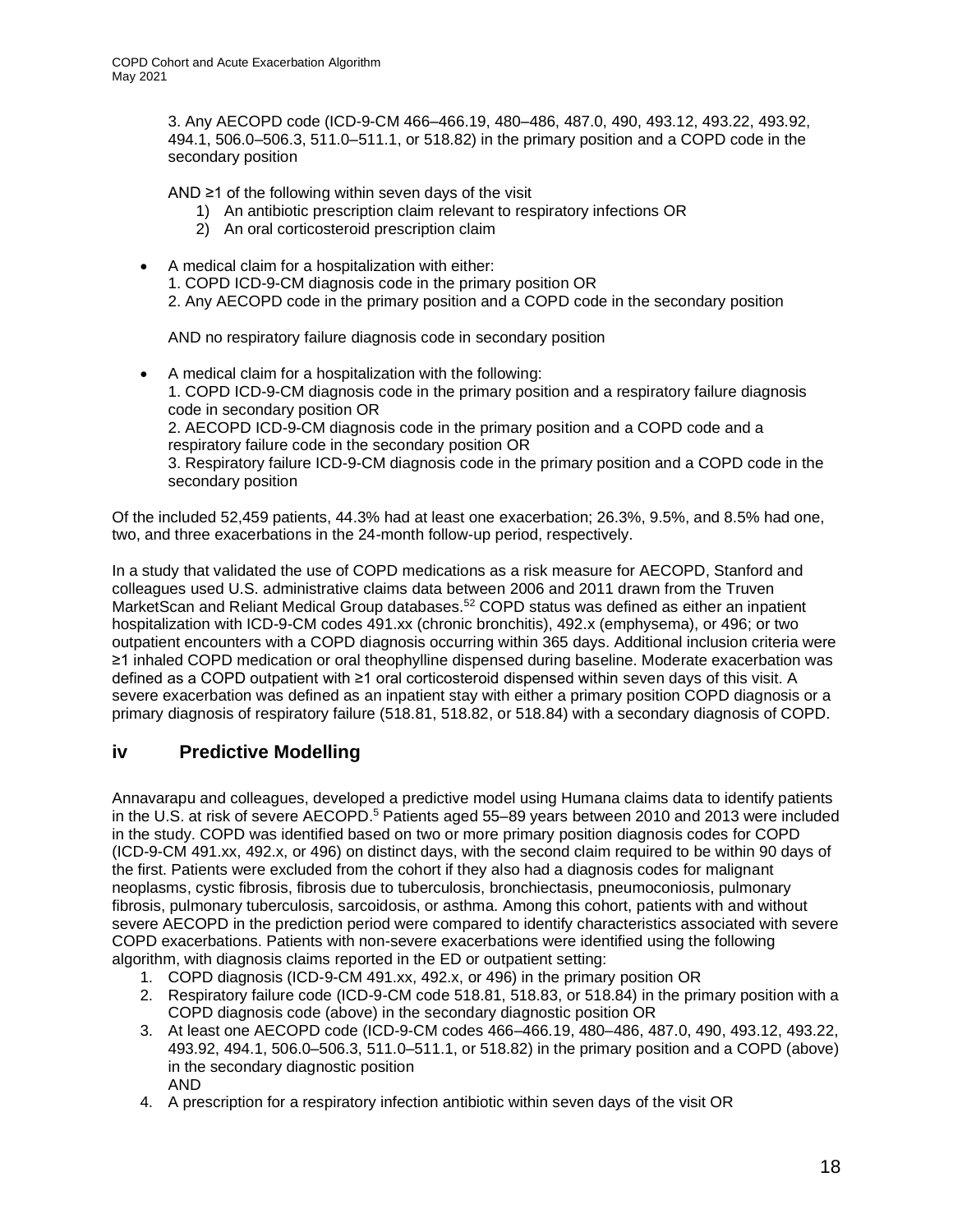5. A prescription for an oral corticosteroid within seven days of the visit.

Meanwhile, patients with severe AECOPD were identified using diagnosis codes (1–3) reported in the hospital records. Models were developed to predict the onset of non-severe and severe AECOPD using independent inputs. The best performing model had a PPV of 48.1%, suggesting that one of every two patients identified as being at risk will have AECOPD. The model had a sensitivity of 17.3%, specificity of 97.5%, and NPV of 90.0%. The risk factor with the strongest predictive value for severe AECOPD was a history of severe AECOPD at baseline.

## <span id="page-18-0"></span>**D COPD and AECOPD Clinical Case Definitions**

The GOLD 2019 report defines COPD as a "common, preventable and treatable disease that is characterized by persistent respiratory symptoms and airflow limitation that is due to airway or alveolar abnormalities, usually caused by significant exposure to noxious particles or gases". <sup>11</sup> Spirometry is the most reproducible measurement of airflow limitation and is required for COPD diagnosis in the clinical setting. In the presence of appropriate symptoms and environmental exposures, post-bronchodilator forced expiratory volume in one second/forced vital capacity less than 70% confirms the presence of persistent airflow limitation found in COPD.<sup>11</sup> Though adequately sensitive, peak expiratory flow measurements are not specific enough to be reliably used without including other symptoms.

According to GOLD, COPD may be punctuated by exacerbations (AECOPD) defined as an acute worsening of respiratory symptoms that result in additional therapy. These events are classified as mild (treated with short-acting bronchodilators [SABDs] only), moderate (treated with SABDs plus antibiotics and/or oral corticosteroids), and severe (patients require hospitalizations or visits the ED). However, it was decided that treatment initiation may not be a reliable or valid criterion for the algorithm, as initiation could be patient-initiated and not captured in administrative claims data; this dimension of the definition was excluded from the algorithm as a result.

Should a validation study of the COPD and AECOPD algorithms be executed, these case definitions could be used to inform chart review and adjudication.

## <span id="page-18-1"></span>**E COPD and AECOPD Coding Algorithms**

The aim of this review was to develop algorithms to identify COPD and AECOP that could be of potential interest following exposure to a biologic product. To form a comprehensive list of COPD and AECOPD codes for clinical consideration, all ICD codes for COPD and AECOPD were extracted from the articles identified in the literature review (**Appendix A**). As informed by these studies, the workgroup has developed algorithms that include diagnosis codes for a COPD cohort and AECOPD events. To expand the draft code list and reflect current coding practice, ICD-10-CM diagnosis codes were generated from ICD-9-CM codes using forward-backward mapping via the Centers for Medicare and Medicaid Services (CMS) GEMs files. The expanded draft code list, which included ICD-9-CM and ICD-10-CM codes, was subsequently reviewed by clinical SMEs from IBM (TB, JB), FDA CBER (JC, DT), and Acumen. Specific decisions and assumptions related to construction of the algorithm are summarized in **Section F**. Overall, the clinical SMEs recommended the inclusion of additional codes or exclusion of codes from the expanded draft code list based on clinical relevance and optimizing the balance between specificity and sensitivity. As a result, codes that are too general or unrelated to COPD or AECOP and could potentially increase the risk of misclassification were excluded. Codes that were considered but ultimately excluded are listed in **Appendix D**. These codes were not applied as exclusion criteria but were left out of the algorithms to identify COPD and AECOPD.

The workgroup has sought a two-step [approach that used COPD-specific codes to identify the population](#page-19-1)  cohort (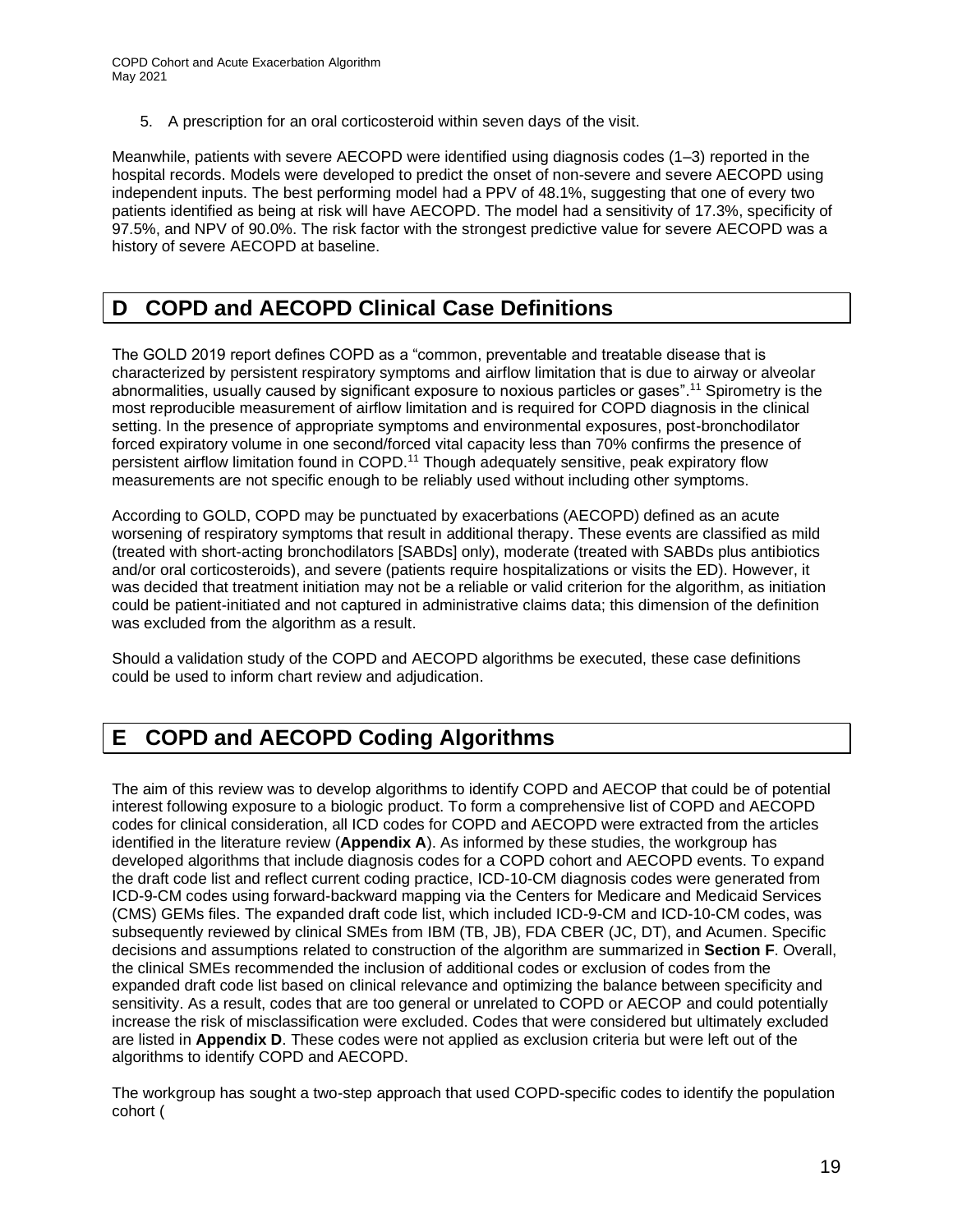**[Table](#page-19-1) 2**) then identified acute exacerbation codes that could be used in the COPD cohort (**[Abbreviation:](#page-20-2)** [DX, ICD-CM diagnosis.](#page-20-2) 

**[Table 3](#page-20-2)**).

The proposed COPD cohort algorithm can be summarized as follows:

**INCLUDE: ANY** ("either–or") of the codes listed in **[Table 2](#page-19-0)** regardless of health care setting or coding position (only one code required).

The AECOPD algorithm can be summarized as follows

**AMONG COPD COHORT – INCLUDE: ANY** ("either–or") of the codes listed in **[Abbreviation:](#page-20-2)** [DX, ICD-CM diagnosis.](#page-20-2) 

**[Table 3](#page-20-2)**, regardless of health care setting or coding position (only one code required) occurring **AFTER** date of first COPD diagnosis.

These algorithms take a general approach to defining COPD and AECOPD and may need to be adjusted or tailored for specific research questions that arise in the future. Annual counts of patients with individual diagnosis codes are provided in **Appendix C**.

<span id="page-19-1"></span><span id="page-19-0"></span>

|  |  | Table 2. COPD Cohort Algorithm. |
|--|--|---------------------------------|
|  |  |                                 |

| Code   | <b>Description</b>                                                                | Code<br>Cat | Code<br><b>Type</b> |
|--------|-----------------------------------------------------------------------------------|-------------|---------------------|
| 491.0  | Simple chronic bronchitis                                                         | <b>DX</b>   | 9                   |
| 491.1  | Mucopurulent chronic bronchitis                                                   | <b>DX</b>   | 9                   |
| 491.20 | Obstructive chronic bronchitis without exacerbation                               | <b>DX</b>   | $\overline{9}$      |
| 491.21 | Obstructive chronic bronchitis with (acute) exacerbation                          | <b>DX</b>   | $\overline{9}$      |
| 491.22 | Obstructive chronic bronchitis with acute bronchitis                              | <b>DX</b>   | 9                   |
| 491.8  | Other chronic bronchitis                                                          | <b>DX</b>   | 9                   |
| 491.9  | Unspecified chronic bronchitis                                                    | <b>DX</b>   | $\overline{9}$      |
| 492.0  | Emphysematous bleb                                                                | <b>DX</b>   | $\boldsymbol{9}$    |
| 492.8  | Other emphysema                                                                   | <b>DX</b>   | 9                   |
| 493.20 | Chronic obstructive asthma, unspecified                                           | <b>DX</b>   | 9                   |
| 493.21 | Chronic obstructive asthma with status asthmaticus                                | <b>DX</b>   | 9                   |
| 493.22 | Chronic obstructive asthma with (acute) exacerbation                              | <b>DX</b>   | 9                   |
| 494.0  | Bronchiectasis without acute exacerbation                                         | <b>DX</b>   | 9                   |
| 494.1  | Bronchiectasis with acute exacerbation                                            | <b>DX</b>   | $\overline{9}$      |
| 496    | Chronic airway obstruction, not elsewhere classified                              | <b>DX</b>   | $\overline{9}$      |
| J41.0  | Simple chronic bronchitis                                                         | <b>DX</b>   | 10                  |
| J41.1  | Mucopurulent chronic bronchitis                                                   | <b>DX</b>   | 10                  |
| J41.8  | Mixed simple and mucopurulent chronic bronchitis                                  | <b>DX</b>   | 10                  |
| J42    | Unspecified chronic bronchitis                                                    | <b>DX</b>   | 10                  |
| J43.0  | Unilateral pulmonary emphysema                                                    | <b>DX</b>   | 10                  |
| J43.1  | Panlobular emphysema                                                              | <b>DX</b>   | 10                  |
| J43.2  | Centrilobular emphysema                                                           | <b>DX</b>   | 10                  |
| J43.8  | Other emphysema                                                                   | <b>DX</b>   | 10                  |
| J43.9  | Emphysema, unspecified                                                            | <b>DX</b>   | 10                  |
| J44.0  | Chronic obstructive pulmonary disease with (acute) lower respiratory<br>infection | <b>DX</b>   | 10                  |
| J44.1  | Chronic obstructive pulmonary disease with (acute) exacerbation                   | <b>DX</b>   | 10                  |
| J44.9  | Chronic obstructive pulmonary disease, unspecified                                | <b>DX</b>   | 10                  |
| J47.0  | Bronchiectasis with acute lower respiratory infection                             | <b>DX</b>   | 10                  |
| J47.1  | Bronchiectasis with (acute) exacerbation                                          | <b>DX</b>   | 10                  |
| J47.9  | Bronchiectasis, uncomplicated                                                     | <b>DX</b>   | 10                  |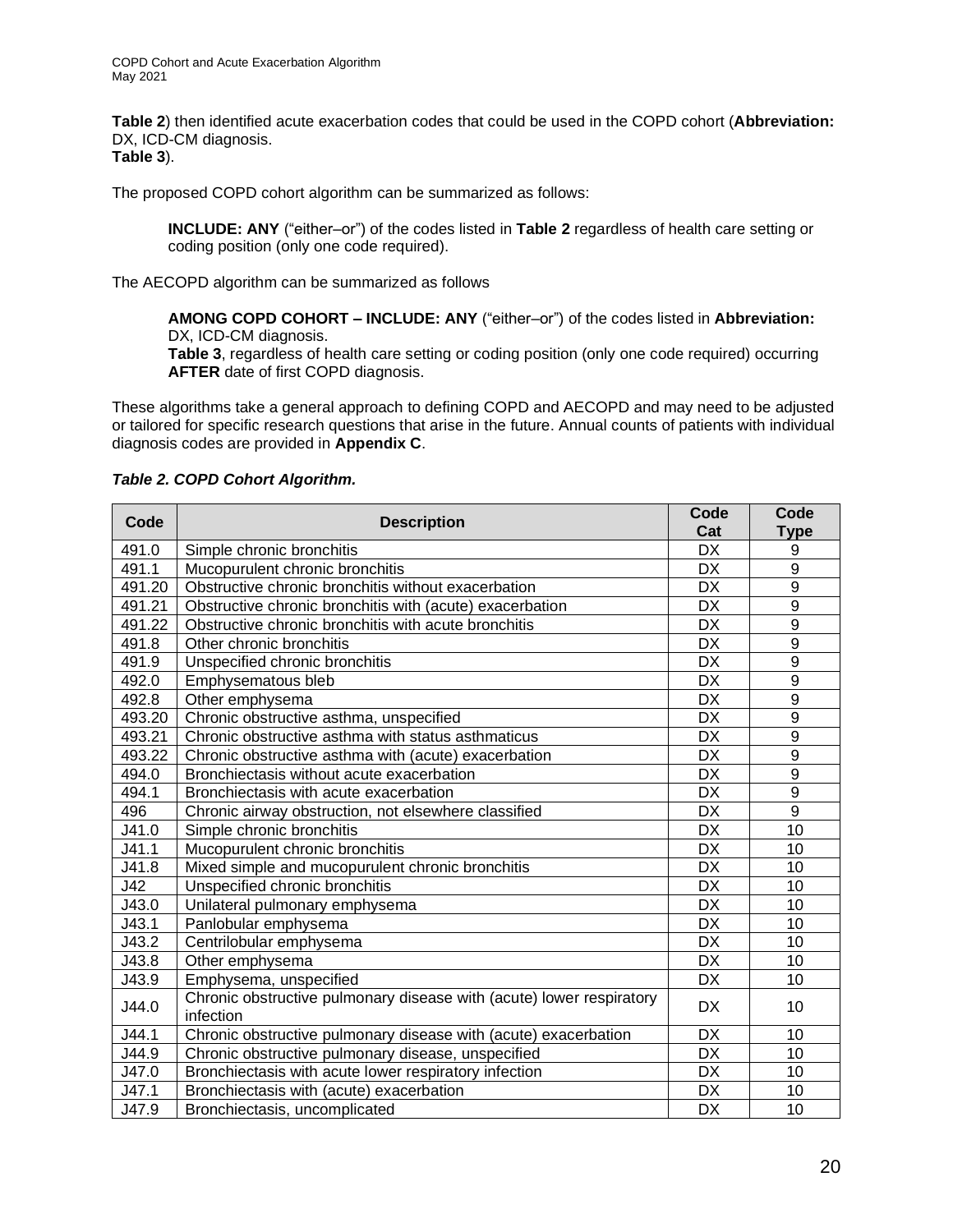#### <span id="page-20-2"></span>Abbreviation: DX, ICD-CM diagnosis.

#### <span id="page-20-1"></span>**Table 3. AECOPD Algorithm.**

| Code   | <b>Description</b>                                                                | Code<br>Cat     | Code<br><b>Type</b> |
|--------|-----------------------------------------------------------------------------------|-----------------|---------------------|
| 466.0  | Acute bronchitis                                                                  | <b>DX</b>       | 9                   |
| 466.11 | Acute bronchiolitis due to respiratory syncytial virus (RSV)                      | <b>DX</b>       | 9                   |
| 466.19 | Acute bronchiolitis due to other infectious organisms                             | <b>DX</b>       | $\overline{9}$      |
| 490    | Bronchitis, not specified as acute or chronic                                     | <b>DX</b>       | $\overline{9}$      |
| 491.21 | Obstructive chronic bronchitis with (acute) exacerbation                          | <b>DX</b>       | $\overline{9}$      |
| 491.22 | Obstructive chronic bronchitis with acute bronchitis                              | <b>DX</b>       | 9                   |
| 493.22 | Chronic obstructive asthma with (acute) exacerbation                              | <b>DX</b>       | 9                   |
| 494.1  | Bronchiectasis with acute exacerbation                                            | <b>DX</b>       | 9                   |
| 518.81 | Acute respiratory failure                                                         | <b>DX</b>       | 9                   |
| 518.82 | Other pulmonary insufficiency, not elsewhere classified                           | $\overline{DX}$ | $\overline{9}$      |
| 518.83 | Chronic respiratory failure                                                       | <b>DX</b>       | $\overline{9}$      |
| 518.84 | Acute and chronic respiratory failure                                             | <b>DX</b>       | 9                   |
| J20.9  | Acute bronchitis, unspecified                                                     | <b>DX</b>       | 10                  |
| J21.0  | Acute bronchiolitis due to respiratory syncytial virus                            | <b>DX</b>       | 10                  |
| J21.1  | Acute bronchiolitis due to human metapneumovirus                                  |                 | 10                  |
| J21.8  | Acute bronchiolitis due to other specified organisms                              |                 | 10                  |
| J21.9  | Acute bronchiolitis, unspecified                                                  |                 | 10                  |
| J40    | Bronchitis, not specified as acute or chronic                                     |                 | 10                  |
| J41.0  | Simple chronic bronchitis                                                         |                 | 10                  |
| J44.0  | Chronic obstructive pulmonary disease with (acute) lower respiratory<br>infection |                 | 10                  |
| J44.1  | Chronic obstructive pulmonary disease with (acute) exacerbation                   | <b>DX</b>       | 10                  |
| J47.0  | Bronchiectasis with acute lower respiratory infection                             | <b>DX</b>       | 10                  |
| J47.1  | Bronchiectasis with (acute) exacerbation                                          | <b>DX</b>       | 10                  |
| J47.9  | Bronchiectasis, uncomplicated                                                     | <b>DX</b>       | 10                  |
| J80    | Acute respiratory distress syndrome                                               |                 | 10                  |
| J96.00 | Acute respiratory failure, unspecified whether with hypoxia or<br>hypercapnia     |                 | 10                  |
| J96.01 | Acute respiratory failure, with hypoxia                                           |                 | 10                  |
| J96.02 | Acute respiratory failure, with hypercapnia                                       | <b>DX</b>       | 10                  |
| R06.03 | Acute respiratory distress                                                        | <b>DX</b>       | 10                  |

Abbreviation: DX, ICD-CM diagnosis.

#### The algorithms proposed in

**[Table](#page-19-1) 2** and **Abbreviation:** [DX, ICD-CM diagnosis.](#page-20-2) 

**[Table 3](#page-20-2)** and exclusions in **Appendix D** are consistent with approaches identified in the peer-reviewed literature and reflect current coding practices. However, such an approach may impact diagnostic accuracy performance if assessed against the typical case definition for COPD and AECOPD, given differences between clinical diagnostic and administrative claims coding practices.

#### <span id="page-20-0"></span>**F Assumptions and Decisions**

The algorithms presented in **Section E** were reviewed internally as well as with CBER stakeholders and partners. Decisions and assumptions related to algorithm construction are summarized below. Some of these assumptions may be adjusted for future research questions.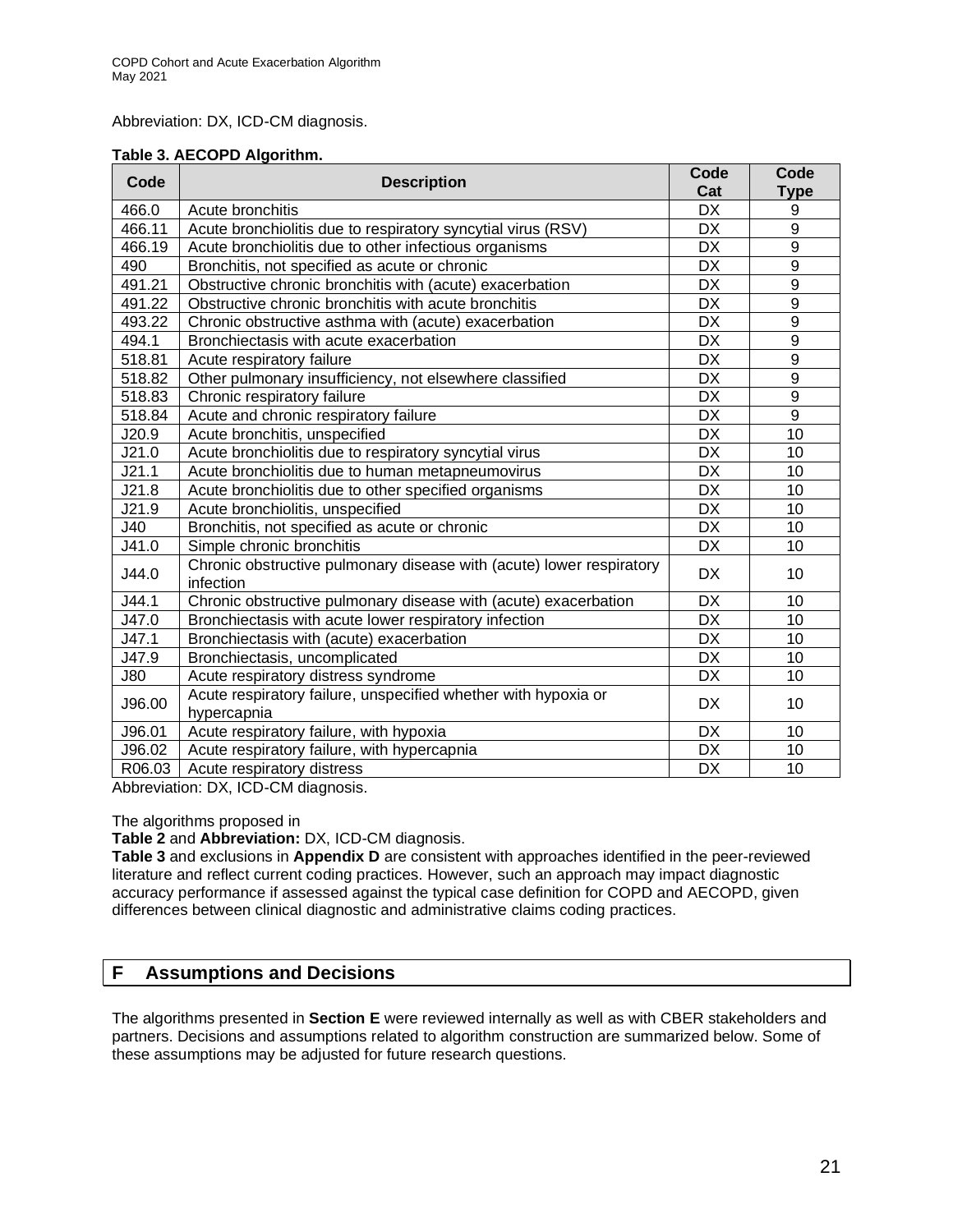## <span id="page-21-0"></span>*F1 COPD Cohort*

- Some publications suggested that, for outpatient diagnosis codes, algorithm performance could be improved by requiring a second or third diagnosis code, a procedural code, or a therapy medication code. However, the performance improvement was likely to be marginal and led to the exclusion of cases, so this has not been proposed herein. Nevertheless, users seeking a more specific algorithm could apply the following:
	- o ≥1 inpatient diagnosis code for COPD OR
	- o ≥1 outpatient diagnosis code AND ≥1 of
		- ≥1 additional outpatient diagnosis code (i.e., 2 outpatient diagnosis codes required) OR
		- ≥1 procedural code (CPT codes listed in **Appendix E**) OR
		- ≥1 medication/therapy code (NDC/HCPCS codes listed in **Appendix E**)

Please note the following:

- o Procedures (e.g., chest x-ray) and therapies (e.g., levalbuterol) relevant to COPD are quite general and could be useful for other purposes. Therefore, such an approach may not increase specificity as much as desired, and users may wish to further tailor procedures and therapies of interest.
- $\circ$  NDC codes were drawn from the FDA NDC Database, last updated July 21, 2020. Vii HCPCS codes were drawn from the HCPCS website, last updated July 21, 2020. Vili These codes may not include all relevant codes and may be or become out of date, and users are encouraged to review the most current datasets available prior to use of the algorithm.
- o The inclusion of bronchiectasis (ICD-9-CM 494.0, 494.1; ICD-10-CM J47.0, J47.1, J47.9) was discussed, as this could represent a long-term outcome of COPD. These codes were included to optimize sensitivity, but users seeking a more specific algorithm may wish to exclude them.
- Bronchitis, not specified as acute or chronic (ICD-9-CM 490; ICD-10-CM J40), was excluded since these codes are likely to introduce risk of misclassification and error associated with acute bronchitis. Users seeking a more specific algorithm may wish to use these codes as an exclusion criterion (i.e., actively removing users that also have these codes within a certain time period).
- The GOLD definition excludes some conditions included in the algorithm code list (e.g., chronic bronchitis), due to the requirement for airflow limitation that is due to airway and/or alveolar abnormalities. This distinction is largely reflective of a concern that administrative billing practices may not mirror clinical diagnostic ones.
- All asthma codes have been excluded, except for chronic obstructive asthma, which was viewed to represent COPD with asthma. Users seeking a more specific algorithm may wish to use these codes as an exclusion criterion (i.e., actively removing individuals that also have these codes within a certain time period).
- The restriction of queries based on diagnosis coding position (e.g., principal position codes only), varied across the studies reviewed. Queries presented in **Section G** did not restrict based on coding position, out of concern that queries based solely on primary-position codes could improperly exclude individuals with COPD. Users may adjust this approach to include primary, secondary, or unspecified position codes, but this is likely better done at the statistical planning stage, when a specific research question has been formulated.
- In applications of this algorithm, users may choose to exclude claims-based codes that are associated with "rule-out" diagnoses. For example, a diagnosis code may be associated with a test for COPD, with the results showing that the condition is not present. Another option would be to require at least two codes associated with COPD to be reported on different days.
	- $\circ$  These codes were not excluded in the descriptive analyses conducted using the MarketScan Research Databases (**Section G**). This is because decisions about such an

vii The FDA NDC Database is available at https://www.fda.gov/drugs/drug-approvals-and-databases/national-drug-code-directory.

viii The HCPCS website is available at [https://www.hcpcsdata.com/.](https://www.hcpcsdata.com/)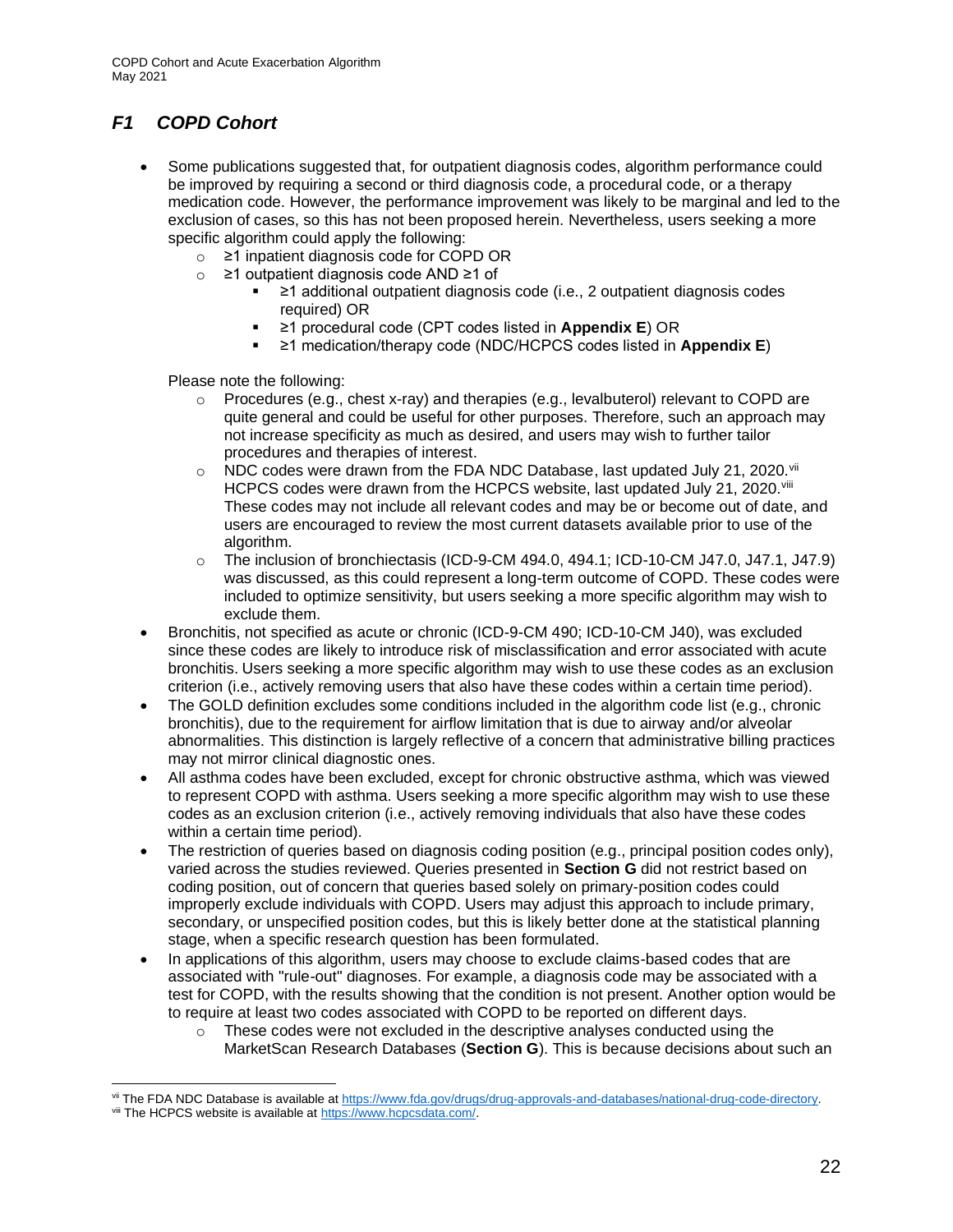exclusion were viewed as more appropriate in a validation study or subsequent use of the algorithm for an epidemiologic study. The intent of the analyses in **Section G** is to characterize the population associated with codes included in the algorithm, regardless the context in which the code was reported.

## <span id="page-22-0"></span>*F2 AECOPD*

- The clinical definition of AECOPD includes the initiation of treatment. However, as treatment may be patient-initiated and reasons for treatments were not recorded in administrative claims data, it is recommended that this NOT be used as an algorithm criterion. Given this recommendation, it is also recommended that users avoid efforts to categorize exacerbations according to severity, as these categorizations may not be reliable only based on administrative claims data.
- As the AECOPD algorithm is intended for application among a COPD cohort, a broad list of codes potentially related to exacerbation have been included. Users seeking a more specific algorithm may limit codes to those that specify COPD with exacerbation. This approach was not taken here out of concern that true AECOPD cases may not be recognized or reported as such by the treating physician.
- Exacerbations related to pneumonia have been excluded from this algorithm given the concern that this could introduce a source of misclassification given the broad range of etiologies associated with pneumonia that are likely to be unrelated to COPD exacerbation. Also, FDA CBER is developing a separate pneumonia-specific algorithm (forthcoming), that users may apply if desired.
- The restriction of queries based on diagnosis coding position (e.g., principal position codes only), varied across the studies reviewed. Queries presented in **Section G** did not restrict based on coding position, out of concern that queries based solely on primary-position codes could improperly exclude true cases of AECOPD. Users may adjust this approach to include primary, secondary, or unspecified-position codes, but this is likely better done at the study planning stage, when a specific research question has been formulated.
- Risk windows used to determine the association of AECOPD with a particular exposure should be determined based on the particular research question and exposure of interest.

## <span id="page-22-1"></span>**G Algorithm Characterization**

#### <span id="page-22-2"></span>*G1 Methods*

To summarize the epidemiology of COPD and AECOPD among a commercially insured population in the U.S., the workgroup used the IBM MarketScan Research Databases (Commercial and Medicare Supplemental), accessed via the Treatment Pathways<sup>ix</sup> online analytic platform, to query and analyze the diagnostic codes included in the two algorithms. To gather the broadest range of cases to support a descriptive analysis, the analyses presented herein did not require exposure to a biologic product and did not restrict codes based on diagnosis position. It is recommended that the proposed algorithm undergo a validation study prior to use, and future analytical studies should also tailor the algorithm specifications according to the study question of interest.

Age- and gender-specific data on MarketScan Research Databases enrollment and counts of individuals receiving a diagnostic code for COPD or AECOPD were extracted. In addition to the code-specific queries described in **Section E** and summarized in **Appendix C**, authors executed queries that aggregated all ICD-9-CM codes, all ICD-10-CM codes, and all codes (ICD-9-CM and ICD-10-CM) for COPD and AECOPD.

ix IBM MarketScan Research. Insight for Better Healthcare. <https://marketscan.truvenhealth.com/marketscanportal/Portal.aspx>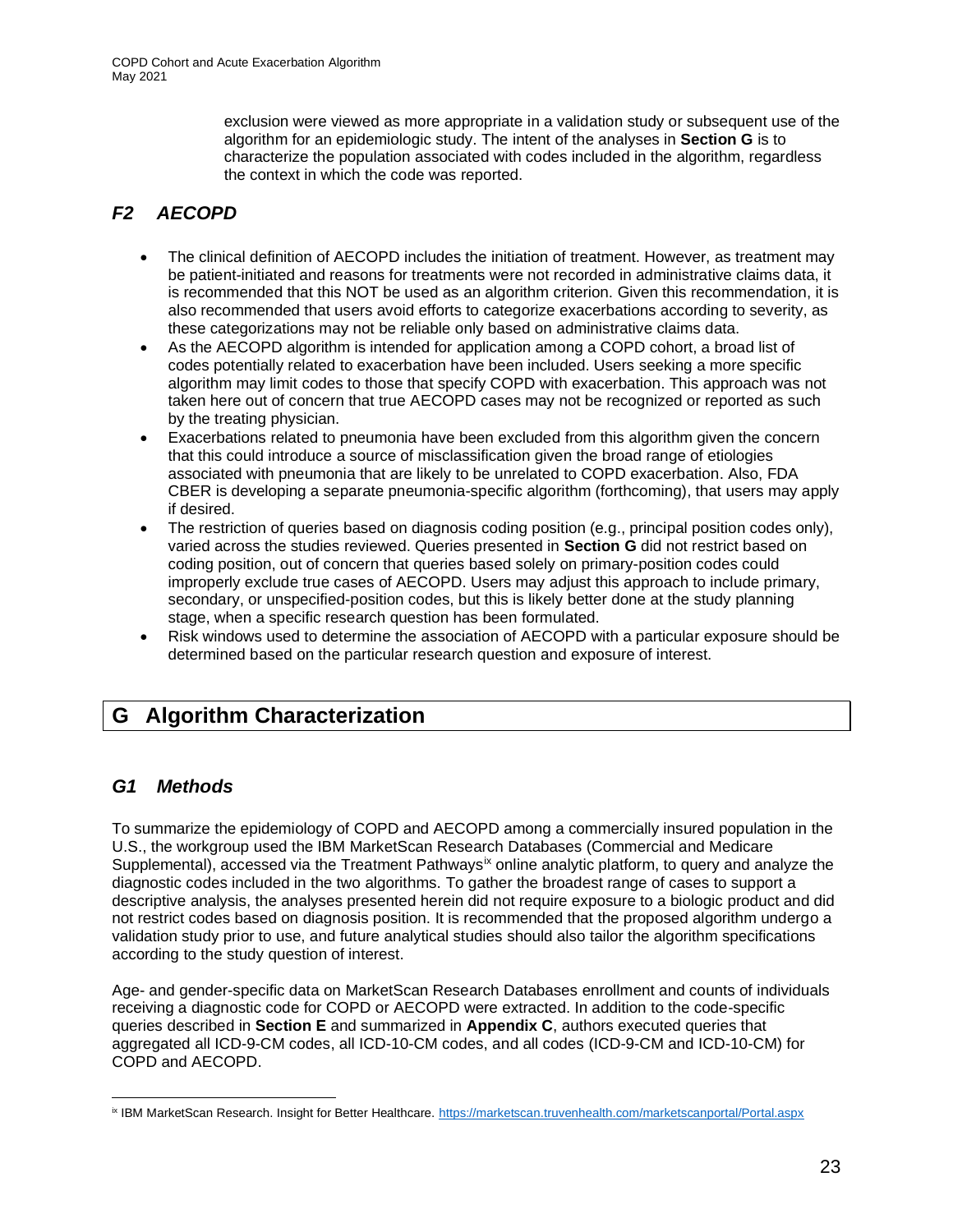The figures presented below were drawn from a large patient dataset during the study period of January 1, 2014–December 31, 2018. For all analyses, authors queried ICD-9-CM codes for January 1, 2014– September 30, 2015 and ICD-10-CM codes for October 1, 2015–December 31, 2018. This was done out of recognition of the transition to ICD-10-CM on October 1, 2015 and an effort to exclude codes reported in error.

Counts of individual patients that had a diagnosis code related to COPD or AECOPD within a given calendar year, rather than counts of cases, were presented. As such, counts relate to the first diagnosed event for an individual during a given surveillance period (e.g., January 1–December 31, 2014), and individuals could only be counted once per surveillance period. Since we did not estimate the incidence of COPD or AECOPD in the study population, no washout period was applied.

Individuals had to be continuously enrolled to be included in the analysis for a particular year. For example, patients had to be continuously enrolled from January 1 to December 31, 2014, to be included in the "2014" dataset. Age is calculated in Treatment Pathways as if each individual was born on July 1 of their given year of birth. Out of concern that the minimum continuous enrollment requirement could impact the inclusion of infants (i.e., those under one year old), this population group has been left out of the three charts that depict the proportions of individuals with COPD or AECOPD by age. Infants under one year of age were not excluded from queries of the absolute number of patients receiving a COPD or AECOPD diagnosis.

Queries for the AECOPD were run on the combined cohorts of individuals that had a COPD cohort code and were enrolled for at least one calendar year between January 1, 2014–December 31, 2015 (n=778,545 received ≥1 ICD-9-CM diagnosis between January 1, 2014 and September 30, 2015), January 1, 2015–December 31, 2018 (n=842,174 received ≥1 ICD-10-CM diagnosis between October 1, 2015 and December 31, 2018), and January 1, 2014–December 31, 2018 (n=1,302,316 received ≥1 ICD-9-CM or ICD-10-CM diagnosis in this period). Codes were queried from the day following entry date into the COPD cohort until September 30, 2015 for ICD-9-CM codes and from the day following entry date into the COPD cohort until December 31, 2018 for the ICD-10-CM codes. Annual statistics could not be calculated for AECOPD, as query start date could not be anchored to both entry into the COPD cohort and start of the calendar year.

#### <span id="page-23-0"></span>*G2 Results*

**[Table 4](#page-24-0)** provides a summary of aggregate counts for ICD-9-CM and ICD-10-CM codes, suggesting that approximately 13.6–20.4 individuals per 1,000 individuals included in the MarketScan Research Databases received a code associated with COPD each year. Among a cohort of 46,153,898 patients that combined those continuously enrolled for at least one calendar year between January 1, 2014 and December 31, 2018, 1,302,316 individuals (2.8%) had at least one ICD-9-CM or ICD-10-CM diagnosis code for COPD. Of the codes included in the COPD algorithm, ICD-9-CM 496, and ICD-10-CM J44.9 (chronic obstructive pulmonary disease, unspecified) were by far the most frequently used. Of those receiving at least one COPD diagnosis between 2014 and 2018 (n=1,302,316), 43.2% (n=562,884) and 48.7% (n=634,058) had at least one ICD-9-CM 496 and ICD-10-CM J44.9 code, respectively. Additional code-specific queries are provided in **Appendix C**.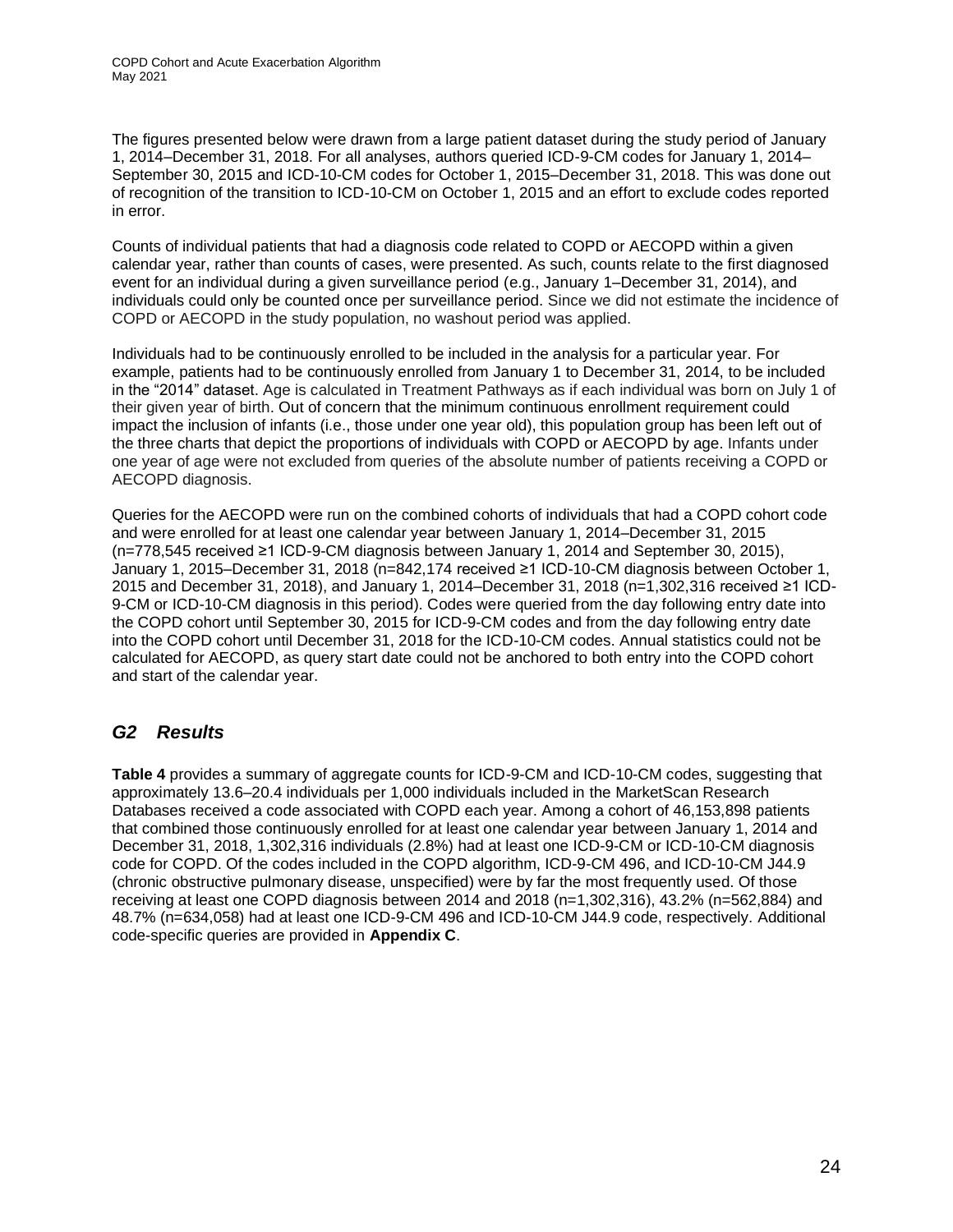<span id="page-24-0"></span>

|  | Table 4. Counts of patients with COPD by code set and year. |  |  |
|--|-------------------------------------------------------------|--|--|
|--|-------------------------------------------------------------|--|--|

|                                                                                   | Year       |                   |            |            |            |
|-----------------------------------------------------------------------------------|------------|-------------------|------------|------------|------------|
| <b>Code/ Description</b>                                                          | 2014       | 2015 <sup>a</sup> | 2016       | 2017       | 2018       |
| ICD-9-CM                                                                          | 562,458    | 382,143           |            |            |            |
| ICD-10-CM                                                                         |            | 222,034           | 412,110    | 328,414    | 263,000    |
| ICD-9-CM OR ICD-10-CM                                                             | 562,458    | 451,931           | 412,110    | 328,414    | 263,000    |
| MarketScan Research<br>Databases Enrollment <sup>b</sup>                          | 28,407,959 | 22,117,235        | 21,616,291 | 19,563,847 | 19,371,891 |
| Proportion of Patients with<br>COPD per 1,000 Enrolled<br>Population <sup>c</sup> | 19.8       | 20.4              | 19.1       | 16.8       | 13.6       |

Abbreviations: COPD, Chronic obstructive pulmonary disease; ICD-9-CM, International Classification of Diseases, Ninth Revision, Clinical Modification; ICD-10-CM, International Classification of Diseases, Tenth Revision, Clinical Modification.

a In 2015, queries combining ICD-9-CM and ICD-10-CM codes returned lower patient counts than when codes were queried individually. This is because of cases in which both ICD-9-CM and ICD-10-CM codes were reported for the same individual, in the January–September and October–December timeframe, respectively.

b Individuals included in this row are those who were enrolled for the full calendar year (January 1–December 31) for 2014, 2015, 2016, 2017, and 2018, respectively.

<sup>c</sup> Proportions were calculated using the counts in the "ICD-9-CM OR ICD-10-CM" row.

Within the COPD cohort, 246,941 (19.0%) had at least one ICD-9-CM code and 414,915 (31.9%) had at least one ICD-10-CM code for AECOPD, respectively; 549,827 (42.2%) had at least one of either ICD-9- CM or ICD-10-CM codes for AECOPD.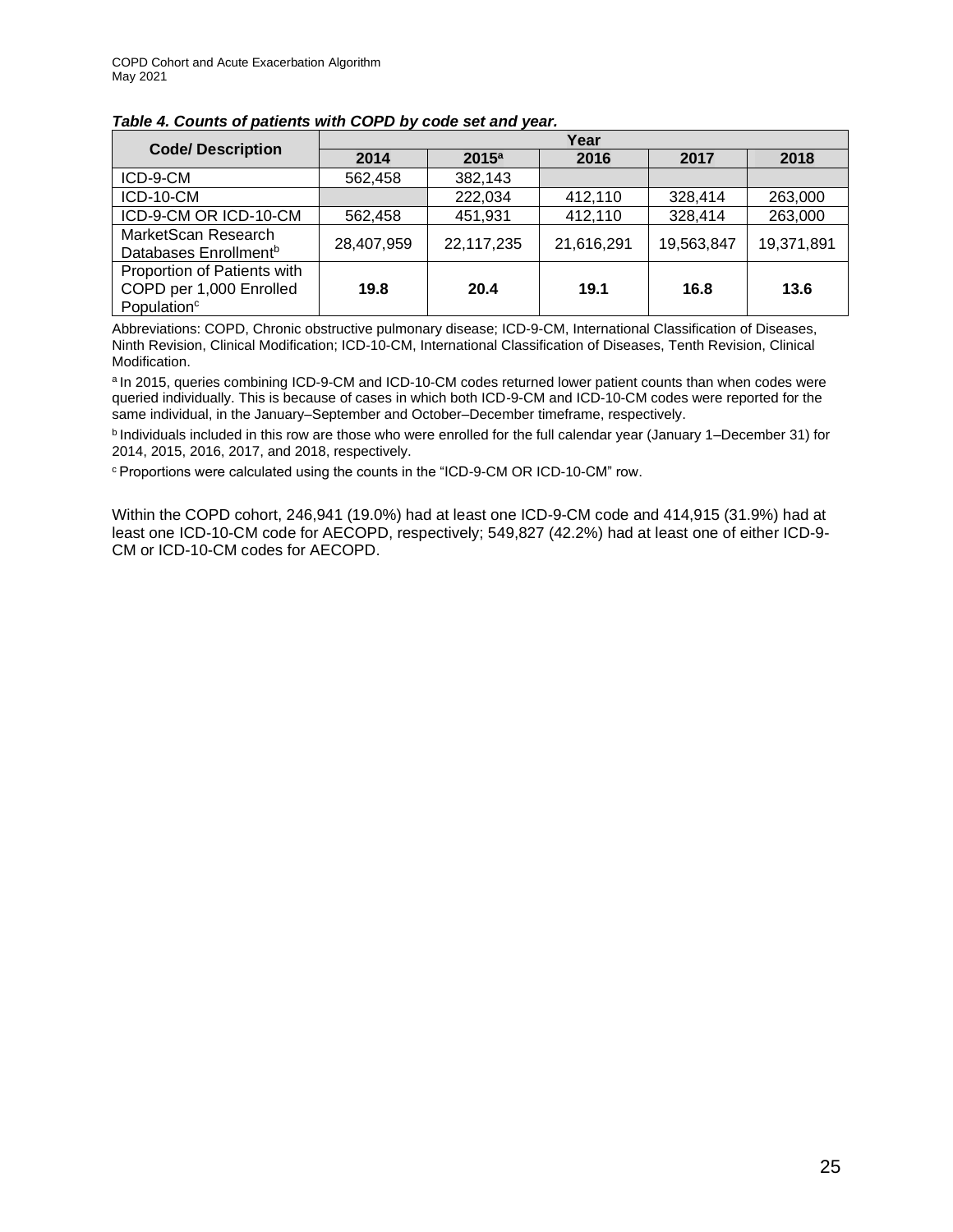The workgroup assessed whether the 2015 transition to ICD-10-CM and any associated changes in coding practices resulted in notable shifts in the frequency of COPD. **[Figure 2](#page-25-0)** illustrates the proportion of the enrolled population with a COPD diagnosis and suggests that the transition may have resulted in a change in the proportion of individuals receiving a COPD diagnosis, as the proportion of patients receiving a COPD diagnosis decreased year-over-year between 2015 and 2018. Independent analyses also indicated a decrease in the proportion of patients receiving a diagnosis for acute bronchitis, Bell's palsy, acute respiratory distress syndrome, and pneumonia in 2018. However, it was also noted that the average age of the enrolled population decreased from 62–63 years between 2014 and 2017 to 60 years in 2018, suggesting that the study population was younger and potentially healthier in 2018. This difference may have been particularly important for COPD, as the average age of first diagnosis appears to be in the early sixties (**Figures 3–5**).



<span id="page-25-0"></span>*Figure 2. Proportion of patients with COPD per 1,000 enrolled, by year (2014–2018).*

Note: In 2015, a patient could receive both an ICD-9-CM and an ICD-10-CM diagnosis, in the January–September and October–December timeframe, respectively.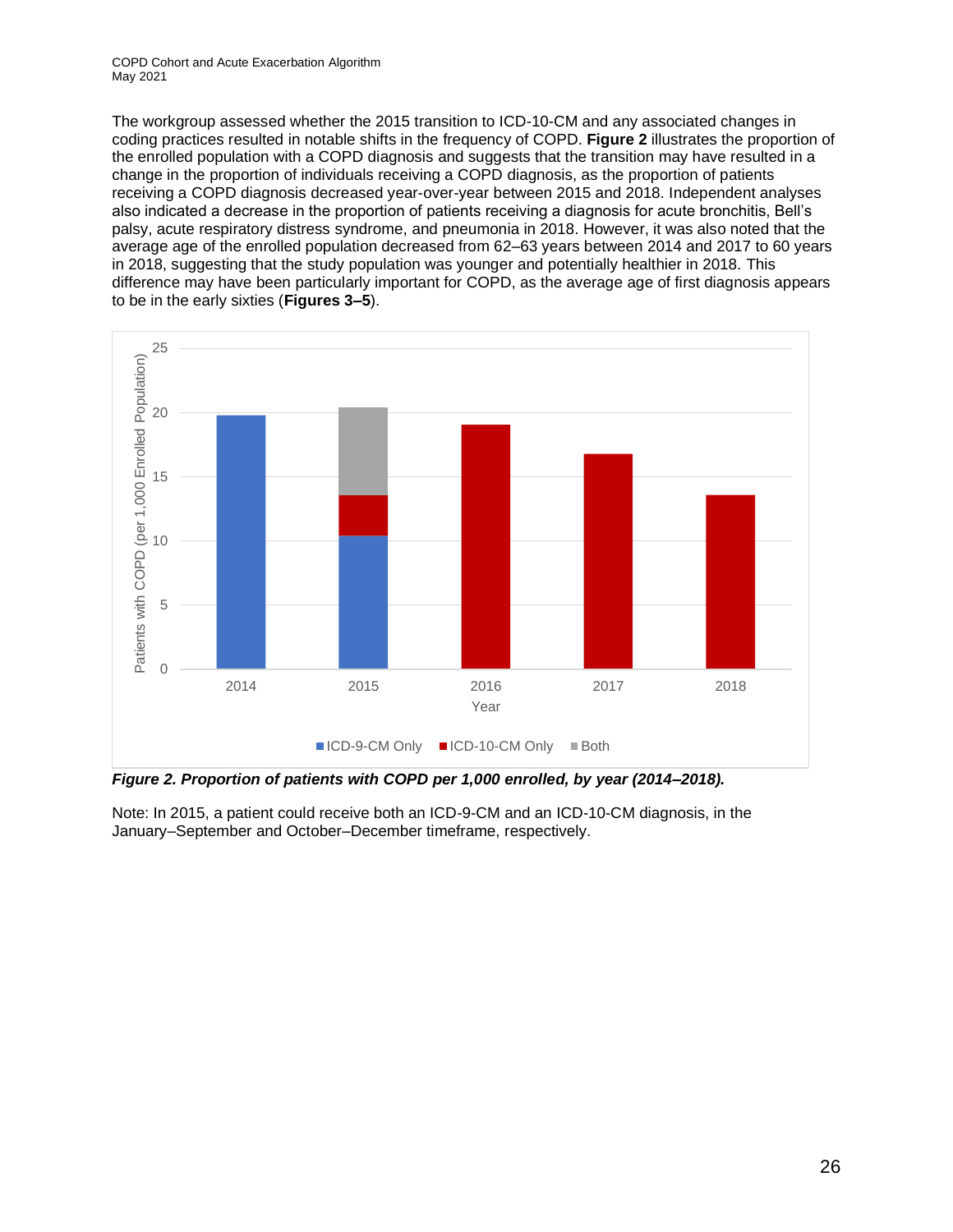<span id="page-26-0"></span>**Figure 3** presents counts of patients with an ICD-9-CM diagnosis for COPD and/or AECOPD stratified by age group. Counts were calculated for the timeframe of January 1, 2014 to September 30, 2015 among the cohort of 33,216,843 patients who were continuously enrolled for at least one calendar year between January 1, 2014 and December 31, 2015. There were 778,545 (2.3%) individuals with at least one diagnosis code for COPD during this period, with an average age at first diagnosis of 62 years. Of this group, 245,320 (31.5%) had at least one AECOPD diagnosis, with an average age at first diagnosis of 65 years.



**Figure 3. Patients with at least one ICD-9-CM diagnosis code for COPD and/or AECOPD, January 1, 2014–September 30, 2015, stratified by age group.**

Abbreviations: COPD; chronic obstructive pulmonary disease, AECOPD; COPD acute exacerbation.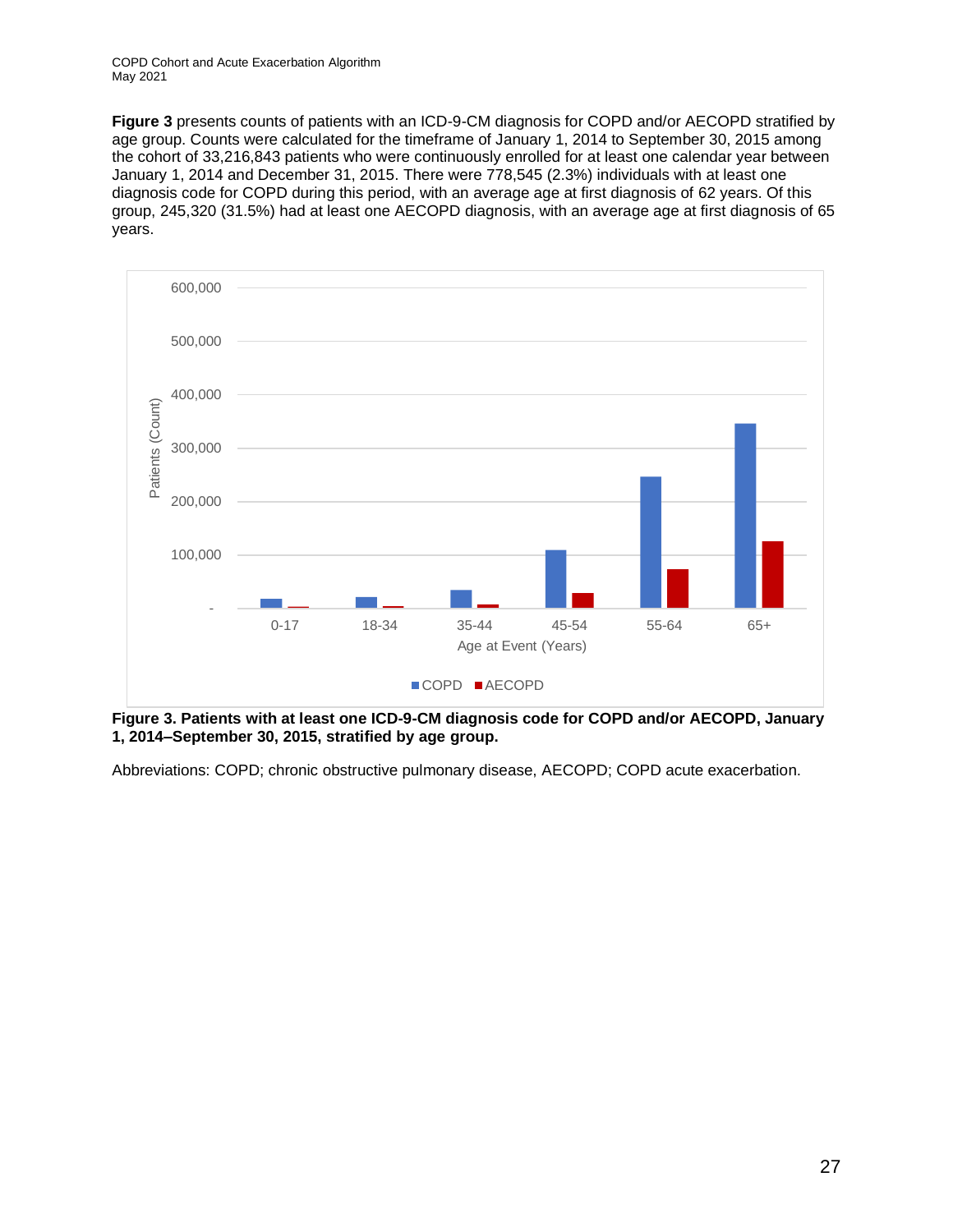**[Figure 4](#page-27-0)** presents counts of patients with an ICD-10-CM diagnosis for COPD and/or AECOPD stratified by age group. Counts were calculated using a cohort of 35,337,738 patients who were continuously enrolled for at least one calendar year between 2015 and 2018 (i.e., January 1–December 31 for at least one of 2015, 2016, 2017, or 2018), which the ICD-10-CM diagnoses were queried for the ICD-10-CM time period (October 1, 2015–December 31, 2018). There were 842,174 (2.4%) with at least one diagnosis for COPD during this period, with an average age at first diagnosis of 63 years. Of this group, 334,801 (39.8%) had at least one AECOPD diagnosis, with an average age at first diagnosis of 65 years. It was noted that, across age groups, a higher proportion of individuals with COPD experienced an exacerbation in the ICD-10-CM query (27.1–45.3% of those with COPD, across age groups) than in the ICD-9-CM query (19.7–36.3% of those with COPD, across age groups). This may be because the longer query period for the ICD-10-CM analyses resulted in a higher proportion of exacerbations among the COPD cohort.



<span id="page-27-0"></span>**Figure 4. Patients with at least one ICD-10-CM diagnosis code for COPD and/or AECOPD, January 1, 2014–September 30, 2015, stratified by age group.**

Abbreviations: COPD; chronic obstructive pulmonary disease, AECOPD; COPD acute exacerbation.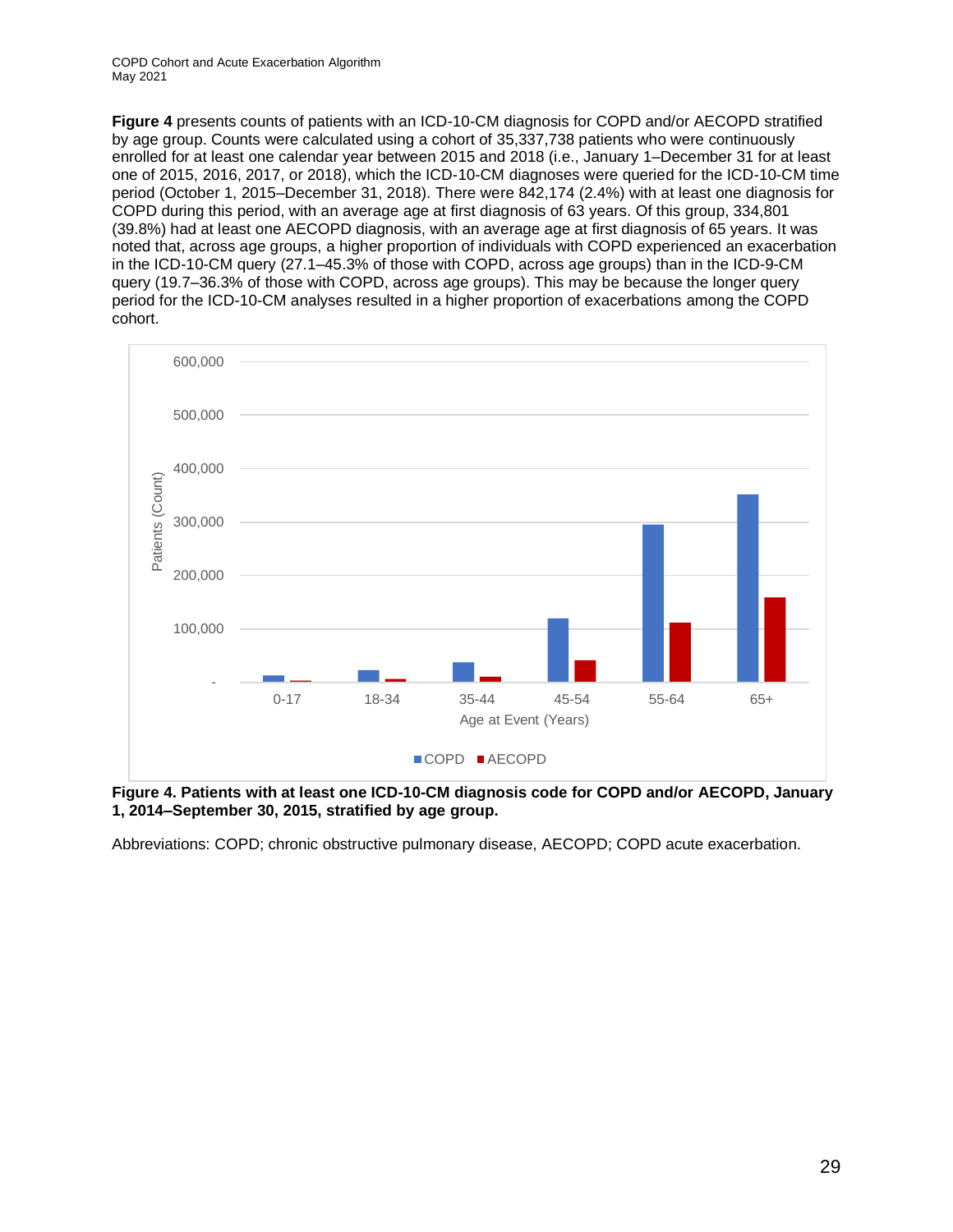**[Figure 5](#page-28-0)** presents counts of patients with either an ICD-9-CM or ICD-10-CM code for COPD and/or AECOPD among a cohort of 46,153,898 individuals who were continuously enrolled for at least one calendar year between 2014 and 2018. Among 1,302,316 individuals (2.8%) who received a diagnosis code for COPD between January 1, 2014, and December 31, 2018, 549,827 (42.2%) also received an AECOPD diagnosis. The average age at first diagnosis was 61 and 64 years for COPD and AECOPD, respectively, and absolute counts were substantially higher for the age groups of 55–64 and 65+ years for both COPD and AECOPD compared to younger age groups.



<span id="page-28-0"></span>*Figure 5. Patients with at least one diagnosis code for COPD and/or AECOPD (ICD-9-CM or ICD-10- CM), January 1, 2014–December 31, 2018, stratified by age group.*

Abbreviations: COPD; chronic obstructive pulmonary disease, AECOPD; COPD acute exacerbation.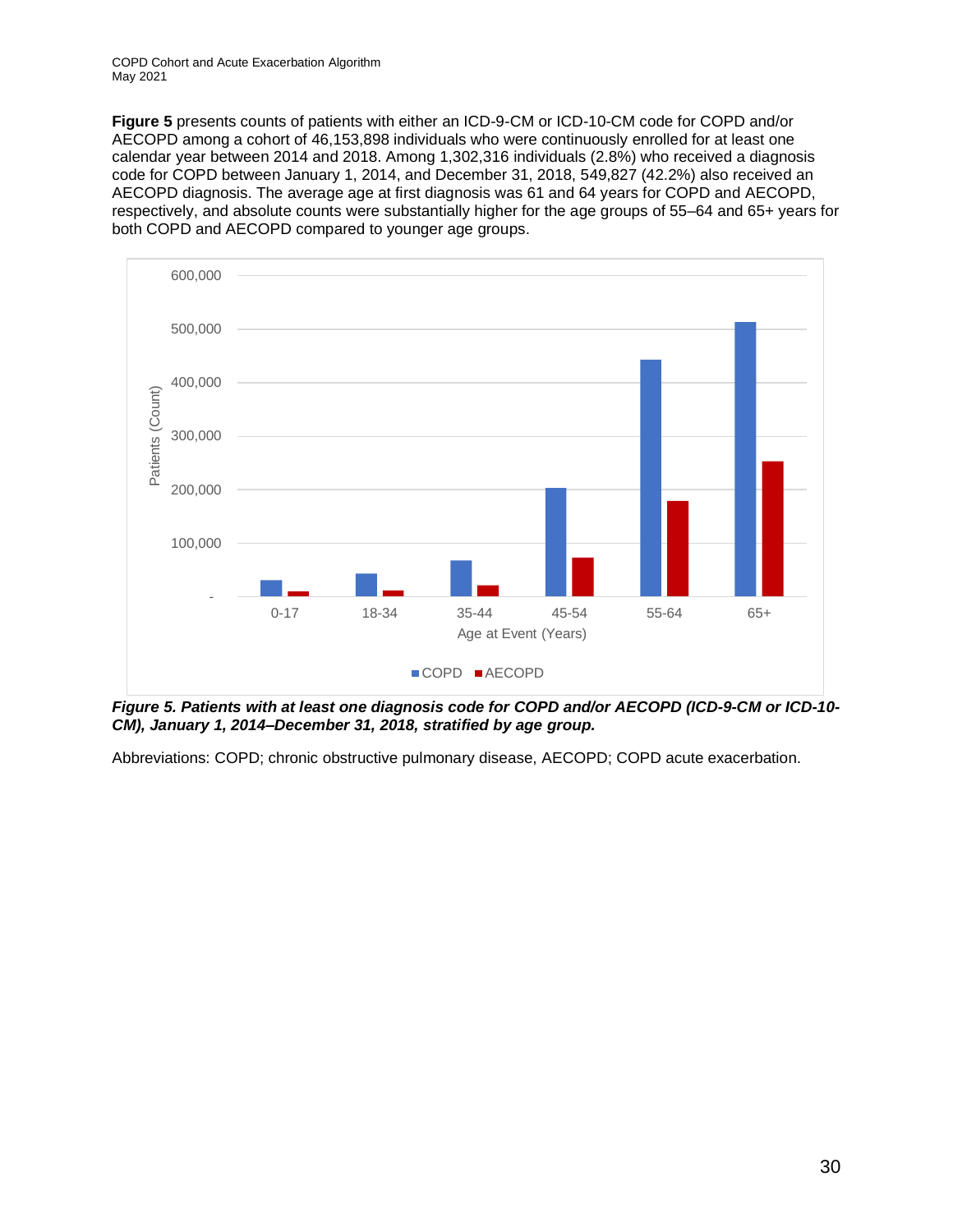**[Figure 6](#page-29-0)** and **[Figure 7](#page-30-0)** summarize the proportion of the population (aged 1-85+ years) with at least one ICD-9-CM or ICD-10-CM code for COPD and AECOPD, respectively, per 1,000 population enrolled in the MarketScan Research Databases (between January 1, 2014, and December 31, 2018) by age and gender. Patients 85 years of age and older were grouped to minimize the effect of unstable estimates due to the smaller enrolled population sizes available in this age range in the commercially insured population. The 46 million-patient cohort was used for this analysis and individuals were required to be enrolled for at least one calendar year between 2014 and 2018 but were not required to be enrolled for the full five-year period to be included in the calculations. The results suggest that the proportion of patients with COPD and AECOPD increases with age from about 40 years, with similar proportions between males and females until about 70 years of age (at which point both COPD and AECOPD appear to be more common in men).



<span id="page-29-0"></span>*Figure 6. Proportion of patients (1–85+ years)\* with at least one diagnosis code for COPD (ICD-9- CM or ICD-10-CM) per 1,000 population, by age and gender (January 1, 2014–December 31, 2018).*

\*Out of concern that the minimum continuous enrollment requirement could impact the inclusion of infants (i.e., those under 1 year old), and recognizing that COPD is likely not relevant in infant populations, the proportion of those under 1 year old experiencing COPD is excluded from the chart.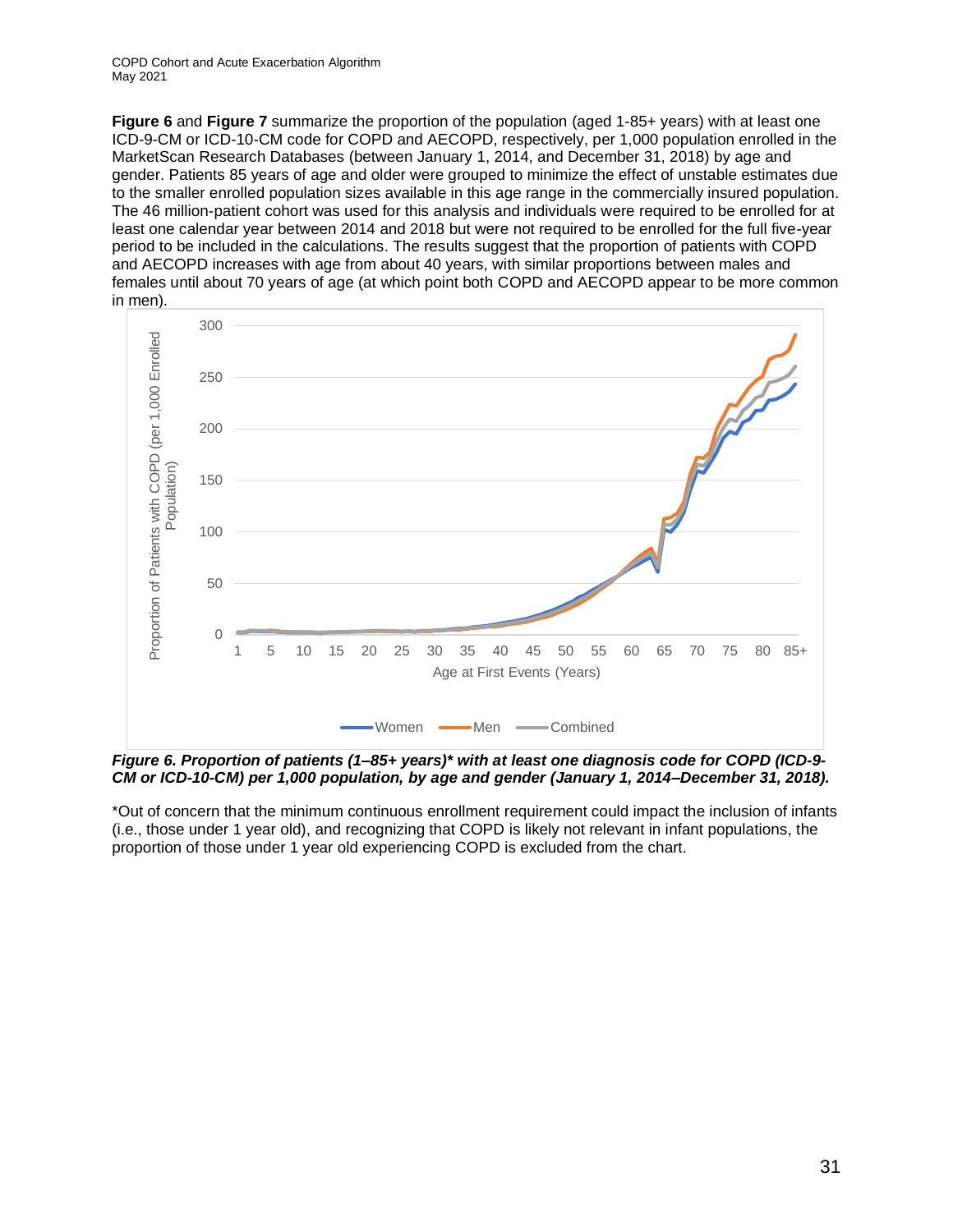

<span id="page-30-0"></span>*Figure 7. Proportion of patients (1–85+)\* with at least one diagnosis code for AECOPD (ICD-9-CM or ICD-10-CM) per 1,000 population, by age and gender (January 1, 2014–December 31, 2018).*

\*Out of concern that the minimum continuous enrollment requirement could impact the inclusion of infants (i.e., those under 1 year old), and recognizing that COPD is likely not relevant in infant populations, the proportion of those under 1 year old experiencing AECOPD is excluded from the chart.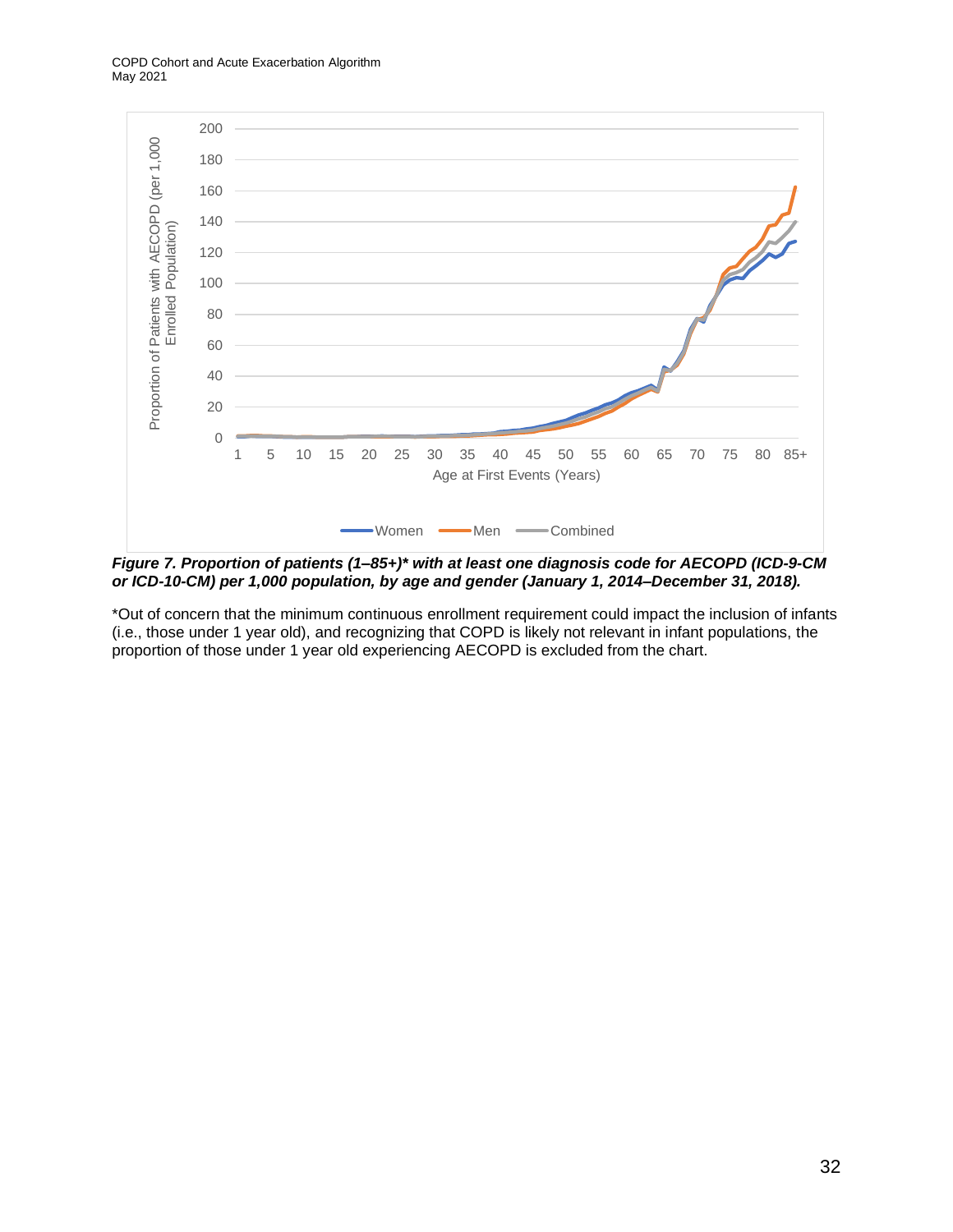The workgroup also assessed whether there was notable variation in the proportion of patients with COPD by calendar year of diagnosis. **[Figure 8](#page-31-0)** presents the annual proportions of patients (aged 1-85+ years) with a diagnosis code for COPD for ages 1–85+ years. Results suggest that proportions were consistent across calendar years, though lower proportions were observed for individuals above 65 years of age in 2018; this may have been due to differences in the enrolled population across the years of study, as it was noted above that the average age of the 2018 enrolled population was 60 years instead of 62–63 years in 2014–2017. It should be noted that the proportions presented in **[Figure 8](#page-31-0)** are substantially lower than those in **[Figure 6](#page-29-0)**, where COPD encounters were queried for the entire 2014– 2018 period instead of for a single year.



<span id="page-31-0"></span>*Figure 8. Proportion of patients (1–85+)\* with at least one diagnosis code for COPD (ICD-9-CM or ICD-10-CM) per 1,000 population, by age and calendar year (January 1, 2014–December 31, 2018).*

\*Out of concern that the minimum continuous enrollment requirement could impact the inclusion of infants (i.e., those under 1 year old), and recognizing that COPD is likely not relevant in infant populations, the proportion of those under 1 year old experiencing COPD has been excluded from the chart and marked as zero.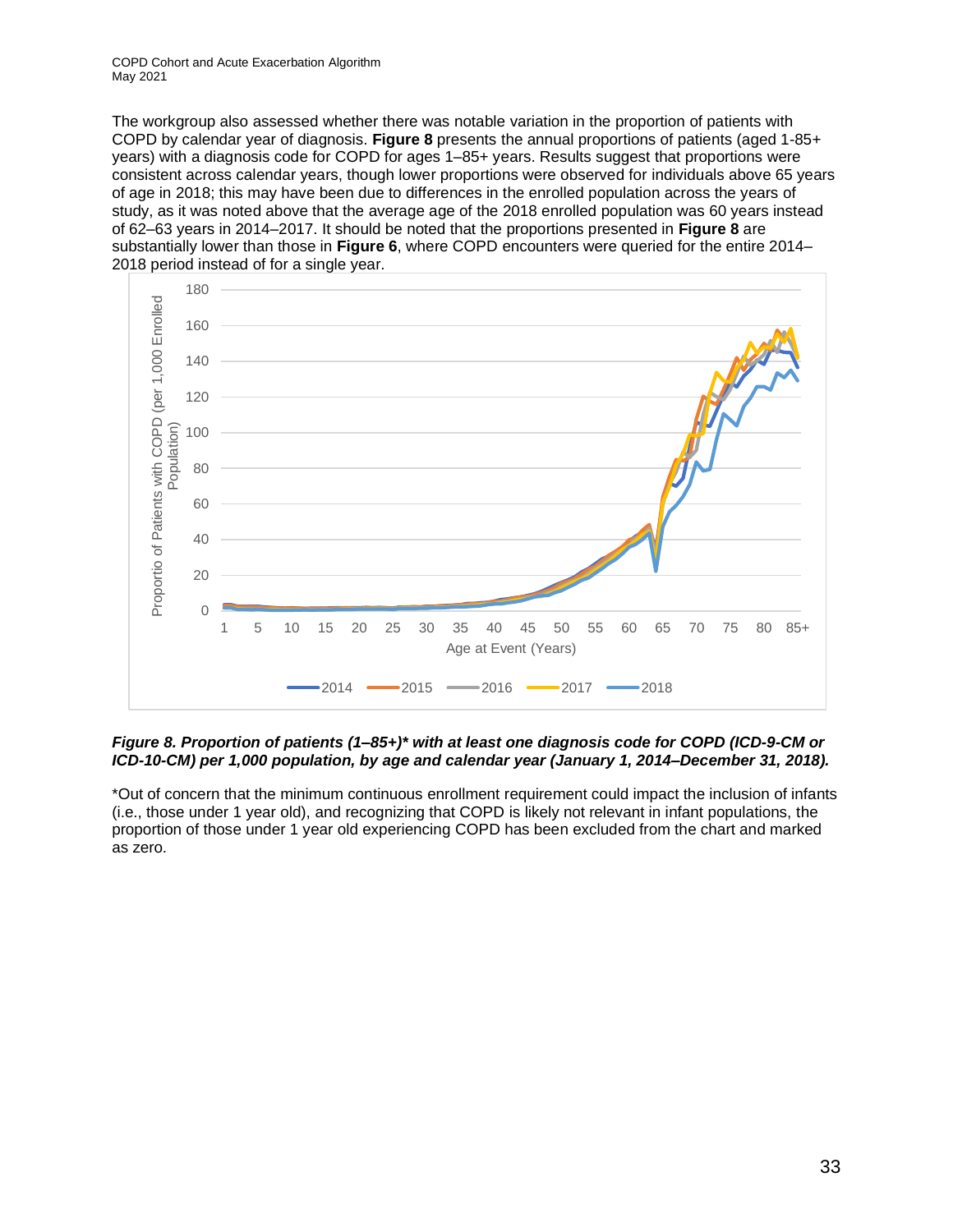Analyses were also conducted to test whether there was a temporal association in the occurrence or reporting of COPD according to the time of the year, possibly as a result of an association with weather patterns or vaccination schedules. To test this, enrollment and COPD encounter data for January 1–June 30 and July 1–December 31 were queried for each year. As presented in **[Table 5](#page-32-0)** and **[Figure 9](#page-32-1)**, the proportion of patients experiencing COPD was slightly lower in the second half of the year across the entire study period, with the exception of 2014.

<span id="page-32-0"></span>

|                                                      |  | Table 5. Counts and proportions of patients experiencing COPD*, defined by ICD-9-CM and ICD- |
|------------------------------------------------------|--|----------------------------------------------------------------------------------------------|
| 10-CM codes, stratified by time of year (2014–2018). |  |                                                                                              |

| <b>Description</b>                               | <b>Calendar Year</b> |            |            |            |            |
|--------------------------------------------------|----------------------|------------|------------|------------|------------|
|                                                  | 2014                 | 2015       | 2016       | 2017       | 2018       |
| January-June patient count                       | 414,317              | 340,781    | 315,433    | 251,004    | 197,615    |
| July-December patient count                      | 416,467              | 327,141    | 288,813    | 237,466    | 189,604    |
| January-June enrollment                          | 31,110,014           | 24,094,695 | 23,531,649 | 21,406,675 | 21,225,754 |
| July-December enrollment                         | 30,867,380           | 23,759,879 | 23,759,879 | 20,866,148 | 20,866,232 |
| January-June proportion<br>(per 1,000 enrolled)  | 13.3                 | 14.1       | 13.4       | 11.7       | 9.3        |
| July-December proportion<br>(per 1,000 enrolled) | 13.5                 | 13.8       | 12.2       | 11.4       | 9.1        |

\* The sum of the proportions presented here exceeds those presented for full calendar years. This is because a patient can be counted in both time periods when queries are run separately, whereas they would only be counted once when the query spans the full year.



<span id="page-32-1"></span>*Figure 9. Proportion of patients with at least one diagnosis code for COPD (ICD-9-CM or ICD-10- CM) per 1,000 population, stratified by time of year (2014–2018).*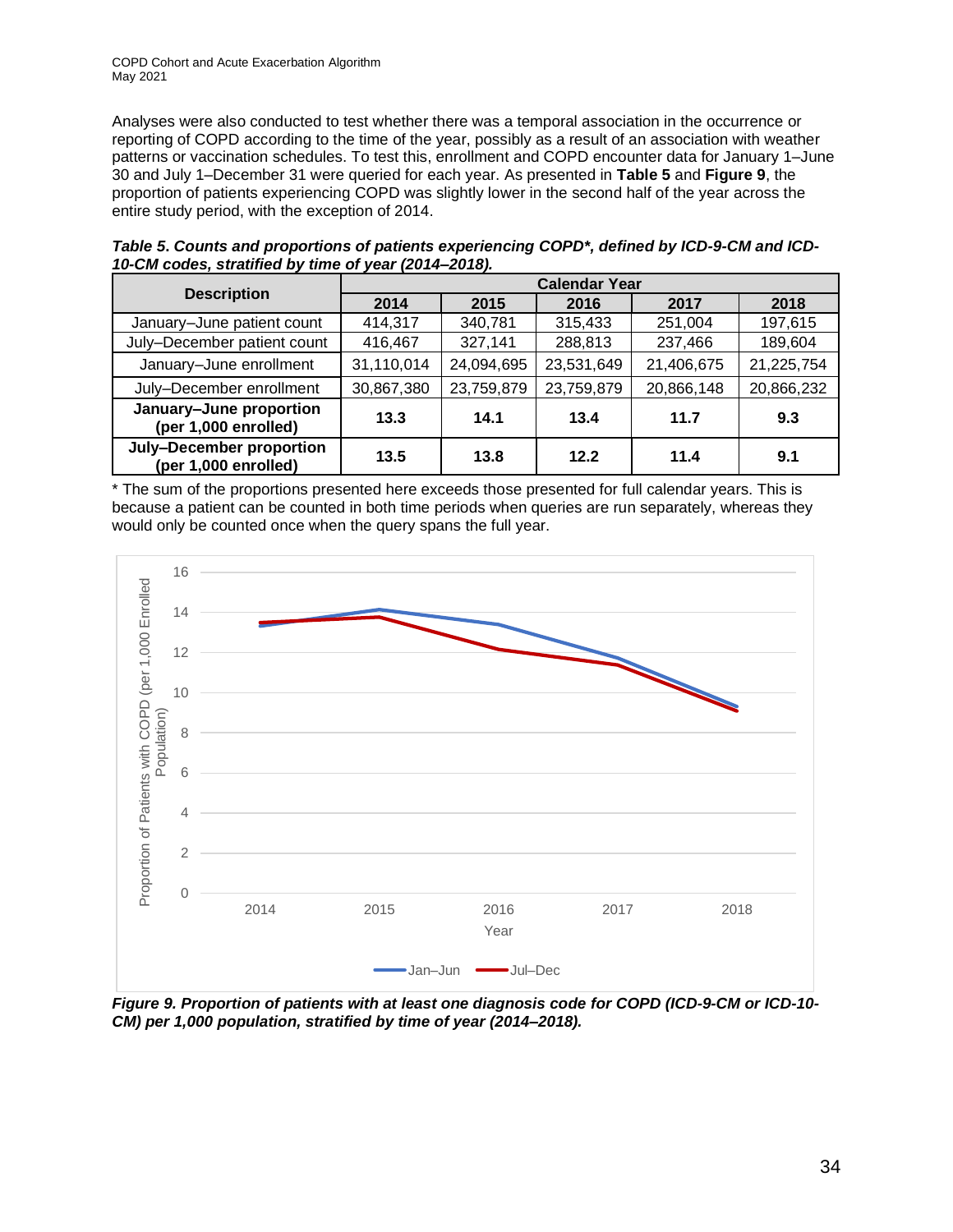## <span id="page-33-0"></span>**H Discussion**

The objective of this structured review was to understand and assess the validity of electronic coding algorithms for identifying COPD and AECOPD from administrative claims and EHRs using billing codes. Of the 15 COPD algorithm studies described in the report, seven were conducted in the U.S. Of these, only two studies included validation, but they were based on predictive modelling. Across studies, a consistent approach of using ICD-9-CM 491.xx, 492.x and 496 to identify COPD was observed. A recent systematic review of COPD algorithms highlighted a Canadian study of particular relevance, which applied an ICD-10 algorithm to identify cases of COPD in administrative data, resulting in a moderate PPV (57.5%), with high sensitivity (85%) and specificity (78.4%) based on chart review.<sup>3,36</sup> This study formed the basis of the COPD algorithm in this report and has also been used previously in a U.S. Medicaid study of comorbidities within the COPD population.<sup>4</sup>

Spirometry test results are a valuable data element that can increase COPD algorithm accuracy. For example, a Taiwanese study improved the PPV for COPD from 72.2% to 84.6% by adding spirometry test results to the original algorithm consisting of ≥2 outpatient codes in 1 year or ≥1 inpatient COPD code.<sup>37</sup> However, bedside spirometry testing is seldom billed in general practice, and so may not be a feasible parameter to include in a claims-based algorithm application. Meanwhile, spirometry testing results would not be available from claims data unless there is a linkage to clinical data. As a result, this measure was not added to the COPD algorithm proposed in this report.

Of the nine AECOPD related studies included in the report, six were based in the U.S. Of these, three studies conducted validation, which resulted in consistently low sensitivity measures. One study developed a predictive model using COPD codes, respiratory failure codes, and antibiotic and corticosteroid prescriptions, resulting in a PPV of 48.1%, sensitivity of 17.3% and NPV of 90%.<sup>5</sup> As affirmed in the GOLD guidelines, the risk factor in this study with the strongest AECOPD predictive value was a history of AECOPD at baseline. In another study, ICD-9-CM codes for AECOPD were assessed from 200 hospitalizations with an AECOPD prevalence of 7.9% derived from two teaching hospitals validated with chart review and a high PPV ranging between 81% and 97% was reported, though sensitivity was very low (12-25%).<sup>2</sup> In another study, an AECOPD algorithm using ICD-9-CM codes 491.2x, 492.8, and 496 had a high PPV of 97% based on chart review.<sup>7</sup> However, this study was conducted using data from EHR in a small population consisting of 644 visits to two teaching hospital EDs, and hence the external validity of this algorithm to large claims databases is unknown.

In a study that assessed methods and data elements used for developing case definitions in EHR databases, diagnostic codes were the most common feature used to define the conditions, and many definitions relied solely on diagnostic codes.<sup>53</sup> It is unclear how diagnostic code-based algorithms would perform differently in EHR compared to claims databases, beyond the differences that already occur within different databases of either EHR or claims. The COPD and AECOPD diagnostic code-based algorithms validated in EHR were assessed as supplemental data to support the completeness of the code lists in this report.

In this study, the proportion per 1,000 of the enrolled population with COPD decreased from 19.8 in 2014 to 13.6 in 2018. Without accounting for multiple COPD risk factors such as older age, lower income, public insurance, and a history of smoking, it is difficult to compare these differences across study years and to prior studies. For example, one of the common inclusion criteria across COPD algorithms identified in the literature is an age requirement of ≥35 years. However, past publications have also reported that COPD prevalence decreased in the U.S. population from 7.2% in 2009, 6.4% in 2015, and 5.1% in 2018.54,55 Moreover, in 2017, the GOLD guidelines contained substantial revisions, which included prioritizing symptom evaluation and exacerbation history in assessing COPD, whereas previous guidelines focused on spirometry to guide COPD pharmacological treatment decisions.<sup>56,57</sup> It is unknown to what extent these changes in guidelines influenced COPD diagnostic trends.

Both COPD and AECOPD appeared to be most common in older men (≥70 years of age). This is consistent with the traditional perception of COPD as a condition that predominantly affects older men,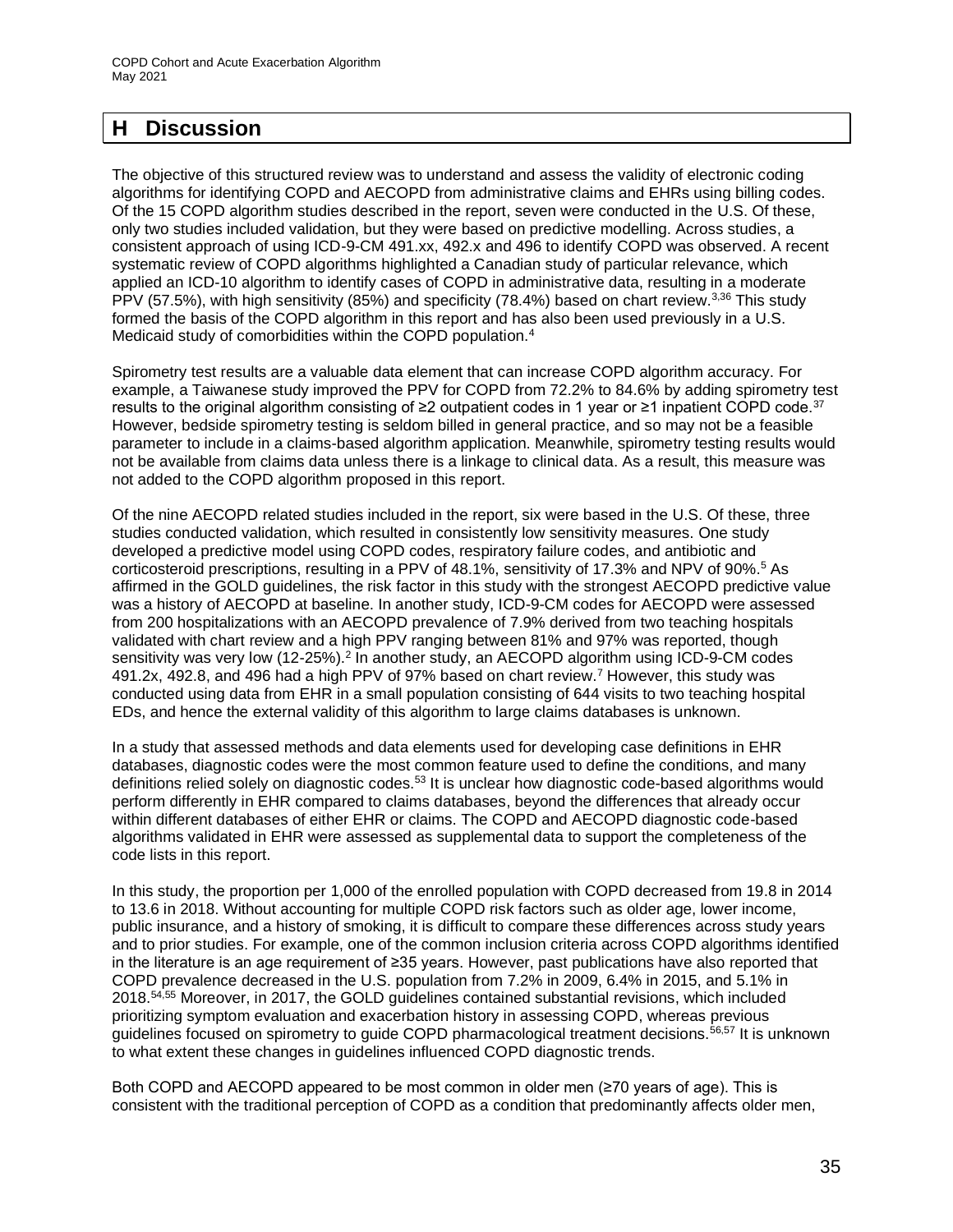due in part to the prevalence of smoking in this population cohort.<sup>58,59</sup> However, a recent systematic review and meta-analysis of the gender-specific prevalence of COPD reported a North American COPD prevalence of 7.30% in women and 8.07% in men, suggesting that this gap may not be as large as previously believed.<sup>59</sup> Meanwhile, it has been suggested that women may be less likely than men to receive a COPD diagnosis for similar levels of impairment and are more susceptible to developing COPD due to the effects of smoking.<sup>60,61</sup>

Results from application of the COPD cohort algorithm in this study indicate that relevant ICD code counts begin to increase in the 35-44 years age group. Further, analyses suggested that the proportion of patients receiving diagnoses for COPD and AECOPD increased with age, especially after approximately 50 years of age. This is consistent with findings of a recent meta-analysis, which reported that COPD prevalence increased with age for both men (3.6% for 15–39 years; 10.1% for 40–69 years; and 27.2% for 70+ years) and women  $(3.4\%$  for 15–39 years; 6.3% for 40–69 years; 15.9% for 70+ years).<sup>59</sup>

Except for 2014, the proportion of individuals receiving a COPD diagnosis was higher in the first half of the year (January–June) than the second (July–December). This may be due to an increase in AECOPD commonly observed in the winter months, which may be associated with colder weather or circulation of respiratory viruses.30-32

# <span id="page-34-0"></span>**I Conclusion**

The literature review findings were used to develop an updated algorithm that was revised via consultation with clinical SMEs. Strengths of this study are the development of COPD and AECOPD algorithms using ICD-9-CM and ICD-10-CM coding standards, based on a structured review of coding definitions and active engagement with clinical SMEs. To assess the feasibility of algorithm use, these algorithms were applied in the MarketScan Research Databases, a large administrative claims database, to characterize both COPD and AECOPD in the commercially insured U.S. population and generate descriptive statistics.

The study also includes limitations that should be considered in interpreting findings. First, a limited number of COPD and AECOPD validation studies were identified in the literature (**Appendix A**). Moreover, EHR- or claims-based algorithms were sometimes validated with records that also contain the same diagnostic codes used to develop the algorithm, which can weaken the reliability of the validation.<sup>38</sup> Also, the workgroup sought to provide a broad list of codes potentially related to exacerbation, and the AECOPD algorithm is intended for application among a COPD cohort. Users seeking a more specific algorithm may limit codes to those that specify COPD with exacerbation. This approach was not taken here out of concern that true AECOPD cases may not be recognized or reported as such by the treating physician. Conversely, codes for pneumonia were excluded from the AECOPD algorithm presented herein, out of concern that codes were too general and may not be related to AECOPD; however, an independent pneumonia algorithm has been developed by CBER (publication forthcoming) for users interesting in including pneumonia codes in their study of AECOPD.

Under-ascertainment of individuals with AECOPD is possible, as many cases of AECOPD are not medically attended or reported, suggesting that those presenting for care may not be a representative cohort. Meanwhile, the decision not to exclude rule-out diagnoses — such as would be associated with a test to rule out that COPD was present — likely resulted in an overestimation of the frequency of COPD and AECOPD in algorithm characterization analyses presented in **Section G** and **Appendix C**. The analyses conducted in the MarketScan Research Databases should be viewed as exploratory and generalizable to the U.S. population that is commercially insured, and additional studies among populations with different insurance coverage would be required to validate the results and observations stemming from these queries.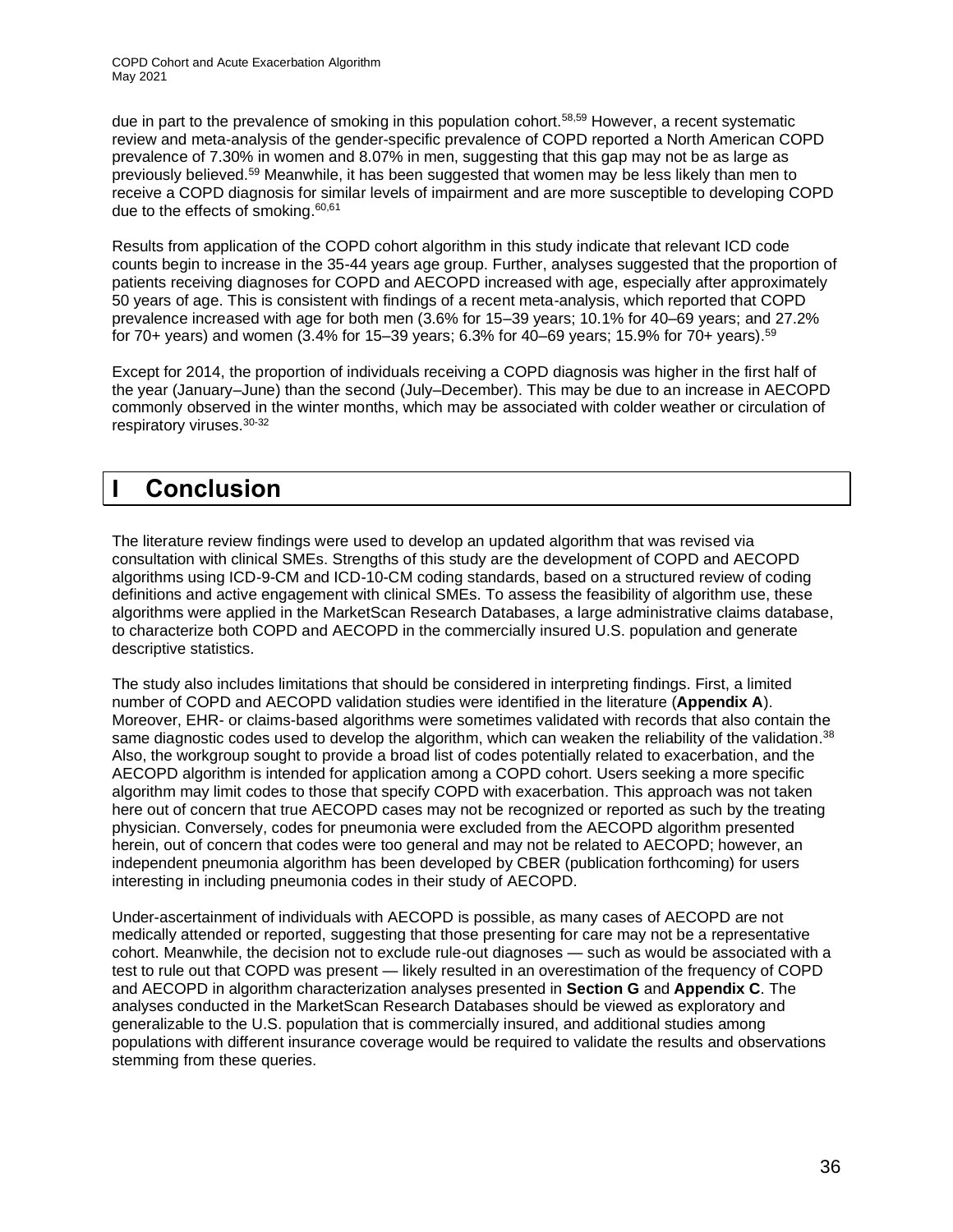#### <span id="page-35-0"></span>**J Acknowledgements**

Development of the COPD algorithm and review report benefitted from significant engagement with the FDA CBER team members and their partners. We thank them for their contributions and feedback. Additional feedback on the proposed algorithm and draft report was provided by IBM Watson Health, Acumen (Laurie Feinberg, Nirmal Choradia) and Epi Excellence LLC.

#### <span id="page-35-1"></span>**K References**

- 1. Cooke CR, Joo MJ, Anderson SM, et al. The validity of using ICD-9 codes and pharmacy records to identify patients with chronic obstructive pulmonary disease. *BMC Health Serv Res.*  2011;11:37.
- 2. Macaulay D, Sun SX, Sorg RA, et al. Development and validation of a claims-based prediction model for COPD severity. *Respir Med.* 2013;107(10):1568-1577.
- 3. Gershon AS, Wang C, Guan J, Vasilevska-Ristovska J, Cicutto L, To T. Identifying individuals with physcian diagnosed COPD in health administrative databases. *Copd.* 2009;6(5):388-394.
- 4. Westney G, Foreman MG, Xu J, Henriques King M, Flenaugh E, Rust G. Impact of Comorbidities Among Medicaid Enrollees With Chronic Obstructive Pulmonary Disease, United States, 2009. *Prev Chronic Dis.* 2017;14:E31.
- 5. Annavarapu S, Goldfarb S, Gelb M, Moretz C, Renda A, Kaila S. Development and validation of a predictive model to identify patients at risk of severe COPD exacerbations using administrative claims data. *International journal of chronic obstructive pulmonary disease.* 2018;13:2121-2130.
- 6. Stein BD, Bautista A, Schumock GT, et al. The validity of International Classification of Diseases, Ninth Revision, Clinical Modification diagnosis codes for identifying patients hospitalized for COPD exacerbations. *Chest.* 2012;141(1):87-93.
- 7. Ginde AA, Tsai CT, Blanc PG, Camargo CA. Positive Predictive Value of ICD-9-CM Codes to Detect Acute Exacerbation of COPD in the Emergency Department. *The Joint Commission Journal on Quality and Patient Safety.* 2008;34(11):678-680.
- 8. U.S. CDC. COPD Costs. [https://www.cdc.gov/copd/infographics/copd-costs.html.](https://www.cdc.gov/copd/infographics/copd-costs.html) Published 2018a. Accessed 2020, August 19.
- 9. U.S. CDC. Data and Statistics: COPD Death Rates in the United States. 2018b.
- 10. Croft JB, Wheaton AG, Liu Y, et al. Urban-Rural County and State Differences in Chronic Obstructive Pulmonary Disease - United States, 2015. *MMWR Morb Mortal Wkly Rep.*  2018;67(7):205-211.
- 11. Global Initiative for Chronic Obstructive Lung Disease. *Global strategy for the diagnosis, management, and prevention of chronic obstructive pulmonary disease.* 2019.
- 12. Izquierdo JL, Martín A, de Lucas P, Rodríguez-González-Moro JM, Almonacid C, Paravisini A. Misdiagnosis of patients receiving inhaled therapies in primary care. *Int J Chron Obstruct Pulmon Dis.* 2010;5:241-249.
- 13. Hangaard S, Helle T, Nielsen C, Hejlesen OK. Causes of misdiagnosis of chronic obstructive pulmonary disease: A systematic scoping review. *Respir Med.* 2017;129:63-84.
- 14. Heffler E, Crimi C, Mancuso S, et al. Misdiagnosis of asthma and COPD and underuse of spirometry in primary care unselected patients. *Respir Med.* 2018;142:48-52.
- 15. King PT. Inflammation in chronic obstructive pulmonary disease and its role in cardiovascular disease and lung cancer. *Clin Transl Med.* 2015;4(1):68-68.
- 16. Possa SS, Leick EA, Prado CM, Martins MA, Tibério IFLC. Eosinophilic inflammation in allergic asthma. *Front Pharmacol.* 2013;4:46-46.
- 17. GOLD. *Asthma, COPD, and Asthma-COPD Overlap Syndrome.* 2015.
- 18. Kauppi P, Kupiainen H, Lindqvist A, et al. Overlap syndrome of asthma and COPD predicts low quality of life. *J Asthma.* 2011;48(3):279-285.
- 19. Hardin M, Cho M, McDonald M-L, et al. The clinical and genetic features of COPD-asthma overlap syndrome. *Eur Respir J.* 2014;44(2):341-350.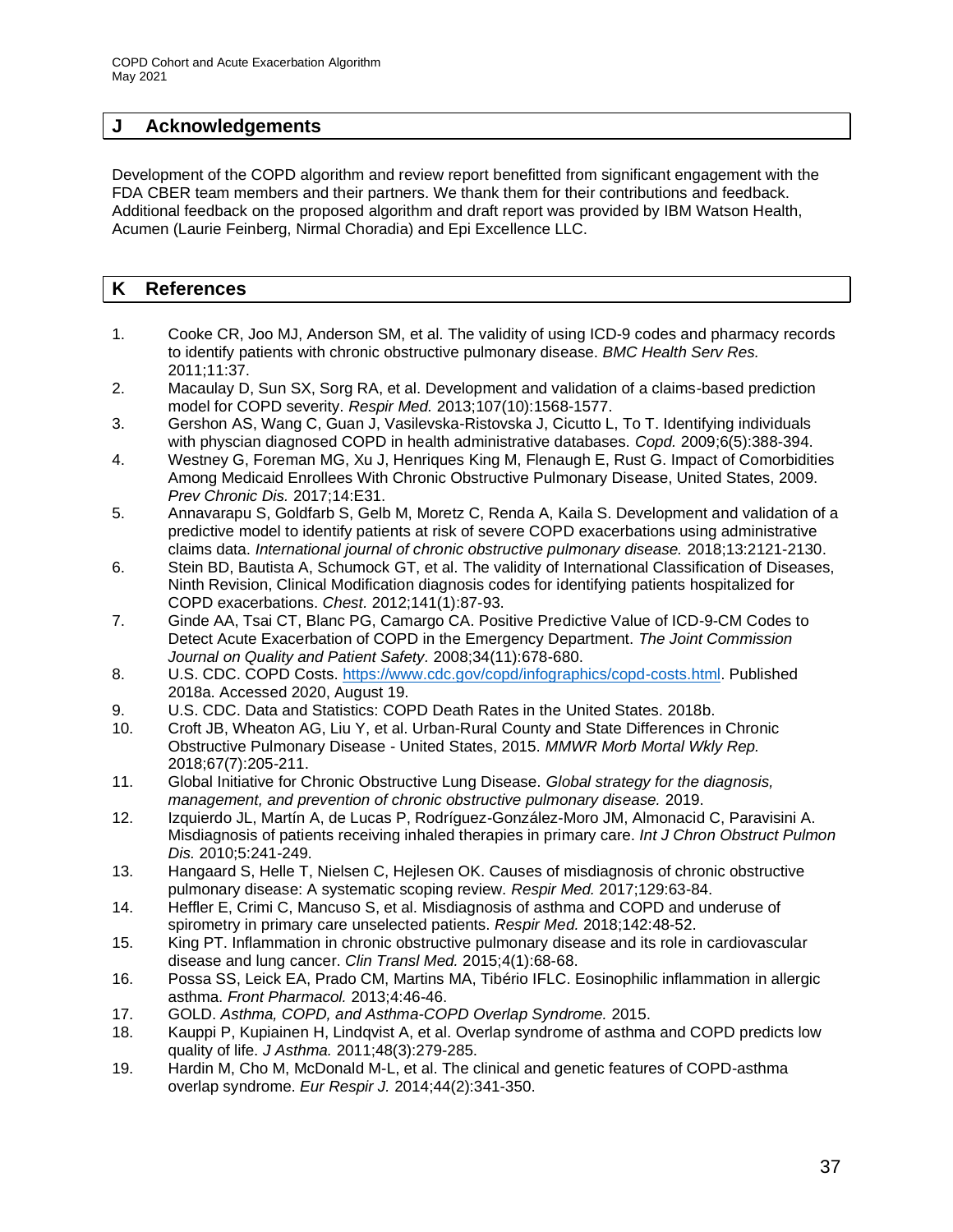- 20. Hizawa N. Genetic Backgrounds of Asthma and COPD. *Allergology International.*  2009;58(3):315-322.
- 21. Dodd KE, Wood J, Mazurek JM. Mortality Among Persons with Both Asthma and Chronic Obstructive Pulmonary Disease Aged ≥25 Years, by Industry and Occupation - United States, 1999-2016. *MMWR Morb Mortal Wkly Rep.* 2020;69(22):670-679.
- 22. Hurst JR, Wedzicha JA. What is (and what is not) a COPD exacerbation: thoughts from the new GOLD guidelines. *Thorax.* 2007;62(3):198-199.
- 23. Wedzicha JA, Seemungal TA. COPD exacerbations: defining their cause and prevention. *Lancet.*  2007;370(9589):786-796.
- 24. Kunz LIZ, Postma DS, Klooster K, et al. Relapse in FEV1 Decline After Steroid Withdrawal in COPD. *Chest.* 2015;148(2):389-396.
- 25. Magnussen H, Disse B, Rodriguez-Roisin R, et al. Withdrawal of inhaled glucocorticoids and exacerbations of COPD. *The New England journal of medicine.* 2014;371(14):1285-1294.
- 26. Hoogendoorn M, Feenstra TL, Boland M, et al. Prediction models for exacerbations in different COPD patient populations: comparing results of five large data sources. *International journal of chronic obstructive pulmonary disease.* 2017;12:3183-3194.
- 27. Wedzicha JA, Donaldson GC. Exacerbations of chronic obstructive pulmonary disease. *Respir Care.* 2003;48(12):1204-1213; discussion 1213-1205.
- 28. Seemungal TA, Donaldson GC, Paul EA, Bestall JC, Jeffries DJ, Wedzicha JA. Effect of exacerbation on quality of life in patients with chronic obstructive pulmonary disease. *Am J Respir Crit Care Med.* 1998;157(5 Pt 1):1418-1422.
- 29. Jenkins CR, Celli B, Anderson JA, et al. Seasonality and determinants of moderate and severe COPD exacerbations in the TORCH study. *Eur Respir J.* 2012;39(1):38-45.
- 30. Wise RA, Calverley PM, Carter K, Clerisme-Beaty E, Metzdorf N, Anzueto A. Seasonal variations in exacerbations and deaths in patients with COPD during the TIOSPIR(®) trial. *International journal of chronic obstructive pulmonary disease.* 2018;13:605-616.
- 31. Donaldson GC, Wedzicha JA. The causes and consequences of seasonal variation in COPD exacerbations. *Int J Chron Obstruct Pulmon Dis.* 2014;9:1101-1110.
- 32. Bekkat-Berkani R, Wilkinson T, Buchy P, et al. Seasonal influenza vaccination in patients with COPD: a systematic literature review. *BMC Pulmonary Medicine.* 2017;17(1):79.
- 33. GOLD. Respiratory groups call for an end to preventable pneumonia deaths. [https://goldcopd.org/respiratory-groups-call-for-an-end-to-preventable-pneumonia-deaths/.](https://goldcopd.org/respiratory-groups-call-for-an-end-to-preventable-pneumonia-deaths/) Published 2019. Accessed.
- 34. Hurst JR, Vestbo J, Anzueto A, et al. Susceptibility to exacerbation in chronic obstructive pulmonary disease. *The New England journal of medicine.* 2010;363(12):1128-1138.
- 35. Kim V, Han MK, Vance GB, et al. The chronic bronchitic phenotype of COPD: an analysis of the COPDGene Study. *Chest.* 2011;140(3):626-633.
- 36. Gothe H, Rajsic S, Vukicevic D, et al. Algorithms to identify COPD in health systems with and without access to ICD coding: a systematic review. *BMC Health Serv Res.* 2019;19(1):737.
- 37. Ho T-W, Ruan S-Y, Huang C-T, Tsai Y-J, Lai F, Yu C-J. Validity of ICD9-CM codes to diagnose chronic obstructive pulmonary disease from National Health Insurance claim data in Taiwan. *International journal of chronic obstructive pulmonary disease.* 2018;13:3055-3063.
- 38. Quint JK, Müllerova H, DiSantostefano RL, et al. Validation of chronic obstructive pulmonary disease recording in the Clinical Practice Research Datalink (CPRD-GOLD). *BMJ open.*  2014;4(7):e005540-e005540.
- 39. Lee TM, Tu K, Wing LL, Gershon AS. Identifying individuals with physician-diagnosed chronic obstructive pulmonary disease in primary care electronic medical records: a retrospective chart abstraction study. *NPJ primary care respiratory medicine.* 2017;27(1):34-34.
- 40. Smidth M, Sokolowski I, Kærsvang L, Vedsted P. Developing an algorithm to identify people with Chronic Obstructive Pulmonary Disease (COPD) using administrative data. *BMC Medical Informatics and Decision Making.* 2012;12(1):38.
- 41. Ragaišienė G, Kibarskytė R, Gauronskaitė R, et al. Diagnosing COPD in primary care: what has real life practice got to do with guidelines? *Multidisciplinary Respiratory Medicine.* 2019;14(1):28.
- 42. Kern DM, Davis J, Williams SA, et al. Validation of an administrative claims-based diagnostic code for pneumonia in a US-based commercially insured COPD population. *International journal of chronic obstructive pulmonary disease.* 2015;10:1417-1425.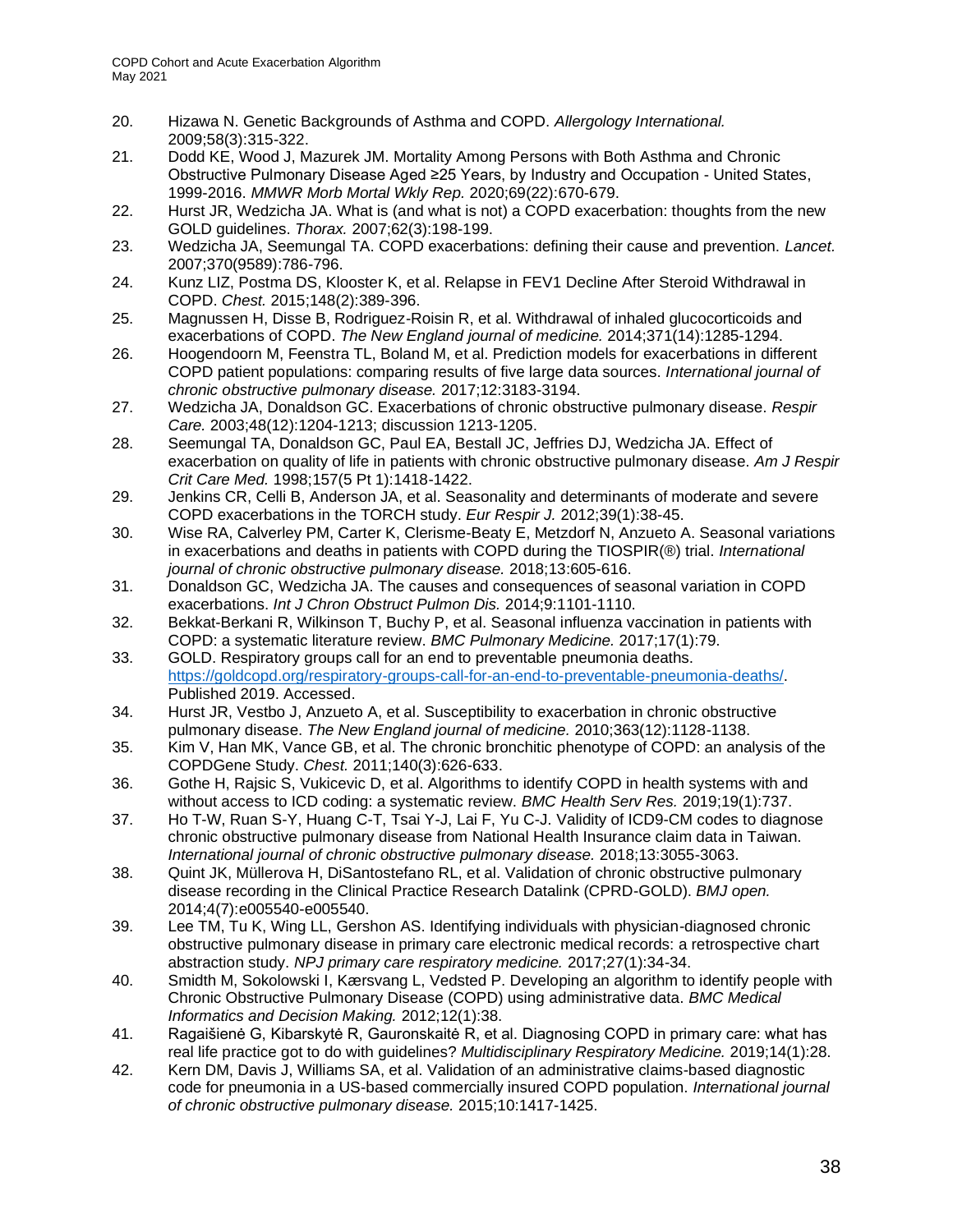- 43. Abraham JH, Clark LL, Sharkey JM, Baird CP. Trends in Rates of Chronic Obstructive Respiratory Conditions Among US Military Personnel, 2001-2013. *US Army Medical Department Journal.* 2014:33-43.
- 44. Schneider A, Gantner L, Maag I, Borst MM, Wensing M, Szecsenyi J. Are ICD-10 codes appropriate for performance assessment in asthma and COPD in general practice? Results of a cross sectional observational study. *BMC Health Serv Res.* 2005;5(1):11.
- 45. Himes BE, Dai Y, Kohane IS, Weiss ST, Ramoni MF. Prediction of chronic obstructive pulmonary disease (COPD) in asthma patients using electronic medical records. *Journal of the American Medical Informatics Association : JAMIA.* 2009;16(3):371-379.
- 46. Mapel DW, Petersen H, Roberts MH, Hurley JS, Frost FJ, Marton JP. Can outpatient pharmacy data identify persons with undiagnosed COPD? *Am J Manag Care.* 2010;16(7):505-512.
- 47. Thomsen RW, Lange P, Hellquist B, et al. Validity and underrecording of diagnosis of COPD in the Danish National Patient Registry. *Respir Med.* 2011;105(7):1063-1068.
- 48. Rothnie KJ, Müllerová H, Hurst JR, et al. Validation of the Recording of Acute Exacerbations of COPD in UK Primary Care Electronic Healthcare Records. *PLoS One.* 2016;11(3):e0151357.
- 49. Rothnie KJ, Müllerová H, Thomas SL, et al. Recording of hospitalizations for acute exacerbations of COPD in UK electronic health care records. *Clin Epidemiol.* 2016;8:771-782.
- 50. Mapel DW, Dutro MP, Marton JP, Woodruff K, Make B. Identifying and characterizing COPD patients in US managed care. A retrospective, cross-sectional analysis of administrative claims data. *BMC Health Serv Res.* 2011;11:43.
- 51. Dhamane AD, Moretz C, Zhou Y, et al. COPD exacerbation frequency and its association with health care resource utilization and costs. *International journal of chronic obstructive pulmonary disease.* 2015;10:2609-2618.
- 52. Stanford RH, Nag A, Mapel DW, et al. Validation of a New Risk Measure for Chronic Obstructive Pulmonary Disease Exacerbation Using Health Insurance Claims Data. *Annals of the American Thoracic Society.* 2016;13(7):1067-1075.
- 53. McBrien KA, Souri S, Symonds NE, et al. Identification of validated case definitions for medical conditions used in primary care electronic medical record databases: a systematic review. *Journal of the American Medical Informatics Association.* 2018;25(11):1567-1578.
- 54. U.S. CDC. Chronic Obstructive Pulmonary Disease (COPD) Includes: Chronic Bronchitis and Emphysema. [https://www.cdc.gov/nchs/fastats/copd.htm.](https://www.cdc.gov/nchs/fastats/copd.htm) Published 2020. Accessed.
- 55. Biener AI, Decker SL, Rohde F. Prevalence and Treatment of Chronic Obstructive Pulmonary Disease (COPD) in the United States. *JAMA.* 2019;322(7):602-602.
- 56. Singh D. Pharmacological treatment for COPD; GOLD 2017 changes direction. *Br J Clin Pharmacol.* 2017;83(5):935-937.
- 57. Vogelmeier CF, Criner GJ, Martinez FJ, et al. Global Strategy for the Diagnosis, Management, and Prevention of Chronic Obstructive Lung Disease 2017 Report. GOLD Executive Summary. *Am J Respir Crit Care Med.* 2017;195(5):557-582.
- 58. Barnes PJ. Sex Differences in Chronic Obstructive Pulmonary Disease Mechanisms. *Am J Respir Crit Care Med.* 2016;193(8):813-814.
- 59. Ntritsos G, Franek J, Belbasis L, et al. Gender-specific estimates of COPD prevalence: a systematic review and meta-analysis. *International journal of chronic obstructive pulmonary disease.* 2018;13:1507-1514.
- 60. Chapman KR, Tashkin DP, Pye DJ. Gender Bias in the Diagnosis of COPD. *Chest.*  2001;119(6):1691-1695.
- 61. Sørheim I-C, Johannessen A, Gulsvik A, Bakke PS, Silverman EK, DeMeo DL. Gender differences in COPD: are women more susceptible to smoking effects than men? *Thorax.*  2010;65(6):480.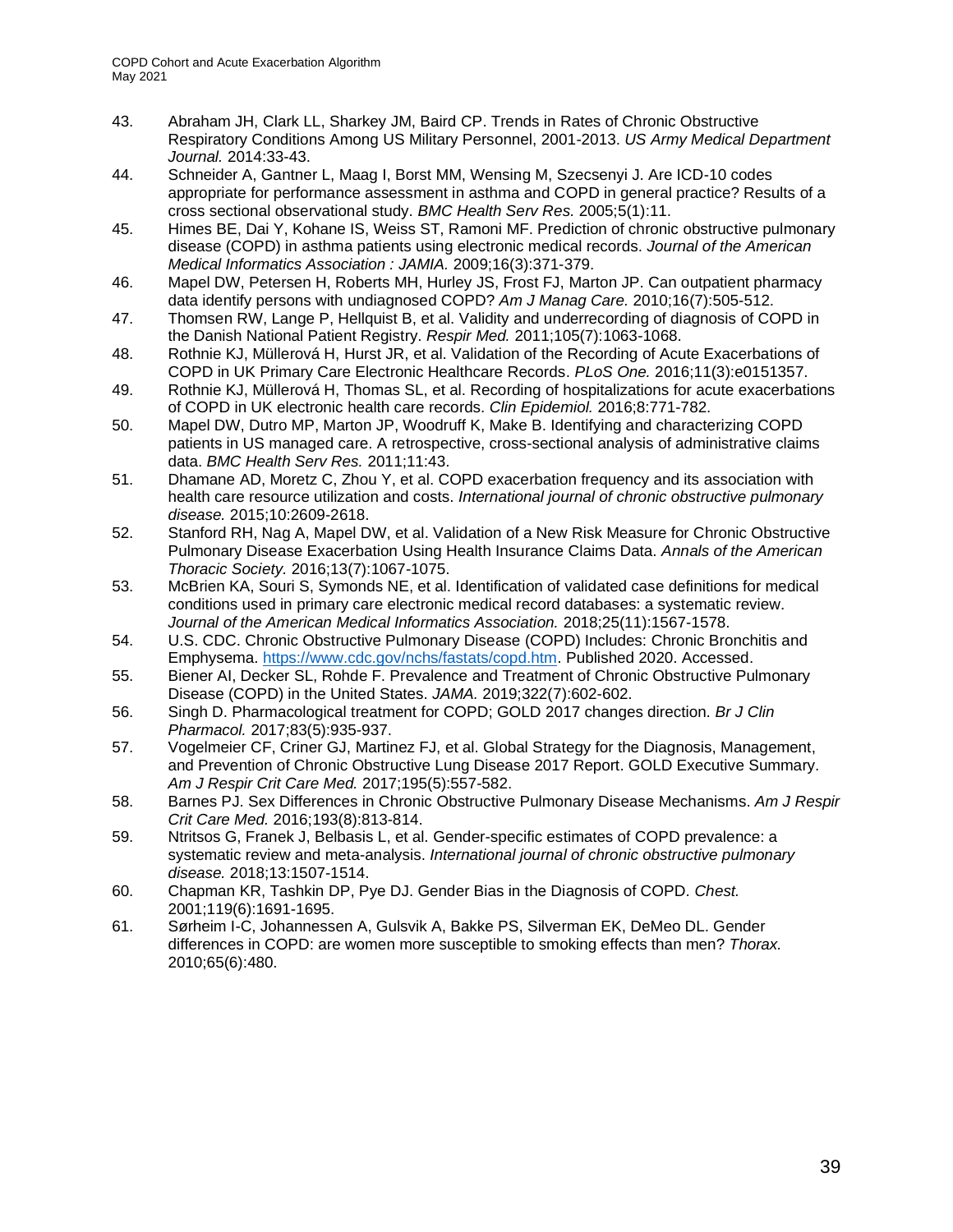## **Appendix A. Literature Review Extracted Results**

**Tables A1** and **A2,** below include a summary of the data extraction table used to extract papers of relevance to COPD and AECOPD algorithms. The 15 papers summarized in this Table A1 and the 9 papers summarized in Table A2 informed the development of the proposed COPD and AECOPD algorithms, respectively.

#### *Table A1. COPD Cohort Data Extraction Table*

| <b>Citation</b>  | <b>Title</b>                                                                                                                                       | <b>Country</b> | <b>Summary</b>                                                                                                                                                                        | <b>Disease Definition</b>                                                                                                                                                                                                                                                                                       | Algorithm/Criteria                                                                                                                                                                                                                                                                                                                                                                                                                    | <b>Validity</b>                                                                      | <b>Claims-</b><br>/EHR-<br>based<br>Algorithm <sup>x</sup> |
|------------------|----------------------------------------------------------------------------------------------------------------------------------------------------|----------------|---------------------------------------------------------------------------------------------------------------------------------------------------------------------------------------|-----------------------------------------------------------------------------------------------------------------------------------------------------------------------------------------------------------------------------------------------------------------------------------------------------------------|---------------------------------------------------------------------------------------------------------------------------------------------------------------------------------------------------------------------------------------------------------------------------------------------------------------------------------------------------------------------------------------------------------------------------------------|--------------------------------------------------------------------------------------|------------------------------------------------------------|
| Abraham,<br>2014 | Trends in rates<br>of chronic<br>respiratory<br>conditions<br>among U.S.<br>military<br>personnel,<br>2001-2013.                                   | U.S.           | <b>Estimated trends</b><br>in COPD rates<br>from $2001$ to<br>2013 among<br>active-duty U.S.<br>military<br>personnel.                                                                | COPD was defined<br>using ICD-9 codes<br>490 (bronchitis not<br>specified as acute or<br>chronic), 491 (chronic<br>bronchitis), 492<br>(emphysema), 493<br>(asthma), 494<br>(bronchiectasis), 495<br>(extrinsic allergic<br>alveolitis), and 496<br>(chronic airway<br>obstruction not<br>otherwise specified). | The primary algorithm<br>required $\geq 2$ ambulatory<br>medical encounters recorded<br>with identical ICD-9-CM codes<br>within 2 years. Another less<br>stringent algorithm required<br>the appearance of only a<br>single ambulatory medical<br>encounter with a given ICD-9-<br>CM code. The most sensitive<br>algorithm required at least 3<br>ambulatory medical<br>encounters with identical ICD-<br>9-CM codes within 2 years. | <b>NR</b>                                                                            | <b>EHR</b>                                                 |
| Cooke,<br>2011   | The validity of<br>using ICD-9<br>codes and<br>pharmacy<br>records to<br>identify patients<br>with chronic<br>obstructive<br>pulmonary<br>disease. | U.S.           | Constructed<br>logistic<br>regression-based<br>algorithmic<br>models from<br>9,573 patients<br>treated at two<br><b>Veterans Affairs</b><br>medical centers<br>between 2003-<br>2007. | COPD was defined<br>as: 1) GOLD criterion:<br>FEV1/FVC < 0.70, and<br>2) LLN criterion:<br>FEV1/FVC < lower<br>limits of normal.                                                                                                                                                                                | Patients with any of the<br>following primary ICD-9-CM<br>codes were considered to<br>have a COPD-related visit:<br>491.xx (chronic bronchitis),<br>492.x (emphysema), 493.2x<br>(chronic obstructive asthma),<br>496 (chronic airway<br>obstruction, not elsewhere<br>classified).                                                                                                                                                   | Bootstrapping<br>(2000 iterations) for<br>internal validation of<br>predictive model | <b>EHR</b><br>(predictive<br>modelling)                    |

<sup>x</sup> Each publication reported on a either a claims-based (i.e., COPD codes derived from insurance reimbursement claims) or an EHR-based (i.e., COPD codes derived from administrative medical records) algorithm.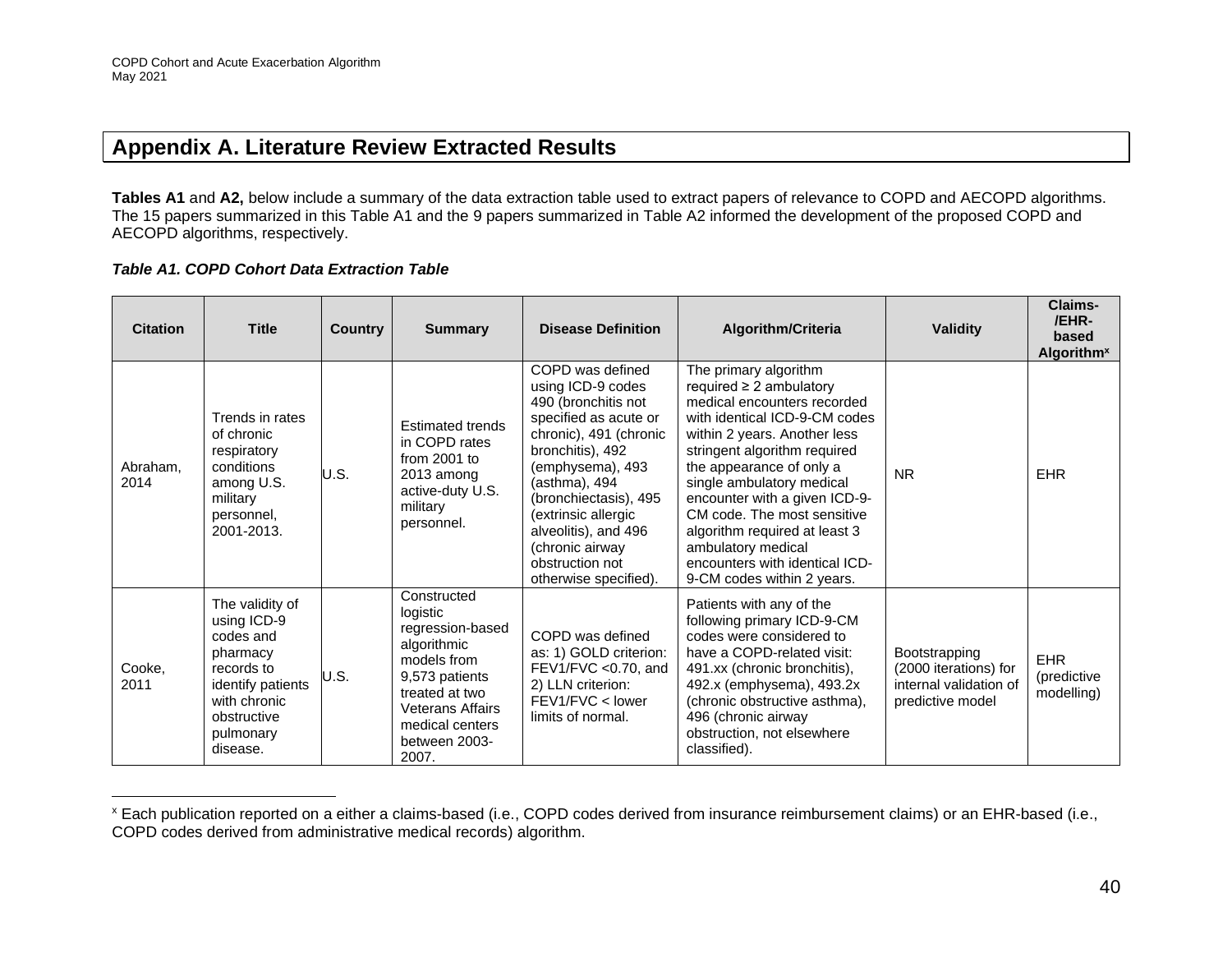| <b>Citation</b>  | <b>Title</b>                                                                                                                      | <b>Country</b> | <b>Summary</b>                                                                                               | <b>Disease Definition</b>                                                                                          | Algorithm/Criteria                                                                                                                                                                                                                                                                                                               | <b>Validity</b>                                                                                                                                                                                                                                                                                                                                                                                                                                                                                                                                                                                                              | Claims-<br>/EHR-<br>based<br><b>Algorithm<sup>x</sup></b> |
|------------------|-----------------------------------------------------------------------------------------------------------------------------------|----------------|--------------------------------------------------------------------------------------------------------------|--------------------------------------------------------------------------------------------------------------------|----------------------------------------------------------------------------------------------------------------------------------------------------------------------------------------------------------------------------------------------------------------------------------------------------------------------------------|------------------------------------------------------------------------------------------------------------------------------------------------------------------------------------------------------------------------------------------------------------------------------------------------------------------------------------------------------------------------------------------------------------------------------------------------------------------------------------------------------------------------------------------------------------------------------------------------------------------------------|-----------------------------------------------------------|
| Gershon,<br>2009 | Identifying<br>individuals with<br>physician<br>diagnosed<br>COPD in health<br>administrative<br>databases.                       | Canada         | Validation study<br>for a COPD<br>cohort identified<br>using<br>administrative<br>claims data in<br>Ontario. | The consensus<br>reached by the expert<br>panel was considered<br>the reference<br>standard for COPD<br>diagnosis. | Years >35. Combination of<br>ICD-10 and OHIP codes. Any<br>diagnosis with ICD-10 code for<br>inpatient hospitalization (J41<br>J43 J44), and one disease<br>code as part of OHIP claim<br>(491 492 496).                                                                                                                         | The most sensitive<br>algorithm definition<br>was comprised of<br>$\geq$ 1 ambulatory<br>claim or $\geq$ 1<br>hospitalization for<br>COPD, which<br>resulted in 85.0%<br>sensitivity (95% CI<br>77.0-91.0) and<br>78.4% specificity<br>(95% CI 73.6-<br>82.7). Increasing<br>the number of<br>ambulatory claims<br>required decreased<br>sensitivity and<br>increased<br>specificity. The PPV<br>for COPD using ≥1<br>outpatient claim or<br>≥1 hospitalization<br>was 57.5% (95% CI<br>49.6-65.1%). The<br>NPV for COPD<br>using ≥1 outpatient<br>claim or $\geq$ 1<br>hospitalization was<br>93.8% (95% CI<br>90.3-96.4%). | Claims                                                    |
| Gothe,<br>2019   | Algorithms to<br>identify COPD<br>in health<br>systems with<br>and without<br>access to ICD<br>coding: a<br>systematic<br>review. | <b>NA</b>      | Systematic review<br>of algorithms to<br>identify COPD in<br>health systems                                  | <b>NA</b>                                                                                                          | Most studies used ICD codes,<br>hospitalization, and<br>ambulatory visits to identify<br>COPD patients. Only four<br>studies used methods other<br>than ICD coding. Ambulatory,<br>physician claims and<br>pharmaceutical data were<br>included in 24, 22, and 18<br>studies, respectively. Five<br>studies used spirometry, two | <b>NA</b>                                                                                                                                                                                                                                                                                                                                                                                                                                                                                                                                                                                                                    | Literature<br>review                                      |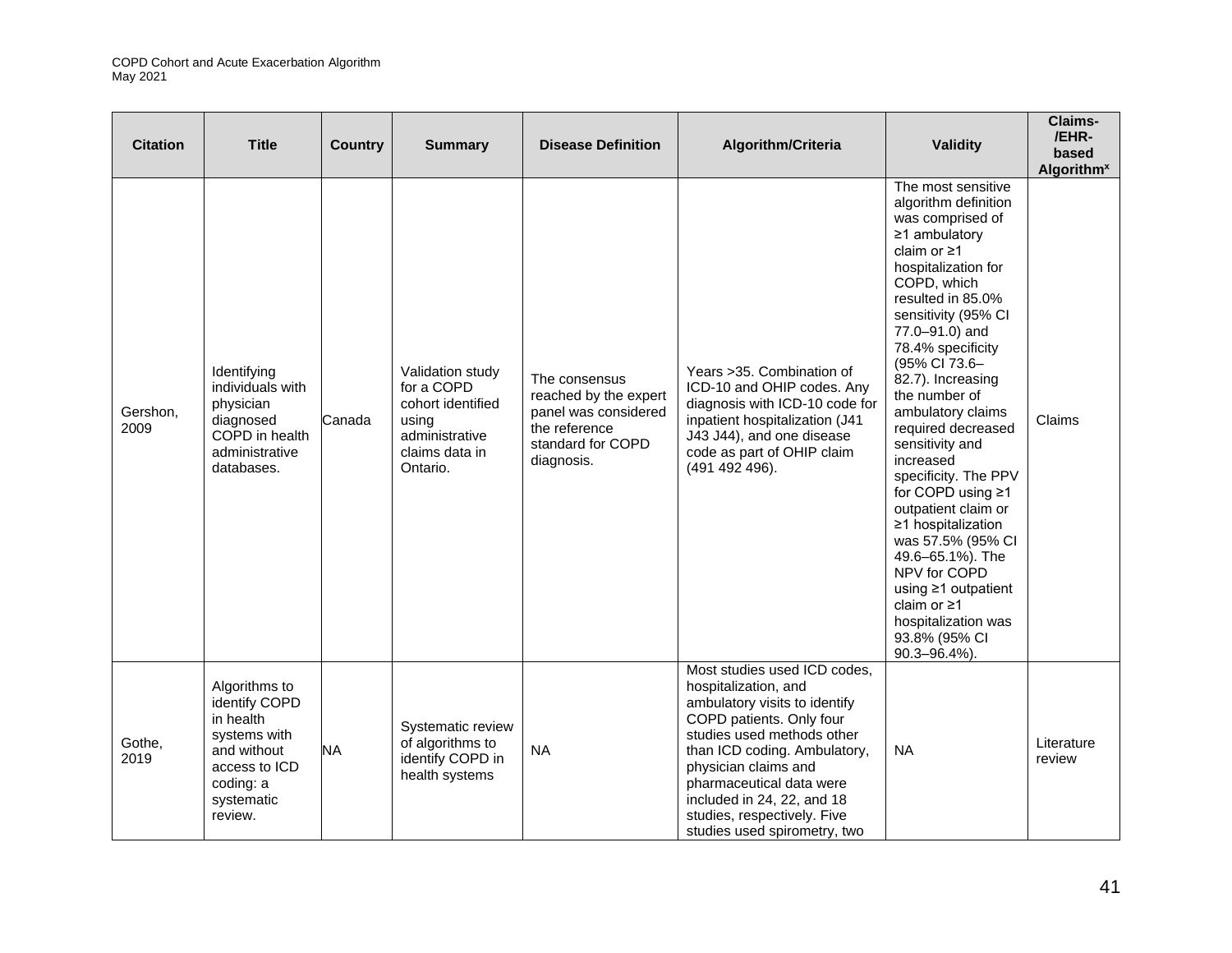| <b>Citation</b> | <b>Title</b>                                                                                                                               | <b>Country</b> | <b>Summary</b>                                                                                                                                                                                                                                                                               | <b>Disease Definition</b>                                                                                                         | Algorithm/Criteria                                                                                                                                                                                                                                              | Validity                                                                                                                                                                                                                                                                                                                                                                                           | <b>Claims-</b><br>/EHR-<br>based<br><b>Algorithm<sup>x</sup></b> |
|-----------------|--------------------------------------------------------------------------------------------------------------------------------------------|----------------|----------------------------------------------------------------------------------------------------------------------------------------------------------------------------------------------------------------------------------------------------------------------------------------------|-----------------------------------------------------------------------------------------------------------------------------------|-----------------------------------------------------------------------------------------------------------------------------------------------------------------------------------------------------------------------------------------------------------------|----------------------------------------------------------------------------------------------------------------------------------------------------------------------------------------------------------------------------------------------------------------------------------------------------------------------------------------------------------------------------------------------------|------------------------------------------------------------------|
|                 |                                                                                                                                            |                |                                                                                                                                                                                                                                                                                              |                                                                                                                                   | used surgery and one used<br>oxygen therapy.                                                                                                                                                                                                                    |                                                                                                                                                                                                                                                                                                                                                                                                    |                                                                  |
| Himes,<br>2009  | Prediction of<br>chronic<br>obstructive<br>pulmonary<br>disease<br>(COPD) in<br>asthma patients<br>using electronic<br>medical<br>records. | U.S.           | Identified factors<br>related to COPD<br>progression<br>among asthma<br>patients using<br>data extracted<br>from EHR.                                                                                                                                                                        | <b>NA</b>                                                                                                                         | Cases included those with<br>COPD, determined by at least<br>one of the ICD-9-CM codes for<br>chronic bronchitis,<br>emphysema, or chronic<br>airways obstruction, not<br>otherwise specified (specific<br>ICD-9-CM codes were not<br>listed by study authors). | A Bayesian model<br>that included age,<br>sex, race, smoking<br>history, and 8<br>comorbidity<br>variables was able<br>to predict COPD<br>with an accuracy of<br>83.3%.                                                                                                                                                                                                                            | <b>EHR</b><br>(predictive<br>modelling)                          |
| Ho, 2018        | Validity of ICD-<br>9-CM codes to<br>diagnose COPD<br>from National<br>Health<br>Insurance claim<br>data in Taiwan.                        | Taiwan         | A cross-sectional<br>study conducted<br>in Taiwan<br>compared claims-<br>based ICD-9-CM<br>COPD (491.xx,<br>492.x, 496) codes<br>with those from a<br>medical center<br>during 2007-<br>2014.42 The PPV<br>of these data was<br>assessed with<br>reference to<br>physician-verified<br>COPD. | Physician-verified<br>COPD, when<br>spirometry results<br>were available, COPD<br>staging followed the<br>2011 GOLD<br>guidelines | At least two outpatient claims<br>within a year or at least one<br>inpatient claim coded for<br>COPD (ICD-9-CM codes 491,<br>492, and 496) in the first three<br>or five diagnostic codes,<br>respectively                                                      | The diagnosis of<br>COPD was verified<br>by physicians in<br>7,701 (63.5%)<br>subjects. Three or<br>more outpatient<br>codes or $\geq$ 2<br>inpatient codes<br>increased the PPV<br>to 72.2%. Age ≥65<br>years and a claim<br>for spirometry were<br>factors most<br>strongly associated<br>with the PPV of<br>COPD claim codes.<br>Spirometry testing<br>increased the PPV<br>further to 84.6%.42 | Claims                                                           |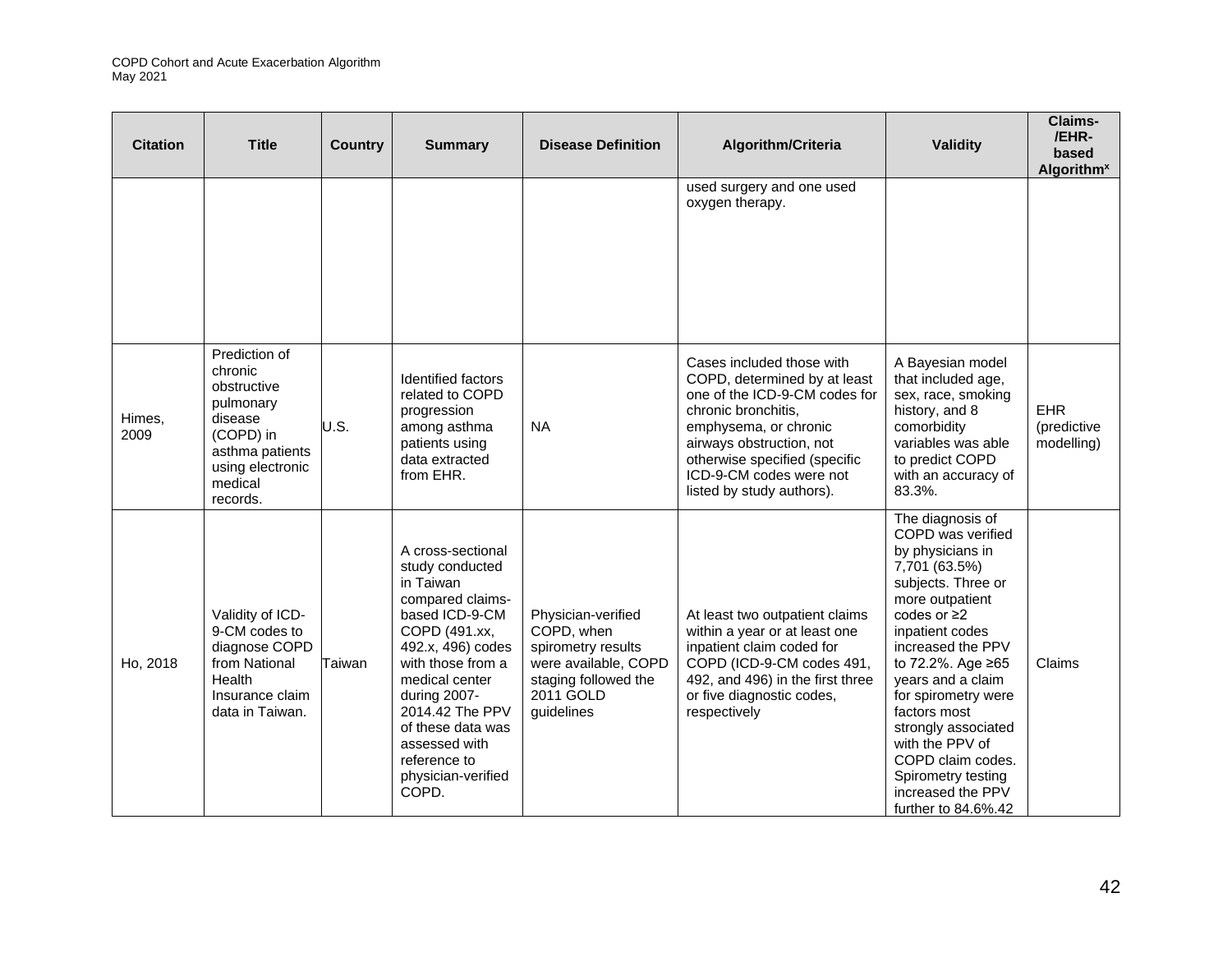| <b>Citation</b> | <b>Title</b>                                                                                                                                                                                                              | <b>Country</b> | <b>Summary</b>                                                                                                                                                                                                                                                                                   | <b>Disease Definition</b>                                                               | Algorithm/Criteria                                                                                                                                                                                                                                                                      | <b>Validity</b>                                                                                                                                                                                                                                                                                                                                                                                                           | <b>Claims-</b><br>/EHR-<br>based<br><b>Algorithm<sup>x</sup></b> |
|-----------------|---------------------------------------------------------------------------------------------------------------------------------------------------------------------------------------------------------------------------|----------------|--------------------------------------------------------------------------------------------------------------------------------------------------------------------------------------------------------------------------------------------------------------------------------------------------|-----------------------------------------------------------------------------------------|-----------------------------------------------------------------------------------------------------------------------------------------------------------------------------------------------------------------------------------------------------------------------------------------|---------------------------------------------------------------------------------------------------------------------------------------------------------------------------------------------------------------------------------------------------------------------------------------------------------------------------------------------------------------------------------------------------------------------------|------------------------------------------------------------------|
| Kern, 2015      | Validation of an<br>administrative<br>claims-based<br>diagnostic code<br>for pneumonia<br>in a U.S.-based<br>commercially<br>insured COPD<br>population.                                                                  | U.S.           | Validation study<br>of pneumonia<br>among patients<br>with COPD<br>identified from the<br>U.S. HealthCore<br>Integrated<br>Research<br>Environment.                                                                                                                                              | <b>NA</b>                                                                               | At least 1 ICD-9-CM codes<br>491.xx, 492.x, or 496                                                                                                                                                                                                                                      | No validation of<br>COPD codes/cohort                                                                                                                                                                                                                                                                                                                                                                                     | Claims                                                           |
| Lee, 2017       | Identifying<br>individuals with<br>physician-<br>diagnosed<br>chronic<br>obstructive<br>pulmonary<br>disease in<br>primary care<br>electronic<br>medical<br>records: a<br>retrospective<br>chart<br>abstraction<br>study. | Canada         | A retrospective<br>study of data from<br>the primary care<br>based EHR/<br>Administrative<br>Data Linked<br>Database.<br>Abstracted charts<br>provided the<br>reference<br>standard based<br>on available<br>physician-<br>diagnoses, COPD<br>medications,<br>smoking history<br>and spirometry. | Patient identified as<br>"definite COPD" by<br>chart reviewer as<br>reference standard. | a) Physician billing codes for<br>COPD<br>b) Medication prescriptions<br>1. Tiotropium or ipratropium<br>(or ipratropium/ salbutamol)<br>2. Tiotropium<br>3. Ipratropium (or ipratropium/<br>salbutamol<br>c) Cumulative patient profile<br>(CPP; problem list/past<br>medical history) | The EHR algorithm<br>consisting of $\geq$ 3<br>ICD-9 COPD-<br>related billing codes<br>per year;<br>cumulative patient<br>profile descriptions;<br>tiotropium or<br>ipratropium<br>prescription and a<br>COPD billing code<br>had sensitivity of<br>76.9% (95% CI<br>72.2-81.2%),<br>specificity of 99.7%<br>(95% CI 99.5-<br>99.8%), PPV of<br>93.6% (95% CI<br>90.3-96.1%), and<br>NPV of 98.5% (95%<br>CI 98.1-98.8%). | EHR/claims<br>(linked)                                           |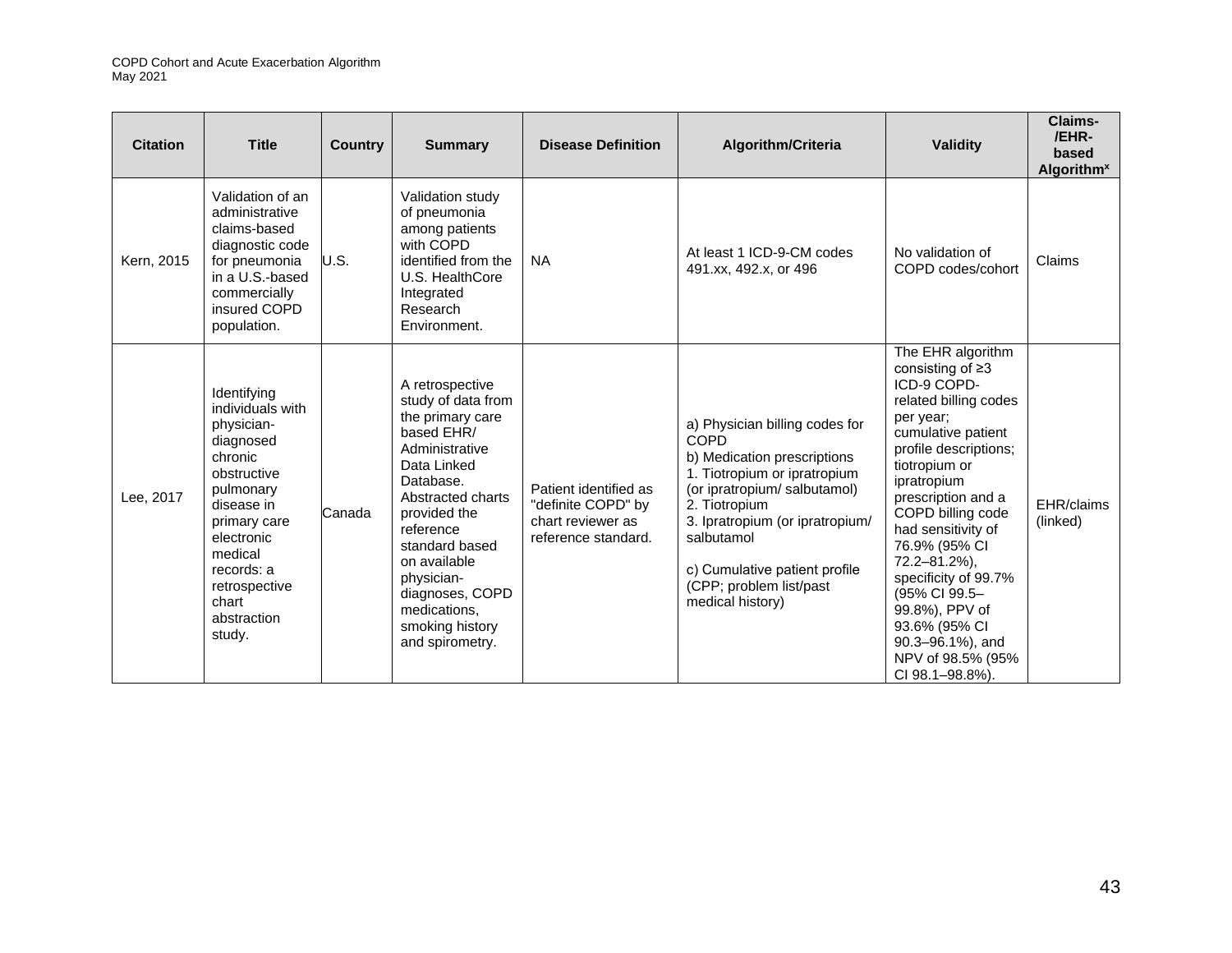| <b>Citation</b>   | <b>Title</b>                                                                                                                                            | <b>Country</b> | <b>Summary</b>                                                                                                                                                                                                                                     | <b>Disease Definition</b>                                                                                                       | Algorithm/Criteria                                                                                                                                                                                                                                                                                                                                                      | <b>Validity</b>                                                                                                                                                                                                                                                                            | <b>Claims-</b><br>/EHR-<br>based<br><b>Algorithm<sup>x</sup></b> |
|-------------------|---------------------------------------------------------------------------------------------------------------------------------------------------------|----------------|----------------------------------------------------------------------------------------------------------------------------------------------------------------------------------------------------------------------------------------------------|---------------------------------------------------------------------------------------------------------------------------------|-------------------------------------------------------------------------------------------------------------------------------------------------------------------------------------------------------------------------------------------------------------------------------------------------------------------------------------------------------------------------|--------------------------------------------------------------------------------------------------------------------------------------------------------------------------------------------------------------------------------------------------------------------------------------------|------------------------------------------------------------------|
| Macaulay,<br>2013 | Development<br>and validation<br>of a claims-<br>based<br>prediction<br>model for<br>COPD severity.                                                     | J.S.           | Identified patients<br>with a COPD<br>diagnosis using<br>three ICD-9-CM<br>codes and<br>spirometry test<br>results identified<br>from the<br>Geisinger Health<br>System EHR<br>database linked<br>to healthcare<br>claims (from<br>2004-2011).     | COPD was defined as<br>1) GOLD criterion:<br>FEV1/FVC < 0.70, and<br>2) LLN criterion:<br>FEV1/FVC < lower<br>limits of normal. | Patients with any of the<br>following primary ICD-9-CM<br>codes were considered to<br>have a COPD-related visit:<br>491.xx (chronic bronchitis),<br>492.x (emphysema), 493.2x<br>(chronic obstructive asthma),<br>496 (chronic airway<br>obstruction, not elsewhere<br>classified).                                                                                     | In the validation<br>sample, the model<br>accurately<br>predicted COPD<br>severity for 62.7%<br>of all patients and<br>accurately<br>predicted COPD -<br>relative to the<br>GOLD definition -<br>for 73.5% of<br>patients.                                                                 | <b>EHR</b><br>(predictive<br>modelling)                          |
| Mapel,<br>2010    | Can outpatient<br>pharmacy data<br>identify persons<br>with<br>undiagnosed<br>COPD?                                                                     | J.S.           | Assessed<br>whether<br>outpatient<br>pharmacy claims<br>can be used for<br>identification of<br>COPD.                                                                                                                                              | <b>NR</b>                                                                                                                       | Patients (≥40 years, one or<br>more outpatient or inpatient<br>claims using ICD-9-CM codes:<br>491, 492, 496).                                                                                                                                                                                                                                                          | The final algorithm<br>identified patients<br>with a specificity of<br>70.5% and a<br>sensitivity of 60.6%.                                                                                                                                                                                | Claims<br>(predictive<br>modelling)                              |
| Quint, 2014       | Validation of<br>chronic<br>obstructive<br>pulmonary<br>disease<br>recording in the<br><b>Clinical Practice</b><br>Research<br>Datalink<br>(CPRD-GOLD). | UK             | Validated COPD<br>using the Clinical<br>Practice<br>Research<br>Datalink database<br>with 951<br>participants<br>registered from<br>2004 - 2012.<br>Individuals were<br>selected for ≥1 of<br>eight algorithms<br>to identify people<br>with COPD. | Clinician-verified<br><b>COPD</b>                                                                                               | The eight algorithms were<br>defined as follows, from the<br>expected most specific to<br>most sensitive construct:<br>1. Specific COPD code and<br>more than one prescription<br>of a COPD medication and<br>presence of spirometry<br>(COPD<br>Code+spirometry+COPD<br>medication);<br>2. Specific COPD code and<br>presence of spirometry<br>(COPD Code+spirometry); | Using an ICD-<br>modified diagnostic<br>code (Read codes)<br>alone, the PPV was<br>86.5% (95% CI<br>77.5-92.3%). When<br>the presence of a<br>spirometry test and<br>specific medication<br>was included; the<br>PPV increased to<br>89.4% (80.7-<br>94.5%) but reduced<br>case numbers by | <b>EHR</b>                                                       |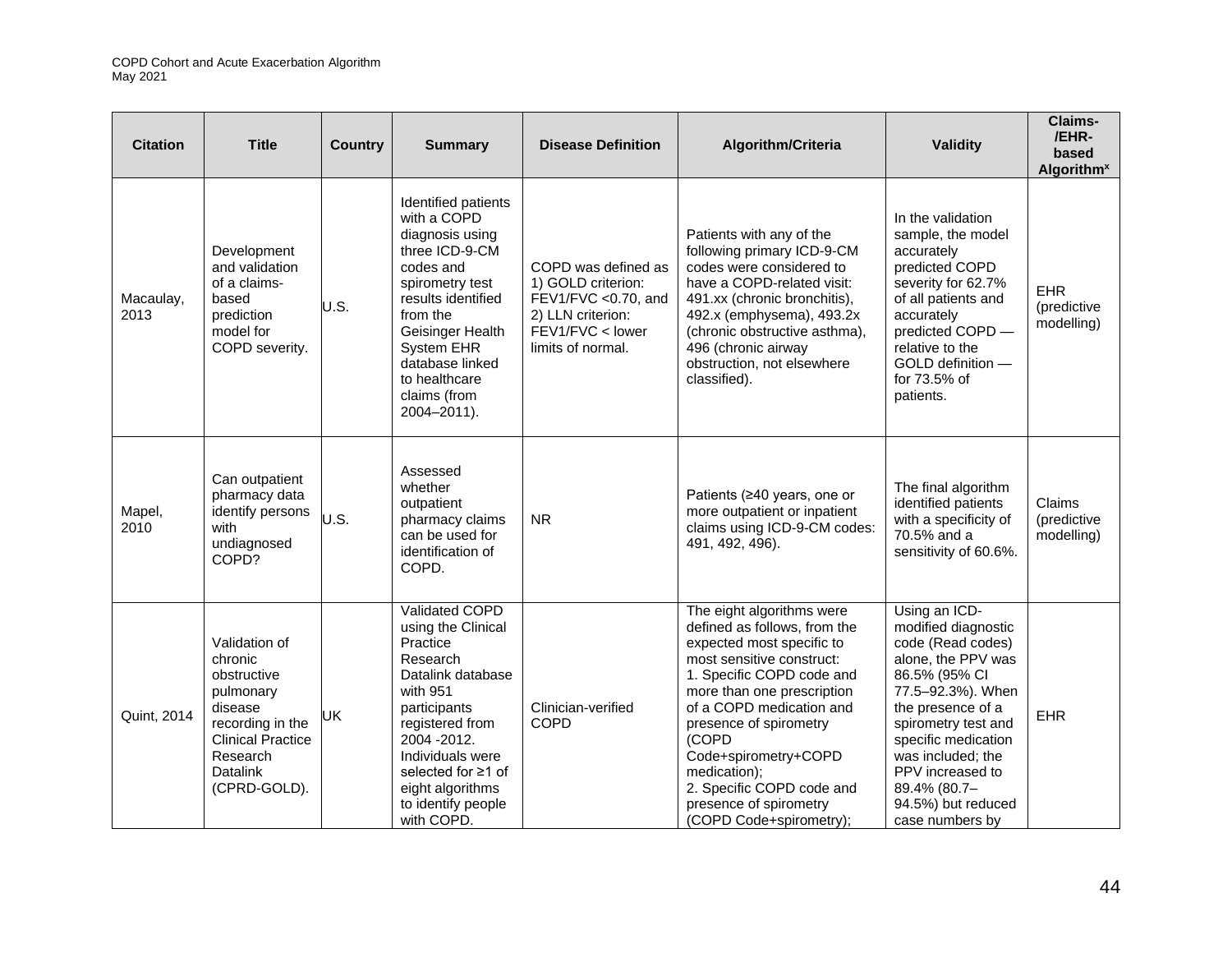| <b>Citation</b>     | <b>Title</b>                                                                                              | <b>Country</b> | <b>Summary</b>                                                                                       | <b>Disease Definition</b> | Algorithm/Criteria                                                                                                                                                                                                                                                                                                                                                                                                                                                                                                                                                                                                      | Validity                                                                                                                                                                                                                                                                                                                                                                                                               | <b>Claims-</b><br>/EHR-<br>based<br><b>Algorithm<sup>x</sup></b> |
|---------------------|-----------------------------------------------------------------------------------------------------------|----------------|------------------------------------------------------------------------------------------------------|---------------------------|-------------------------------------------------------------------------------------------------------------------------------------------------------------------------------------------------------------------------------------------------------------------------------------------------------------------------------------------------------------------------------------------------------------------------------------------------------------------------------------------------------------------------------------------------------------------------------------------------------------------------|------------------------------------------------------------------------------------------------------------------------------------------------------------------------------------------------------------------------------------------------------------------------------------------------------------------------------------------------------------------------------------------------------------------------|------------------------------------------------------------------|
|                     |                                                                                                           |                |                                                                                                      |                           | 3. Specific COPD code and<br>more than one prescription<br>of a COPD medication (COPD<br>Code+COPD medication)<br>4. Specific COPD code only<br>(COPD Code only);<br>5. Non-specific bronchitis code<br>and more than one<br>prescription<br>of a COPD medication<br>(Bronchitis+COPD<br>medication);<br>6. Non-specific bronchitis code<br>only (Bronchitis only);<br>7. Respiratory symptoms and<br>presence of spirometry.<br>Respiratory symptoms<br>consisted of persistent cough,<br>sputum production or<br>dyspnoea (Symptoms<br>+spirometry);<br>8. Respiratory symptom<br>definition only (Symptoms<br>only). | 10%. Algorithms<br>without specific<br>diagnostic codes<br>were associated<br>with a low PPV<br>(range 12.2-<br>44.4%). Authors<br>suggested that the<br>presence of a<br>specific COPD<br>diagnostic code<br>alone is sufficient to<br>identify patients<br>with COPD from<br>electronic health<br>records. The codes<br>used to indicate<br>spirometry testing<br>and specific<br>medications were<br>not described. |                                                                  |
| Ragaišienė,<br>2019 | Diagnosing<br>COPD in<br>primary care:<br>what has real<br>life practice got<br>to do with<br>guidelines? | Lithuania      | Retrospective<br>study of COPD<br>with ambulatory<br>records from a<br>large primary care<br>center. | GOLD criteria             | Patients with ambulatory<br>records containing any of the<br>following: ICD-10-AM J J44.0<br>(chronic obstructive pulmonary<br>disease), J44.1 (chronic<br>obstructive pulmonary disease<br>with acute exacerbation),<br>J44.8 (other specified chronic<br>obstructive pulmonary<br>disease) and J44.9 (chronic<br>obstructive pulmonary<br>disease, unspecified).                                                                                                                                                                                                                                                      | Spirometry was<br>recorded for 58% of<br>the 228 patients,<br>75% the guidelines<br>for COPD<br>diagnosis. After re-<br>analyzing<br>spirometry and<br>correcting the<br>diagnosis, 70% of<br>the patients were<br>determined to be<br>receiving<br>appropriate<br>treatments.                                                                                                                                         | <b>EHR</b>                                                       |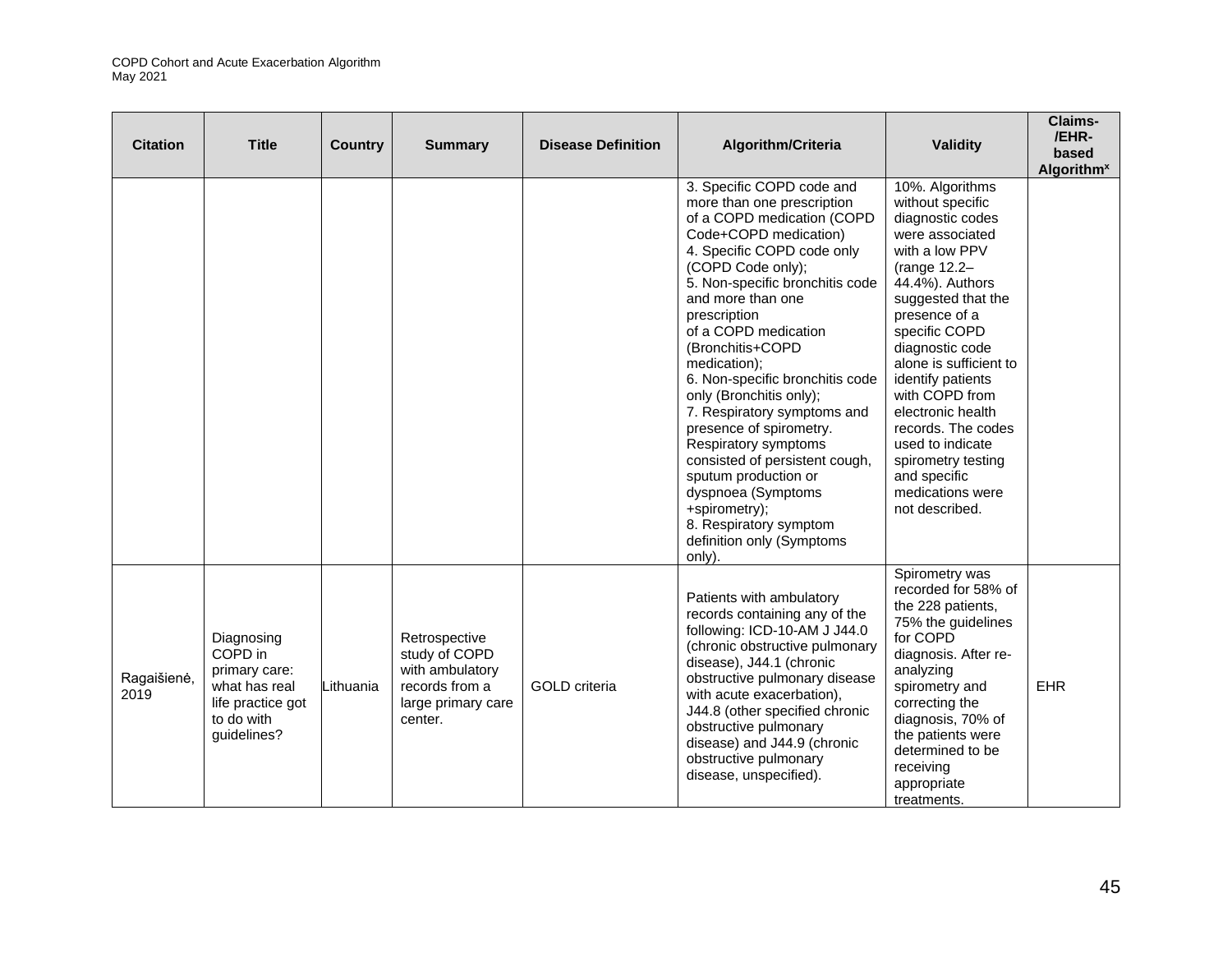| <b>Citation</b>    | <b>Title</b>                                                                                                                                                                          | <b>Country</b> | <b>Summary</b>                                                                                                                                                                                                                                                                                                                             | <b>Disease Definition</b>                                                                                                                                                                                                                                                                                                                                                                                                                                                                                                                                                         | Algorithm/Criteria                                                                                                                                                                                                                                                                                                                                                                                                                                                                                                                                                                                                                                                                                                                                                       | <b>Validity</b>                                                                                                                                                                                                                                                              | Claims-<br>/EHR-<br>based<br><b>Algorithm<sup>x</sup></b> |
|--------------------|---------------------------------------------------------------------------------------------------------------------------------------------------------------------------------------|----------------|--------------------------------------------------------------------------------------------------------------------------------------------------------------------------------------------------------------------------------------------------------------------------------------------------------------------------------------------|-----------------------------------------------------------------------------------------------------------------------------------------------------------------------------------------------------------------------------------------------------------------------------------------------------------------------------------------------------------------------------------------------------------------------------------------------------------------------------------------------------------------------------------------------------------------------------------|--------------------------------------------------------------------------------------------------------------------------------------------------------------------------------------------------------------------------------------------------------------------------------------------------------------------------------------------------------------------------------------------------------------------------------------------------------------------------------------------------------------------------------------------------------------------------------------------------------------------------------------------------------------------------------------------------------------------------------------------------------------------------|------------------------------------------------------------------------------------------------------------------------------------------------------------------------------------------------------------------------------------------------------------------------------|-----------------------------------------------------------|
| Schneider,<br>2005 | Are ICD-10<br>codes<br>appropriate for<br>performance<br>assessment in<br>asthma and<br>COPD in<br>general<br>practice?<br>Results of a<br>cross sectional<br>observational<br>study. | Germany        | Assessed the<br>predictive value of<br>chronic lower<br>airway disease<br>diagnoses,<br>diagnostic<br>procedures and<br>prescribed<br>treatment for<br>asthma and<br>COPD. All<br>patients with<br>lower airway<br>symptoms $(n =$<br>857) who had<br>attended six<br>general practices<br>between January-<br>June 2003 were<br>included. | Patients had<br>diagnoses<br>documented with ICD-<br>10 codes grouped into<br>3 lower airway<br>disease groups<br>(asthma, COPD, other<br>lower airway<br>diseases). In addition,<br>the following<br>diagnostic procedures<br>found in the records<br>were recorded: 1.<br>medical history, 2.<br>medical history plus<br>trial of medication, 3.<br>medical history and<br>performing<br>spirometry, 4. medical<br>history plus single<br>measurement of PEF.<br>The additional<br>performance of<br>bronchial challenge<br>testing and chest X-<br>ray was documented,<br>too. | Relevant ICD-10-diagnosis<br>codes included "chronic lower<br>airway disease": J40<br>(bronchitis, not specified as<br>acute or chronic), J41 (simple<br>and mucopurulent chronic<br>bronchitis), J42 (unspecified<br>chronic bronchitis), J43<br>(emphysema), J44 (chronic<br>obstructive pulmonary<br>disease), J45 (asthma), J46<br>(status asthmaticus), J47<br>(bronchiectasis). Additionally,<br>the ICD-10-codes J98<br>(diseases of bronchus, not<br>elsewhere classified) and R05<br>(cough / bronchial<br>hyperreactivity), and the<br>repeated documentation of<br>ICD-10-codes for "acute lower<br>airway disease": J20 (acute<br>bronchitis), J21 (acute<br>bronchiolitis) and J22<br>(unspecified acute lower<br>respiratory infection) were<br>considered | <b>NA</b>                                                                                                                                                                                                                                                                    | <b>EHR</b>                                                |
| Smidth,<br>2012    | Developing an<br>algorithm to<br>identify people<br>with Chronic<br>Obstructive<br>Pulmonary<br><b>Disease</b><br>(COPD) using<br>administrative<br>data.                             | Denmark        | Validation study<br>across seven<br>general practices                                                                                                                                                                                                                                                                                      | GOLD guidelines<br>where spirometry<br>available, otherwise<br>GP confirmation and<br>Patient verification                                                                                                                                                                                                                                                                                                                                                                                                                                                                        | " Thirty-two ICD-10 J-based<br>codes were used to construct<br>algorithms. The following ATC<br>codes were used for<br>medications: R03AC; R03AK;<br>R03BA; R03BB; R03CC;<br>R03DA; R03DC; V03AN01.<br>Spirometry was identified by<br>using codes: 7113 (expanded<br>lung function test verified by<br>spirometry), 7121 (double lung<br>function test for exertion<br>provoked asthma) or a<br>reversibility test.                                                                                                                                                                                                                                                                                                                                                     | The best<br>performing<br>algorithm had a<br>PPV of 72.2 %<br>using three criteria:<br>a) discharged<br>patients with a<br>chronic lung-<br>disease diagnosis<br>at least once during<br>the preceding 5<br>years; or b) $\geq 2$<br>lung-medication<br>prescriptions within | EHR                                                       |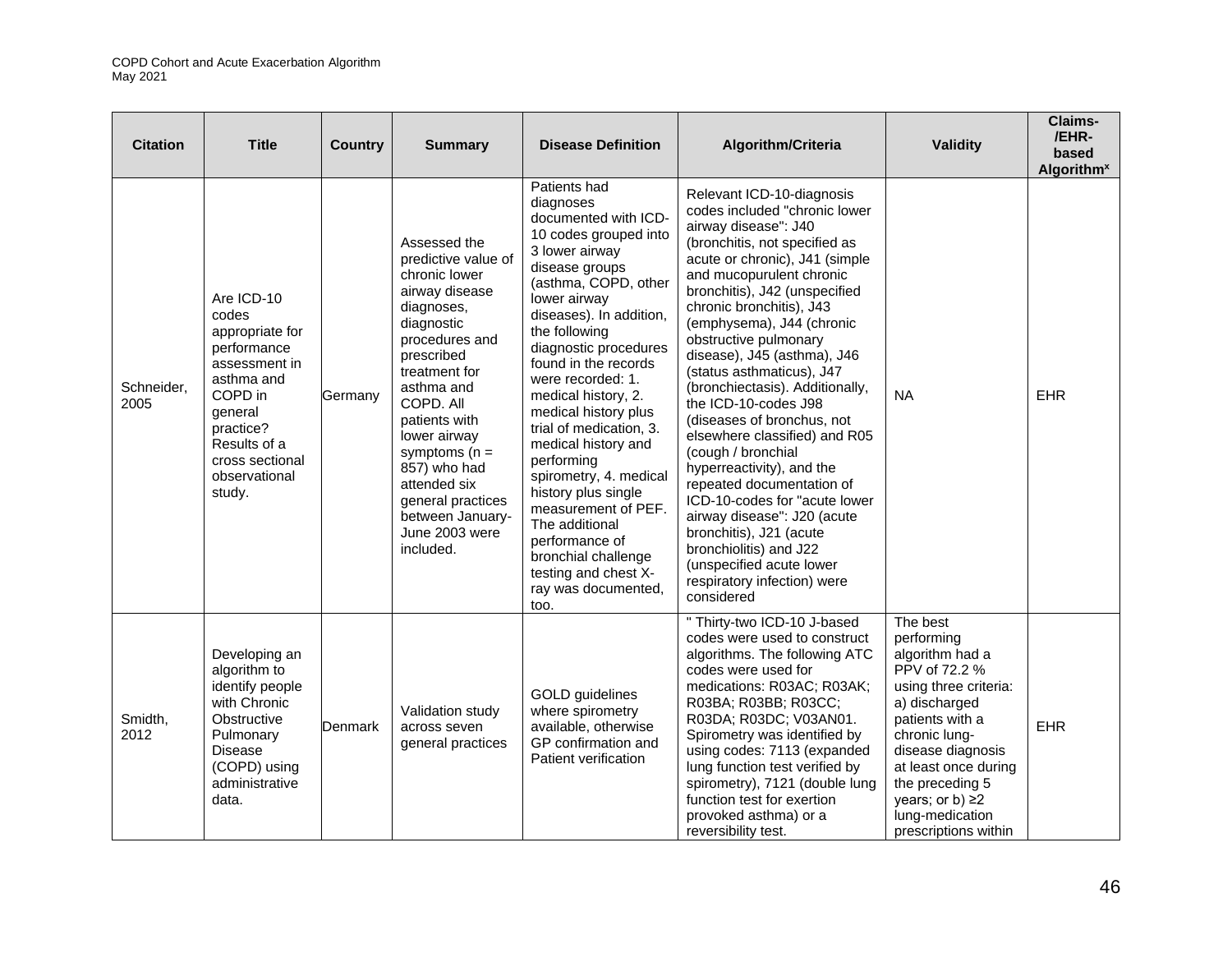| <b>Citation</b>  | <b>Title</b>                                                                                                                                 | <b>Country</b> | <b>Summary</b>                                                                                                 | <b>Disease Definition</b> | Algorithm/Criteria                                                                                                                                                                                                                                                                                                                                                                  | <b>Validity</b>                                                                                                   | Claims-<br>/EHR-<br>based<br><b>Algorithm<sup>x</sup></b> |
|------------------|----------------------------------------------------------------------------------------------------------------------------------------------|----------------|----------------------------------------------------------------------------------------------------------------|---------------------------|-------------------------------------------------------------------------------------------------------------------------------------------------------------------------------------------------------------------------------------------------------------------------------------------------------------------------------------------------------------------------------------|-------------------------------------------------------------------------------------------------------------------|-----------------------------------------------------------|
|                  |                                                                                                                                              |                |                                                                                                                |                           | Administrative data on hospital<br>admissions for lung disease<br>related diagnoses,<br>medications, drugs, and<br>spirometry were combined to<br>develop an algorithm that<br>identified the highest<br>proportion of COPD patients<br>with the fewest criteria.                                                                                                                   | the preceding 12<br>months; or c) $\geq$ 2<br>spirometry tests<br>performed during<br>the preceding 12<br>months. |                                                           |
| Westney,<br>2017 | Impact of<br>Comorbidities<br>Among<br>Medicaid<br>Enrollees with<br>Chronic<br>Obstructive<br>Pulmonary<br>Disease, United<br>States, 2009. | U.S.           | Used Medicaid<br>claims data to<br>assess the impact<br>of comorbidities in<br>COPD among<br>291,978 patients. | <b>NR</b>                 | Eligible patients must have<br>been enrolled in Medicaid for<br>12 months in 2009.<br>This study used the Gershon<br>validated algorithm consisting<br>of ICD-9-CM diagnostic codes<br>491.0, 491.1, 491.2, 491.8,<br>492.x, 493.2, 494.xx, and 496,<br>patients with COPD were<br>identified if they had ≥1<br>inpatient based billed claim or<br>$\geq$ outpatient billed claims. | <b>NA</b>                                                                                                         | Westney                                                   |

Abbreviations: COPD, chronic obstructive pulmonary disease; EHR, electronic health record; ICD-9-CM, International Classification of Diseases, Ninth Revision, Clinical Modification; ICD-10-AM, International Statistical Classification of Diseases and Related Health Problems, Tenth Revision, Australian Modification; ICD-10-CM, International Classification of Diseases, Tenth Revision, Clinical Modification; NA, not applicable; NR, not reported; NPV, negative predictive value; PPV, positive predictive value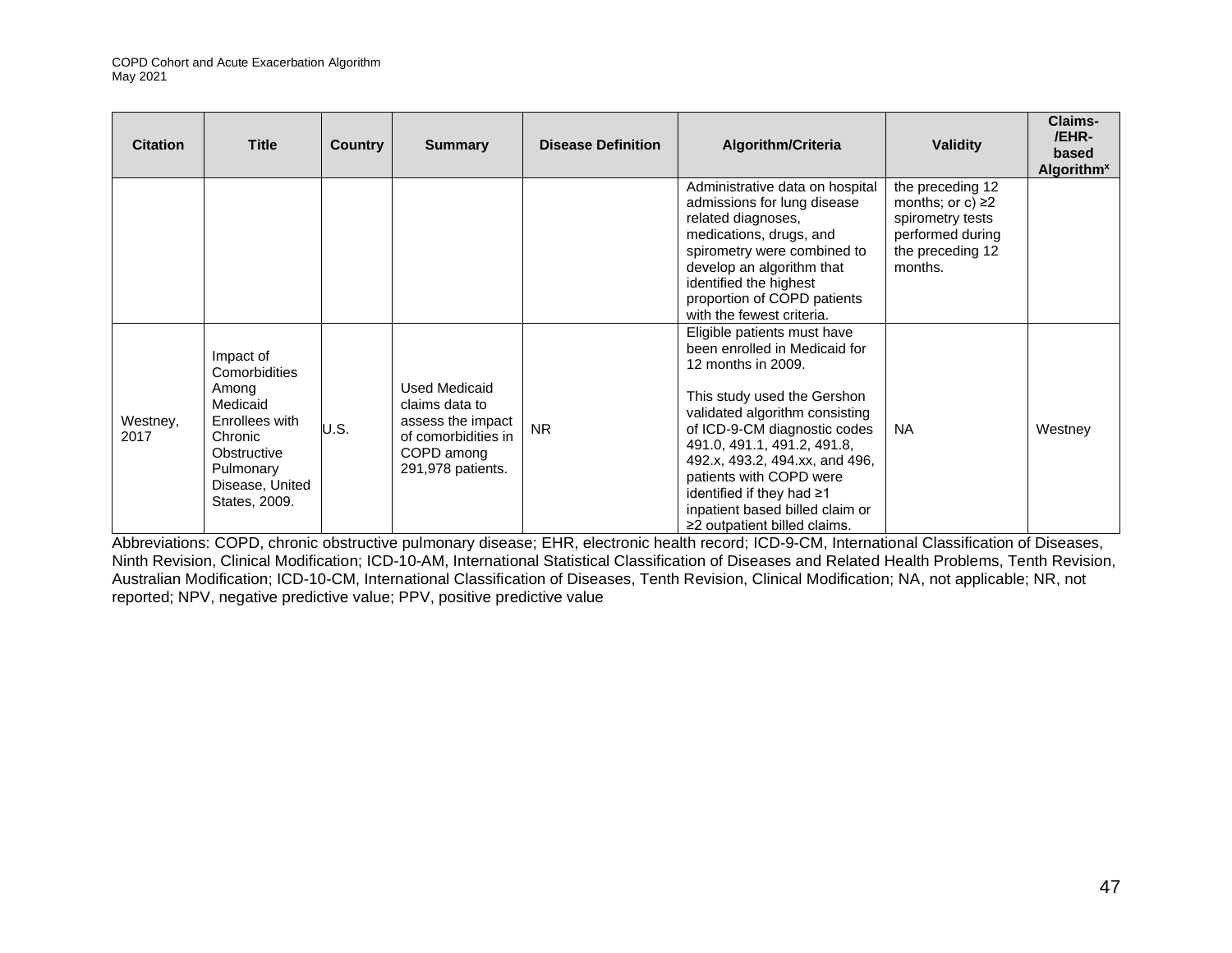*Table A2. AECOPD Data Extraction Table*

| <b>Citation</b>     | <b>Title</b>                                                                                                                                                            | <b>Country</b> | <b>Summary</b>                                                                                                                                                                                                                 | <b>Disease Definition</b>                                                                                                                                                                                                                                                                                                        | Algorithm/Criteria                                                                                                                                                                                                                                                                                                                                                                                                                                                                                                                                                                                                                                                                                                                                                                                                                                                        | <b>Validity</b>                                                                                                                                                                                                                                                                                                                                                                                                   | <b>Claims-</b><br>/EHR-<br>based<br><b>Algorithm<sup>xi</sup></b> |
|---------------------|-------------------------------------------------------------------------------------------------------------------------------------------------------------------------|----------------|--------------------------------------------------------------------------------------------------------------------------------------------------------------------------------------------------------------------------------|----------------------------------------------------------------------------------------------------------------------------------------------------------------------------------------------------------------------------------------------------------------------------------------------------------------------------------|---------------------------------------------------------------------------------------------------------------------------------------------------------------------------------------------------------------------------------------------------------------------------------------------------------------------------------------------------------------------------------------------------------------------------------------------------------------------------------------------------------------------------------------------------------------------------------------------------------------------------------------------------------------------------------------------------------------------------------------------------------------------------------------------------------------------------------------------------------------------------|-------------------------------------------------------------------------------------------------------------------------------------------------------------------------------------------------------------------------------------------------------------------------------------------------------------------------------------------------------------------------------------------------------------------|-------------------------------------------------------------------|
| Annavarapu,<br>2018 | Development and<br>validation of a<br>predictive model<br>to identify<br>patients at risk of<br>severe COPD<br>exacerbations<br>using<br>administrative<br>claims data. | U.S.           | Developed a<br>predictive model<br>using Humana<br>claims data to<br>identify patients in<br>the U.S. at risk of<br>severe AECOPD.<br>Patients aged 55-<br>89 years between<br>2010 and 2013<br>were included in<br>the study. | COPD diagnosis was<br>determined using<br>claims with a COPD-<br>diagnosis code. This<br>operational<br>classification may<br>have resulted in<br>misclassification in<br>some cases, since<br>airflow testing (e.g.,<br>forced expiratory<br>volume in 1 second)<br>results were not<br>available to confirm<br>COPD diagnosis. | Patients with non-severe<br>exacerbations were<br>identified using the<br>following algorithm, with<br>diagnosis claims reported<br>in the emergency<br>department or outpatient<br>setting:<br>1. COPD diagnosis (ICD-<br>9-CM 491.xx, 492.x, or<br>496) in the primary<br>position OR<br>2. Respiratory failure<br>code (ICD-9-CM code<br>518.81, 518.83, or<br>518.84) in the primary<br>position with a COPD<br>diagnosis code (above) in<br>the secondary diagnostic<br>position OR<br>3. At least one AECOPD<br>code (ICD-9-CM codes<br>466-466.19, 480-486,<br>487.0, 490, 493.12,<br>493.22, 493.92, 494.1,<br>506.0-506.3, 511.0-<br>511.1, or 518.82) in the<br>primary position and a<br>COPD (above) in the<br>secondary diagnostic<br>position AND<br>4.<br>A prescription<br>for a respiratory infection<br>antibiotic within seven<br>days of the visit OR | Predictive modelling:<br>The best performing<br>model had a PPV of<br>48.1%, suggesting<br>that one of every two<br>patients identified as<br>being at risk will have<br>an AECOPD. The<br>model had a<br>sensitivity of 17.3%,<br>specificity of 97.5%,<br>and NPV of 90.0%.<br>The risk factor with<br>the strongest<br>predictive value for<br>severe AECOPD was<br>a history of severe<br>AECOPD at baseline. | Claims                                                            |

xi Each publication reported on a either a claims-based (i.e., AECOPD codes derived from insurance reimbursement claims) or an EHR-based (i.e., AECOPD codes derived from administrative medical records) algorithm.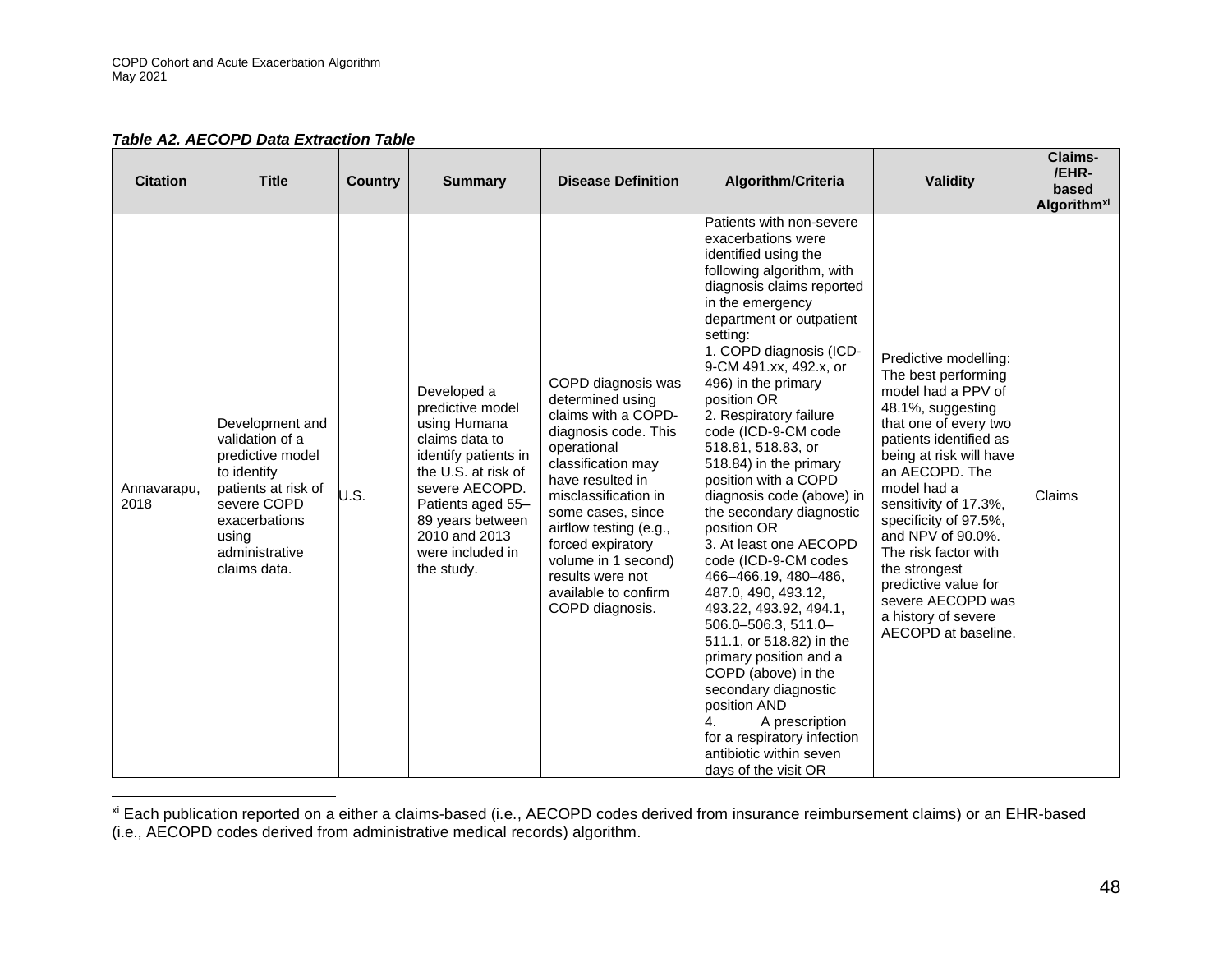| <b>Citation</b>  | <b>Title</b>                                                                                                                 | <b>Country</b> | <b>Summary</b>                                                                                                                                                                                                                                                                                                                                                                                                   | <b>Disease Definition</b> | Algorithm/Criteria                                                                                                                                                                                                                                                                                                                                                                                                                                                                                                                                                                                                                                                                                                                                                                                        | <b>Validity</b> | <b>Claims-</b><br>/EHR-<br>based<br><b>Algorithm</b> <sup>xi</sup> |
|------------------|------------------------------------------------------------------------------------------------------------------------------|----------------|------------------------------------------------------------------------------------------------------------------------------------------------------------------------------------------------------------------------------------------------------------------------------------------------------------------------------------------------------------------------------------------------------------------|---------------------------|-----------------------------------------------------------------------------------------------------------------------------------------------------------------------------------------------------------------------------------------------------------------------------------------------------------------------------------------------------------------------------------------------------------------------------------------------------------------------------------------------------------------------------------------------------------------------------------------------------------------------------------------------------------------------------------------------------------------------------------------------------------------------------------------------------------|-----------------|--------------------------------------------------------------------|
|                  |                                                                                                                              |                |                                                                                                                                                                                                                                                                                                                                                                                                                  |                           | 5.<br>A prescription<br>for an oral corticosteroid<br>within seven days of the<br>visit.<br>Patients with severe<br>AECOPD were identified<br>using Criteria #1-3<br>reported in the hospital<br>setting.                                                                                                                                                                                                                                                                                                                                                                                                                                                                                                                                                                                                 |                 |                                                                    |
| Dhamane,<br>2015 | <b>COPD</b><br>exacerbation<br>frequency and its<br>association with<br>health care<br>resource<br>utilization and<br>costs. | U.S.           | Assessed<br><b>AECOPD</b> related<br>healthcare costs<br>from 2008-2010<br>using the<br>Medicare<br>Advantage<br><b>Prescription Drug</b><br>plan database,<br>In this study, a<br>COPD diagnosis<br>was defined as $\geq$ 2<br>medical claims<br>occurring on<br>separate dates<br>within 90 days<br>with a COPD ICD-<br>9-CM code<br>(491.xx, 492.x, or<br>496) in the<br>primary or<br>secondary<br>position. | <b>NA</b>                 | The following three<br>AECOPD algorithms -<br>organized by severity<br>(from least to greatest) -<br>were used:<br>One ER or<br>$\bullet$<br>outpatient medical claim<br>with $\geq 1$ of the following:<br>1. COPD ICD-9-CM code<br>491.xx, 492.x, or 496 in<br>the primary position OR<br>2. Respiratory failure<br>code ICD-9-CM 518.81,<br>518.83, or 518.84 in the<br>primary position plus a<br>COPD code in the<br>secondary position OR<br>3. Any AECOPD code<br>(ICD-9-CM 466-466.19,<br>480-486, 487.0, 490,<br>493.12, 493.22, 493.92,<br>494.1, 506.0-506.3,<br>511.0-511.1, or 518.82)<br>in the primary position<br>and a COPD code in the<br>secondary position AND<br>within 7 days of the visit:<br>AND $\geq 1$ of<br>1. A respiratory infection<br>based antibiotic<br>prescription OR | No validation   | Claims                                                             |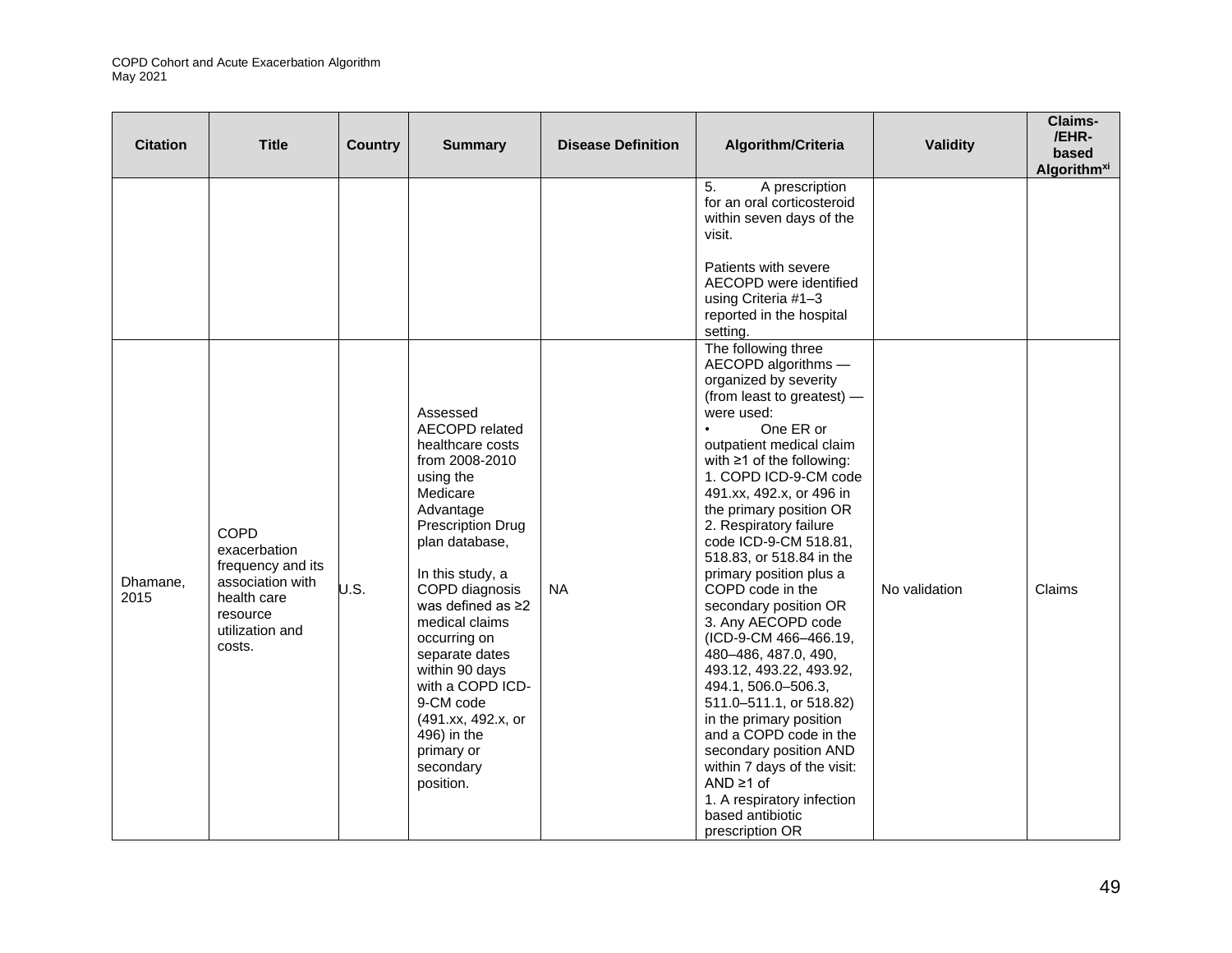| <b>Citation</b> | <b>Title</b>                                                                                              | <b>Country</b> | <b>Summary</b>                                                         | <b>Disease Definition</b>                                                                                               | Algorithm/Criteria                                                                                                                                                                                                                                                                                                                                                                                                                                                                                                                                                                                                                                                                                                                                                                          | <b>Validity</b>                                                                                                                                                  | Claims-<br>/EHR-<br>based<br><b>Algorithm</b> <sup>xi</sup> |
|-----------------|-----------------------------------------------------------------------------------------------------------|----------------|------------------------------------------------------------------------|-------------------------------------------------------------------------------------------------------------------------|---------------------------------------------------------------------------------------------------------------------------------------------------------------------------------------------------------------------------------------------------------------------------------------------------------------------------------------------------------------------------------------------------------------------------------------------------------------------------------------------------------------------------------------------------------------------------------------------------------------------------------------------------------------------------------------------------------------------------------------------------------------------------------------------|------------------------------------------------------------------------------------------------------------------------------------------------------------------|-------------------------------------------------------------|
|                 |                                                                                                           |                |                                                                        |                                                                                                                         | 2. An oral corticosteroid<br>prescription<br>A medical claim<br>for a hospitalization with<br>either:<br>1. COPD diagnosis code<br>in the primary position<br><b>OR</b><br>2. Any AECOPD<br>indicative code in the<br>primary position and a<br>COPD code in the<br>secondary position<br>AND no respiratory<br>failure diagnosis code in<br>secondary position<br>A medical claim<br>for a hospitalization with<br>the following:<br>1. COPD code in the<br>primary position and a<br>respiratory failure<br>diagnosis code in<br>secondary position OR<br>2. AECOPD code in the<br>primary position and<br>COPD and a respiratory<br>failure code in the<br>secondary position OR<br>3. Respiratory failure<br>code in the primary<br>position and COPD code<br>in the secondary position |                                                                                                                                                                  |                                                             |
| Ginde, 2008     | Positive<br>predictive value<br>of ICD-9-CM<br>codes to detect<br>acute<br>exacerbation of<br>COPD in the | U.S.           | Assessed PPV of<br>AECOPD codes<br>in U.S.<br>emergency<br>departments | Cases were<br>confirmed via chart<br>review by two<br>emergency<br>department<br>The case definition<br>used for AECOPD | ICD-9-CM codes 491.2x<br>(obstructive chronic<br>bronchitis), 492.8 (other<br>emphysema), and 496<br>(chronic airway<br>obstruction, not<br>elsewhere classified) in<br>the principal diagnosis                                                                                                                                                                                                                                                                                                                                                                                                                                                                                                                                                                                             | Of 200 randomly<br>selected visits these,<br>193 (96.5%) visits<br>met the case<br>definition for<br>AECOPD. Most<br>cases were identified<br>using code 491.2x. | Claims                                                      |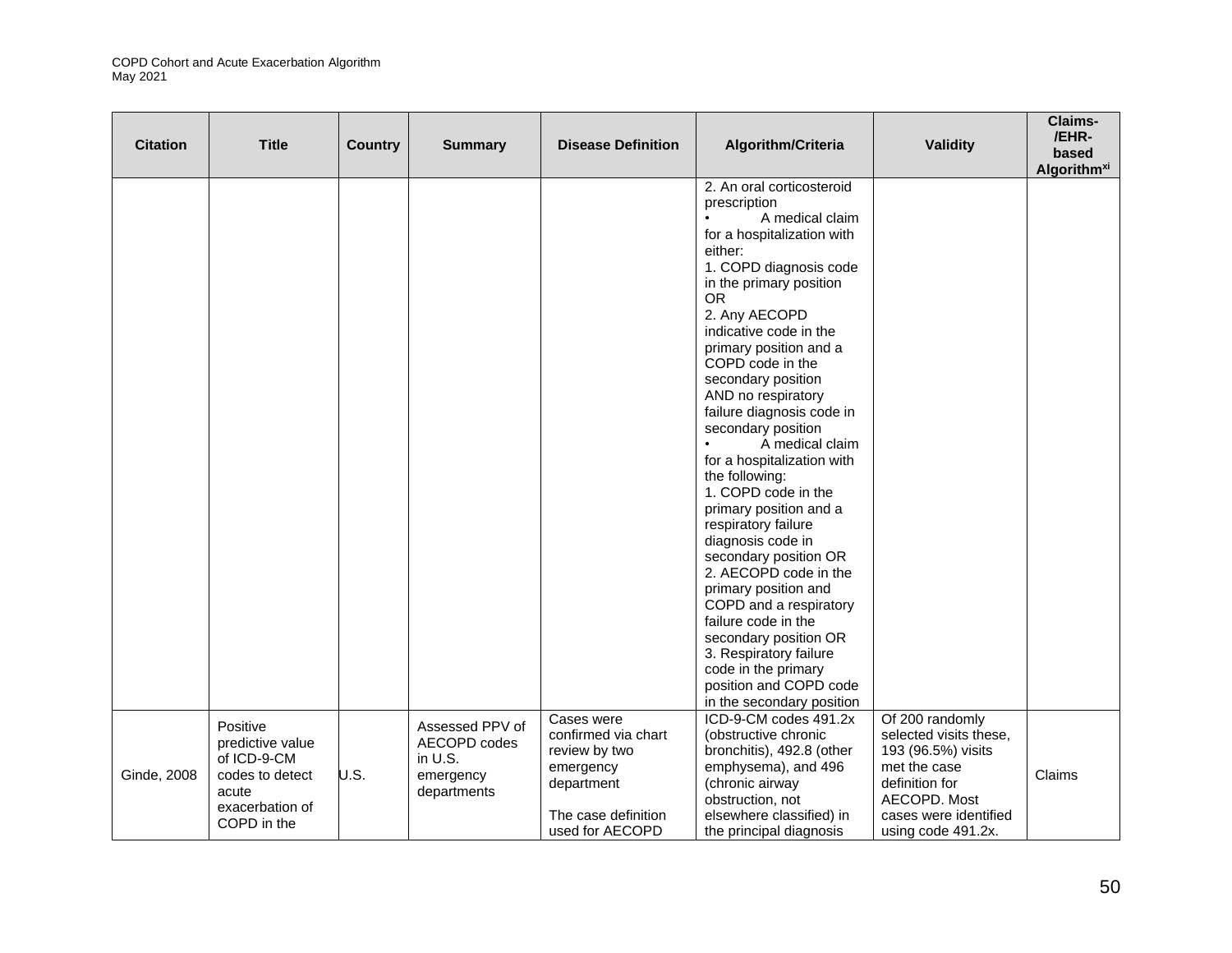| <b>Citation</b>  | <b>Title</b>                                                                                                                                                           | <b>Country</b> | <b>Summary</b>                                                              | <b>Disease Definition</b>                                                                                                                                            | Algorithm/Criteria                                                                                                                                                                                                                                                                                                                                                                                                                                                                                                                                                                                                                                                                         | <b>Validity</b>                                                                                                  | <b>Claims-</b><br>/EHR-<br>based<br><b>Algorithm</b> <sup>xi</sup> |
|------------------|------------------------------------------------------------------------------------------------------------------------------------------------------------------------|----------------|-----------------------------------------------------------------------------|----------------------------------------------------------------------------------------------------------------------------------------------------------------------|--------------------------------------------------------------------------------------------------------------------------------------------------------------------------------------------------------------------------------------------------------------------------------------------------------------------------------------------------------------------------------------------------------------------------------------------------------------------------------------------------------------------------------------------------------------------------------------------------------------------------------------------------------------------------------------------|------------------------------------------------------------------------------------------------------------------|--------------------------------------------------------------------|
|                  | emergency<br>department.                                                                                                                                               |                |                                                                             | was 1) current<br>respiratory infection,<br>2) change in cough,<br>or 3) change in<br>sputum in a patient<br>with known or new<br>physician diagnosed<br><b>COPD</b> | field were used to identify<br>AECOPD visits.                                                                                                                                                                                                                                                                                                                                                                                                                                                                                                                                                                                                                                              | Most false positives<br>occurred using code<br>496 (chronic airway<br>obstruction, not<br>elsewhere classified). |                                                                    |
| Mapel, 2011      | Identifying and<br>characterizing<br>COPD patients in<br>U.S. managed<br>care. A<br>retrospective,<br>cross-sectional<br>analysis of<br>administrative<br>claims data. | U.S.           | Developed an<br>algorithm to<br>identify AECOPD<br>using ICD-9-CM<br>codes. | <b>NR</b>                                                                                                                                                            | Criteria for COPD<br>identification was age<br>$\geq$ 40 years and any one of<br>the following 3<br>algorithms:<br>1. One inpatient<br>hospitalization or one<br>emergency department<br>visit with a diagnosis of<br>491.xx (chronic<br>bronchitis), 492.x<br>(emphysema), or 496<br>(chronic airway<br>obstruction) listed in any<br>position as a discharge<br>diagnosis;<br>2. Two COPD diagnosis<br>claims listed in any<br>position<br>3. A COPD-related<br>surgical procedure (e.g.,<br>lung volume reduction).<br>Nearly 200 ICD-9-CM<br>codes were used to<br>define exacerbation<br>complexity. More patients<br>with high complexity<br>disease experienced ≥2<br>exacerbations | No validation                                                                                                    | Claims                                                             |
| Rothnie,<br>2016 | Validation of the<br>recording of acute                                                                                                                                | UK             | Validated<br>AECOPD codes                                                   | AECOPD diagnoses<br>were validated by                                                                                                                                | Fifteen algorithms for<br>AECOPD were created                                                                                                                                                                                                                                                                                                                                                                                                                                                                                                                                                                                                                                              | An algorithm using<br>AECOPD diagnostic                                                                          | <b>EHR</b>                                                         |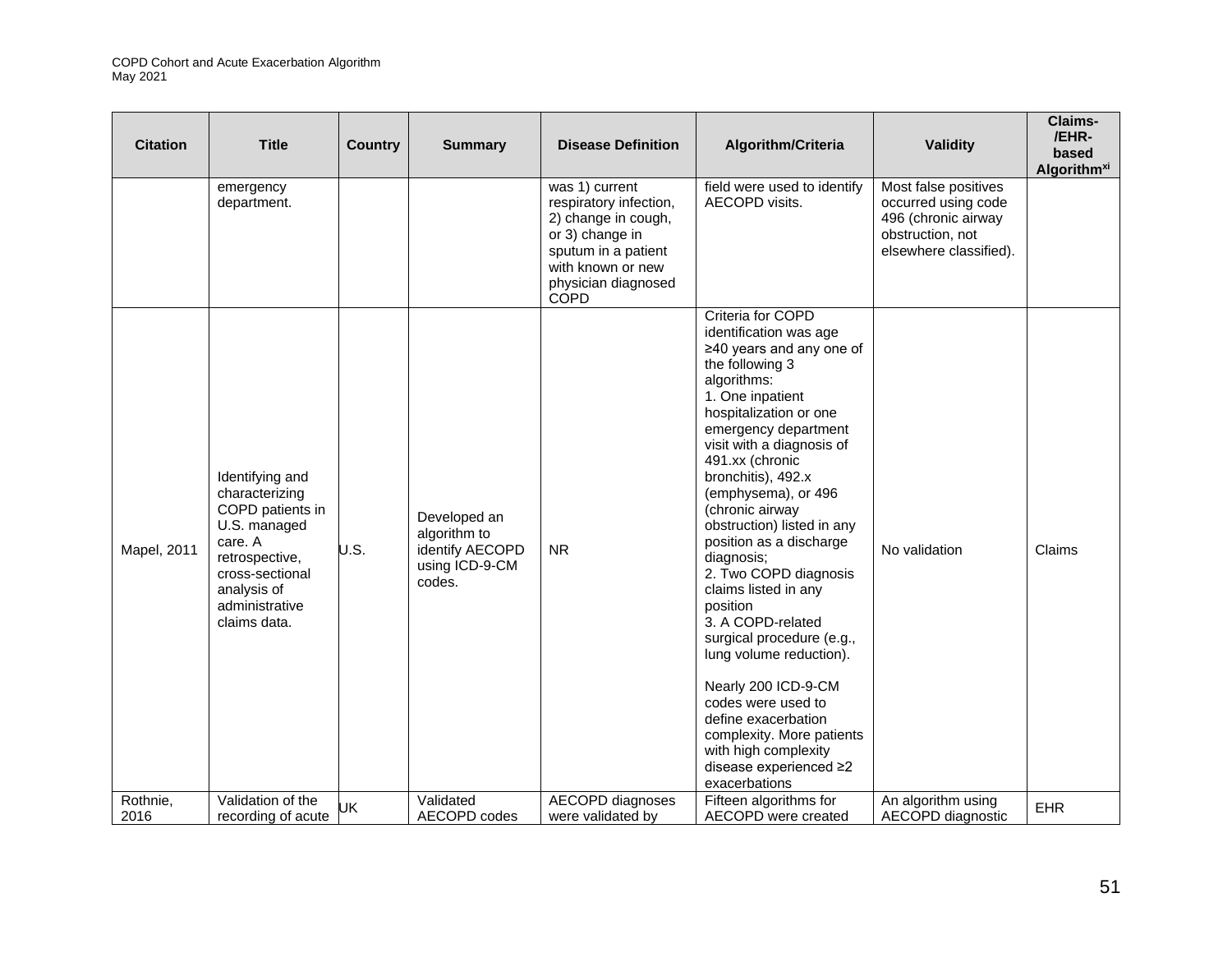| <b>Citation</b>  | <b>Title</b>                                                                                                          | <b>Country</b> | <b>Summary</b>                                                                                                                                                  | <b>Disease Definition</b>                                                                                   | Algorithm/Criteria                                                                                                                                                                                   | <b>Validity</b>                                                                                                                                                                                                                                                                                                                                                                                                                                                                           | <b>Claims-</b><br>/EHR-<br>based<br><b>Algorithm<sup>xi</sup></b> |
|------------------|-----------------------------------------------------------------------------------------------------------------------|----------------|-----------------------------------------------------------------------------------------------------------------------------------------------------------------|-------------------------------------------------------------------------------------------------------------|------------------------------------------------------------------------------------------------------------------------------------------------------------------------------------------------------|-------------------------------------------------------------------------------------------------------------------------------------------------------------------------------------------------------------------------------------------------------------------------------------------------------------------------------------------------------------------------------------------------------------------------------------------------------------------------------------------|-------------------------------------------------------------------|
|                  | exacerbations of<br>COPD in UK<br><b>Primary Care</b><br>Electronic Health<br>Records                                 |                | using EHR data<br>from 1,385<br>randomly selected<br>patients within the<br><b>Clinical Practice</b><br><b>Research Datalink</b><br>between 2004<br>and 2013.47 | clinician questionnaire<br>responses that were<br>subsequently<br>reviewed by two<br>respiratory physicians | using UK-based Read<br>diagnostic codes.                                                                                                                                                             | codes, lower<br>respiratory tract<br>infection (LRTI)<br>codes, and<br>antibiotics/oral<br>corticosteroid<br>prescription (OCS)<br>use together for 5-14<br>days had a high PPV<br>(>75%) for identifying<br>AECOPD. Symptom-<br>based algorithms and<br>antibiotic or OCS<br>prescriptions had<br>lower PPVs (60-<br>75%). Combining<br>antibiotic and OCS<br>prescriptions for 5-14<br>days, or LRTI or<br>AECOPD codes<br>resulted in a PPV of<br>85.5% and a<br>sensitivity of 62.9%. |                                                                   |
| Rothnie,<br>2016 | Recording of<br>hospitalizations<br>for acute<br>exacerbations of<br>COPD in UK<br>electronic health<br>care records. | UK             | Assessed the<br>predictive value of<br><b>AECOPD</b><br>hospitalization<br>discharge data                                                                       | <b>NR</b>                                                                                                   | Two algorithms were<br>tested: 1) AECOPD<br>hospitalization codes and<br>2) any non-hospitalization<br>AECOPD code on the<br>same day as a code for<br>hospitalization due to<br>unspecified reason. | Identifying AECOPD<br>hospitalizations in<br>HES had a sensitivity<br>of 87.5%. When<br>compared with HES,<br><b>AECOPD</b><br>hospitalization codes<br>resulted in a PPV of<br>50.2% and a<br>sensitivity of 4.1%.<br>Using a AECOPD<br>code along with a<br>hospitalization code<br>due to unspecified<br>reason resulted in a<br>PPV of 43.3% and a<br>sensitivity of 5.4%.                                                                                                            | <b>EHR</b>                                                        |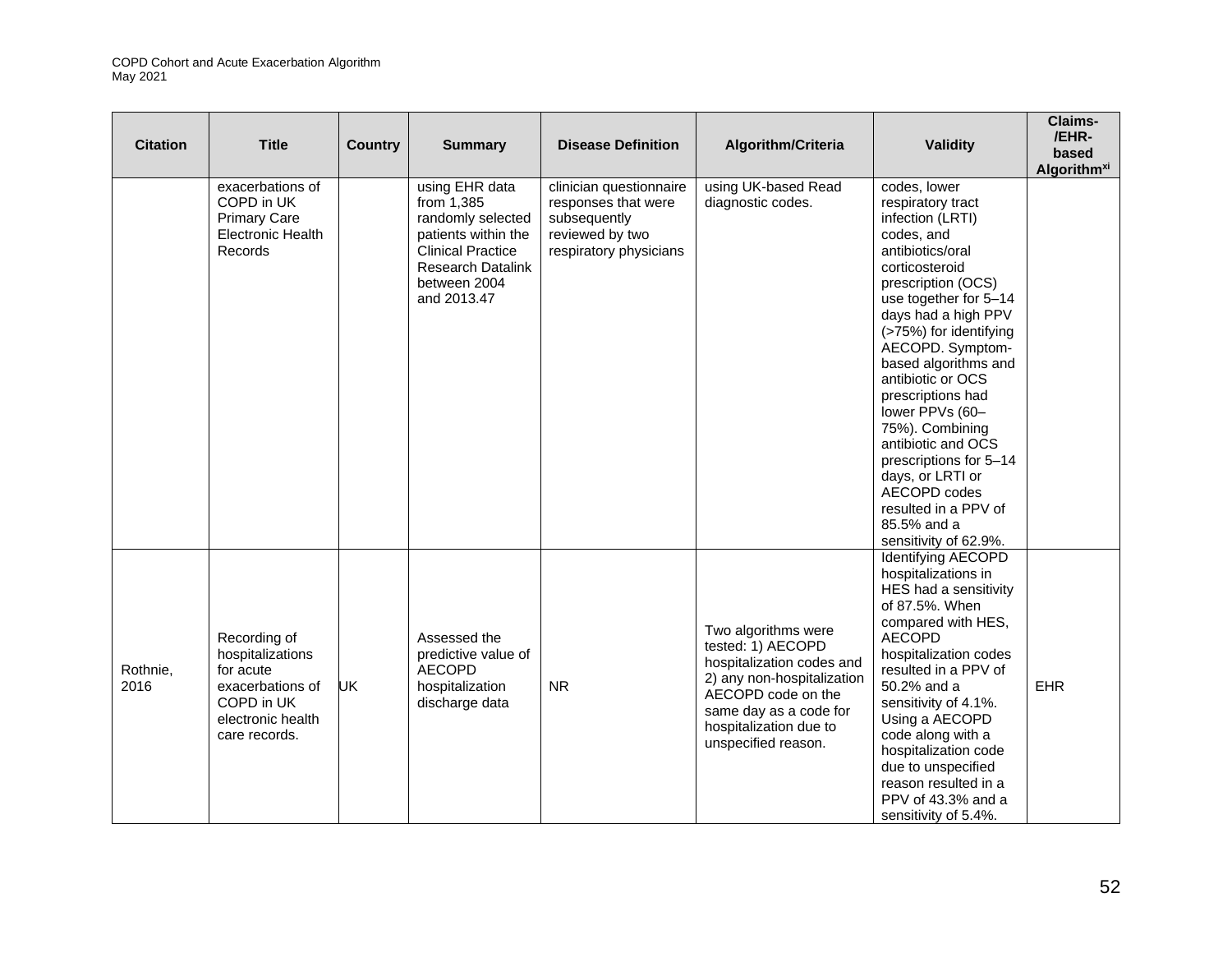| <b>Citation</b>   | <b>Title</b>                                                                                                                                                                                                          | <b>Country</b> | <b>Summary</b>                                                                                                                                                                                                              | <b>Disease Definition</b>                                                                                                                                                                                                                                   | Algorithm/Criteria                                                                                                                                                                                                                                                                                                                                                                                                                                                                                                                                                                                                                                                                   | <b>Validity</b>                                                                                                                                                                                                                                                             | <b>Claims-</b><br>/EHR-<br>based<br>Algorithm <sup>xi</sup> |
|-------------------|-----------------------------------------------------------------------------------------------------------------------------------------------------------------------------------------------------------------------|----------------|-----------------------------------------------------------------------------------------------------------------------------------------------------------------------------------------------------------------------------|-------------------------------------------------------------------------------------------------------------------------------------------------------------------------------------------------------------------------------------------------------------|--------------------------------------------------------------------------------------------------------------------------------------------------------------------------------------------------------------------------------------------------------------------------------------------------------------------------------------------------------------------------------------------------------------------------------------------------------------------------------------------------------------------------------------------------------------------------------------------------------------------------------------------------------------------------------------|-----------------------------------------------------------------------------------------------------------------------------------------------------------------------------------------------------------------------------------------------------------------------------|-------------------------------------------------------------|
| Stanford,<br>2016 | Validation of a<br><b>New Risk</b><br>Measure for<br>Chronic<br>Obstructive<br>Pulmonary<br><b>Disease</b><br>Exacerbation<br><b>Using Health</b><br><b>Insurance Claims</b><br>Data.                                 | U.S.           | Sought to validate<br>the use of COPD<br>medications as a<br>risk measure for<br>AECOPD, using<br>data between<br>2006 and 2011<br>drawn from the<br>Truven<br>MarketScan and<br><b>Reliant Medical</b><br>Group databases. | <b>NA</b>                                                                                                                                                                                                                                                   | COPD status was<br>defined as either an<br>inpatient hospitalization<br>with ICD-9-CM codes<br>491.xx (chronic<br>bronchitis), 492.x<br>(emphysema), or 496<br>(chronic airway<br>obstruction) or the<br>second of two outpatient<br>encounters with a COPD<br>diagnosis occurring<br>within 365 days.<br>Moderate exacerbation<br>was defined as a COPD<br>outpatient with ≥1 oral<br>corticosteroid dispensed<br>within 7 days of this visit.<br>A severe exacerbation<br>was defined as a primary<br>position COPD-coded<br>inpatient stay or a<br>primary diagnosis of<br>respiratory failure (ICD-9-<br>CM 518.81, 518.82, or<br>518.84) with a secondary<br>diagnosis of COPD. | No validation                                                                                                                                                                                                                                                               | Claims                                                      |
| Stein, 2012       | The validity of<br>International<br>Classification of<br>Diseases, Ninth<br>Revision, Clinical<br>Modification<br>diagnosis codes<br>for identifying<br>patients<br>hospitalized for<br><b>COPD</b><br>exacerbations. | U.S.           | Assessed the<br>validity of ICD-9-<br>CM codes for<br>AECOPD at 2<br>teaching hospitals<br>in the U.S.                                                                                                                      | Chart review was<br>used as a reference<br>standard<br>"Reference standard<br>for AE-COPD:<br>1) physician diagnosis<br>of COPD<br>(documented<br>diagnosis of chronic<br>bronchitis,<br>emphysema, chronic<br>obstructive pulmonary<br>disease, or COPD in | Four different code-<br>based algorithms for<br>identifying patients<br>hospitalized for AECOPD<br>were validated<br>ICD-9-CM codes used in<br>various algorithms as a<br>primary or secondary<br>discharge diagnosis<br>included: 491.0, 491.1,<br>491.21, 491.22, 491.8,<br>491.9, 492.0, 492.8,<br>493.22, and 496. Primary                                                                                                                                                                                                                                                                                                                                                       | The reference<br>standard-based<br>prevalence of<br>AECOPD was 7.9%.<br>The sensitivity of all<br>ICD-9-CM based<br>algorithms was very<br>low (12-25%) and the<br>NPV was high across<br>algorithms (93-94%).<br>The specificity was<br>99% for all<br>algorithms, and the | <b>EHR</b>                                                  |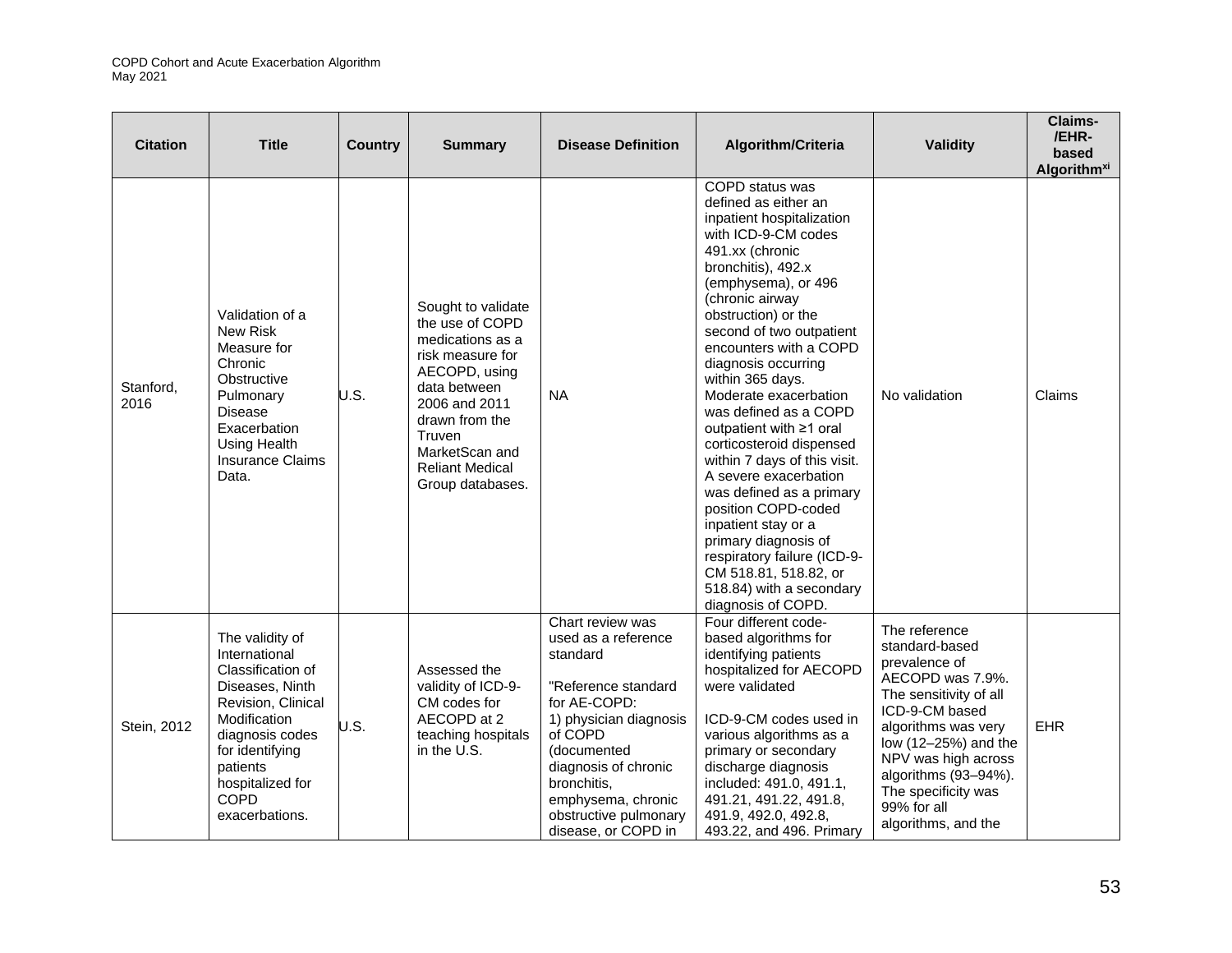| <b>Citation</b>  | <b>Title</b><br><b>Country</b>                                                                            |         | <b>Summary</b>                                                                                                                                                                                                                                                                                                    | <b>Disease Definition</b>                                                                                                                                                                                                                                     | Algorithm/Criteria                                                                                                                                                                                                                                                                                      | <b>Validity</b>                                                                                                                                                                                                                                                                                                | <b>Claims-</b><br>/EHR-<br>based<br><b>Algorithm<sup>xi</sup></b> |
|------------------|-----------------------------------------------------------------------------------------------------------|---------|-------------------------------------------------------------------------------------------------------------------------------------------------------------------------------------------------------------------------------------------------------------------------------------------------------------------|---------------------------------------------------------------------------------------------------------------------------------------------------------------------------------------------------------------------------------------------------------------|---------------------------------------------------------------------------------------------------------------------------------------------------------------------------------------------------------------------------------------------------------------------------------------------------------|----------------------------------------------------------------------------------------------------------------------------------------------------------------------------------------------------------------------------------------------------------------------------------------------------------------|-------------------------------------------------------------------|
|                  |                                                                                                           |         |                                                                                                                                                                                                                                                                                                                   | the admission note,<br>progress note, or<br>discharge summary<br>from the index<br>hospitalization); 2)<br>presence of cough,<br>dyspnea, or sputum<br>production on<br>presentation; and 3)<br>hospitalization for one<br>of these respiratory<br>symptoms." | diagnoses of respiratory<br>failure and secondary<br>discharge diagnosis of<br>the following AECOPD<br>codes were also used:<br>518.81 (acute respiratory<br>failure), 518.82 (other<br>pulmonary insufficiency,<br>not elsewhere classified),<br>518.84 (acute and<br>chronic respiratory<br>failure). | PPV was more<br>variable (81-97%).                                                                                                                                                                                                                                                                             |                                                                   |
| Thomsen,<br>2011 | Validity and under<br>recording of<br>diagnosis of<br>COPD in the<br>Danish National<br>Patient Registry. | Denmark | Assessed the<br>PPV of AECOPD<br>diagnoses and the<br>NPV of COPD in<br>acute pneumonia<br>or respiratory<br>failure discharge<br>diagnoses using<br>the Danish<br><b>National Patient</b><br><b>Registry. Patients</b><br>aged ≥30 years<br>with outpatient<br>hospital<br>admission in 2008<br>were identified. | Physicians at 34<br>hospitals reviewed<br>medical records and<br>validated COPD<br>diagnoses using<br>medical history,<br>clinical symptoms,<br>and spirometry test<br>results                                                                                | All acute hospitalization<br>episodes discharged with<br>an ICD-10 J44 diagnostic<br>code (chronic obstructive<br>pulmonary disease with<br>acute lower respiratory<br>infection) among 1,581<br>patients retrieved.                                                                                    | A PPV of 92% (95%<br>CI 91-93%) was<br>derived for COPD.<br>An NPV of 81% (95%<br>CI 79-83%) was<br>derived from primary<br>or secondary COPD<br>diagnoses combined<br>with a primary<br>diagnosis code J96<br>(acute respiratory<br>failure) or J13-J18<br>(pneumonia) during<br>the same<br>hospitalization. | <b>EHR</b>                                                        |

Abbreviations: EHR, electronic health record; ICD-9-CM, International Classification of Diseases, Ninth Revision, Clinical Modification; ICD-10-AM, International Statistical Classification of Diseases and Related Health Problems, Tenth Revision, Australian Modification; ICD-10-CM, International Classification of Diseases, Tenth Revision, Clinical Modification; NA, not applicable; NR, not reported; NPV, negative predictive value; PPV, positive predictive value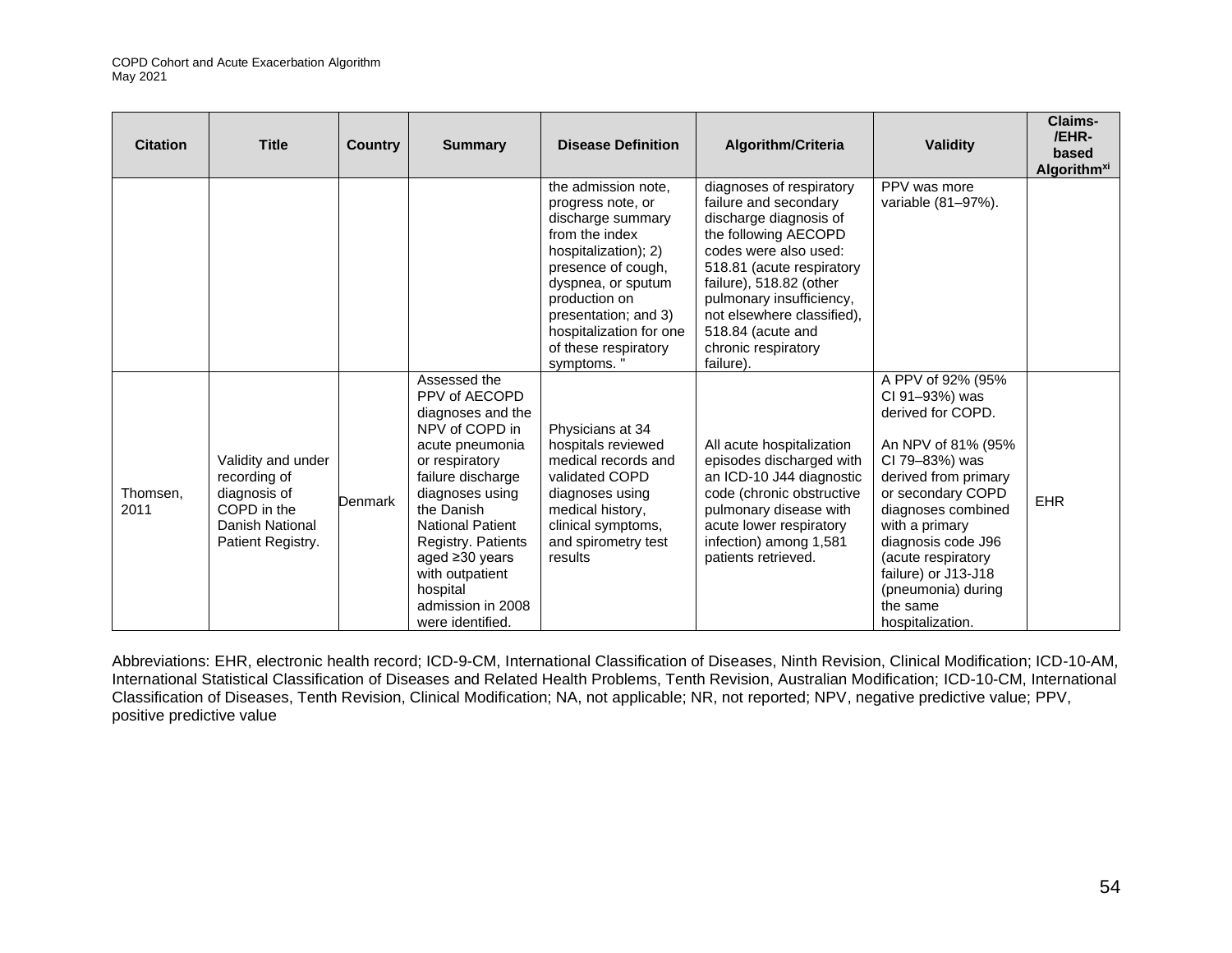## **Appendix B. Comparison of AECOPD Codes Across Studies**

A broad application across studies of diagnosis codes was applied to identify possible cases of acute exacerbation of chronic obstructive pulmonary disease (AECOPD). **Table B1**, below, provides a summary of which diagnosis codes were applied across the studies that were retained and reported the use of International Classification of Diseases, Ninth Revision, Clinical Modification (ICD-9-CM) codes.

| $ICD-9-$<br><b>CM</b> | <b>Code Description</b>                                      | Annavarapu,<br>2018     | Macaulay,<br>2013 | Kern,<br>2015    | Dhamane,<br>2015 | Standord,<br>2016 | Stein,<br>2012   | Ginde,<br>2008   | Mapel,<br>2011   |
|-----------------------|--------------------------------------------------------------|-------------------------|-------------------|------------------|------------------|-------------------|------------------|------------------|------------------|
| 491.xx                | Chronic bronchitis                                           | X                       | X                 | X                | $\boldsymbol{x}$ | X                 | X                |                  | X                |
| 492.x                 | Emphysema                                                    | $\overline{\mathbf{X}}$ | $\boldsymbol{x}$  | $\boldsymbol{x}$ | $\boldsymbol{x}$ | $\boldsymbol{x}$  | $\boldsymbol{X}$ | $\boldsymbol{X}$ | $\boldsymbol{X}$ |
| 496                   | Chronic airway obstruction, not<br>elsewhere classified      | $\boldsymbol{x}$        | X                 | X                | $\boldsymbol{X}$ | $\boldsymbol{x}$  | X                | X                | $\boldsymbol{x}$ |
|                       | Other qualifying codes for exacerbation                      |                         |                   |                  |                  |                   |                  |                  |                  |
| 136.3                 | Pneumocystosis                                               |                         | $\boldsymbol{x}$  |                  |                  |                   |                  |                  |                  |
| 466-<br>466.19        | Acute bronchitis and bronchiolitis                           | $\boldsymbol{x}$        | $\boldsymbol{X}$  |                  | $\boldsymbol{x}$ |                   |                  |                  |                  |
| 480-<br>486           | Pneumonia                                                    | $\boldsymbol{x}$        | X                 |                  | $\boldsymbol{X}$ |                   |                  |                  |                  |
| 487.0                 | Influenza with pneumonia                                     | $\boldsymbol{x}$        | X                 |                  | $\boldsymbol{X}$ |                   |                  |                  |                  |
| 490                   | Bronchitis, not specified as acute<br>or chronic.            | $\boldsymbol{x}$        | X                 |                  | $\boldsymbol{X}$ |                   |                  |                  |                  |
| 491.21                | Obstructive chronic bronchitis with<br>(acute) exacerbation. |                         | $\boldsymbol{X}$  |                  |                  |                   |                  | X                |                  |
| 491.22                | Obstructive chronic bronchitis with<br>acute bronchitis.     |                         | X                 |                  |                  |                   |                  | X                |                  |
| 493.02                | Extrinsic asthma with (acute)<br>exacerbation                |                         |                   |                  |                  |                   |                  |                  |                  |
| 493.12                | Intrinsic asthma with (acute)<br>exacerbation                | $\boldsymbol{x}$        |                   |                  | $\boldsymbol{X}$ |                   |                  |                  |                  |
| 493.22                | Chronic obstructive asthma with<br>(acute) exacerbation.     | $\boldsymbol{x}$        |                   |                  | $\boldsymbol{X}$ |                   | $\boldsymbol{x}$ |                  |                  |
| 493.92                | Asthma, unspecified type, with<br>(acute) exacerbation.      | $\boldsymbol{x}$        |                   |                  | $\boldsymbol{X}$ |                   |                  |                  |                  |
| 494.1                 | Bronchiectasis with acute<br>exacerbation                    | $\boldsymbol{x}$        | X                 |                  | $\boldsymbol{x}$ |                   |                  |                  |                  |

### *Table B1. Comparison of ICD-9-CM diagnosis codes used to identify potential cases of AECOPD.*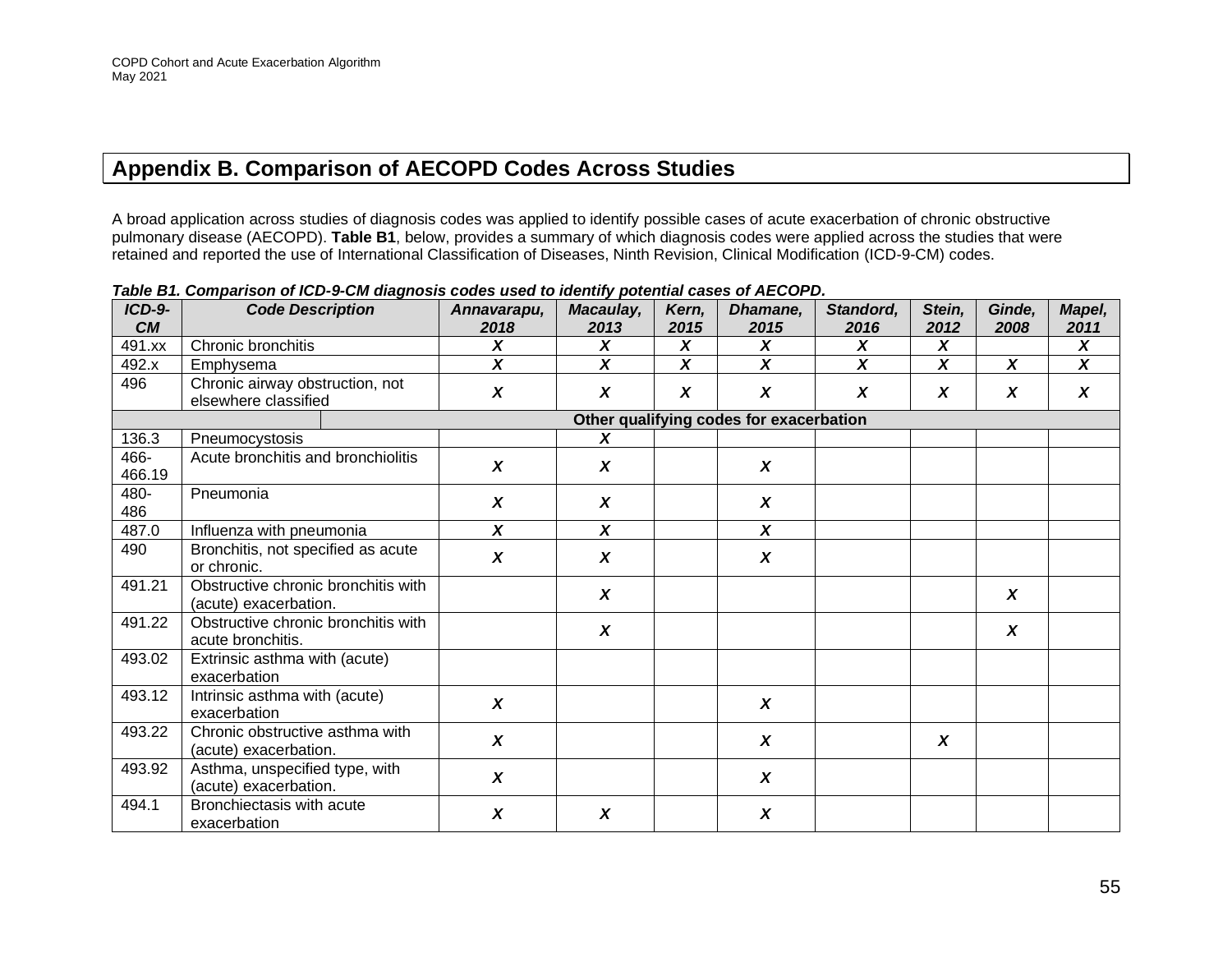| $ICD-9-$<br><b>CM</b> | <b>Code Description</b>                                                                 | Annavarapu,<br>2018 | Macaulay,<br>2013       | Kern,<br>2015 | Dhamane,<br>2015 | Standord,<br>2016 | Stein,<br>2012   | Ginde,<br>2008 | Mapel,<br>2011 |
|-----------------------|-----------------------------------------------------------------------------------------|---------------------|-------------------------|---------------|------------------|-------------------|------------------|----------------|----------------|
| 506.0                 | Bronchitis and pneumonitis due to<br>fumes and vapors                                   | $\boldsymbol{X}$    | X                       |               | $\boldsymbol{X}$ |                   |                  |                |                |
| 506.1                 | Acute pulmonary edema due to<br>fumes and vapors                                        | $\boldsymbol{x}$    | $\boldsymbol{X}$        |               | $\boldsymbol{x}$ |                   |                  |                |                |
| 506.2                 | Upper respiratory inflammation<br>due to fumes and vapors                               | $\boldsymbol{X}$    | $\boldsymbol{x}$        |               | $\boldsymbol{x}$ |                   |                  |                |                |
| 506.3                 | Other acute and subacute<br>respiratory conditions due to<br>fumes and vapors           | X                   | $\boldsymbol{X}$        |               | $\boldsymbol{X}$ |                   |                  |                |                |
| 507.0                 | Pneumonitis due to inhalation of<br>food or vomitus                                     |                     | $\boldsymbol{X}$        |               |                  |                   |                  |                |                |
| 507.1                 | Pneumonitis due to inhalation of<br>oils and essences                                   |                     | $\boldsymbol{X}$        |               |                  |                   |                  |                |                |
| 507.8                 | Pneumonitis due to other solids<br>and liquids                                          |                     | $\boldsymbol{X}$        |               |                  |                   |                  |                |                |
| 511.0                 | Pleurisy without mention of<br>effusion or current tuberculosis                         | $\boldsymbol{X}$    | $\boldsymbol{X}$        |               | $\boldsymbol{x}$ |                   |                  |                |                |
| 511.1                 | Pleurisy with effusion, with<br>mention of a bacterial cause other<br>than tuberculosis | $\boldsymbol{X}$    | $\boldsymbol{X}$        |               | $\boldsymbol{X}$ |                   |                  |                |                |
| $512 -$<br>512.8      | Pneumothorax and air leak.                                                              |                     | $\boldsymbol{X}$        |               |                  |                   |                  |                |                |
| 517.1                 | Rheumatic pneumonia                                                                     |                     | X                       |               |                  |                   |                  |                |                |
| 518.0                 | Pulmonary collapse                                                                      |                     | $\overline{\mathbf{X}}$ |               |                  |                   |                  |                |                |
| 518.81                | Acute respiratory failure.                                                              | $\boldsymbol{x}$    | $\overline{\mathbf{x}}$ |               | $\pmb{\chi}$     |                   | $\boldsymbol{X}$ |                |                |
| 518.82                | Other pulmonary insufficiency, not<br>elsewhere classified                              | $\boldsymbol{X}$    | $\boldsymbol{X}$        |               | $\boldsymbol{x}$ |                   | $\boldsymbol{x}$ |                |                |
| 518.83                | Chronic respiratory failure                                                             | $\boldsymbol{x}$    |                         |               | $\boldsymbol{x}$ |                   |                  |                |                |
| 518.84                | Acute and chronic respiratory<br>failure                                                | $\boldsymbol{x}$    | $\boldsymbol{X}$        |               | $\boldsymbol{x}$ |                   | $\boldsymbol{X}$ |                |                |

Abbreviations: ICD-9-CM, International Classification of Diseases, Ninth Revision, Clinical Modification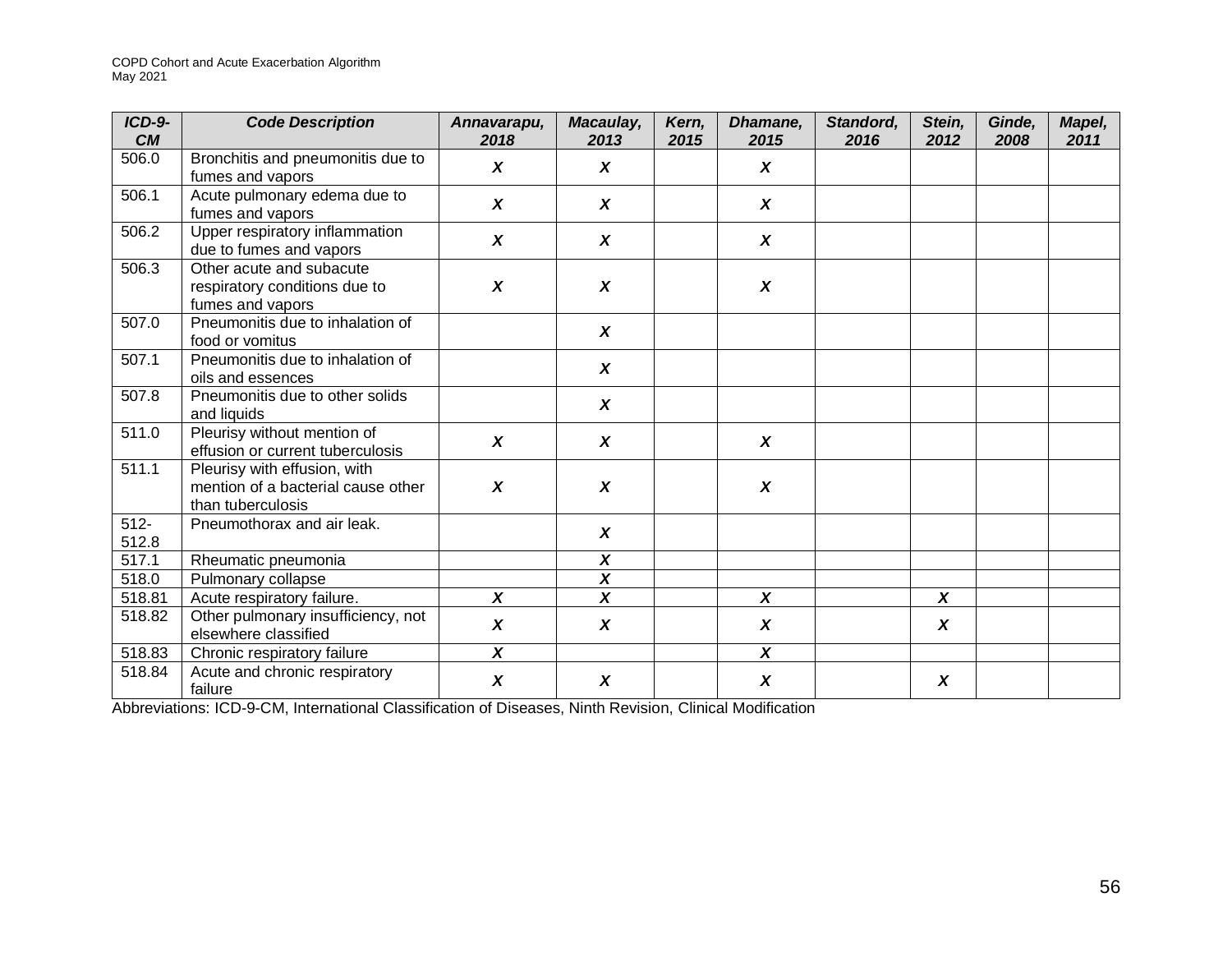## **Appendix C. Counts of Patients with Specific Codes Proposed for the Algorithm**

As an initial test of the proposed algorithm, the workgroup ran code-specific queries in a large U.S. administrative claims dataset. Researchers used the MarketScan Research Databases (Commercial, Medicare Supplemental), accessed via the Treatment Pathways online analytic platform, querying the past five full years of available data. Results are presented in **Tables C1** and **C2**. Because the transition between International Classification of Diseases, Ninth and Tenth Revisions, Clinical Modification (ICD-9- CM to ICD-10-CM) occurred on October 1, 2015, ICD-9-CM codes were queried for January 1, 2014– September 30, 2015, and ICD-10-CM codes were queried for October 1, 2015–December 31, 2018.

Subtotal rows and total columns may be smaller than the sum of individual cells, because patients with multiple codes in a single year and with more than one of the same diagnosis codes in different years will only be counted once in these rows and columns. As a result, the sum of all "% of Total" cells in a single column may exceed 100%. However, the "Total" column could also be larger than the sum of individual years, as a result of situations where an individual is only enrolled for part of the year that they experience a chronic obstructive pulmonary disease (COPD) event but is then continuously enrolled for a separate year. For example, an individual could be continuously enrolled for a few days, weeks, or months in 2016 and experience a COPD event, then be continuously enrolled for all of 2017. This event would not be captured in the column for the 2016 (as the individual would be excluded from that cohort) but would be captured in the "Total" column.

From the COPD cohort queries, it appears that diagnosis codes for obstructive chronic bronchitis with (acute) exacerbation (ICD-9-CM 491.21; ICD-10-CM J44.1), chronic airway obstruction, not elsewhere classified (ICD-9-CM 496; ICD-10-CM J44.9), and emphysema, unspecified (ICD-10-CM J43.9) were the most frequently used COPD codes. Given this, the inclusion of unspecified codes could introduce risk of bias through the inclusion of conditions other than COPD.

Queries for the COPD acute exacerbation (AECOPD) algorithm were run only on the combined cohort of 1,302,316 individuals that had a COPD cohort code and were enrolled for at least one calendar year between January 1, 2014 and December 31, 2018. Codes were queried from one day following entry into the COPD cohort until September 30, 2015 for ICD-9-CM codes and from one day following entry into the COPD cohort until December 31, 2018 for the ICD-10-CM codes. Results suggest that acute bronchitis (ICD-9-CM 466.0; ICD-10-CM J20.9), bronchitis, not specified as acute or chronic (ICD-10-CM J40) obstructive chronic bronchitis with (acute) exacerbation (ICD-9-CM 491.21; ICD-10-CM J44.0, J44.1), and acute respiratory failure, with hypoxia (ICD-10-CM J96.01) were the most frequently used AECOPD codes.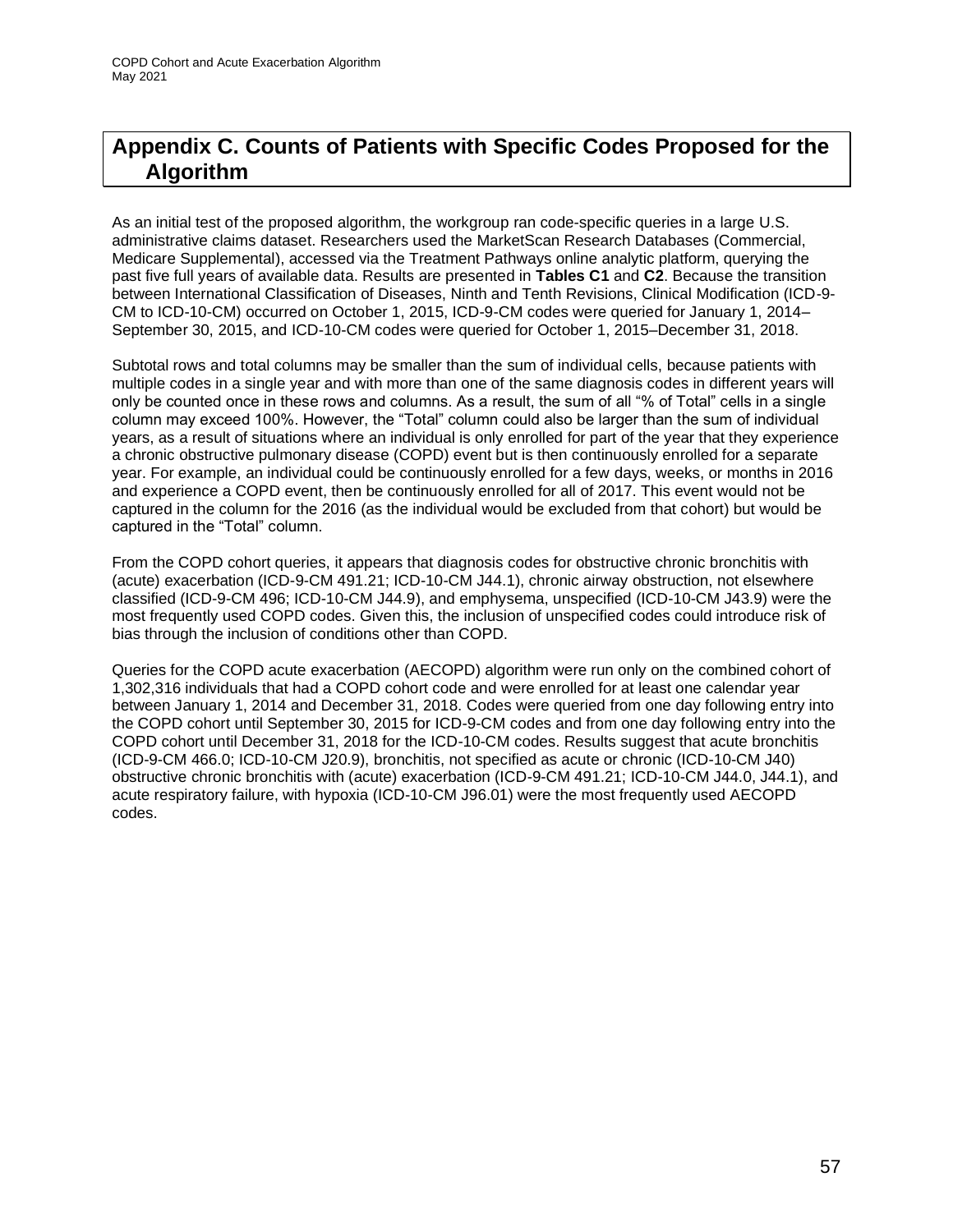| Table C1. Annual patient counts and proportions for ICD-9-CM and ICD-10-CM diagnosis codes proposed for inclusion in the COPD |
|-------------------------------------------------------------------------------------------------------------------------------|
| cohort algorithm (January 1, 2014–December 31, 2018).                                                                         |

|                      |                                                                   |                 |                         |                 |                         | Year            |                         |                 |                         |                 |                        |                         |                                 |
|----------------------|-------------------------------------------------------------------|-----------------|-------------------------|-----------------|-------------------------|-----------------|-------------------------|-----------------|-------------------------|-----------------|------------------------|-------------------------|---------------------------------|
| Code                 | <b>Code Description</b>                                           | 2014<br>(Count) | 2014 (%<br>of<br>Total) | 2015<br>(Count) | 2015 (%<br>of<br>Total) | 2016<br>(Count) | 2016 (%<br>of<br>Total) | 2017<br>(Count) | 2017 (%<br>of<br>Total) | 2018<br>(Count) | 2018<br>(% of<br>Total | <b>Total</b><br>(Count) | <b>Total</b><br>(% of<br>Total) |
| ICD-9-CM             |                                                                   |                 |                         |                 |                         |                 |                         |                 |                         |                 |                        |                         |                                 |
| 491.0                | Simple chronic bronchitis                                         | 13,455          | 2.4                     | 8,553           | 1.9                     |                 |                         |                 |                         |                 |                        | 21,744                  | 1.7                             |
| 491.1                | Mucopurulent chronic<br>bronchitis                                | 4,861           | 0.9                     | 3,035           | 0.7                     |                 |                         |                 |                         |                 |                        | 7,883                   | 0.6                             |
| 491.20               | Obstructive chronic<br>bronchitis without<br>exacerbation         | 45,500          | 8.1                     | 28,461          | 6.3                     |                 |                         |                 |                         |                 |                        | 67,297                  | 5.2                             |
| 491.21               | Obstructive chronic<br>bronchitis with (acute)<br>exacerbation    | 95,614          | 17.0                    | 61,194          | 13.5                    |                 |                         |                 |                         |                 |                        | 147,284                 | 11.3                            |
| 491.22               | Obstructive chronic<br>bronchitis with acute<br><b>bronchitis</b> | 21,022          | 3.7                     | 12,552          | 2.8                     |                 |                         |                 |                         |                 |                        | 33,997                  | 2.6                             |
| 491.8                | Other chronic bronchitis                                          | 4,049           | 0.7                     | 2,696           | 0.6                     |                 |                         |                 |                         |                 |                        | 6,670                   | 0.5                             |
| 491.9                | Unspecified chronic<br>bronchitis                                 | 22,922          | 4.1                     | 15,290          | 3.4                     |                 |                         |                 |                         |                 |                        | 37,612                  | 2.9                             |
| 492.0                | Emphysematous bleb                                                | 6,149           | 1.1                     | 3,722           | 0.8                     |                 |                         |                 |                         |                 |                        | 10,021                  | 0.8                             |
| 492.8                | Other emphysema                                                   | 75,742          | 13.5                    | 50,620          | 11.2                    |                 |                         |                 |                         |                 |                        | 119,560                 | 9.2                             |
| 493.20               | Chronic obstructive asthma,<br>unspecified                        | 53,478          | 9.5                     | 34,590          | 7.7                     |                 |                         |                 |                         |                 |                        | 81,585                  | 6.3                             |
| 493.21               | Chronic obstructive asthma<br>with status asthmaticus             | 3,691           | 0.7                     | 2,272           | 0.5                     |                 |                         |                 |                         |                 |                        | 5,751                   | 0.4                             |
| 493.22               | Chronic obstructive asthma<br>with (acute) exacerbation           | 18,406          | 3.3                     | 11,147          | 2.5                     |                 |                         |                 |                         |                 |                        | 29,434                  | 2.3                             |
| 494.0                | Bronchiectasis without acute<br>exacerbation                      | 23,530          | 4.2                     | 16,519          | 3.7                     |                 |                         |                 |                         |                 |                        | 35,182                  | 2.7                             |
| 494.1                | Bronchiectasis with acute<br>exacerbation                         | 5,235           | 0.9                     | 3,317           | 0.7                     |                 |                         |                 |                         |                 |                        | 7,887                   | 0.6                             |
| 496                  | Chronic airway obstruction,<br>not elsewhere classified           | 404,947         | 72.0                    | 280,250         | 62.0                    |                 |                         |                 |                         |                 |                        | 562,884                 | 43.2                            |
| ICD-9-CM<br>Subtotal |                                                                   | 562,458         | 100.0                   | 382,143         | 84.6                    |                 |                         |                 |                         |                 |                        | 787,400                 | 60.5                            |
| <b>ICD-10-CM</b>     |                                                                   |                 |                         |                 |                         |                 |                         |                 |                         |                 |                        |                         |                                 |
| J41.0                | Simple chronic bronchitis                                         |                 |                         | 5,913           | 1.3                     | 14,915          | 3.6                     | 12,181          | 3.7                     | 9.880           | 3.8                    | 39,475                  | $\overline{3.0}$                |
| J41.1                | Mucopurulent chronic<br>bronchitis                                |                 |                         | 1,910           | 0.4                     | 5,589           | 1.4                     | 5,003           | 1.5                     | 4,114           | 1.6                    | 15,597                  | 1.2                             |
| J41.8                | Mixed simple and<br>mucopurulent chronic<br>bronchitis            |                 |                         | 1,010           | 0.2                     | 2,568           | 0.6                     | 2,366           | 0.7                     | 1,701           | 0.6                    | 6,811                   | $0.5\,$                         |
| J42                  | Unspecified chronic<br>bronchitis                                 |                 |                         | 8,500           | 1.9                     | 23,301          | 5.7                     | 18,541          | 5.6                     | 14,862          | 5.7                    | 60,758                  | 4.7                             |
| J43.0                | Unilateral pulmonary<br>emphysema                                 |                 |                         | 236             | 0.1                     | 631             | 0.2                     | 429             | 0.1                     | 322             | 0.1                    | 1,616                   | 0.1                             |
| J43.1                | Panlobular emphysema                                              |                 |                         | 1,738           | 0.4                     | 5,020           | $\overline{1.2}$        | 4.882           | 1.5                     | 3,855           | 1.5                    | 12,750                  | 1.0                             |
| J43.2                | Centrilobular emphysema                                           |                 |                         | 4,567           | 1.0                     | 15,526          | 3.8                     | 15,565          | $\overline{4.7}$        | 14,047          | 5.3                    | 43,106                  | 3.3                             |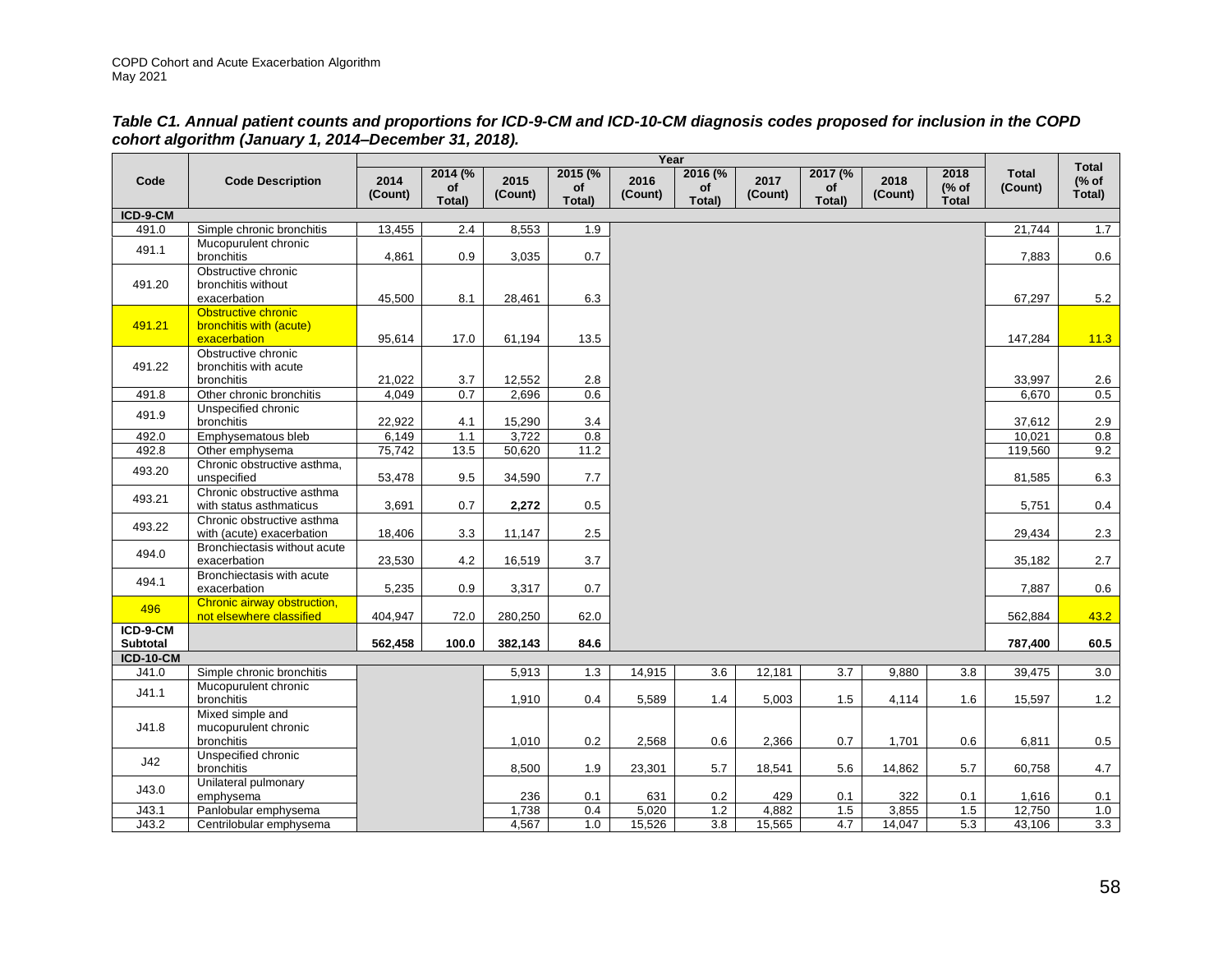|                       |                                                                                         |                 |                                |                 |                         | Year            |                                |                 |                         |                 |                        |                  | <b>Total</b>    |
|-----------------------|-----------------------------------------------------------------------------------------|-----------------|--------------------------------|-----------------|-------------------------|-----------------|--------------------------------|-----------------|-------------------------|-----------------|------------------------|------------------|-----------------|
| Code                  | <b>Code Description</b>                                                                 | 2014<br>(Count) | 2014 (%<br><b>of</b><br>Total) | 2015<br>(Count) | 2015 (%<br>οf<br>Total) | 2016<br>(Count) | 2016 (%<br><b>of</b><br>Total) | 2017<br>(Count) | 2017 (%<br>of<br>Total) | 2018<br>(Count) | 2018<br>(% of<br>Total | Total<br>(Count) | (% of<br>Total) |
| J43.8                 | Other emphysema                                                                         |                 |                                | 3,345           | 0.7                     | 10,022          | 2.4                            | 8,388           | 2.6                     | 6,499           | 2.5                    | 25,548           | 2.0             |
| J43.9                 | <b>Emphysema, unspecified</b>                                                           |                 |                                | 22,931          | 5.1                     | 58,560          | 14.2                           | 45,876          | 14.0                    | 38,152          | 14.5                   | 147,022          | 11.3            |
| J44.0                 | Chronic obstructive<br>pulmonary disease with<br>(acute) lower respiratory<br>infection |                 |                                | 8,682           | 1.9                     | 23,290          | 5.7                            | 22,490          | 6.8                     | 14,707          | 5.6                    | 68,956           | 5.3             |
| J44.1                 | <b>Chronic obstructive</b><br>pulmonary disease with<br>(acute) exacerbation            |                 |                                | 35,885          | 7.9                     | 86,303          | 20.9                           | 71,854          | 21.9                    | 53,541          | 20.4                   | 210,605          | 16.2            |
| J44.9                 | Chronic obstructive<br>pulmonary disease,<br>unspecified                                |                 |                                | 174,436         | 38.6                    | 318,600         | 77.3                           | 246,524         | 75.1                    | 189,750         | 72.1                   | 634,058          | 48.7            |
| J47.0                 | Bronchiectasis with acute<br>lower respiratory infection                                |                 |                                | 640             | 0.1                     | 1,965           | 0.5                            | 2,092           | 0.6                     | 1,789           | 0.7                    | 6,193            | 0.5             |
| J47.1                 | Bronchiectasis with (acute)<br>exacerbation                                             |                 |                                | 1,787           | 0.4                     | 4,316           | 1.0                            | 3,590           | 1.1                     | 3,169           | 1.2                    | 10,545           | 0.8             |
| J47.9                 | Bronchiectasis,<br>uncomplicated                                                        |                 |                                | 9,242           | 2.0                     | 22,163          | 5.4                            | 18,572          | 5.7                     | 17,038          | 6.5                    | 51,808           | 4.0             |
| ICD-10-CM<br>Subtotal |                                                                                         |                 |                                | 222,034         | 49.1                    | 412,110         | 100.0                          | 328,414         | 100.0                   | 263,000         | 100.0                  | 847,920          | 65.1            |
| Total                 |                                                                                         | 562,458         | 100.0                          | 451,931         | 100.0                   | 412,110         | 100.0                          | 328,414         | 100.0                   | 263,000         | 100.0                  | ,302,316         | 100.0           |

Note: Codes highlighted in yellow represent those that accounted for at least 10% of the overall count among the 2014–2018 cohort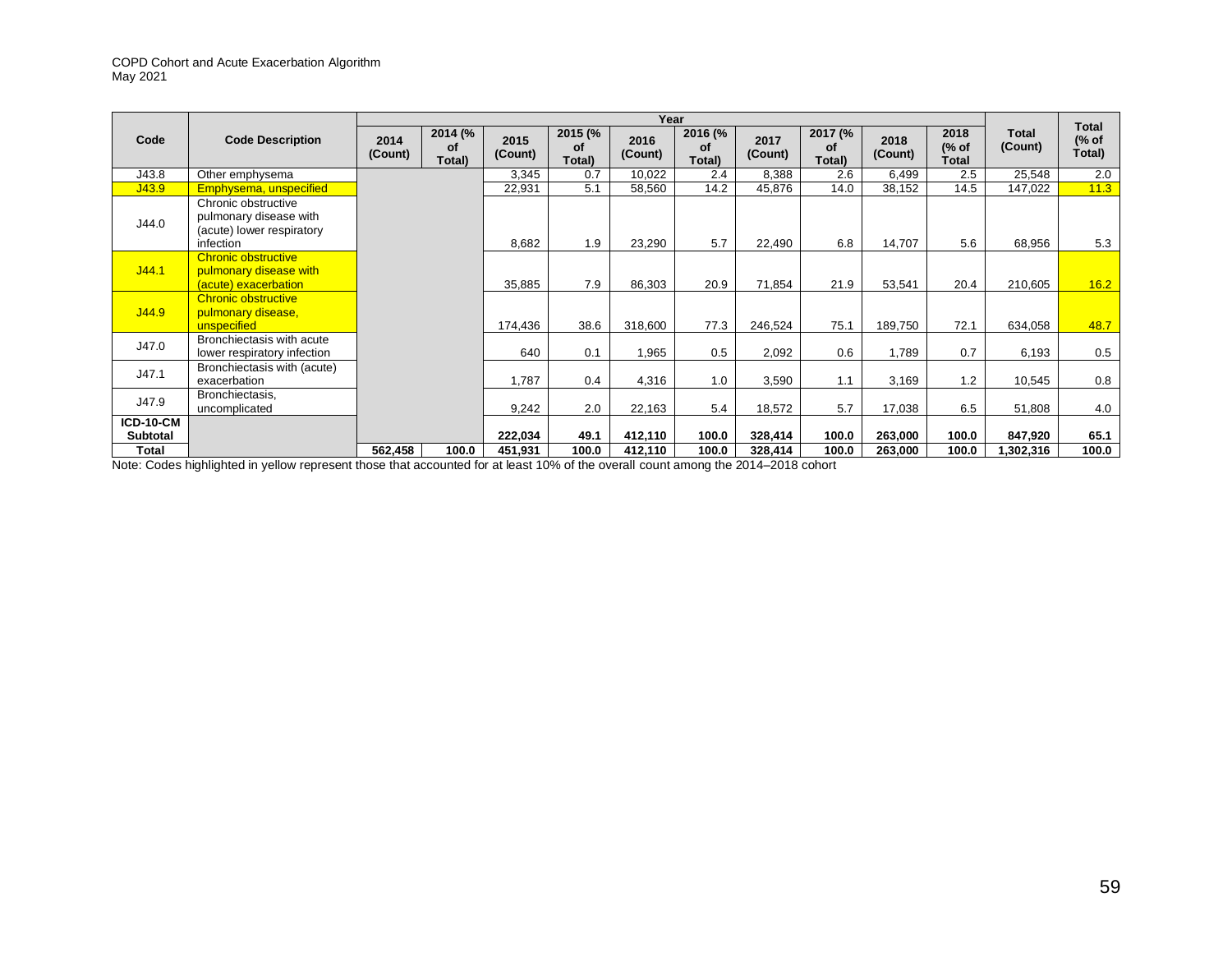| Table C2. Annual patient counts and proportions for ICD-9-CM and ICD-10-CM diagnosis codes |
|--------------------------------------------------------------------------------------------|
| proposed for inclusion in the AECOPD algorithm (January 1, 2014–December 31, 2018).        |

| Code                     | <b>Code Description</b>                                                           | <b>Total</b><br>(Count) | Total (% of<br>Total) |
|--------------------------|-----------------------------------------------------------------------------------|-------------------------|-----------------------|
| ICD-9-CM                 |                                                                                   |                         |                       |
| 466.0                    | <b>Acute bronchitis</b>                                                           | 104,209                 | 19.0                  |
| 466.11                   | Acute bronchiolitis due to respiratory syncytial virus (RSV)                      | 944                     | 0.2                   |
| 466.19                   | Acute bronchiolitis due to other infectious organisms                             | 3,692                   | 0.7                   |
| 490                      | Bronchitis, not specified as acute or chronic.                                    | 52,687                  | 9.6                   |
| 491.21                   | Obstructive chronic bronchitis with (acute) exacerbation.                         | 104,542                 | 19.0                  |
| 491.22                   | Obstructive chronic bronchitis with acute bronchitis.                             | 21.625                  | 3.9                   |
| 493.22                   | Chronic obstructive asthma with (acute) exacerbation.                             | 18,201                  | 3.3                   |
| 494.1                    | Bronchiectasis with acute exacerbation                                            | 5,967                   | 1.1                   |
| 518.81                   | Acute respiratory failure                                                         | 51.261                  | 9.3                   |
| 518.82                   | Other pulmonary insufficiency, not elsewhere classified                           | 11,751                  | 2.1                   |
| 518.83                   | Chronic respiratory failure                                                       | 22,297                  | 4.1                   |
| 518.84                   | Acute and chronic respiratory failure                                             | 21,084                  | 3.8                   |
| <b>ICD-9-CM Subtotal</b> |                                                                                   | 246,941                 | 44.9                  |
| <b>ICD-10-CM</b>         |                                                                                   |                         |                       |
| J20.9                    | Acute bronchitis, unspecified                                                     | 178,009                 | 32.4                  |
| J21.0                    | Acute bronchiolitis due to respiratory syncytial virus                            | 1.290                   | 0.2                   |
| J21.1                    | Acute bronchiolitis due to human metapneumovirus                                  | 126                     | 0.0                   |
| J21.8                    | Acute bronchiolitis due to other specified organisms                              | 1,419                   | 0.3                   |
| J21.9                    | Acute bronchiolitis, unspecified                                                  | 6,208                   | 1.1                   |
| J40                      | Bronchitis, not specified as acute or chronic                                     | 98,736                  | 18.0                  |
| J41.0                    | Simple chronic bronchitis                                                         | 23,349                  | 4.2                   |
| J44.0                    | Chronic obstructive pulmonary disease with (acute) lower respiratory<br>infection | 55,676                  | 10.1                  |
| J44.1                    | Chronic obstructive pulmonary disease with (acute) exacerbation                   | 170,523                 | 31.0                  |
| J47.0                    | Bronchiectasis with acute lower respiratory infection                             | 4,517                   | 0.8                   |
| J47.1                    | Bronchiectasis with (acute) exacerbation                                          | 8,857                   | 1.6                   |
| J47.9                    | Bronchiectasis, uncomplicated                                                     | 36,921                  | 6.7                   |
| J80                      | Acute respiratory distress syndrome                                               | 13,748                  | 2.5                   |
| J96.00                   | Acute respiratory failure, unspecified whether with hypoxia or                    | 43,273                  | 7.9                   |
|                          | hypercapnia                                                                       |                         |                       |
| J96.01                   | Acute respiratory failure, with hypoxia                                           | 67,724                  | 12.3                  |
| J96.02                   | Acute respiratory failure, with hypercapnia                                       | 16,111                  | 2.9                   |
| R06.03                   | Acute respiratory distress                                                        | 5,216                   | 0.9                   |
| <b>ICD-10-CM</b>         |                                                                                   | 414,915                 | 75.5                  |
| <b>Subtotal</b>          |                                                                                   |                         |                       |
| Total                    |                                                                                   | 549.827                 | 100.0                 |

Note: Codes highlighted in yellow represent those that accounted for at least 10% of the overall count among the 2014–2018 cohort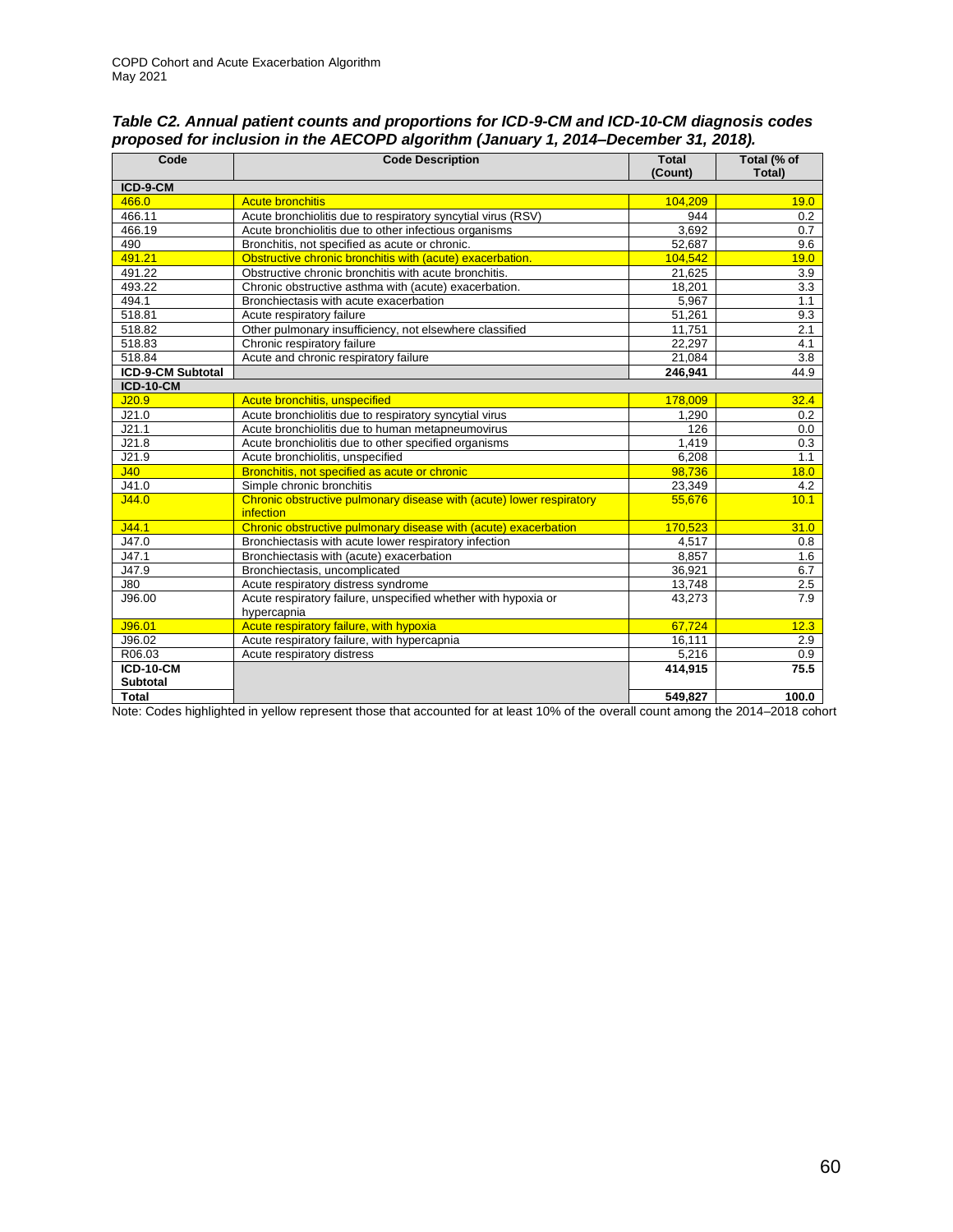### **Appendix D. Codes Excluded from Proposed Algorithm**

The diagnosis codes listed in **Table D1** and **Table D2** are proposed for exclusion from the COPD cohort and the AECOPD algorithms, respectively. These codes were initially considered for inclusion based on a literature review and their potential relation to COPD/AECOPD. In consultation with clinical SMEs (TB, JB, JC, DT) these codes – which were not specific to COPD or AECOPD — were ultimately determined to be too general and could potentially increase the risk of misclassification. Further, these codes were not used to identify patients with a relevant COPD diagnosis.

| Code    | <b>Description</b>                                   | Code<br>Category | Code<br><b>Type</b> |
|---------|------------------------------------------------------|------------------|---------------------|
| 490     | Bronchitis, not specified as acute or chronic        | <b>DX</b>        | 9                   |
| 493.00  | Extrinsic asthma, unspecified                        | <b>DX</b>        | 9                   |
| 493.01  | Extrinsic asthma with status asthmaticus             | <b>DX</b>        | 9                   |
| 493.02  | Extrinsic asthma with (acute) exacerbation           | DX               | 9                   |
| 493.10  | Intrinsic asthma, unspecified                        | <b>DX</b>        | 9                   |
| 493.11  | Intrinsic asthma with status asthmaticus             | <b>DX</b>        | $\boldsymbol{9}$    |
| 493.12  | Intrinsic asthma with (acute) exacerbation           | <b>DX</b>        | 9                   |
| 493.81  | Exercise induced bronchospasm                        | <b>DX</b>        | 9                   |
| 493.90  | Asthma, unspecified type, unspecified                | <b>DX</b>        | $\boldsymbol{9}$    |
| 493.91  | Asthma, unspecified type, with status asthmaticus    | <b>DX</b>        | $\boldsymbol{9}$    |
| 493.92  | Asthma, unspecified type, with (acute) exacerbation  | <b>DX</b>        | $\boldsymbol{9}$    |
| 495.0   | Farmers' lung                                        | DX               | $\boldsymbol{9}$    |
| 495.1   | Bagassosis                                           | <b>DX</b>        | $\overline{9}$      |
| 495.2   | Bird-fanciers' lung                                  | <b>DX</b>        | $\overline{9}$      |
| 495.3   | Suberosis                                            | $\overline{DX}$  | $\overline{9}$      |
| 495.4   | Malt workers' lung                                   | DX               | $\overline{9}$      |
| 495.5   | Mushroom workers' lung                               | DX               | 9                   |
| 495.6   | Maple bark-strippers' lung                           | <b>DX</b>        | $\boldsymbol{9}$    |
| 495.7   | Ventilation" pneumonitis                             | <b>DX</b>        | $\boldsymbol{9}$    |
| 495.8   | Other specified allergic alveolitis and pneumonitis  | DX               | $\boldsymbol{9}$    |
| 495.9   | Unspecified allergic alveolitis and pneumonitis      | <b>DX</b>        | $\overline{9}$      |
| J40     | Bronchitis, not specified as acute or chronic        | DX               | 10                  |
| J43.0   | Unilateral pulmonary emphysema [MacLeod's syndrome]  | $\overline{DX}$  | 10                  |
| J45.20  | Mild intermittent asthma uncomplicated               | <b>DX</b>        | 10                  |
| J45.21  | Mild intermittent asthma with (acute) exacerbation   | <b>DX</b>        | 10                  |
| J45.22  | Mild intermittent asthma with status asthmaticus     | DX               | 10                  |
| J45.30  | Mild persistent asthma uncomplicated                 | <b>DX</b>        | 10                  |
| J45.31  | Mild persistent asthma with (acute) exacerbation     | DX               | 10                  |
| J45.32  | Mild persistent asthma with status asthmaticus       | <b>DX</b>        | 10                  |
| J45.40  | Moderate persistent asthma uncomplicated             | DX               | 10                  |
| J45.41  | Moderate persistent asthma with (acute) exacerbation | <b>DX</b>        | 10                  |
| J45.42  | Moderate persistent asthma with status asthmaticus   | <b>DX</b>        | 10                  |
| J45.50  | Severe persistent asthma, uncomplicated              | <b>DX</b>        | 10                  |
| J45.51  | Severe persistent asthma with (acute) exacerbation   | <b>DX</b>        | 10                  |
| J45.52  | Severe persistent asthma with status asthmaticus     | <b>DX</b>        | 10                  |
| J45.901 | Unspecified asthma with (acute) exacerbation         | DX               | 10                  |
| J45.902 | Unspecified asthma with status asthmaticus           | DX               | 10                  |
| J45.909 | Unspecified asthma uncomplicated                     | <b>DX</b>        | $\overline{10}$     |

*Table D1. Excluded codes potentially relevant to COPD cohort algorithm identified from the literature or GEMs mapping.*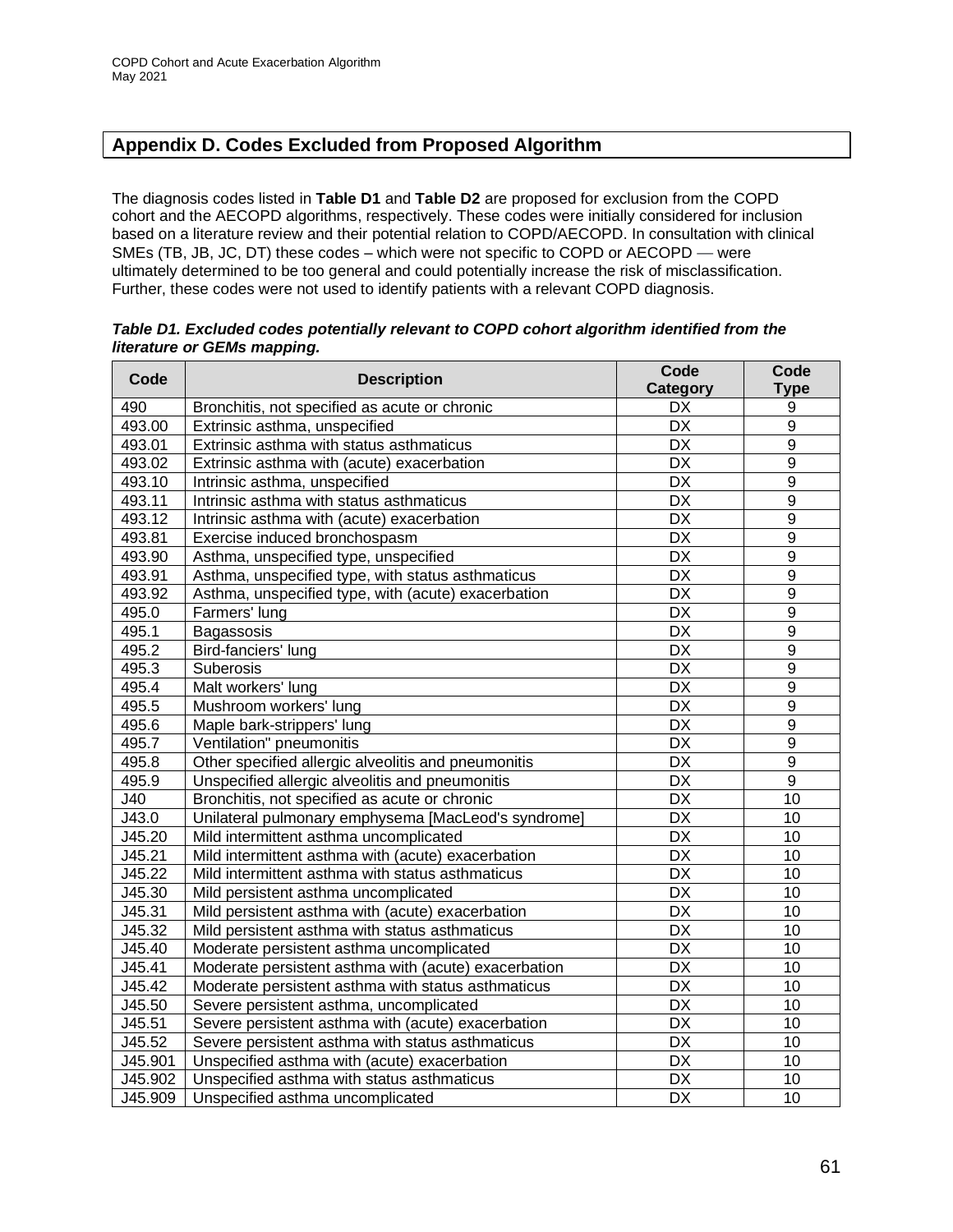| Code    | <b>Description</b>                                              | Code<br>Category | Code<br><b>Type</b> |
|---------|-----------------------------------------------------------------|------------------|---------------------|
| J45.990 | Exercise induced bronchospasm                                   | DX               | 10                  |
| J45.991 | Cough variant asthma                                            | DX               | 10                  |
| J45.998 | Other asthma                                                    | DX               | 10                  |
| J67.0   | Farmer's lung                                                   | DX               | 10                  |
| J67.1   | Bagassosis                                                      | DX               | 10                  |
| J67.2   | Bird fancier's lung                                             | DX               | 10                  |
| J67.3   | <b>Suberosis</b>                                                | <b>DX</b>        | 10                  |
| J67.4   | Maltworker's lung                                               | DX               | 10                  |
| J67.5   | Mushroom-worker's lung                                          | DX               | 10                  |
| J67.6   | Maple-bark-stripper's lung                                      | DX               | 10                  |
| J67.7   | Air conditioner and humidifier lung                             | DX               | 10                  |
| J67.8   | Hypersensitivity pneumonitis due to other organic dusts         | <b>DX</b>        | 10                  |
| J67.9   | Hypersensitivity pneumonitis due to unspecified organic<br>dust | DX               | 10                  |

Abbreviation: DX, ICD-CM diagnosis.

#### *Table D2. Excluded codes potentially relevant to AECOPD algorithm identified from the literature or GEMs mapping.*

| Code   | <b>Description</b>                                             | Code<br>Category | Code<br><b>Type</b> |
|--------|----------------------------------------------------------------|------------------|---------------------|
| 136.3  | Pneumocystosis                                                 | DX               | 9                   |
| 480.0  | Pneumonia due to adenovirus                                    | <b>DX</b>        | 9                   |
| 480.1  | Pneumonia due to respiratory syncytial virus                   | <b>DX</b>        | 9                   |
| 480.2  | Pneumonia due to parainfluenza virus                           | <b>DX</b>        | $\boldsymbol{9}$    |
| 480.3  | Pneumonia due to SARS-associated coronavirus                   | <b>DX</b>        | $\boldsymbol{9}$    |
| 480.8  | Pneumonia due to other virus not elsewhere classified          | <b>DX</b>        | 9                   |
| 480.9  | Viral pneumonia, unspecified                                   | <b>DX</b>        | 9                   |
| 481    | Pneumococcal pneumonia [Streptococcus pneumoniae<br>pneumonia] | <b>DX</b>        | 9                   |
| 482.0  | Pneumonia due to Klebsiella pneumoniae                         | <b>DX</b>        | 9                   |
| 482.1  | Pneumonia due to Pseudomonas                                   | DX               | $\boldsymbol{9}$    |
| 482.2  | Pneumonia due to Hemophilus influenzae [H. influenzae]         | <b>DX</b>        | $\boldsymbol{9}$    |
| 482.30 | Pneumonia due to Streptococcus, unspecified                    | <b>DX</b>        | 9                   |
| 482.31 | Pneumonia due to Streptococcus, group A                        | <b>DX</b>        | 9                   |
| 482.32 | Pneumonia due to Streptococcus, group B                        | <b>DX</b>        | $\boldsymbol{9}$    |
| 482.39 | Pneumonia due to other Streptococcus                           | <b>DX</b>        | 9                   |
| 482.40 | Pneumonia due to Staphylococcus, unspecified                   | <b>DX</b>        | 9                   |
| 482.41 | Methicillin susceptible pneumonia due to Staphylococcus aureus | <b>DX</b>        | 9                   |
| 482.42 | Methicillin resistant pneumonia due to Staphylococcus aureus   | DX               | $\overline{9}$      |
| 482.49 | Other Staphylococcus pneumonia                                 | <b>DX</b>        | $\boldsymbol{9}$    |
| 482.81 | Pneumonia due to anaerobes                                     | <b>DX</b>        | 9                   |
| 482.82 | Pneumonia due to escherichia coli [E. coli]                    | <b>DX</b>        | $\boldsymbol{9}$    |
| 482.83 | Pneumonia due to other gram-negative bacteria                  | <b>DX</b>        | 9                   |
| 482.84 | Pneumonia due to Legionnaires' disease                         | <b>DX</b>        | 9                   |
| 482.89 | Pneumonia due to other specified bacteria                      | DX               | 9                   |
| 482.9  | Bacterial pneumonia, unspecified                               | DX               | 9                   |
| 483.0  | Pneumonia due to mycoplasma pneumoniae                         | <b>DX</b>        | $\boldsymbol{9}$    |
| 483.1  | Pneumonia due to chlamydia                                     | <b>DX</b>        | 9                   |
| 483.8  | Pneumonia due to other specified organism                      | <b>DX</b>        | 9                   |
| 484.1  | Pneumonia in cytomegalic inclusion disease                     | <b>DX</b>        | $\boldsymbol{9}$    |
| 484.3  | Pneumonia in whooping cough                                    | <b>DX</b>        | $\overline{9}$      |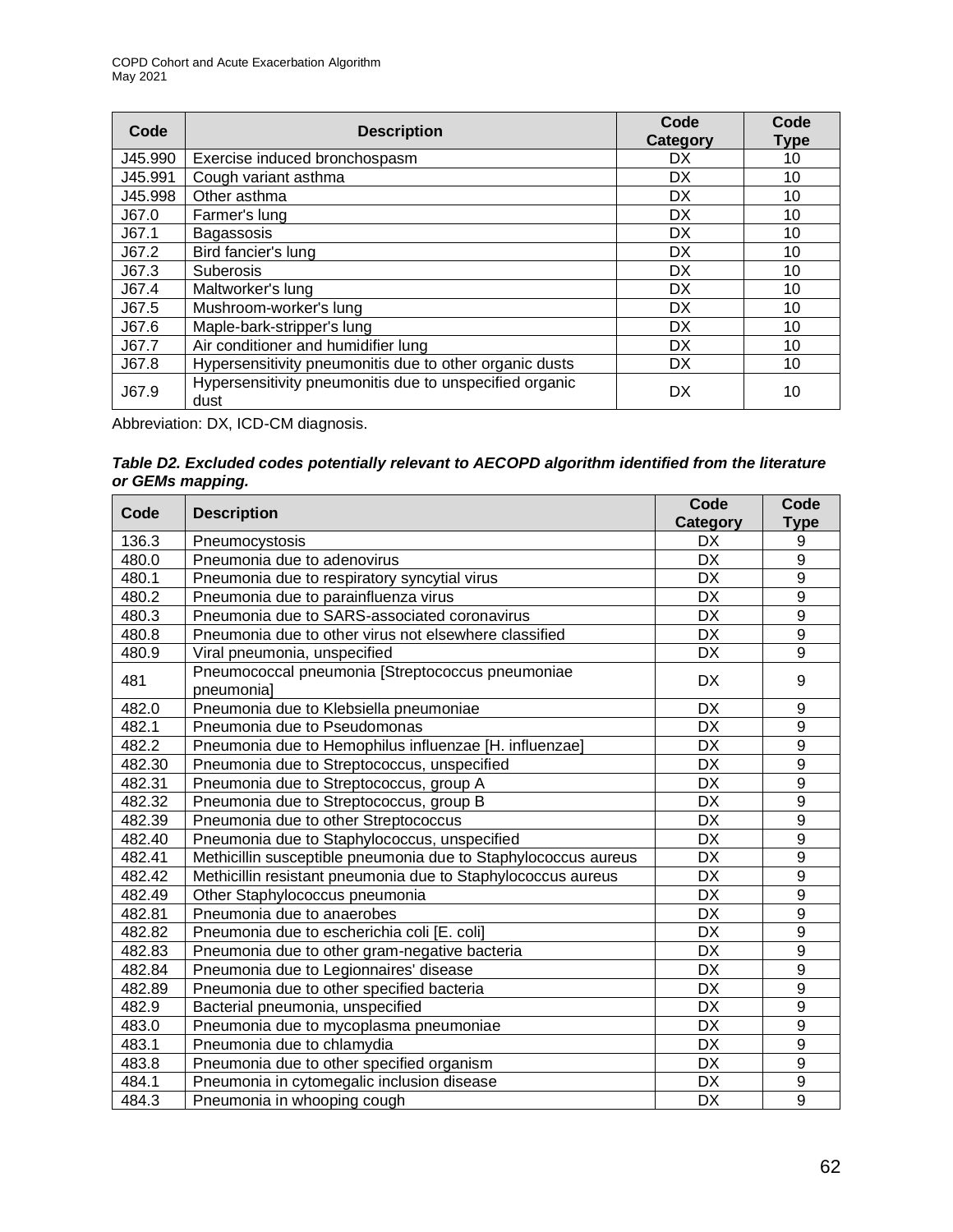| Code               | <b>Description</b>                                                                   | Code<br>Category | Code<br><b>Type</b> |
|--------------------|--------------------------------------------------------------------------------------|------------------|---------------------|
| 484.5              | Pneumonia in anthrax                                                                 | <b>DX</b>        | 9                   |
| 484.6              | Pneumonia in aspergillosis                                                           | $\overline{DX}$  | 9                   |
| 484.7              | Pneumonia in other systemic mycoses                                                  | <b>DX</b>        | 9                   |
| 484.8              | Pneumonia in other infectious diseases classified elsewhere                          | $\overline{DX}$  | 9                   |
| 485                | Bronchopneumonia, organism unspecified                                               | <b>DX</b>        | 9                   |
| 486                | Pneumonia, organism unspecified                                                      | $\overline{DX}$  | 9                   |
| 487.0              | Influenza with pneumonia                                                             | $\overline{DX}$  | 9                   |
| 491.0              | Simple chronic bronchitis                                                            | $\overline{DX}$  | 9                   |
| 491.1              | Mucopurulent chronic bronchitis                                                      | <b>DX</b>        | $\boldsymbol{9}$    |
| 491.20             | Obstructive chronic bronchitis without exacerbation                                  | $\overline{DX}$  | 9                   |
| 491.8              | Other chronic bronchitis                                                             | $\overline{DX}$  | $\boldsymbol{9}$    |
| 491.9              | Unspecified chronic bronchitis                                                       | $\overline{DX}$  | 9                   |
| 493.02             | Extrinsic asthma with (acute) exacerbation                                           | $\overline{DX}$  | 9                   |
| 493.12             | Intrinsic asthma with (acute) exacerbation                                           | $\overline{DX}$  | 9                   |
| 493.92             | Asthma, unspecified type, with (acute) exacerbation.                                 | $\overline{DX}$  | 9                   |
| 494.0              | Bronchiectasis without acute exacerbation                                            | $\overline{DX}$  | $\boldsymbol{9}$    |
| 506.0              | Bronchitis and pneumonitis due to fumes and vapors                                   | $\overline{DX}$  | 9                   |
| 506.1              | Acute pulmonary edema due to fumes and vapors                                        | <b>DX</b>        | $\overline{9}$      |
| 506.2              | Upper respiratory inflammation due to fumes and vapors                               | $\overline{DX}$  | 9                   |
|                    | Other acute and subacute respiratory conditions due to fumes                         |                  |                     |
| 506.3              | and vapors                                                                           | <b>DX</b>        | 9                   |
| 506.4              | Chronic respiratory conditions due to fumes and vapors                               | <b>DX</b>        | $\boldsymbol{9}$    |
| 506.9              | Unspecified respiratory conditions due to fumes and vapors                           | DX               | $\boldsymbol{9}$    |
| 507.0              | Pneumonitis due to inhalation of food or vomitus                                     | $\overline{DX}$  | $\boldsymbol{9}$    |
| 507.1              | Pneumonitis due to inhalation of oils and essences                                   | DX               | $\boldsymbol{9}$    |
| 507.8              | Pneumonitis due to other solids and liquids                                          | $\overline{DX}$  | 9                   |
| 511.0              | Pleurisy without mention of effusion or current tuberculosis                         | DX               | 9                   |
| 511.1              | Pleurisy with effusion, with mention of a bacterial cause other<br>than tuberculosis | <b>DX</b>        | 9                   |
| 511.81             | Malignant pleural effusion                                                           | DX               | 9                   |
| 511.89             | Other specified forms of effusion, except tuberculous                                | <b>DX</b>        | $\boldsymbol{9}$    |
| 511.9              | Unspecified pleural effusion                                                         | <b>DX</b>        | $\boldsymbol{9}$    |
| 512.0              | Spontaneous tension pneumothorax                                                     | <b>DX</b>        | $\boldsymbol{9}$    |
| 512.1              | latrogenic pneumothorax                                                              | <b>DX</b>        | $\boldsymbol{9}$    |
| 512.2              | Postoperative air leak                                                               | <b>DX</b>        | 9                   |
| 512.81             | Primary spontaneous pneumothorax                                                     | DX               | 9                   |
| 512.82             | Secondary spontaneous pneumothorax                                                   | DX               | 9                   |
| 512.83             | Chronic pneumothorax                                                                 | DX               | 9                   |
| 512.84             | Other air leak                                                                       | DX               | 9                   |
| 512.89             | Other pneumothorax                                                                   | DX               | 9                   |
| 514                | Pulmonary congestion and hypostasis                                                  | <b>DX</b>        | 9                   |
| 517.1              | Rheumatic pneumonia                                                                  | DX               | 9                   |
| 518.0              | Pulmonary collapse                                                                   | <b>DX</b>        | 9                   |
| $\overline{5}18.1$ | Interstitial emphysema                                                               | DX               | 9                   |
| 518.2              | Compensatory emphysema                                                               | <b>DX</b>        | 9                   |
| 518.3              | Pulmonary eosinophilia                                                               | DX               | 9                   |
| 518.4              | Acute edema of lung, unspecified                                                     | DX               | 9                   |
| 518.51             | Acute respiratory failure following trauma and surgery                               | <b>DX</b>        | 9                   |
|                    | Other pulmonary insufficiency, not elsewhere classified, following                   |                  |                     |
| 518.52             | trauma and surgery                                                                   | DX               | 9                   |
| 518.53             | Acute and chronic respiratory failure following trauma and surgery                   | <b>DX</b>        | 9                   |
| 518.6              | Allergic bronchopulmonary aspergillosis                                              | DX               | 9                   |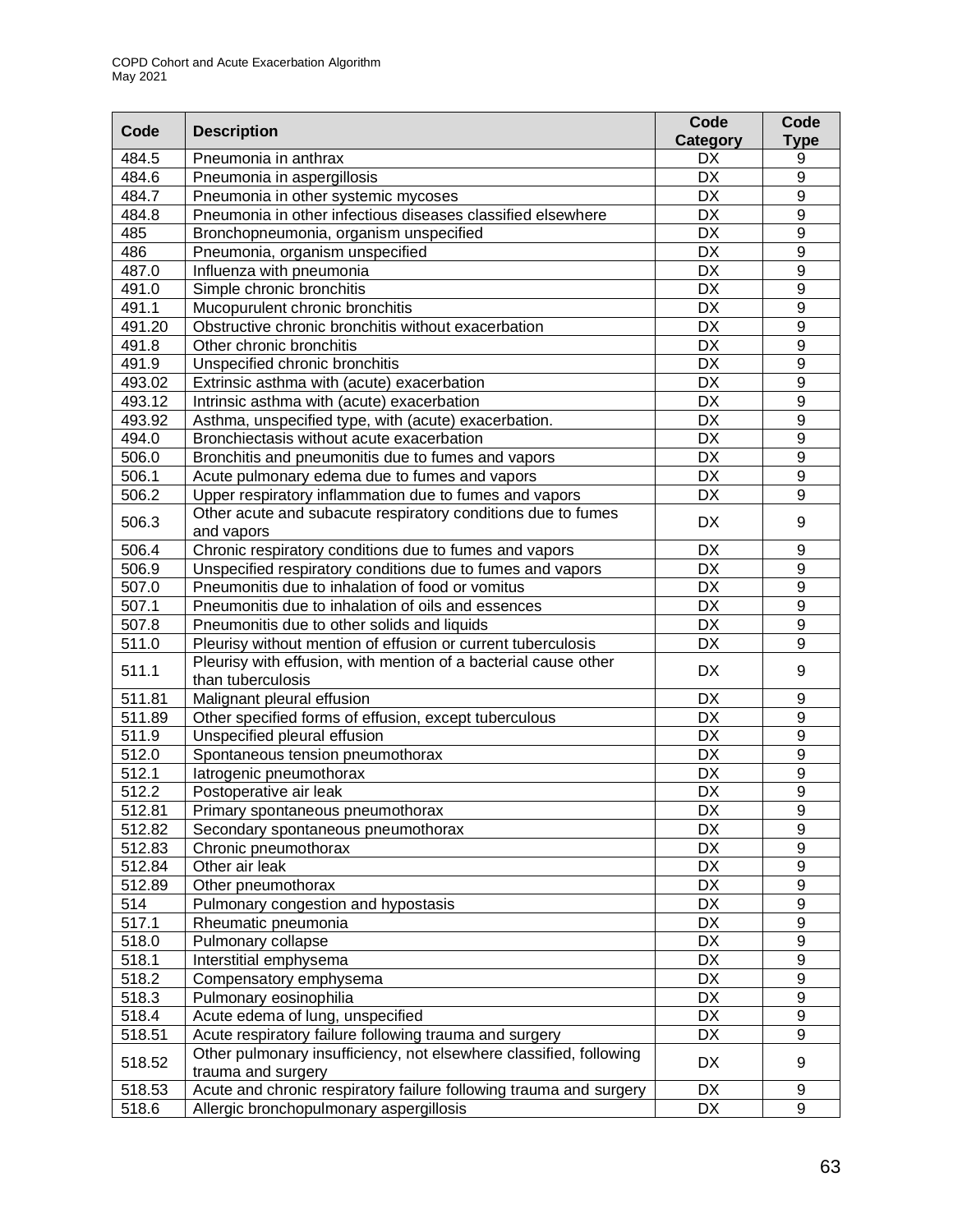| Code       | <b>Description</b>                                                                  | Code            | Code             |
|------------|-------------------------------------------------------------------------------------|-----------------|------------------|
| 518.7      |                                                                                     | Category<br>DX  | <b>Type</b><br>9 |
| 518.89     | Transfusion related acute lung injury (TRALI)                                       | <b>DX</b>       | $\boldsymbol{9}$ |
| 770.84     | Other diseases of lung, not elsewhere classified<br>Respiratory failure of newborn  | <b>DX</b>       | $\overline{9}$   |
| A22.1      | Pulmonary anthrax                                                                   | <b>DX</b>       | 10               |
| A37.01     | Whooping cough due to Bordetella pertussis with pneumonia                           | <b>DX</b>       | 10               |
| A37.11     | Whooping cough due to Bordetella parapertussis with pneumonia                       | <b>DX</b>       | 10               |
| A37.81     | Whooping cough due to other Bordetella species with pneumonia                       | <b>DX</b>       | 10               |
| A37.91     | Whooping cough, unspecified species with pneumonia                                  | <b>DX</b>       | 10               |
| B25.0      | Cytomegaloviral pneumonitis                                                         | <b>DX</b>       | 10               |
| B44.0      | Invasive pulmonary aspergillosis                                                    | $\overline{DX}$ | 10               |
| B44.1      |                                                                                     | <b>DX</b>       | 10               |
| B44.81     | Other pulmonary aspergillosis                                                       | <b>DX</b>       | 10               |
|            | Allergic bronchopulmonary aspergillosis                                             | <b>DX</b>       | 10               |
| <b>B59</b> | Pneumocystosis                                                                      |                 |                  |
| J11.00     | Influenza due to unidentified influenza virus with unspecified type<br>of pneumonia | <b>DX</b>       | 10               |
|            | Influenza due to unidentified influenza virus with specified                        |                 |                  |
| J11.08     | pneumonia                                                                           | <b>DX</b>       | 10               |
| J12.0      | Adenoviral pneumonia                                                                | <b>DX</b>       | 10               |
| J12.1      | Respiratory syncytial virus pneumonia                                               | $\overline{DX}$ | 10               |
| J12.2      | Parainfluenza virus pneumonia                                                       | DX              | 10               |
| J12.81     | Pneumonia due to SARS-associated coronavirus                                        | DX              | 10               |
| J12.89     | Other viral pneumonia                                                               | DX              | 10               |
| J12.9      | Viral pneumonia, unspecified                                                        | DX              | 10               |
| J13        | Pneumonia due to Streptococcus pneumoniae                                           | $\overline{DX}$ | 10               |
| J14        | Pneumonia due to Hemophilus influenzae                                              | DX              | 10               |
| J15.0      | Pneumonia due to Klebsiella pneumoniae                                              | $\overline{DX}$ | 10               |
| J15.1      | Pneumonia due to Pseudomonas                                                        | DX              | 10               |
| J15.20     | Pneumonia due to staphylococcus, unspecified                                        | $\overline{DX}$ | 10               |
| J15.211    | Pneumonia due to Methicillin susceptible Staphylococcus aureus                      | DX              | 10               |
| J15.212    | Pneumonia due to Methicillin resistant Staphylococcus aureus                        | <b>DX</b>       | 10               |
| J15.29     | Pneumonia due to other staphylococcus                                               | DX              | 10               |
| J15.3      | Pneumonia due to streptococcus, group B                                             | DX              | 10               |
| J15.4      | Pneumonia due to other streptococci                                                 | $\overline{DX}$ | 10               |
| J15.5      | Pneumonia due to Escherichia coli                                                   | <b>DX</b>       | 10               |
| J15.6      | Pneumonia due to other Gram-negative bacteria                                       | <b>DX</b>       | 10               |
| J15.7      | Pneumonia due to Mycoplasma pneumoniae                                              | DX              | 10               |
| J15.8      | Pneumonia due to other specified bacteria                                           | <b>DX</b>       | 10               |
| J15.9      | Unspecified bacterial pneumonia                                                     | <b>DX</b>       | 10               |
| J16.0      | Chlamydial pneumonia                                                                | <b>DX</b>       | 10               |
| J16.8      | Pneumonia due to other specified infectious organisms                               | DX              | 10               |
| J17        | Pneumonia in diseases classified elsewhere                                          | DX              | 10               |
| J18.0      | Bronchopneumonia, unspecified organism                                              | DX              | 10               |
| J18.1      | Lobar pneumonia, unspecified organism                                               | DX              | 10               |
| J18.2      | Hypostatic pneumonia, unspecified organism                                          | DX              | 10               |
| J18.8      | Other pneumonia, unspecified organism                                               | DX              | 10               |
| J18.9      | Pneumonia, unspecified organism                                                     | <b>DX</b>       | 10               |
| J41.0      | Simple chronic bronchitis                                                           | DX              | 10               |
| J41.1      | Mucopurulent chronic bronchitis                                                     | <b>DX</b>       | 10               |
| J41.8      | Mixed simple and mucopurulent chronic bronchitis                                    | DX              | 10               |
| J42        | Unspecified chronic bronchitis                                                      | <b>DX</b>       | 10               |
| J44.9      | Chronic obstructive pulmonary disease, unspecified                                  | <b>DX</b>       | 10               |
| J45.21     | Mild intermittent asthma with (acute) exacerbation                                  | DX              | 10               |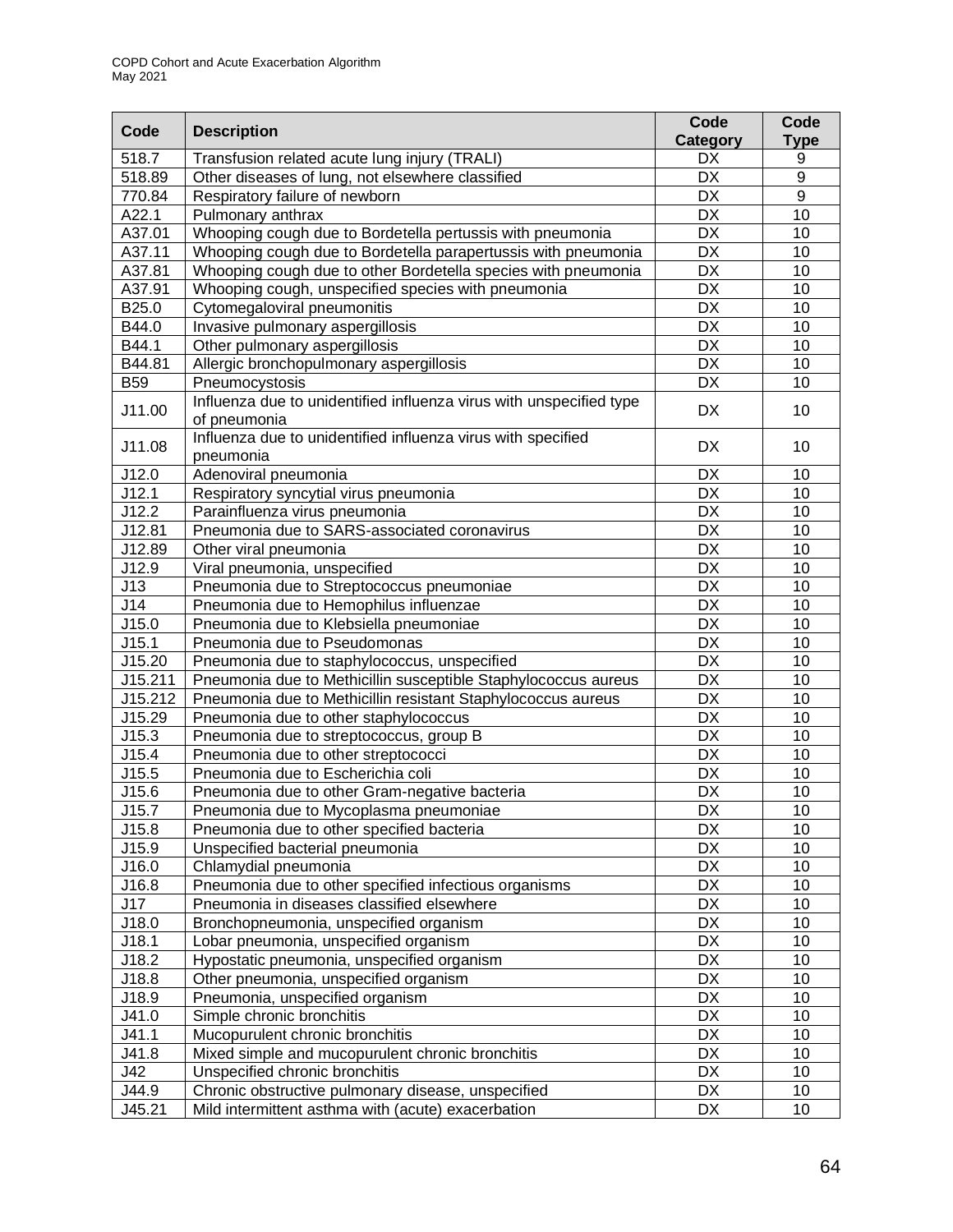| Code    | <b>Description</b>                                                                                    | Code            | Code        |
|---------|-------------------------------------------------------------------------------------------------------|-----------------|-------------|
|         |                                                                                                       | Category        | <b>Type</b> |
| J45.31  | Mild persistent asthma with (acute) exacerbation                                                      | DX              | 10          |
| J45.41  | Moderate persistent asthma with (acute) exacerbation                                                  | <b>DX</b>       | 10          |
| J45.51  | Severe persistent asthma with (acute) exacerbation                                                    | <b>DX</b>       | 10          |
| J45.901 | Unspecified asthma with (acute) exacerbation                                                          | <b>DX</b>       | 10          |
| J47.9   | Bronchiectasis, uncomplicated                                                                         | $\overline{DX}$ | 10          |
| J68.0   | Bronchitis and pneumonitis due to chemicals, gases, fumes and<br>vapors                               | <b>DX</b>       | 10          |
| J68.1   | Pulmonary edema due to chemicals, gases, fumes and vapors                                             | <b>DX</b>       | 10          |
| J68.2   | Upper respiratory inflammation due to chemicals, gases, fumes<br>and vapors, not elsewhere classified | <b>DX</b>       | 10          |
| J68.3   | Other acute and subacute respiratory conditions due to<br>chemicals, gases, fumes and vapors          | <b>DX</b>       | 10          |
| J68.4   | Chronic respiratory conditions due to chemicals, gases, fumes<br>and vapors                           | <b>DX</b>       | 10          |
| J68.8   | Other respiratory conditions due to chemicals, gases, fumes and<br>vapors                             | <b>DX</b>       | 10          |
| J68.9   | Unspecified respiratory condition due to chemicals, gases, fumes<br>and vapors                        | DX              | 10          |
| J69.0   | Pneumonitis due to inhalation of food and vomit                                                       | <b>DX</b>       | 10          |
| J69.1   | Pneumonitis due to inhalation of oils and essences                                                    | <b>DX</b>       | 10          |
| J69.8   | Pneumonitis due to inhalation of other solids and liquids                                             | DX              | 10          |
| J81.0   | Acute pulmonary edema                                                                                 | <b>DX</b>       | 10          |
| J81.1   | Chronic pulmonary edema                                                                               | DX              | 10          |
| J82     | Pulmonary eosinophilia, not elsewhere classified                                                      | <b>DX</b>       | 10          |
| J86.9   | Pyothorax without fistula                                                                             | DX              | 10          |
| J90     | Pleural effusion, not elsewhere classified                                                            | <b>DX</b>       | 10          |
| J91.0   | Malignant pleural effusion                                                                            | DX              | 10          |
| J91.8   | Pleural effusion in other conditions classified elsewhere                                             | DX              | 10          |
| J93.0   | Spontaneous tension pneumothorax                                                                      | DX              | 10          |
| J93.11  | Primary spontaneous pneumothorax                                                                      | DX              | 10          |
| J93.12  | Secondary spontaneous pneumothorax                                                                    | <b>DX</b>       | 10          |
| J93.81  | Chronic pneumothorax                                                                                  | DX              | 10          |
| J93.82  | Other air leak                                                                                        | DX              | 10          |
| J93.83  | Other pneumothorax                                                                                    | DX              | 10          |
| J93.9   | Pneumothorax, unspecified                                                                             | DX              | 10          |
| J94.1   | Fibrothorax                                                                                           | DX              | $10$        |
| J94.2   | Hemothorax                                                                                            | <b>DX</b>       | 10          |
| J94.8   | Other specified plural conditions                                                                     | DX              | 10          |
| J94.9   | Pleural condition, unspecified                                                                        | DX              | 10          |
| J95.1   | Acute pulmonary insufficiency following thoracic surgery                                              | DX              | 10          |
| J95.2   | Acute pulmonary insufficiency following nonthoracic surgery                                           | DX              | 10          |
| J95.3   | Chronic pulmonary insufficiency following surgery                                                     | DX              | 10          |
| J95.811 | Postprocedural pneumothorax                                                                           | DX              | 10          |
| J95.812 | Postprocedural air leak                                                                               | DX              | 10          |
| J95.821 | Acute postprocedural respiratory failure                                                              | DX              | 10          |
| J95.822 | Acute and chronic postprocedural respiratory failure                                                  | DX              | 10          |
| J95.84  | Transfusion-related acute lung injury (TRALI)                                                         | DX              | 10          |
| J96.10  | Chronic respiratory failure unspecified whether hypoxia or<br>hypercapnia                             | DX              | 10          |
| J96.11  | Chronic respiratory failure with hypoxia                                                              | DX              | 10          |
| J96.12  | Chronic respiratory failure with hypercapnia                                                          | DX              | 10          |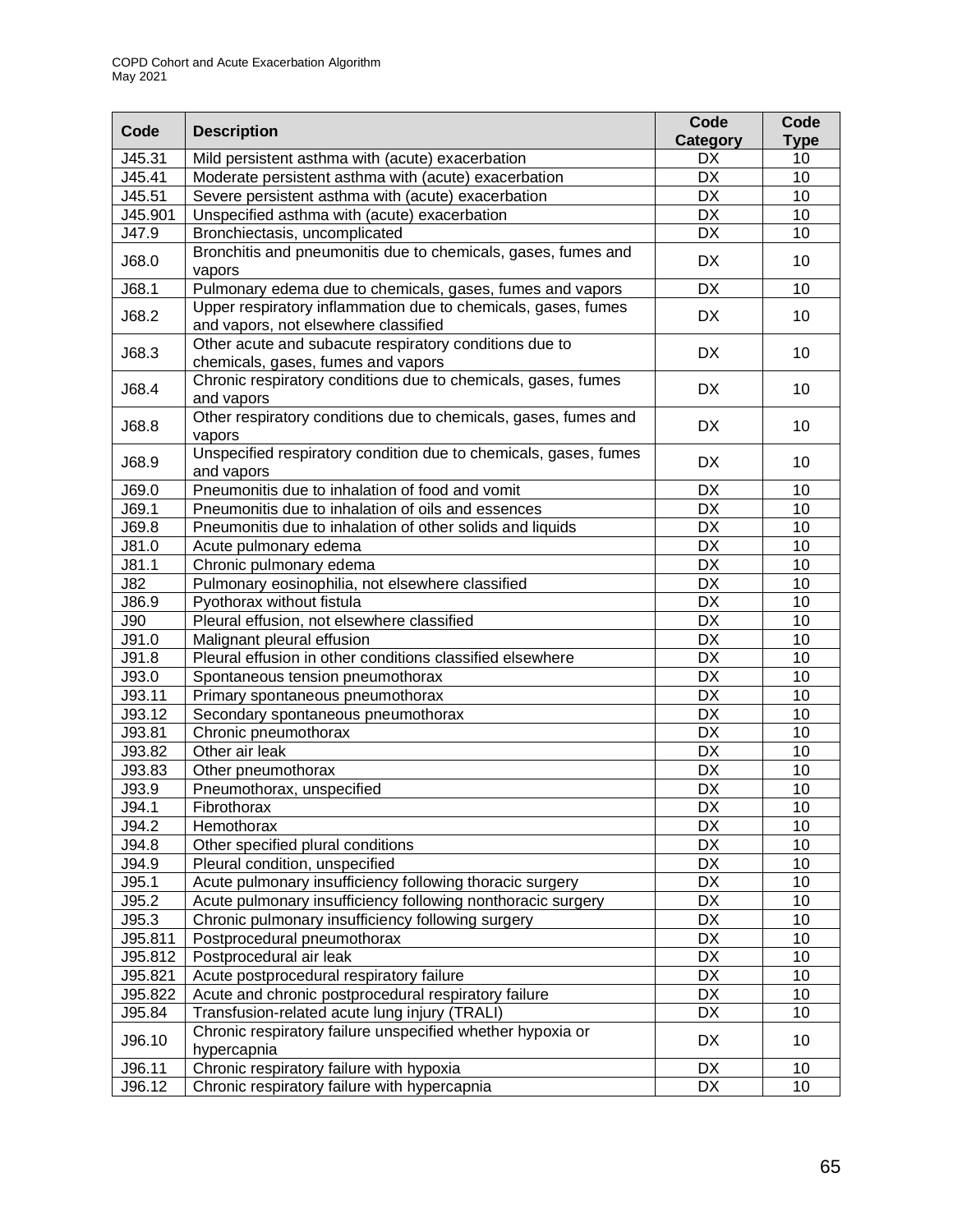| Code              | <b>Description</b>                                                                        | Code<br>Category | Code<br><b>Type</b> |
|-------------------|-------------------------------------------------------------------------------------------|------------------|---------------------|
| J96.20            | Acute and chronic respiratory failure, unspecified whether with<br>hypoxia or hypercapnia | DX.              | 10                  |
| J96.21            | Acute and chronic respiratory failure, with hypoxia                                       | DX.              | 10                  |
| J96.22            | Acute and chronic respiratory failure, with hypercapnia                                   | DX.              | 10                  |
| J96.90            | Respiratory failure, unspecified, unspecified whether with hypoxia<br>or hypercapnia      | DX.              | 10                  |
| J96.91            | Respiratory failure, unspecified, with hypoxia                                            | DX.              | 10                  |
| J96.92            | Respiratory failure, unspecified, with hypercapnia                                        | DX.              | 10                  |
| J98.11            | Atelectasis                                                                               | DX.              | 10                  |
| J98.19            | Other pulmonary collapse                                                                  | <b>DX</b>        | 10                  |
| J98.2             | Interstitial emphysema                                                                    | DX.              | 10                  |
| J98.3             | Compensatory emphysema                                                                    | DX.              | 10                  |
| J98.4             | Other disorders of lung                                                                   | DX               | 10                  |
| P <sub>28.5</sub> | Respiratory failure of newborn                                                            | <b>DX</b>        | 10                  |
| R <sub>09.1</sub> | Pleurisy                                                                                  | DX               | 10                  |

Abbreviation: DX, ICD-CM diagnosis.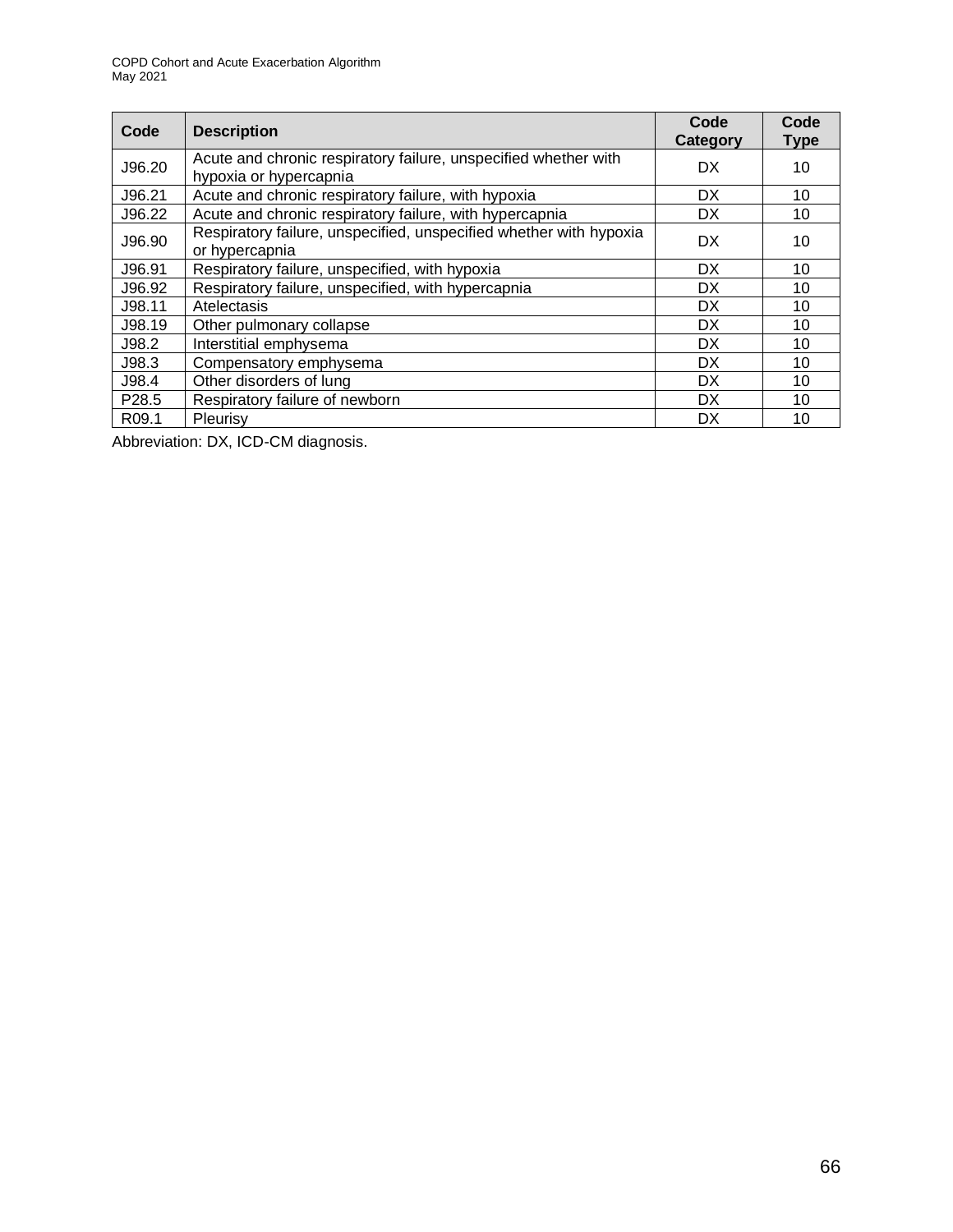# **Appendix E. Procedure and Prescription Codes Relevant to COPD**

Users seeking to specify the COPD cohort algorithm further may wish to apply additional criteria to diagnosis codes received in the outpatient setting, as follows:

(≥1 inpatient diagnosis code for COPD OR ≥1 outpatient diagnosis code) AND ≥1 of

- o ≥1 additional outpatient diagnosis code (i.e., 2 outpatient diagnosis codes required) OR
- o ≥1 procedural code (CPT codes listed in **Table E1**) OR
- o ≥1 medication/therapy code (NDC/HCPCS codes listed in **Tables E2** and **E3**)

Based upon observations from the literature and clinical consultation, spirometry and chest x-ray codes were used to define COPD procedures. Prescription codes included albuterol, levalbuterol, ipratropium, budesonide, racemic epinephrine, acetylcysteine, arformoterol and formoterol.

| Code  | <b>Description</b>                                                                                                                                                                                                                                                                           |            | Code<br><b>Edition</b> |
|-------|----------------------------------------------------------------------------------------------------------------------------------------------------------------------------------------------------------------------------------------------------------------------------------------------|------------|------------------------|
| 71010 | Radiologic examination, chest; single view, frontal                                                                                                                                                                                                                                          | <b>CPT</b> | 4                      |
| 71015 | Radiologic examination, chest; single view, stereo, frontal                                                                                                                                                                                                                                  | <b>CPT</b> | 4                      |
| 71020 | Radiologic examination, chest, 2 views, frontal and lateral                                                                                                                                                                                                                                  | <b>CPT</b> | 4                      |
| 71021 | Radiologic examination, chest, 2 views, frontal and lateral, with apical<br>lordotic procedure                                                                                                                                                                                               | <b>CPT</b> | 4                      |
| 71022 | Radiologic examination, chest, 2 views, frontal and lateral, with<br>oblique projections                                                                                                                                                                                                     | <b>CPT</b> | 4                      |
| 71023 | Radiologic examination, chest, 2 views, frontal and lateral, with<br>fluoroscopy                                                                                                                                                                                                             | <b>CPT</b> | 4                      |
| 71030 | Radiologic examination, chest, complete, minimum of 4 views                                                                                                                                                                                                                                  | <b>CPT</b> | $\overline{4}$         |
| 71034 | Radiologic examination, chest, complete, minimum of 4 views, with<br>fluoroscopy                                                                                                                                                                                                             | <b>CPT</b> | 4                      |
| 71035 | Radiologic examination, chest, special views (e.g., lateral decubitus,<br>Bucky studies).                                                                                                                                                                                                    |            | 4                      |
| 71045 | Radiologic examination, chest; single view                                                                                                                                                                                                                                                   | <b>CPT</b> | 4                      |
| 71046 | Radiologic examination, chest; 2 views                                                                                                                                                                                                                                                       | <b>CPT</b> | 4                      |
| 71047 | Radiologic examination, chest; 3 views                                                                                                                                                                                                                                                       | <b>CPT</b> | 4                      |
| 71048 | Radiologic examination, chest; 4 or more views                                                                                                                                                                                                                                               | <b>CPT</b> | 4                      |
| 94010 | Breathing capacity test                                                                                                                                                                                                                                                                      | <b>CPT</b> | 4                      |
| 94011 | Spirometry up to 2 years old                                                                                                                                                                                                                                                                 | <b>CPT</b> | 4                      |
| 94012 | Spirometry w/bronchodilation infants-2 years                                                                                                                                                                                                                                                 | <b>CPT</b> | 4                      |
| 94060 | Evaluation of wheezing                                                                                                                                                                                                                                                                       | <b>CPT</b> | 4                      |
| 94070 | Evaluation of wheezing                                                                                                                                                                                                                                                                       | <b>CPT</b> | 4                      |
| 94200 | Lung function test                                                                                                                                                                                                                                                                           | <b>CPT</b> | 4                      |
| 94375 | Respiratory flow volume loop                                                                                                                                                                                                                                                                 | <b>CPT</b> | 4                      |
| 94640 | Pressurized or non-pressurized inhalation treatment for acute airway<br>obstruction for therapeutic purposes and/or for diagnostic purposes<br>such as sputum induction with an aerosol generator, nebulizer,<br>metered dose inhaler or intermittent positive pressure breathing<br>device. | <b>CPT</b> | 4                      |
| 94726 | Pulmonary function test plethysmograph                                                                                                                                                                                                                                                       | <b>CPT</b> | 4                      |
| 94727 | Pulmonary function test by gas                                                                                                                                                                                                                                                               | <b>CPT</b> | $\overline{4}$         |

Abbreviations: CPT; Current Procedural Terminology

\* CPT codes were drawn from [https://www.aapc.com/codes/cpt-codes,](https://www.aapc.com/codes/cpt-codes) last updated August 15, 2020. These codes may not include all relevant codes and may be or become outdated. Users should review the most current datasets available prior to use of the algorithm.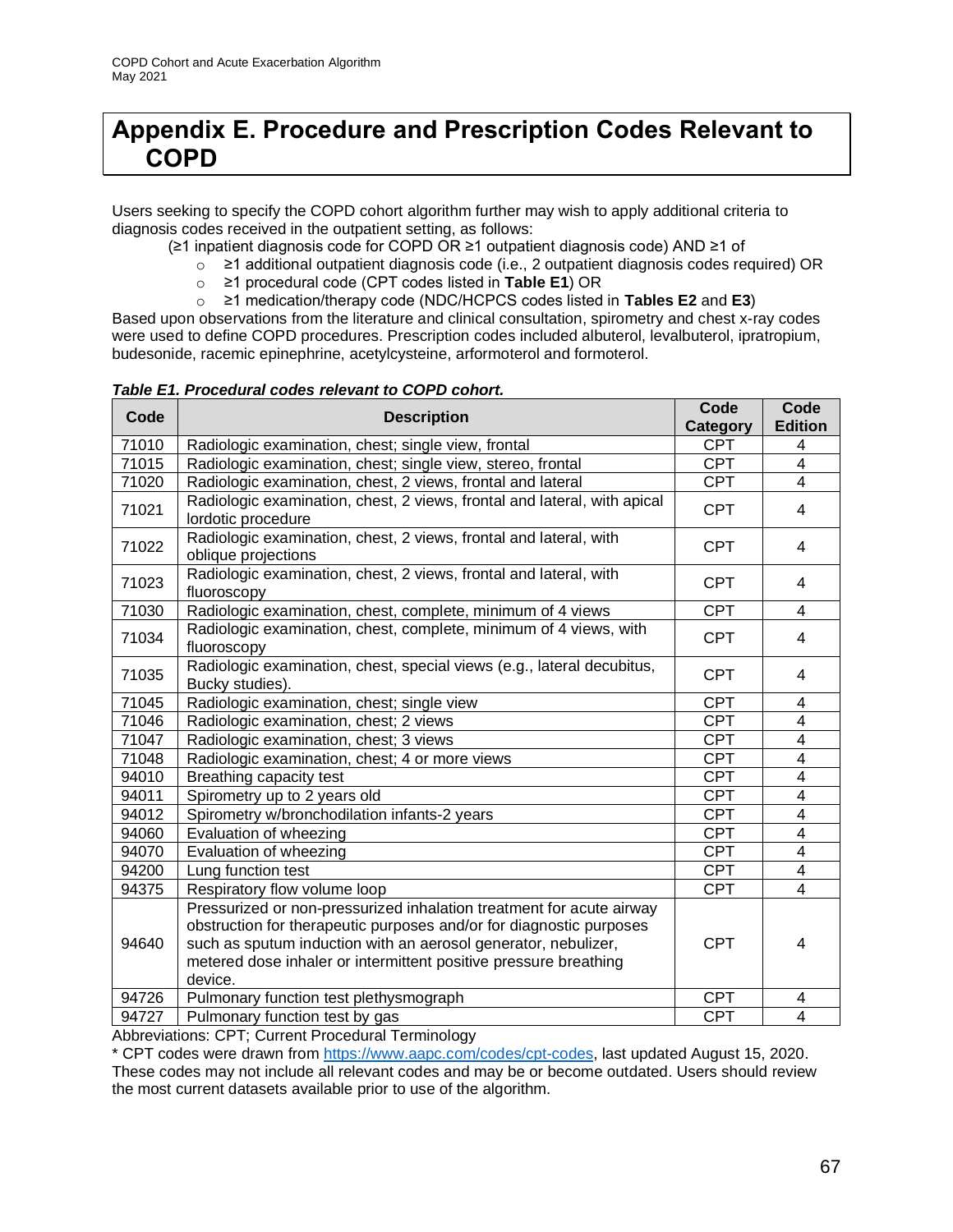| Stationary Compressed Gaseous Oxygen System, Rental; Includes Container,<br>Contents, Regulator, Flowmeter, Humidifier, Nebulizer, Cannula or Mask, and<br><b>HCPCS</b><br>E0424<br>Tubing<br>E0441<br>Stationary Oxygen Contents, Gaseous, 1 Month's Supply = 1 Unit<br><b>HCPCS</b><br>Portable Oxygen Contents, Gaseous, 1 Month's Supply = 1 Unit<br><b>HCPCS</b><br>E0443<br><b>HCPCS</b><br>E0570<br>Nebulizer with compression<br><b>HCPCS</b><br>J0132<br>Acetylcysteine injection<br>Acetylcysteine, inhalation solution, compounded product, administered through<br>J7604<br><b>HCPCS</b><br>durable medical equipment (dme), unit dose form, per gram<br>Arformoterol, inhalation solution, FDA approved final product, non-<br><b>HCPCS</b><br>J7605<br>compounded, administered through dme, unit dose form, 15 micrograms<br>Formoterol fumarate, inhalation solution, FDA approved final product, non-<br><b>HCPCS</b><br>J7606<br>compounded, administered through dme, unit dose form, 20 micrograms<br>Levalbuterol, inhalation solution, compounded product, administered through<br><b>HCPCS</b><br>J7607<br>dme, concentrated form, 0.5 mg<br>Acetylcysteine, inhalation solution, FDA-approved final product, non-<br><b>HCPCS</b><br>J7608<br>compounded, administered through dme, unit dose form, per gram<br>Albuterol, inhalation solution, compounded product, administered through dme,<br><b>HCPCS</b><br>J7609<br>unit dose, 1 mg<br>Albuterol, inhalation solution, compounded product, administered through dme,<br><b>HCPCS</b><br>J7610<br>concentrated form, 1 mg<br>Albuterol, inhalation solution, FDA-approved final product, non-compounded,<br><b>HCPCS</b><br>J7611<br>administered through dme, concentrated form, 1 mg<br>Levalbuterol, inhalation solution, FDA-approved final product, non-<br>J7612<br><b>HCPCS</b><br>compounded, administered through dme, concentrated form, 0.5 mg<br><b>HCPCS</b><br>J7613<br>Albuterol, inhalation solution<br>Levalbuterol, inhalation solution, FDA-approved final product, non-<br><b>HCPCS</b><br>J7614<br>compounded, administered through dme, unit dose, 0.5 mg<br>Levalbuterol, inhalation solution, compounded product, administered through<br>J7615<br><b>HCPCS</b><br>dme, unit dose, 0.5 mg<br>Albuterol, up to 2.5 mg and ipratropium bromide, up to 0.5 mg, FDA-approved<br><b>HCPCS</b><br>J7620<br>final product, non-compounded, administered through dme<br>Budesonide, inhalation solution, FDA-approved final product, non-compounded,<br><b>HCPCS</b><br>J7626<br>administered through dme, unit dose form, up to 0.5 mg<br>Budesonide, inhalation solution, compounded product, administered through<br><b>HCPCS</b><br>J7627<br>dme, unit dose form, up to 0.5 mg<br>Budesonide, inhalation solution, FDA-approved final product, non-compounded,<br><b>HCPCS</b><br>J7633<br>administered through dme, concentrated form, per 0.25 milligram<br>Budesonide, inhalation solution, compounded product, administered through<br><b>HCPCS</b><br>J7634<br>dme, concentrated form, per 0.25 milligram<br>Formoterol, inhalation solution, compounded product, administered through<br><b>HCPCS</b><br>J7640<br>dme, unit dose form, 12 micrograms<br>Ipratropium bromide, inhalation solution, FDA-approved final product, non-<br><b>HCPCS</b><br>J7644<br>compounded, administered through dme, unit dose form, per milligram<br>Ipratropium bromide, inhalation solution, compounded product, administered<br><b>HCPCS</b><br>J7645<br>through dme, unit dose form, per milligram | Code | <b>Description</b> | Code<br>Category |
|------------------------------------------------------------------------------------------------------------------------------------------------------------------------------------------------------------------------------------------------------------------------------------------------------------------------------------------------------------------------------------------------------------------------------------------------------------------------------------------------------------------------------------------------------------------------------------------------------------------------------------------------------------------------------------------------------------------------------------------------------------------------------------------------------------------------------------------------------------------------------------------------------------------------------------------------------------------------------------------------------------------------------------------------------------------------------------------------------------------------------------------------------------------------------------------------------------------------------------------------------------------------------------------------------------------------------------------------------------------------------------------------------------------------------------------------------------------------------------------------------------------------------------------------------------------------------------------------------------------------------------------------------------------------------------------------------------------------------------------------------------------------------------------------------------------------------------------------------------------------------------------------------------------------------------------------------------------------------------------------------------------------------------------------------------------------------------------------------------------------------------------------------------------------------------------------------------------------------------------------------------------------------------------------------------------------------------------------------------------------------------------------------------------------------------------------------------------------------------------------------------------------------------------------------------------------------------------------------------------------------------------------------------------------------------------------------------------------------------------------------------------------------------------------------------------------------------------------------------------------------------------------------------------------------------------------------------------------------------------------------------------------------------------------------------------------------------------------------------------------------------------------------------------------------------------------------------------------------------------------------------------------------------------------------------------------------------------------------------------------------------------------------------------------------------------------------------------------------------------------------------------------------------------------------------------------------------------------|------|--------------------|------------------|
|                                                                                                                                                                                                                                                                                                                                                                                                                                                                                                                                                                                                                                                                                                                                                                                                                                                                                                                                                                                                                                                                                                                                                                                                                                                                                                                                                                                                                                                                                                                                                                                                                                                                                                                                                                                                                                                                                                                                                                                                                                                                                                                                                                                                                                                                                                                                                                                                                                                                                                                                                                                                                                                                                                                                                                                                                                                                                                                                                                                                                                                                                                                                                                                                                                                                                                                                                                                                                                                                                                                                                                                                |      |                    |                  |
|                                                                                                                                                                                                                                                                                                                                                                                                                                                                                                                                                                                                                                                                                                                                                                                                                                                                                                                                                                                                                                                                                                                                                                                                                                                                                                                                                                                                                                                                                                                                                                                                                                                                                                                                                                                                                                                                                                                                                                                                                                                                                                                                                                                                                                                                                                                                                                                                                                                                                                                                                                                                                                                                                                                                                                                                                                                                                                                                                                                                                                                                                                                                                                                                                                                                                                                                                                                                                                                                                                                                                                                                |      |                    |                  |
|                                                                                                                                                                                                                                                                                                                                                                                                                                                                                                                                                                                                                                                                                                                                                                                                                                                                                                                                                                                                                                                                                                                                                                                                                                                                                                                                                                                                                                                                                                                                                                                                                                                                                                                                                                                                                                                                                                                                                                                                                                                                                                                                                                                                                                                                                                                                                                                                                                                                                                                                                                                                                                                                                                                                                                                                                                                                                                                                                                                                                                                                                                                                                                                                                                                                                                                                                                                                                                                                                                                                                                                                |      |                    |                  |
|                                                                                                                                                                                                                                                                                                                                                                                                                                                                                                                                                                                                                                                                                                                                                                                                                                                                                                                                                                                                                                                                                                                                                                                                                                                                                                                                                                                                                                                                                                                                                                                                                                                                                                                                                                                                                                                                                                                                                                                                                                                                                                                                                                                                                                                                                                                                                                                                                                                                                                                                                                                                                                                                                                                                                                                                                                                                                                                                                                                                                                                                                                                                                                                                                                                                                                                                                                                                                                                                                                                                                                                                |      |                    |                  |
|                                                                                                                                                                                                                                                                                                                                                                                                                                                                                                                                                                                                                                                                                                                                                                                                                                                                                                                                                                                                                                                                                                                                                                                                                                                                                                                                                                                                                                                                                                                                                                                                                                                                                                                                                                                                                                                                                                                                                                                                                                                                                                                                                                                                                                                                                                                                                                                                                                                                                                                                                                                                                                                                                                                                                                                                                                                                                                                                                                                                                                                                                                                                                                                                                                                                                                                                                                                                                                                                                                                                                                                                |      |                    |                  |
|                                                                                                                                                                                                                                                                                                                                                                                                                                                                                                                                                                                                                                                                                                                                                                                                                                                                                                                                                                                                                                                                                                                                                                                                                                                                                                                                                                                                                                                                                                                                                                                                                                                                                                                                                                                                                                                                                                                                                                                                                                                                                                                                                                                                                                                                                                                                                                                                                                                                                                                                                                                                                                                                                                                                                                                                                                                                                                                                                                                                                                                                                                                                                                                                                                                                                                                                                                                                                                                                                                                                                                                                |      |                    |                  |
|                                                                                                                                                                                                                                                                                                                                                                                                                                                                                                                                                                                                                                                                                                                                                                                                                                                                                                                                                                                                                                                                                                                                                                                                                                                                                                                                                                                                                                                                                                                                                                                                                                                                                                                                                                                                                                                                                                                                                                                                                                                                                                                                                                                                                                                                                                                                                                                                                                                                                                                                                                                                                                                                                                                                                                                                                                                                                                                                                                                                                                                                                                                                                                                                                                                                                                                                                                                                                                                                                                                                                                                                |      |                    |                  |
|                                                                                                                                                                                                                                                                                                                                                                                                                                                                                                                                                                                                                                                                                                                                                                                                                                                                                                                                                                                                                                                                                                                                                                                                                                                                                                                                                                                                                                                                                                                                                                                                                                                                                                                                                                                                                                                                                                                                                                                                                                                                                                                                                                                                                                                                                                                                                                                                                                                                                                                                                                                                                                                                                                                                                                                                                                                                                                                                                                                                                                                                                                                                                                                                                                                                                                                                                                                                                                                                                                                                                                                                |      |                    |                  |
|                                                                                                                                                                                                                                                                                                                                                                                                                                                                                                                                                                                                                                                                                                                                                                                                                                                                                                                                                                                                                                                                                                                                                                                                                                                                                                                                                                                                                                                                                                                                                                                                                                                                                                                                                                                                                                                                                                                                                                                                                                                                                                                                                                                                                                                                                                                                                                                                                                                                                                                                                                                                                                                                                                                                                                                                                                                                                                                                                                                                                                                                                                                                                                                                                                                                                                                                                                                                                                                                                                                                                                                                |      |                    |                  |
|                                                                                                                                                                                                                                                                                                                                                                                                                                                                                                                                                                                                                                                                                                                                                                                                                                                                                                                                                                                                                                                                                                                                                                                                                                                                                                                                                                                                                                                                                                                                                                                                                                                                                                                                                                                                                                                                                                                                                                                                                                                                                                                                                                                                                                                                                                                                                                                                                                                                                                                                                                                                                                                                                                                                                                                                                                                                                                                                                                                                                                                                                                                                                                                                                                                                                                                                                                                                                                                                                                                                                                                                |      |                    |                  |
|                                                                                                                                                                                                                                                                                                                                                                                                                                                                                                                                                                                                                                                                                                                                                                                                                                                                                                                                                                                                                                                                                                                                                                                                                                                                                                                                                                                                                                                                                                                                                                                                                                                                                                                                                                                                                                                                                                                                                                                                                                                                                                                                                                                                                                                                                                                                                                                                                                                                                                                                                                                                                                                                                                                                                                                                                                                                                                                                                                                                                                                                                                                                                                                                                                                                                                                                                                                                                                                                                                                                                                                                |      |                    |                  |
|                                                                                                                                                                                                                                                                                                                                                                                                                                                                                                                                                                                                                                                                                                                                                                                                                                                                                                                                                                                                                                                                                                                                                                                                                                                                                                                                                                                                                                                                                                                                                                                                                                                                                                                                                                                                                                                                                                                                                                                                                                                                                                                                                                                                                                                                                                                                                                                                                                                                                                                                                                                                                                                                                                                                                                                                                                                                                                                                                                                                                                                                                                                                                                                                                                                                                                                                                                                                                                                                                                                                                                                                |      |                    |                  |
|                                                                                                                                                                                                                                                                                                                                                                                                                                                                                                                                                                                                                                                                                                                                                                                                                                                                                                                                                                                                                                                                                                                                                                                                                                                                                                                                                                                                                                                                                                                                                                                                                                                                                                                                                                                                                                                                                                                                                                                                                                                                                                                                                                                                                                                                                                                                                                                                                                                                                                                                                                                                                                                                                                                                                                                                                                                                                                                                                                                                                                                                                                                                                                                                                                                                                                                                                                                                                                                                                                                                                                                                |      |                    |                  |
|                                                                                                                                                                                                                                                                                                                                                                                                                                                                                                                                                                                                                                                                                                                                                                                                                                                                                                                                                                                                                                                                                                                                                                                                                                                                                                                                                                                                                                                                                                                                                                                                                                                                                                                                                                                                                                                                                                                                                                                                                                                                                                                                                                                                                                                                                                                                                                                                                                                                                                                                                                                                                                                                                                                                                                                                                                                                                                                                                                                                                                                                                                                                                                                                                                                                                                                                                                                                                                                                                                                                                                                                |      |                    |                  |
|                                                                                                                                                                                                                                                                                                                                                                                                                                                                                                                                                                                                                                                                                                                                                                                                                                                                                                                                                                                                                                                                                                                                                                                                                                                                                                                                                                                                                                                                                                                                                                                                                                                                                                                                                                                                                                                                                                                                                                                                                                                                                                                                                                                                                                                                                                                                                                                                                                                                                                                                                                                                                                                                                                                                                                                                                                                                                                                                                                                                                                                                                                                                                                                                                                                                                                                                                                                                                                                                                                                                                                                                |      |                    |                  |
|                                                                                                                                                                                                                                                                                                                                                                                                                                                                                                                                                                                                                                                                                                                                                                                                                                                                                                                                                                                                                                                                                                                                                                                                                                                                                                                                                                                                                                                                                                                                                                                                                                                                                                                                                                                                                                                                                                                                                                                                                                                                                                                                                                                                                                                                                                                                                                                                                                                                                                                                                                                                                                                                                                                                                                                                                                                                                                                                                                                                                                                                                                                                                                                                                                                                                                                                                                                                                                                                                                                                                                                                |      |                    |                  |
|                                                                                                                                                                                                                                                                                                                                                                                                                                                                                                                                                                                                                                                                                                                                                                                                                                                                                                                                                                                                                                                                                                                                                                                                                                                                                                                                                                                                                                                                                                                                                                                                                                                                                                                                                                                                                                                                                                                                                                                                                                                                                                                                                                                                                                                                                                                                                                                                                                                                                                                                                                                                                                                                                                                                                                                                                                                                                                                                                                                                                                                                                                                                                                                                                                                                                                                                                                                                                                                                                                                                                                                                |      |                    |                  |
|                                                                                                                                                                                                                                                                                                                                                                                                                                                                                                                                                                                                                                                                                                                                                                                                                                                                                                                                                                                                                                                                                                                                                                                                                                                                                                                                                                                                                                                                                                                                                                                                                                                                                                                                                                                                                                                                                                                                                                                                                                                                                                                                                                                                                                                                                                                                                                                                                                                                                                                                                                                                                                                                                                                                                                                                                                                                                                                                                                                                                                                                                                                                                                                                                                                                                                                                                                                                                                                                                                                                                                                                |      |                    |                  |
|                                                                                                                                                                                                                                                                                                                                                                                                                                                                                                                                                                                                                                                                                                                                                                                                                                                                                                                                                                                                                                                                                                                                                                                                                                                                                                                                                                                                                                                                                                                                                                                                                                                                                                                                                                                                                                                                                                                                                                                                                                                                                                                                                                                                                                                                                                                                                                                                                                                                                                                                                                                                                                                                                                                                                                                                                                                                                                                                                                                                                                                                                                                                                                                                                                                                                                                                                                                                                                                                                                                                                                                                |      |                    |                  |
|                                                                                                                                                                                                                                                                                                                                                                                                                                                                                                                                                                                                                                                                                                                                                                                                                                                                                                                                                                                                                                                                                                                                                                                                                                                                                                                                                                                                                                                                                                                                                                                                                                                                                                                                                                                                                                                                                                                                                                                                                                                                                                                                                                                                                                                                                                                                                                                                                                                                                                                                                                                                                                                                                                                                                                                                                                                                                                                                                                                                                                                                                                                                                                                                                                                                                                                                                                                                                                                                                                                                                                                                |      |                    |                  |
|                                                                                                                                                                                                                                                                                                                                                                                                                                                                                                                                                                                                                                                                                                                                                                                                                                                                                                                                                                                                                                                                                                                                                                                                                                                                                                                                                                                                                                                                                                                                                                                                                                                                                                                                                                                                                                                                                                                                                                                                                                                                                                                                                                                                                                                                                                                                                                                                                                                                                                                                                                                                                                                                                                                                                                                                                                                                                                                                                                                                                                                                                                                                                                                                                                                                                                                                                                                                                                                                                                                                                                                                |      |                    |                  |
|                                                                                                                                                                                                                                                                                                                                                                                                                                                                                                                                                                                                                                                                                                                                                                                                                                                                                                                                                                                                                                                                                                                                                                                                                                                                                                                                                                                                                                                                                                                                                                                                                                                                                                                                                                                                                                                                                                                                                                                                                                                                                                                                                                                                                                                                                                                                                                                                                                                                                                                                                                                                                                                                                                                                                                                                                                                                                                                                                                                                                                                                                                                                                                                                                                                                                                                                                                                                                                                                                                                                                                                                |      |                    |                  |
|                                                                                                                                                                                                                                                                                                                                                                                                                                                                                                                                                                                                                                                                                                                                                                                                                                                                                                                                                                                                                                                                                                                                                                                                                                                                                                                                                                                                                                                                                                                                                                                                                                                                                                                                                                                                                                                                                                                                                                                                                                                                                                                                                                                                                                                                                                                                                                                                                                                                                                                                                                                                                                                                                                                                                                                                                                                                                                                                                                                                                                                                                                                                                                                                                                                                                                                                                                                                                                                                                                                                                                                                |      |                    |                  |
|                                                                                                                                                                                                                                                                                                                                                                                                                                                                                                                                                                                                                                                                                                                                                                                                                                                                                                                                                                                                                                                                                                                                                                                                                                                                                                                                                                                                                                                                                                                                                                                                                                                                                                                                                                                                                                                                                                                                                                                                                                                                                                                                                                                                                                                                                                                                                                                                                                                                                                                                                                                                                                                                                                                                                                                                                                                                                                                                                                                                                                                                                                                                                                                                                                                                                                                                                                                                                                                                                                                                                                                                |      |                    |                  |
|                                                                                                                                                                                                                                                                                                                                                                                                                                                                                                                                                                                                                                                                                                                                                                                                                                                                                                                                                                                                                                                                                                                                                                                                                                                                                                                                                                                                                                                                                                                                                                                                                                                                                                                                                                                                                                                                                                                                                                                                                                                                                                                                                                                                                                                                                                                                                                                                                                                                                                                                                                                                                                                                                                                                                                                                                                                                                                                                                                                                                                                                                                                                                                                                                                                                                                                                                                                                                                                                                                                                                                                                |      |                    |                  |

Abbreviations: HCPCS, Healthcare Common Procedure Coding System,

\* HCPCS codes were drawn from https://www.hcpcsdata.com/, last updated August 15, 2020. These codes may not include all relevant codes and may be or become outdated. Users should review the most current datasets available prior to use of the algorithm.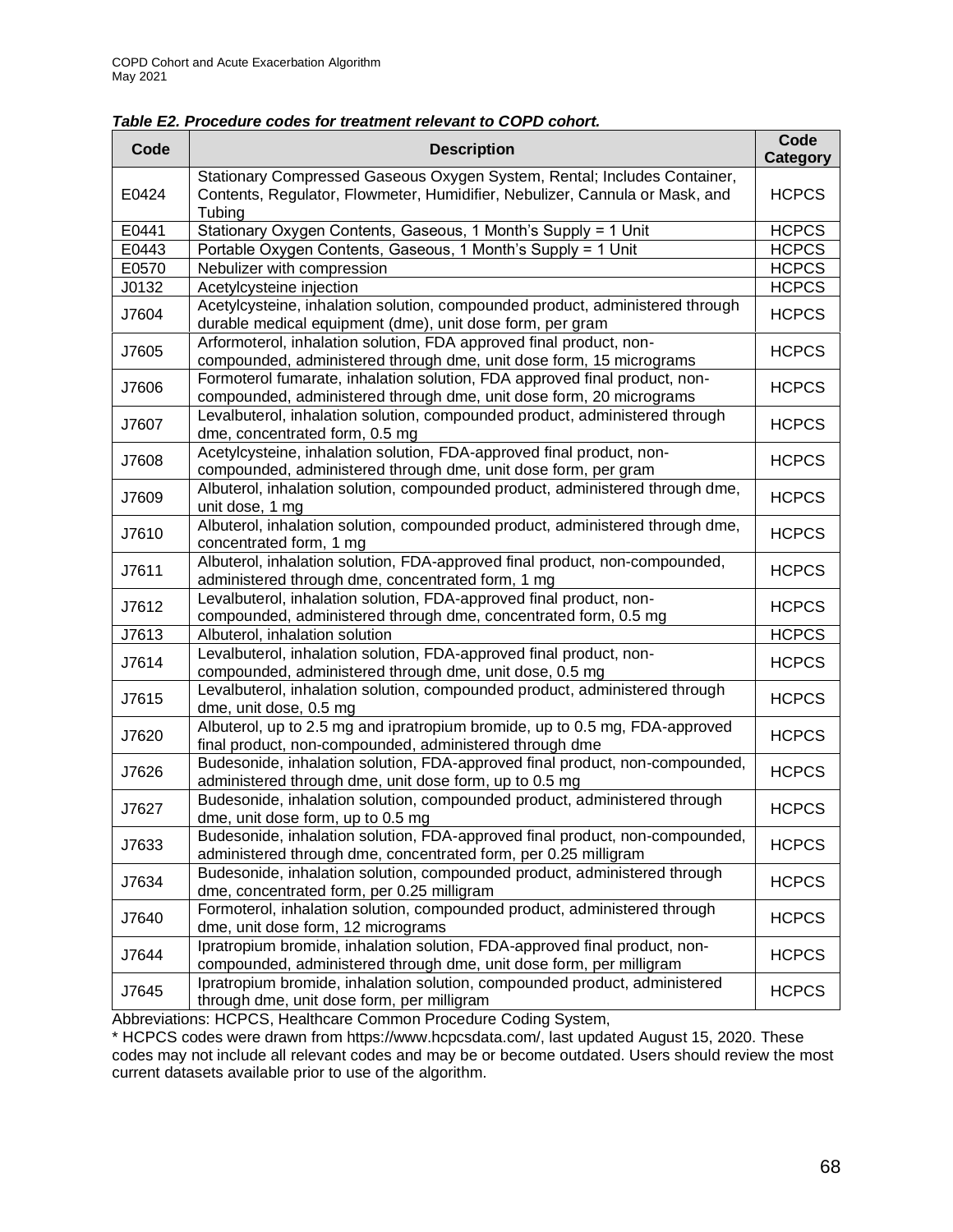| Code         | <b>Description</b>                                   | Code<br>Category |
|--------------|------------------------------------------------------|------------------|
| 0054-0045-44 | Ipratropium Bromide                                  | <b>NDC</b>       |
| 0054-0046-41 | Ipratropium Bromide                                  | <b>NDC</b>       |
| 0085-1132-04 | <b>Albuterol Sulfate</b>                             | <b>NDC</b>       |
| 0085-2223-01 | Mometasone furoate and formoterol fumarate dihydrate | <b>NDC</b>       |
| 0085-2223-02 | Mometasone furoate and formoterol fumarate dihydrate | <b>NDC</b>       |
| 0085-4610-01 | Mometasone furoate and formoterol fumarate dihydrate | <b>NDC</b>       |
| 0085-4610-02 | Mometasone furoate and formoterol fumarate dihydrate | <b>NDC</b>       |
| 0085-4610-05 | Mometasone furoate and formoterol fumarate dihydrate | <b>NDC</b>       |
| 0085-4610-06 | Mometasone furoate and formoterol fumarate dihydrate | <b>NDC</b>       |
| 0085-7206-01 | Mometasone furoate and formoterol fumarate dihydrate | <b>NDC</b>       |
| 0085-7206-02 | Mometasone furoate and formoterol fumarate dihydrate | <b>NDC</b>       |
| 0085-7206-07 | Mometasone furoate and formoterol fumarate dihydrate | <b>NDC</b>       |
| 0085-7206-08 | Mometasone furoate and formoterol fumarate dihydrate | <b>NDC</b>       |
| 0093-3174-31 | <b>Albuterol Sulfate</b>                             | <b>NDC</b>       |
| 0093-4145-56 | Levalbuterol                                         | <b>NDC</b>       |
| 0093-4146-56 | Levalbuterol                                         | <b>NDC</b>       |
| 0093-4147-56 | Levalbuterol                                         | <b>NDC</b>       |
| 0093-4148-56 | Levalbuterol                                         | <b>NDC</b>       |
| 0093-6815-55 | <b>Budesonide</b>                                    | <b>NDC</b>       |
| 0093-6815-73 | <b>Budesonide</b>                                    | <b>NDC</b>       |
| 0093-6815-76 | <b>Budesonide</b>                                    | <b>NDC</b>       |
| 0093-6816-55 | <b>Budesonide</b>                                    | <b>NDC</b>       |
| 0093-6816-73 | <b>Budesonide</b>                                    | <b>NDC</b>       |
| 0093-6816-76 | <b>Budesonide</b>                                    | <b>NDC</b>       |
| 0093-6817-73 | <b>Budesonide</b>                                    | <b>NDC</b>       |
| 0093-7445-01 | <b>Budesonide</b>                                    | <b>NDC</b>       |
| 0115-1687-74 | Budesonide                                           | <b>NDC</b>       |
| 0115-1689-74 | Budesonide                                           | <b>NDC</b>       |
| 0115-9930-78 | Levalbuterol Hydrochloride                           | <b>NDC</b>       |
| 0115-9931-78 | Levalbuterol Hydrochloride                           | <b>NDC</b>       |
| 0115-9932-78 | Levalbuterol Hydrochloride                           | <b>NDC</b>       |
| 0173-0682-20 | Albuterol sulfate                                    | <b>NDC</b>       |
| 0173-0682-24 | Albuterol sulfate                                    | <b>NDC</b>       |
| 0186-0370-20 | Budesonide and Formoterol Fumarate Dihydrate         | <b>NDC</b>       |
| 0186-0370-28 | Budesonide and Formoterol Fumarate Dihydrate         | <b>NDC</b>       |
| 0186-0370-60 | <b>Budesonide and Formoterol Fumarate Dihydrate</b>  | <b>NDC</b>       |
| 0186-0372-20 | Budesonide and Formoterol Fumarate Dihydrate         | <b>NDC</b>       |
| 0186-0372-28 | Budesonide and Formoterol Fumarate Dihydrate         | <b>NDC</b>       |
| 0186-0372-60 | Budesonide and Formoterol Fumarate Dihydrate         | <b>NDC</b>       |
| 0186-0916-12 | <b>Budesonide</b>                                    | <b>NDC</b>       |
| 0186-0917-06 | <b>Budesonide</b>                                    | <b>NDC</b>       |
| 0186-0917-65 | <b>Budesonide</b>                                    | <b>NDC</b>       |
| 0186-1988-04 | <b>Budesonide</b>                                    | <b>NDC</b>       |
| 0186-1989-04 | <b>Budesonide</b>                                    | <b>NDC</b>       |
| 0186-1990-04 | <b>Budesonide</b>                                    | <b>NDC</b>       |
| 0254-1007-52 | <b>Albuterol Sulfate</b>                             | <b>NDC</b>       |
| 0310-4600-12 | Glycopyrrolate and formoterol fumarate               | <b>NDC</b>       |
| 0310-4600-28 | Glycopyrrolate and formoterol fumarate               | <b>NDC</b>       |
| 0310-4600-39 | Glycopyrrolate and formoterol fumarate               | <b>NDC</b>       |

### *Table E3. Prescription codes for treatment relevant to COPD cohort.*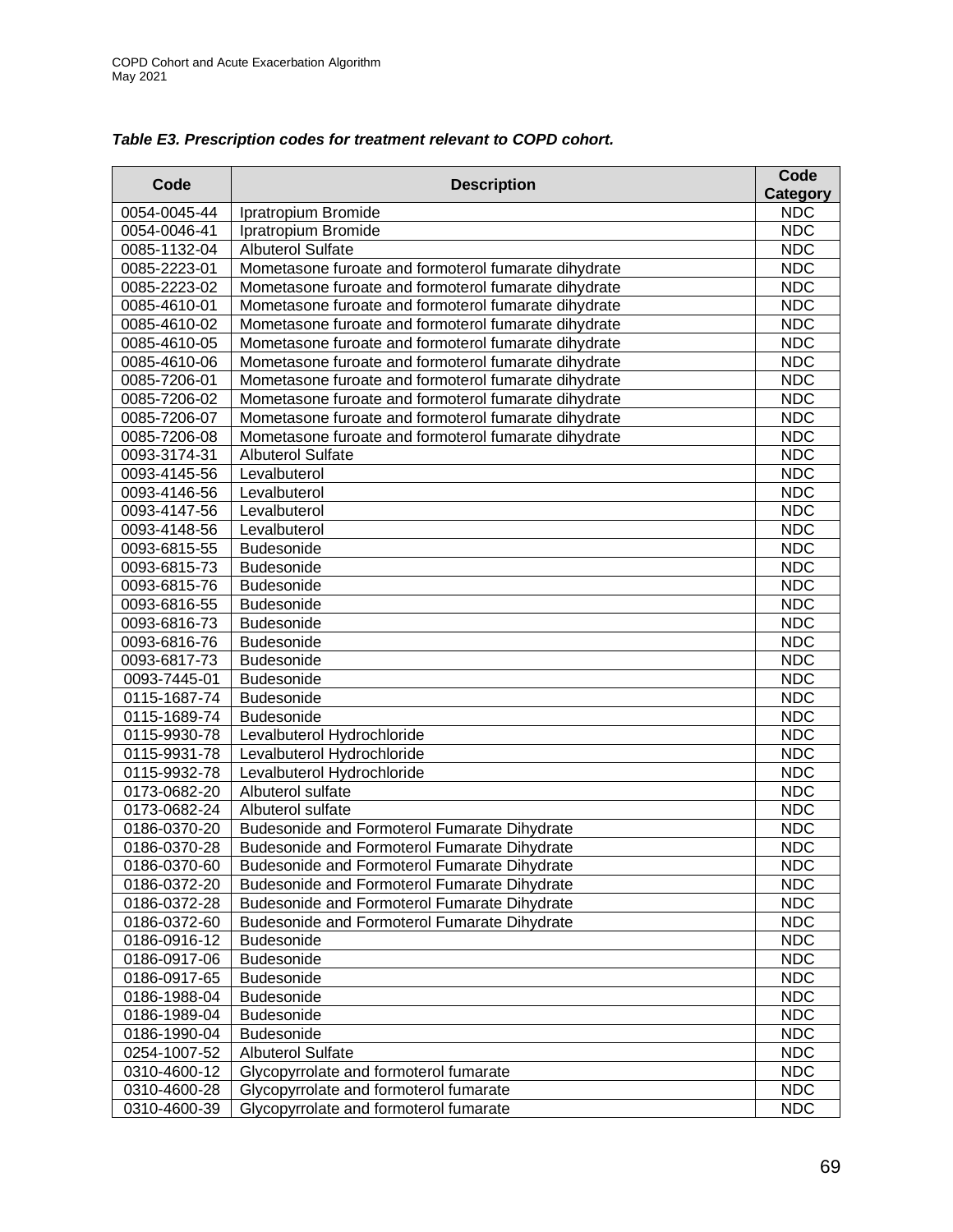| Code         | <b>Description</b>                           | Code                   |
|--------------|----------------------------------------------|------------------------|
| 0310-7370-20 | Budesonide and Formoterol Fumarate Dihydrate | Category<br><b>NDC</b> |
| 0310-7372-20 | Budesonide and Formoterol Fumarate Dihydrate | <b>NDC</b>             |
| 0363-0048-01 | <b>Budesonide</b>                            | <b>NDC</b>             |
| 0378-0255-01 | Albuterol sulfate                            | <b>NDC</b>             |
| 0378-0572-01 | Albuterol sulfate                            | <b>NDC</b>             |
| 0378-4122-01 | Albuterol sulfate                            | <b>NDC</b>             |
| 0378-4124-01 | Albuterol sulfate                            | <b>NDC</b>             |
| 0378-6991-52 | Albuterol sulfate                            | <b>NDC</b>             |
| 0378-6992-52 | Albuterol sulfate                            | <b>NDC</b>             |
| 0378-6993-93 | Levalbuterol                                 | <b>NDC</b>             |
| 0378-7155-01 | Budesonide                                   | <b>NDC</b>             |
| 0378-7970-52 | Ipratropium Bromide                          | <b>NDC</b>             |
| 0378-7970-55 | Ipratropium Bromide                          | <b>NDC</b>             |
| 0378-7970-91 | Ipratropium Bromide                          | <b>NDC</b>             |
| 0378-7970-93 | Ipratropium Bromide                          | <b>NDC</b>             |
| 0378-8270-52 | <b>Albuterol Sulfate</b>                     | <b>NDC</b>             |
|              | <b>Albuterol Sulfate</b>                     | <b>NDC</b>             |
| 0378-8270-55 |                                              |                        |
| 0378-8270-91 | <b>Albuterol Sulfate</b>                     | <b>NDC</b>             |
| 0378-8270-93 | <b>Albuterol Sulfate</b>                     | <b>NDC</b>             |
| 0378-9671-30 | Ipratropium Bromide and Albuterol Sulfate    | <b>NDC</b>             |
| 0378-9671-60 | Ipratropium Bromide and Albuterol Sulfate    | <b>NDC</b>             |
| 0378-9671-93 | Ipratropium Bromide and Albuterol Sulfate    | <b>NDC</b>             |
| 0378-9690-52 | Levalbuterol                                 | <b>NDC</b>             |
| 0378-9691-52 | Levalbuterol                                 | <b>NDC</b>             |
| 0378-9692-52 | Levalbuterol                                 | <b>NDC</b>             |
| 0409-3307-03 | Acetylcysteine                               | <b>NDC</b>             |
| 0409-3308-03 | Acetylcysteine                               | <b>NDC</b>             |
| 0472-0825-04 | <b>Albuterol Sulfate</b>                     | <b>NDC</b>             |
| 0472-0825-16 | <b>Albuterol Sulfate</b>                     | <b>NDC</b>             |
| 0487-0201-01 | Ipratropium Bromide and Albuterol Sulfate    | <b>NDC</b>             |
| 0487-0201-02 | Ipratropium Bromide and Albuterol Sulfate    | <b>NDC</b>             |
| 0487-0201-03 | Ipratropium Bromide and Albuterol Sulfate    | <b>NDC</b>             |
| 0487-0201-60 | Ipratropium Bromide and Albuterol Sulfate    | <b>NDC</b>             |
| 0487-0301-01 | <b>Albuterol Sulfate</b>                     | <b>NDC</b>             |
| 0487-0301-02 | <b>Albuterol Sulfate</b>                     | <b>NDC</b>             |
| 0487-2784-01 | Racepinephrine hydrochloride                 | <b>NDC</b>             |
| 0487-5901-99 | Racepinephrine hydrochloride                 | <b>NDC</b>             |
| 0487-9501-01 | <b>Albuterol Sulfate</b>                     | <b>NDC</b>             |
| 0487-9501-03 | <b>Albuterol Sulfate</b>                     | <b>NDC</b>             |
| 0487-9501-25 | <b>Albuterol Sulfate</b>                     | <b>NDC</b>             |
| 0487-9501-60 | <b>Albuterol Sulfate</b>                     | <b>NDC</b>             |
| 0487-9601-01 | <b>Budesonide</b>                            | <b>NDC</b>             |
| 0487-9601-30 | Budesonide                                   | <b>NDC</b>             |
| 0487-9701-01 | <b>Budesonide</b>                            | <b>NDC</b>             |
| 0487-9701-30 | <b>Budesonide</b>                            | <b>NDC</b>             |
| 0487-9801-01 | Ipratropium Bromide                          | <b>NDC</b>             |
| 0487-9801-02 | Ipratropium Bromide                          | <b>NDC</b>             |
| 0487-9801-25 | Ipratropium Bromide                          | <b>NDC</b>             |
| 0487-9801-30 | Ipratropium Bromide                          | <b>NDC</b>             |
| 0487-9801-60 | Ipratropium Bromide                          | <b>NDC</b>             |
| 0487-9901-02 | <b>Albuterol Sulfate</b>                     | <b>NDC</b>             |
| 0487-9901-30 | <b>Albuterol Sulfate</b>                     | <b>NDC</b>             |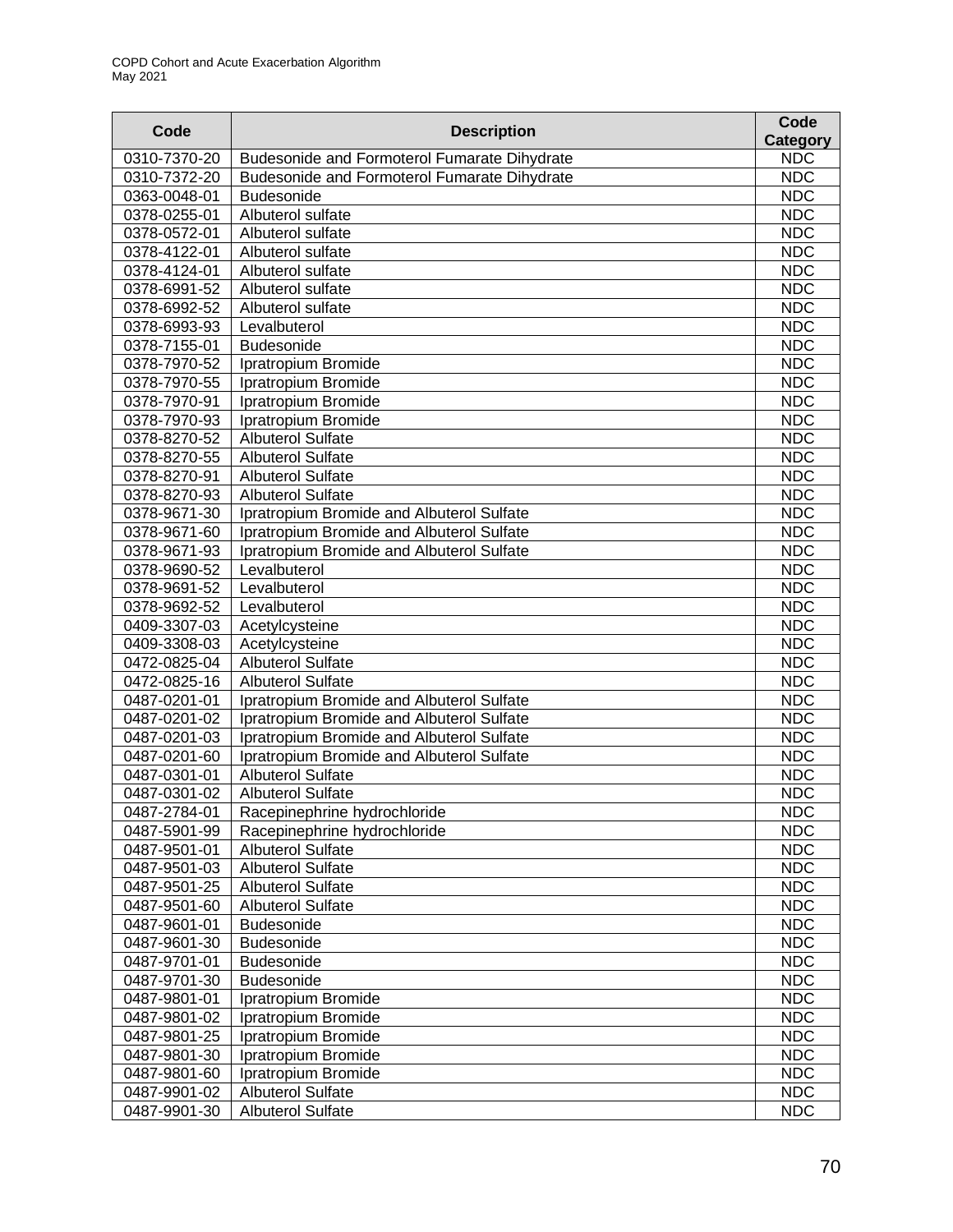| Code                         | <b>Description</b>                                                       | Code                     |
|------------------------------|--------------------------------------------------------------------------|--------------------------|
| 0487-9904-01                 | <b>Albuterol Sulfate</b>                                                 | Category<br><b>NDC</b>   |
| 0487-9904-02                 | <b>Albuterol Sulfate</b>                                                 | <b>NDC</b>               |
| 0487-9904-25                 | <b>Albuterol Sulfate</b>                                                 | <b>NDC</b>               |
| 0517-7504-25                 | Acetylcysteine                                                           | <b>NDC</b>               |
| 0517-7510-03                 | Acetylcysteine                                                           | <b>NDC</b>               |
| 0517-7604-25                 | Acetylcysteine                                                           | <b>NDC</b>               |
| 0517-7610-03                 | Acetylcysteine                                                           | <b>NDC</b>               |
| 0517-7630-03                 | Acetylcysteine                                                           | <b>NDC</b>               |
| 0536-1112-40                 | Budesonide                                                               | <b>NDC</b>               |
| 0536-1112-48                 | Budesonide                                                               | <b>NDC</b>               |
| 0574-0805-30                 | Acetylcysteine                                                           | <b>NDC</b>               |
| 0574-0815-30                 | Acetylcysteine                                                           | <b>NDC</b>               |
| 0574-9850-10                 | Budesonide                                                               | <b>NDC</b>               |
| 0574-9855-10                 | Budesonide                                                               | <b>NDC</b>               |
| 0591-2510-30                 | <b>Budesonide</b>                                                        | <b>NDC</b>               |
| 0591-2927-54                 | Levalbuterol tartrate                                                    | <b>NDC</b>               |
| 0591-3467-53                 | <b>Albuterol Sulfate</b>                                                 | <b>NDC</b>               |
| 0591-3468-53                 | <b>Albuterol Sulfate</b>                                                 | <b>NDC</b>               |
| 0591-3797-30                 | <b>Albuterol Sulfate</b>                                                 | <b>NDC</b>               |
| 0591-3797-60                 | <b>Albuterol Sulfate</b>                                                 | <b>NDC</b>               |
| 0591-3797-83                 | <b>Albuterol Sulfate</b>                                                 | <b>NDC</b>               |
| 0591-3798-30                 | Ipratropium Bromide                                                      | <b>NDC</b>               |
| 0591-3798-60                 | Ipratropium Bromide                                                      | <b>NDC</b>               |
| 0591-3798-83                 |                                                                          | <b>NDC</b>               |
| 0591-3817-39                 | Ipratropium Bromide<br>Ipratropium bromide and albuterol sulfate         | <b>NDC</b>               |
| 0597-0024-02                 | Ipratropium bromide and albuterol                                        | <b>NDC</b>               |
| 0597-0087-17                 | Ipratropium bromide                                                      | <b>NDC</b>               |
| 0781-7515-87                 | Budesonide                                                               | <b>NDC</b>               |
| 0781-7516-87                 | Budesonide                                                               | <b>NDC</b>               |
| 0781-7517-87                 | <b>Budesonide</b>                                                        | <b>NDC</b>               |
| 11822-1700-1                 | Budesonide                                                               | <b>NDC</b>               |
| 11822-6000-6                 | Budesonide                                                               | <b>NDC</b>               |
| 16714-094-25                 | <b>Levalbuterol Inhalation Solution</b>                                  | <b>NDC</b>               |
| 16714-094-30                 | Levalbuterol Inhalation Solution                                         | <b>NDC</b>               |
| 16714-095-25                 | <b>Levalbuterol Inhalation Solution</b>                                  | <b>NDC</b>               |
| 16714-096-25                 | Levalbuterol Inhalation Solution                                         | <b>NDC</b>               |
|                              |                                                                          | <b>NDC</b>               |
| 16714-829-01                 | <b>Budesonide</b><br>Levalbuterol Hydrochloride                          | <b>NDC</b>               |
| 17478-171-30<br>17478-172-24 |                                                                          | <b>NDC</b>               |
| 17478-173-24                 | Levalbuterol Hydrochloride<br>Levalbuterol Hydrochloride                 | <b>NDC</b>               |
| 17478-174-24                 | Levalbuterol Hydrochloride                                               | <b>NDC</b>               |
| 17478-660-30                 | Acetylcysteine                                                           | <b>NDC</b>               |
| 17856-0740-3                 | <b>Albuterol Sulfate</b>                                                 | <b>NDC</b>               |
| 21130-710-06                 | <b>Budesonide</b>                                                        | <b>NDC</b>               |
|                              |                                                                          |                          |
| 24208-398-30                 | Ipratropium bromide                                                      | <b>NDC</b><br><b>NDC</b> |
| 24208-399-15                 | Ipratropium Bromide                                                      | <b>NDC</b>               |
| 25021-812-30                 | Acetylcysteine<br>Albuterol sulfate                                      | <b>NDC</b>               |
| 35356-166-02<br>36800-113-01 | <b>Budesonide</b>                                                        | <b>NDC</b>               |
|                              |                                                                          | <b>NDC</b>               |
| 43598-409-25<br>43598-410-25 | Levalbuterol inhalation 1.25mg/3mL<br>Levalbuterol inhalation 0.63mg/3mL | <b>NDC</b>               |
| 43598-412-25                 | Levalbuterol inhalation 0.31mg/3mL                                       | <b>NDC</b>               |
|                              |                                                                          |                          |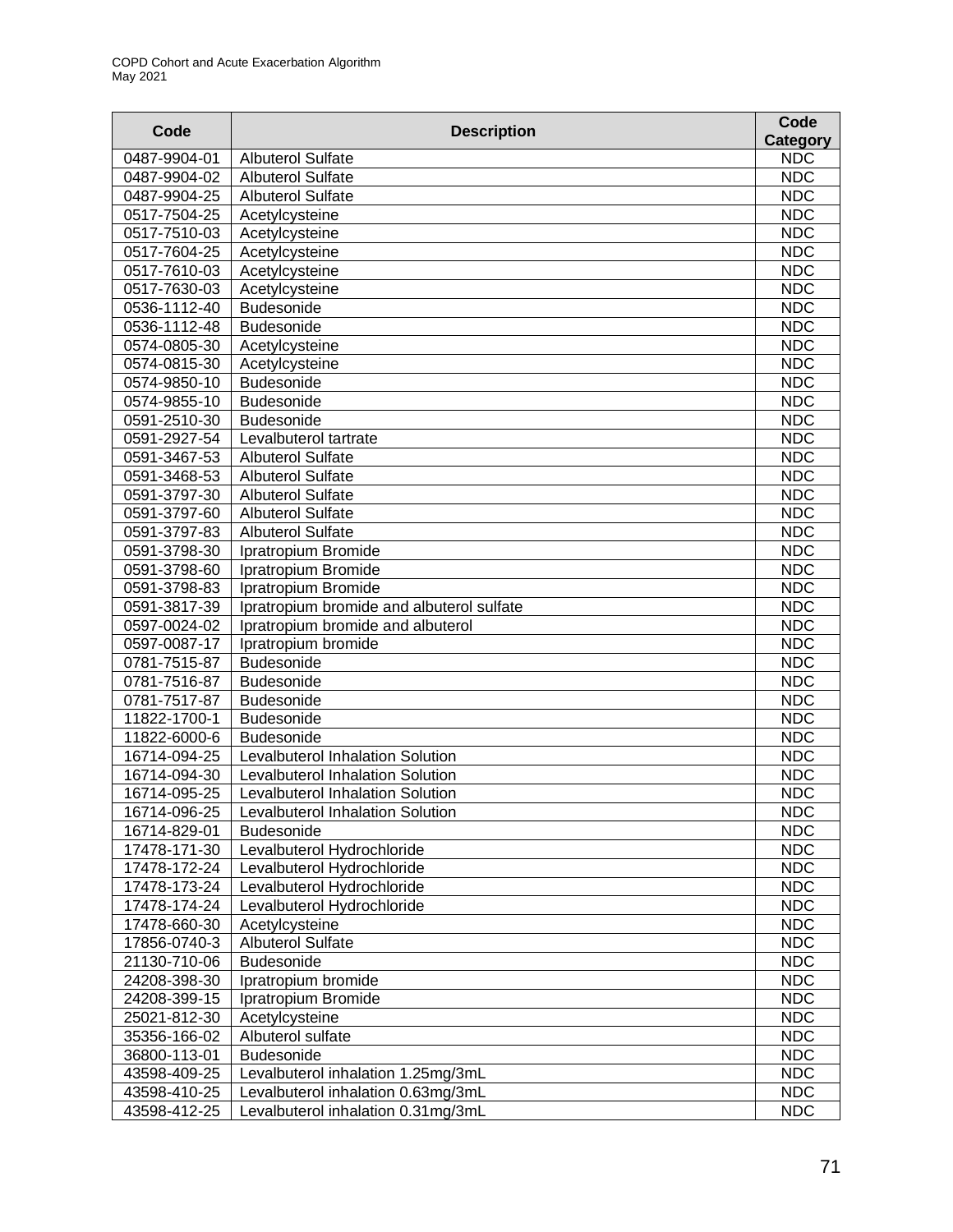| Code         | <b>Description</b>                        | Code<br>Category |
|--------------|-------------------------------------------|------------------|
| 45802-088-01 | Albuterol sulfate                         | <b>NDC</b>       |
| 46122-389-76 | Budesonide                                | <b>NDC</b>       |
| 47335-706-49 | Ipratropium Bromide                       | <b>NDC</b>       |
| 47335-706-52 | Ipratropium Bromide                       | <b>NDC</b>       |
| 47335-706-54 | Ipratropium Bromide                       | <b>NDC</b>       |
| 47335-743-01 | Levalbuterol Inhalation Solution          | <b>NDC</b>       |
| 47335-743-49 | <b>Levalbuterol Inhalation Solution</b>   | <b>NDC</b>       |
| 47335-743-52 | Levalbuterol Inhalation Solution          | <b>NDC</b>       |
| 47335-746-01 | Levalbuterol Inhalation Solution          | <b>NDC</b>       |
| 47335-746-49 | Levalbuterol Inhalation Solution          | <b>NDC</b>       |
| 47335-746-52 | <b>Levalbuterol Inhalation Solution</b>   | <b>NDC</b>       |
| 47335-753-01 | <b>Levalbuterol Inhalation Solution</b>   | <b>NDC</b>       |
| 47335-753-49 | Levalbuterol Inhalation Solution          | <b>NDC</b>       |
| 47335-753-52 | Levalbuterol Inhalation Solution          | <b>NDC</b>       |
| 49035-703-01 | <b>Budesonide</b>                         | <b>NDC</b>       |
| 49502-605-05 | Formoterol fumarate dihydrate             | <b>NDC</b>       |
| 49502-605-30 | Formoterol fumarate dihydrate             | <b>NDC</b>       |
| 49502-605-61 | Formoterol fumarate dihydrate             | <b>NDC</b>       |
| 50090-0516-0 | <b>Albuterol Sulfate</b>                  | <b>NDC</b>       |
| 50090-0961-0 | Ipratropium bromide                       | <b>NDC</b>       |
| 50090-1329-0 | <b>Albuterol Sulfate</b>                  | <b>NDC</b>       |
| 50090-1669-0 | Ipratropium Bromide and Albuterol Sulfate | <b>NDC</b>       |
| 50090-2566-0 | Ipratropium Bromide                       | <b>NDC</b>       |
| 50090-4137-0 | Albuterol sulfate                         | <b>NDC</b>       |
| 50090-4185-0 | Ipratropium Bromide                       | <b>NDC</b>       |
| 50090-4326-0 | <b>Albuterol Sulfate</b>                  | <b>NDC</b>       |
| 50090-4326-1 | <b>Albuterol Sulfate</b>                  | <b>NDC</b>       |
| 50090-4491-0 | <b>Albuterol Sulfate</b>                  | <b>NDC</b>       |
| 50090-4977-0 | Albuterol sulfate                         | <b>NDC</b>       |
| 50383-740-16 | <b>Albuterol Sulfate</b>                  | <b>NDC</b>       |
| 50383-741-20 | <b>Albuterol Sulfate</b>                  | <b>NDC</b>       |
| 50580-646-01 | <b>Budesonide</b>                         | <b>NDC</b>       |
| 50580-646-02 | <b>Budesonide</b>                         | <b>NDC</b>       |
| 50580-646-03 | <b>Budesonide</b>                         | <b>NDC</b>       |
| 51079-020-03 | <b>Budesonide</b>                         | <b>NDC</b>       |
| 51079-657-20 | Albuterol                                 | <b>NDC</b>       |
| 51407-224-30 | <b>Budesonide</b>                         | <b>NDC</b>       |
| 51407-367-01 | Albuterol sulfate                         | <b>NDC</b>       |
| 51407-368-01 | Albuterol sulfate                         | <b>NDC</b>       |
| 51662-1202-1 | Albuterol sulfate                         | <b>NDC</b>       |
| 51662-1202-9 | Albuterol sulfate                         | <b>NDC</b>       |
| 51662-1267-1 | Albuterol sulfate                         | <b>NDC</b>       |
| 51662-1267-9 | Albuterol sulfate                         | <b>NDC</b>       |
| 51662-1499-1 | Albuterol sulfate                         | <b>NDC</b>       |
| 51862-580-01 | <b>Budesonide</b>                         | <b>NDC</b>       |
| 51862-582-01 | Budesonide                                | <b>NDC</b>       |
| 53489-176-01 | Albuterol sulfate                         | <b>NDC</b>       |
| 53489-176-02 | Albuterol sulfate                         | <b>NDC</b>       |
| 53489-176-03 | Albuterol sulfate                         | <b>NDC</b>       |
| 53489-176-05 | Albuterol sulfate                         | <b>NDC</b>       |
| 53489-176-10 | Albuterol sulfate                         | <b>NDC</b>       |
| 53489-177-01 | Albuterol sulfate                         | <b>NDC</b>       |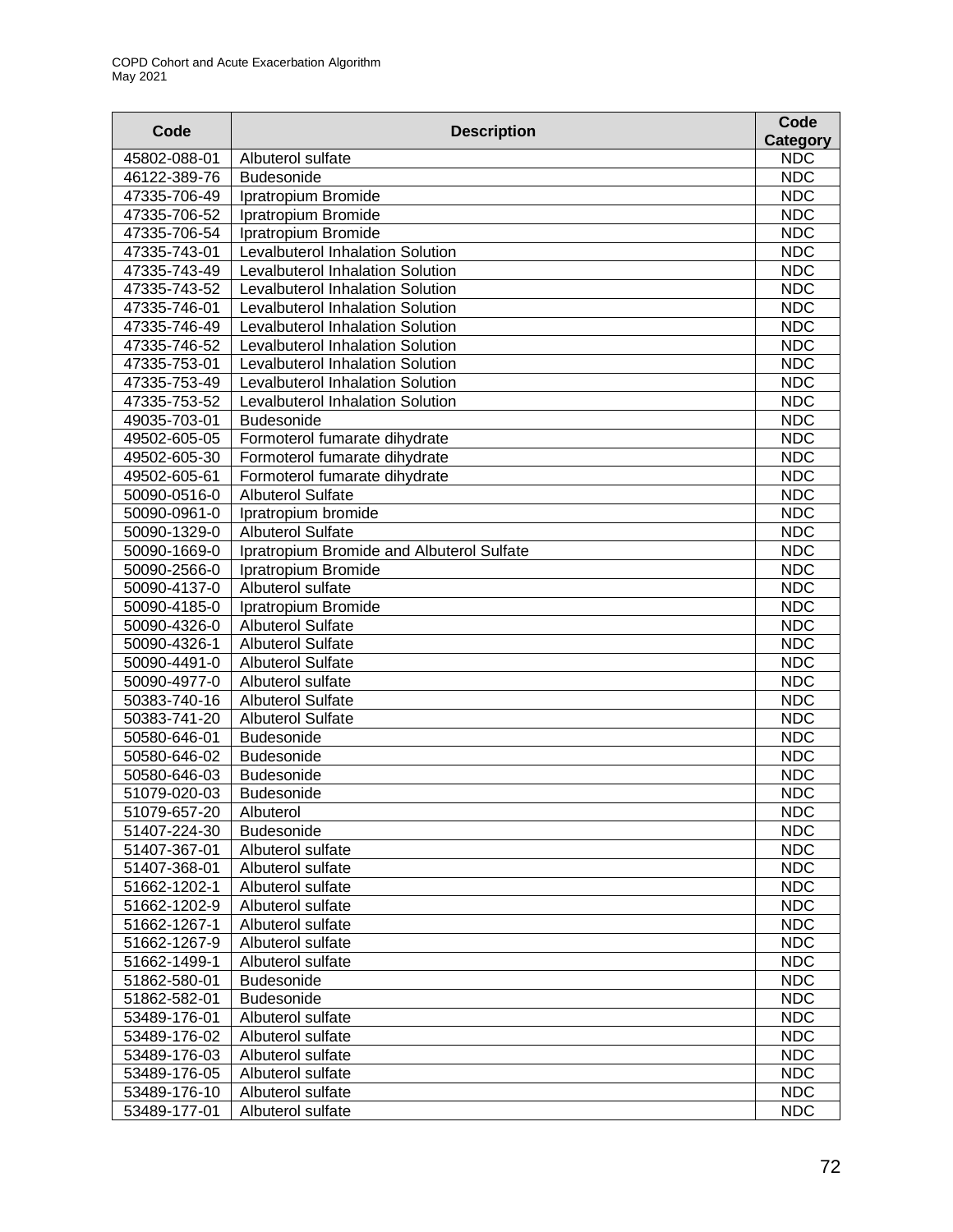| Code         | <b>Description</b>                        | Code<br>Category |
|--------------|-------------------------------------------|------------------|
| 53489-177-02 | Albuterol sulfate                         | <b>NDC</b>       |
| 53489-177-03 | Albuterol sulfate                         | <b>NDC</b>       |
| 53489-177-05 | Albuterol sulfate                         | <b>NDC</b>       |
| 53489-177-10 | Albuterol sulfate                         | <b>NDC</b>       |
| 55150-259-30 | Acetylcysteine                            | <b>NDC</b>       |
| 55154-4350-5 | <b>Albuterol Sulfate</b>                  | <b>NDC</b>       |
| 55154-4351-5 | Ipratropium Bromide                       | <b>NDC</b>       |
| 55154-4357-5 | Ipratropium Bromide and Albuterol Sulfate | <b>NDC</b>       |
| 55154-4359-5 | <b>Albuterol Sulfate</b>                  | <b>NDC</b>       |
| 55154-4849-5 | Budesonide                                | <b>NDC</b>       |
| 55154-5730-5 | Acetylcysteine                            | <b>NDC</b>       |
| 55154-5731-5 | Acetylcysteine                            | <b>NDC</b>       |
| 55289-045-30 | Albuterol sulfate                         | <b>NDC</b>       |
| 55566-1002-1 | <b>Budesonide</b>                         | <b>NDC</b>       |
| 55566-1020-1 | Budesonide                                | <b>NDC</b>       |
| 59310-117-20 | Albuterol sulfate                         | <b>NDC</b>       |
| 59310-117-21 | Albuterol sulfate                         | <b>NDC</b>       |
| 59310-540-20 | <b>Albuterol Sulfate</b>                  | <b>NDC</b>       |
| 59310-540-21 | <b>Albuterol Sulfate</b>                  | <b>NDC</b>       |
| 59310-579-22 | <b>Albuterol Sulfate</b>                  | <b>NDC</b>       |
| 59310-580-20 | <b>Albuterol Sulfate</b>                  | <b>NDC</b>       |
| 59310-580-21 | <b>Albuterol Sulfate</b>                  | <b>NDC</b>       |
| 59651-183-25 | <b>Albuterol Sulfate</b>                  | <b>NDC</b>       |
| 59651-184-25 | <b>Albuterol Sulfate</b>                  | <b>NDC</b>       |
| 59651-333-01 | Albuterol                                 | <b>NDC</b>       |
| 59651-333-05 | Albuterol                                 | <b>NDC</b>       |
| 59651-334-01 | Albuterol                                 | <b>NDC</b>       |
| 59651-334-05 | Albuterol                                 | <b>NDC</b>       |
| 60429-264-01 | Budesonide                                | <b>NDC</b>       |
| 60429-975-30 | Ipratropium Bromide and Albuterol Sulfate | <b>NDC</b>       |
| 60429-975-60 | Ipratropium Bromide and Albuterol Sulfate | <b>NDC</b>       |
| 60505-0820-0 | <b>Budesonide</b>                         | <b>NDC</b>       |
| 60505-0821-0 | <b>Budesonide</b>                         | <b>NDC</b>       |
| 60505-0826-1 | Ipratropium Bromide                       | <b>NDC</b>       |
| 60505-0827-1 | Ipratropium bromide                       | <b>NDC</b>       |
| 60505-0839-2 | Budesonide                                | <b>NDC</b>       |
| 60505-6129-2 | <b>Budesonide</b>                         | <b>NDC</b>       |
| 60505-6129-6 | <b>Budesonide</b>                         | <b>NDC</b>       |
| 60505-6129-7 | <b>Budesonide</b>                         | <b>NDC</b>       |
| 60505-6194-3 | <b>Budesonide</b>                         | <b>NDC</b>       |
| 60687-394-83 | Ipratropium Bromide                       | <b>NDC</b>       |
| 60687-395-83 | <b>Albuterol Sulfate</b>                  | <b>NDC</b>       |
| 60687-405-83 | Ipratropium Bromide and Albuterol Sulfate | <b>NDC</b>       |
| 60687-524-83 | <b>Budesonide Inhalation</b>              | <b>NDC</b>       |
| 63187-026-08 | Albuterol sulfate                         | <b>NDC</b>       |
| 63187-026-18 | Albuterol sulfate                         | <b>NDC</b>       |
| 63187-188-25 | Ipratropium Bromide                       | <b>NDC</b>       |
| 63187-204-25 | <b>Albuterol Sulfate</b>                  | <b>NDC</b>       |
| 63187-529-30 | Ipratropium bromide and albuterol sulfate | <b>NDC</b>       |
| 63187-529-60 | Ipratropium bromide and albuterol sulfate | <b>NDC</b>       |
| 63187-540-85 | Albuterol sulfate                         | <b>NDC</b>       |
| 63187-876-15 | Levalbuterol tartrate                     | <b>NDC</b>       |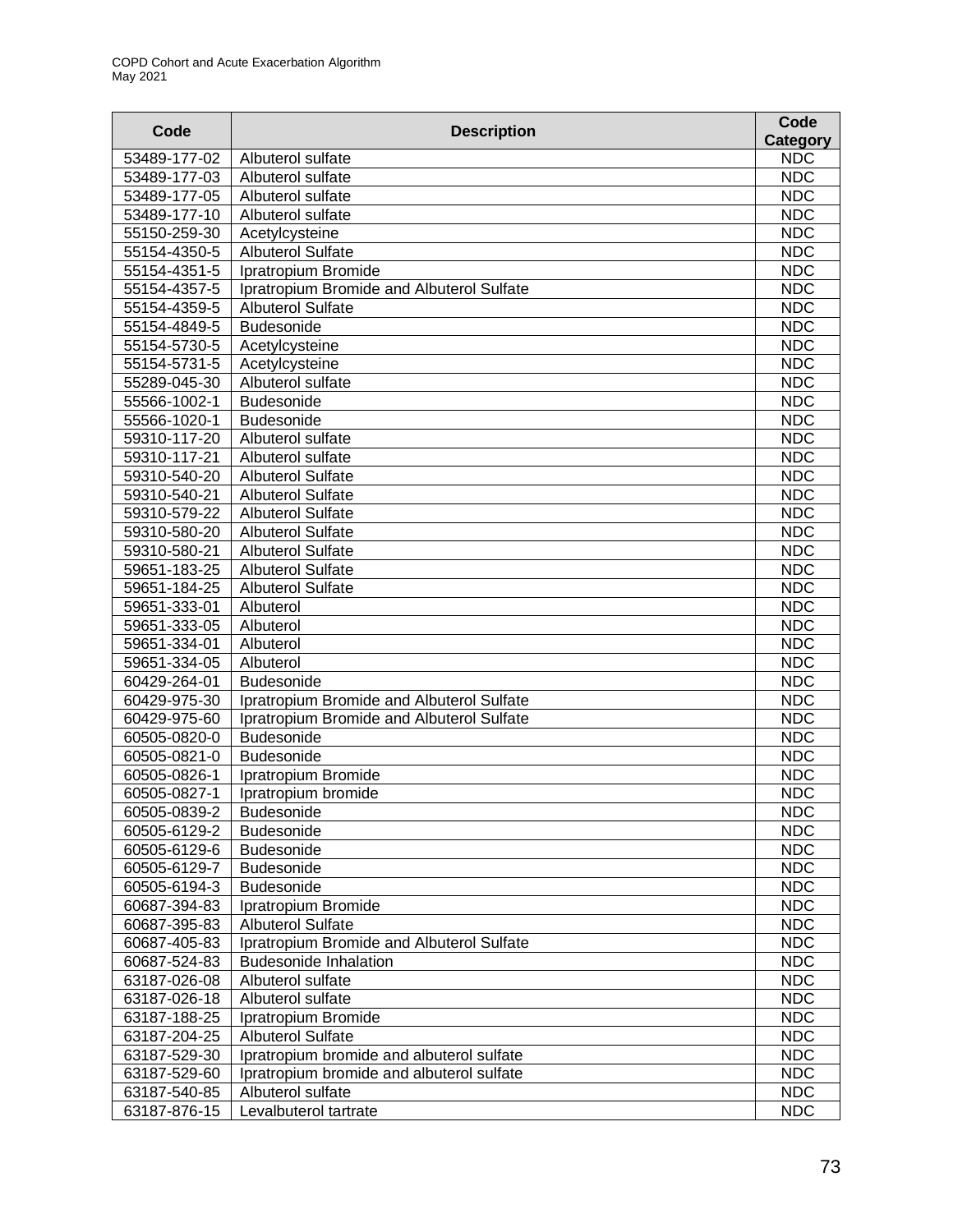| Code         | <b>Description</b>                        | Code       |
|--------------|-------------------------------------------|------------|
|              |                                           | Category   |
| 63187-953-24 | Levalbuterol                              | <b>NDC</b> |
| 63323-690-30 | Acetylcysteine                            | <b>NDC</b> |
| 63323-690-44 | Acetylcysteine                            | <b>NDC</b> |
| 63323-691-30 | Acetylcysteine                            | <b>NDC</b> |
| 63323-692-10 | Acetylcysteine                            | <b>NDC</b> |
| 63323-693-10 | Acetylcysteine                            | <b>NDC</b> |
| 63323-694-04 | Acetylcysteine                            | <b>NDC</b> |
| 63323-694-44 | Acetylcysteine                            | <b>NDC</b> |
| 63323-695-04 | Acetylcysteine                            | <b>NDC</b> |
| 63323-963-30 | Acetylcysteine                            | <b>NDC</b> |
| 63323-963-44 | Acetylcysteine                            | <b>NDC</b> |
| 63402-510-01 | Levalbuterol tartrate                     | <b>NDC</b> |
| 63402-911-08 | Arformoterol tartrate                     | <b>NDC</b> |
| 63402-911-30 | Arformoterol tartrate                     | <b>NDC</b> |
| 63402-911-31 | Arformoterol tartrate                     | <b>NDC</b> |
| 63402-911-64 | Arformoterol tartrate                     | <b>NDC</b> |
| 64980-255-01 | <b>Budesonide</b>                         | <b>NDC</b> |
| 64980-442-01 | Albuterol                                 | <b>NDC</b> |
| 64980-442-50 | Albuterol                                 | <b>NDC</b> |
| 64980-443-01 | Albuterol                                 | <b>NDC</b> |
| 64980-443-50 | Albuterol                                 | <b>NDC</b> |
| 65162-778-10 | Budesonide                                | <b>NDC</b> |
| 65162-778-18 | Budesonide                                | <b>NDC</b> |
| 65162-778-30 | Budesonide                                | <b>NDC</b> |
| 65162-778-49 | Budesonide                                | <b>NDC</b> |
| 65649-651-03 | <b>Budesonide</b>                         | <b>NDC</b> |
| 65862-858-03 | Albuterol sulfate                         | <b>NDC</b> |
| 65862-858-25 | Albuterol sulfate                         | <b>NDC</b> |
| 65862-858-30 | Albuterol sulfate                         | <b>NDC</b> |
| 65862-858-60 | Albuterol sulfate                         | <b>NDC</b> |
| 65862-905-03 | Ipratropium bromide                       | <b>NDC</b> |
| 65862-905-25 | Ipratropium bromide                       | <b>NDC</b> |
| 65862-905-30 | Ipratropium bromide                       | <b>NDC</b> |
| 65862-905-60 | Ipratropium bromide                       | <b>NDC</b> |
| 65862-906-03 | Ipratropium Bromide and Albuterol Sulfate | <b>NDC</b> |
| 65862-906-30 | Ipratropium Bromide and Albuterol Sulfate | <b>NDC</b> |
| 65862-906-60 | Ipratropium Bromide and Albuterol Sulfate | <b>NDC</b> |
| 65862-942-03 | Levalbuterol                              | <b>NDC</b> |
| 65862-943-24 | Levalbuterol                              | <b>NDC</b> |
| 65862-944-24 | Levalbuterol                              | <b>NDC</b> |
| 65862-945-24 | Levalbuterol                              | <b>NDC</b> |
| 66220-207-30 | Acetylcysteine                            | <b>NDC</b> |
| 66267-746-06 | <b>Albuterol Sulfate</b>                  | <b>NDC</b> |
| 66689-100-08 | Albuterol                                 | <b>NDC</b> |
| 66993-019-68 | Albuterol sulfate                         | <b>NDC</b> |
| 66993-021-27 | Levalbuterol Hydrochloride                | <b>NDC</b> |
| 66993-022-27 | Levalbuterol Hydrochloride                | <b>NDC</b> |
| 66993-023-27 | Levalbuterol Hydrochloride                | <b>NDC</b> |
| 67296-1348-1 | <b>Albuterol Sulfate</b>                  | <b>NDC</b> |
| 68012-309-01 | Budesonide                                | <b>NDC</b> |
| 68012-309-02 | <b>Budesonide</b>                         | <b>NDC</b> |
| 68012-309-30 | Budesonide                                | <b>NDC</b> |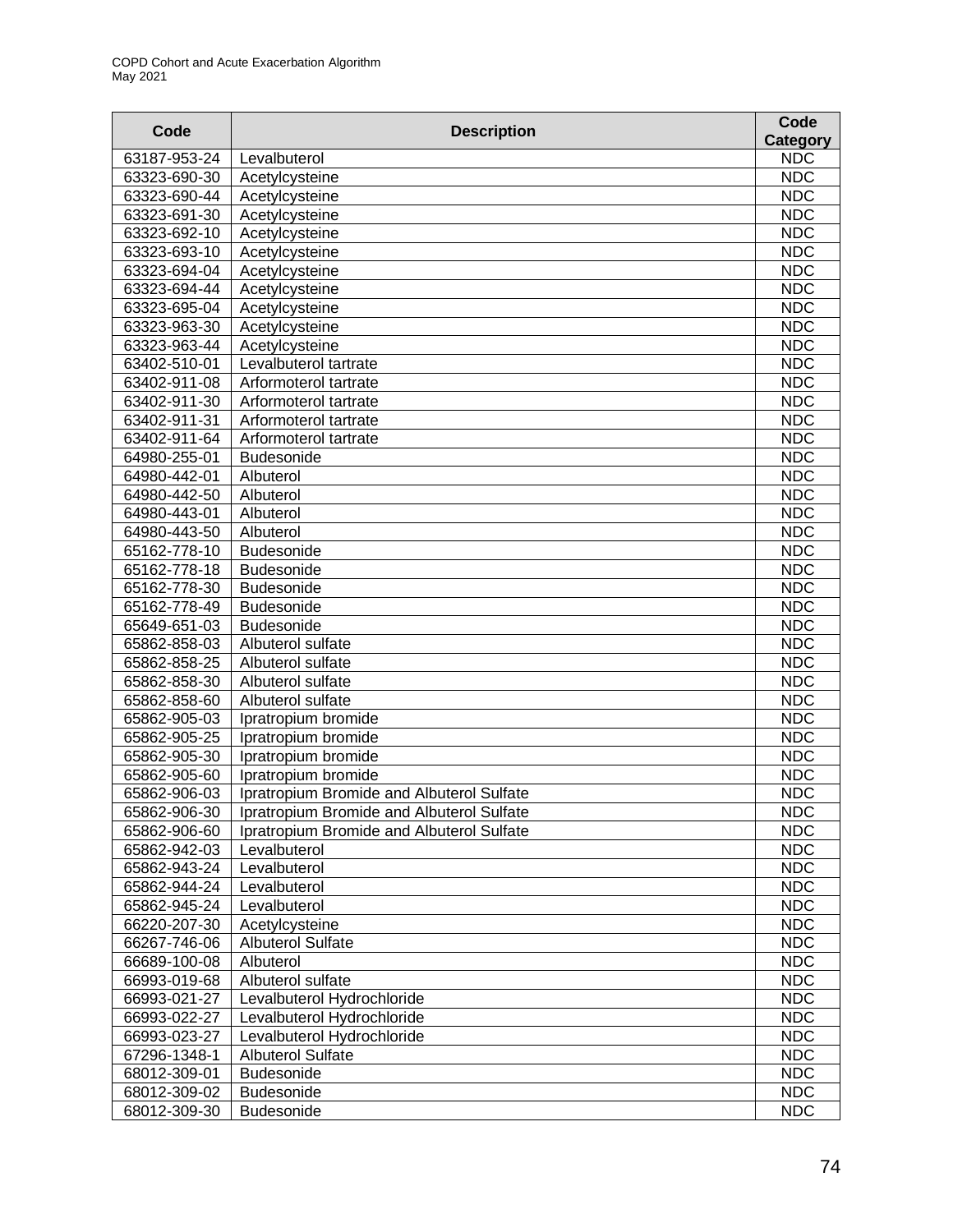| Code                         | <b>Description</b>                        | Code                   |
|------------------------------|-------------------------------------------|------------------------|
| 68071-1525-5                 | <b>Albuterol Sulfate</b>                  | Category<br><b>NDC</b> |
| 68071-1670-2                 | Albuterol sulfate                         | <b>NDC</b>             |
| 68071-1737-2                 | Ipratropium Bromide                       | <b>NDC</b>             |
| 68071-1890-6                 | Albuterol sulfate                         | <b>NDC</b>             |
| 68071-4048-2                 | <b>Albuterol Sulfate</b>                  | <b>NDC</b>             |
| 68071-4543-6                 | <b>Albuterol Sulfate</b>                  | <b>NDC</b>             |
| 68071-4754-2                 | <b>Albuterol Sulfate</b>                  | <b>NDC</b>             |
| 68071-4777-2                 | albuterol sulfate                         | <b>NDC</b>             |
| 68071-4940-2                 | <b>Albuterol Sulfate</b>                  | <b>NDC</b>             |
| 68071-5027-5                 | Levalbuterol Hydrochloride                | <b>NDC</b>             |
| 68071-5149-3                 | Racepinephrine hydrochloride              | <b>NDC</b>             |
| 68071-5206-2                 | Albuterol sulfate                         | <b>NDC</b>             |
| 68084-949-25                 | Albuterol sulfate                         | <b>NDC</b>             |
| 68084-952-25                 | Albuterol sulfate                         | <b>NDC</b>             |
| 68180-984-30                 | <b>Budesonide inhalation</b>              | <b>NDC</b>             |
| 68382-720-01                 |                                           | <b>NDC</b>             |
|                              | Budesonide                                | <b>NDC</b>             |
| 68382-720-05<br>68382-720-06 | Budesonide                                |                        |
| 68382-720-10                 | Budesonide                                | <b>NDC</b>             |
|                              | Budesonide                                | <b>NDC</b>             |
| 68382-720-16                 | Budesonide                                | <b>NDC</b>             |
| 68382-720-77                 | Budesonide                                | <b>NDC</b>             |
| 68682-309-30                 | <b>Budesonide</b>                         | <b>NDC</b>             |
| 68788-0825-4                 | <b>Albuterol Sulfate</b>                  | <b>NDC</b>             |
| 68788-6845-1                 | Levalbuterol tartrate                     | <b>NDC</b>             |
| 68788-7229-6                 | Albuterol sulfate                         | <b>NDC</b>             |
| 68788-7290-3                 | Budesonide                                | <b>NDC</b>             |
| 68788-7314-3                 | <b>Budesonide</b>                         | <b>NDC</b>             |
| 68788-7353-2                 | Albuterol sulfate                         | <b>NDC</b>             |
| 68788-7390-4                 | <b>Albuterol Sulfate</b>                  | <b>NDC</b>             |
| 68788-7477-2                 | <b>Albuterol Sulfate</b>                  | <b>NDC</b>             |
| 68788-7573-4                 | <b>Albuterol Sulfate</b>                  | <b>NDC</b>             |
| 68788-7678-3                 | Ipratropium Bromide and Albuterol Sulfate | <b>NDC</b>             |
| 68788-7702-2                 | <b>Albuterol Sulfate</b>                  | <b>NDC</b>             |
| 68788-9279-3                 | ipratropium bromide and albuterol sulfate | <b>NDC</b>             |
| 68788-9298-2                 | <b>Albuterol Sulfate</b>                  | <b>NDC</b>             |
| 68788-9552-2                 | <b>Albuterol Sulfate</b>                  | <b>NDC</b>             |
| 68788-9552-6                 | <b>Albuterol Sulfate</b>                  | <b>NDC</b>             |
| 68788-9900-2                 | <b>Albuterol Sulfate</b>                  | <b>NDC</b>             |
| 69097-142-60                 | <b>Albuterol Sulfate</b>                  | <b>NDC</b>             |
| 69097-173-53                 | Ipratropium Bromide and Albuterol Sulfate | <b>NDC</b>             |
| 69097-173-64                 | Ipratropium Bromide and Albuterol Sulfate | <b>NDC</b>             |
| 69097-318-87                 | <b>Budesonide</b>                         | <b>NDC</b>             |
| 69097-319-53                 | <b>Budesonide</b>                         | <b>NDC</b>             |
| 69097-319-87                 | <b>Budesonide</b>                         | <b>NDC</b>             |
| 69097-321-53                 | <b>Budesonide</b>                         | <b>NDC</b>             |
| 69097-321-87                 | <b>Budesonide</b>                         | <b>NDC</b>             |
| 69097-840-53                 | Ipratropium Bromide and Albuterol Sulfate | <b>NDC</b>             |
| 69238-1344-5                 | Albuterol                                 | <b>NDC</b>             |
| 69238-1345-5                 | Albuterol                                 | <b>NDC</b>             |
| 69339-126-01                 | <b>Albuterol Sulfate</b>                  | <b>NDC</b>             |
| 69339-127-01                 | <b>Albuterol Sulfate</b>                  | <b>NDC</b>             |
| 69543-290-10                 | Albuterol                                 | <b>NDC</b>             |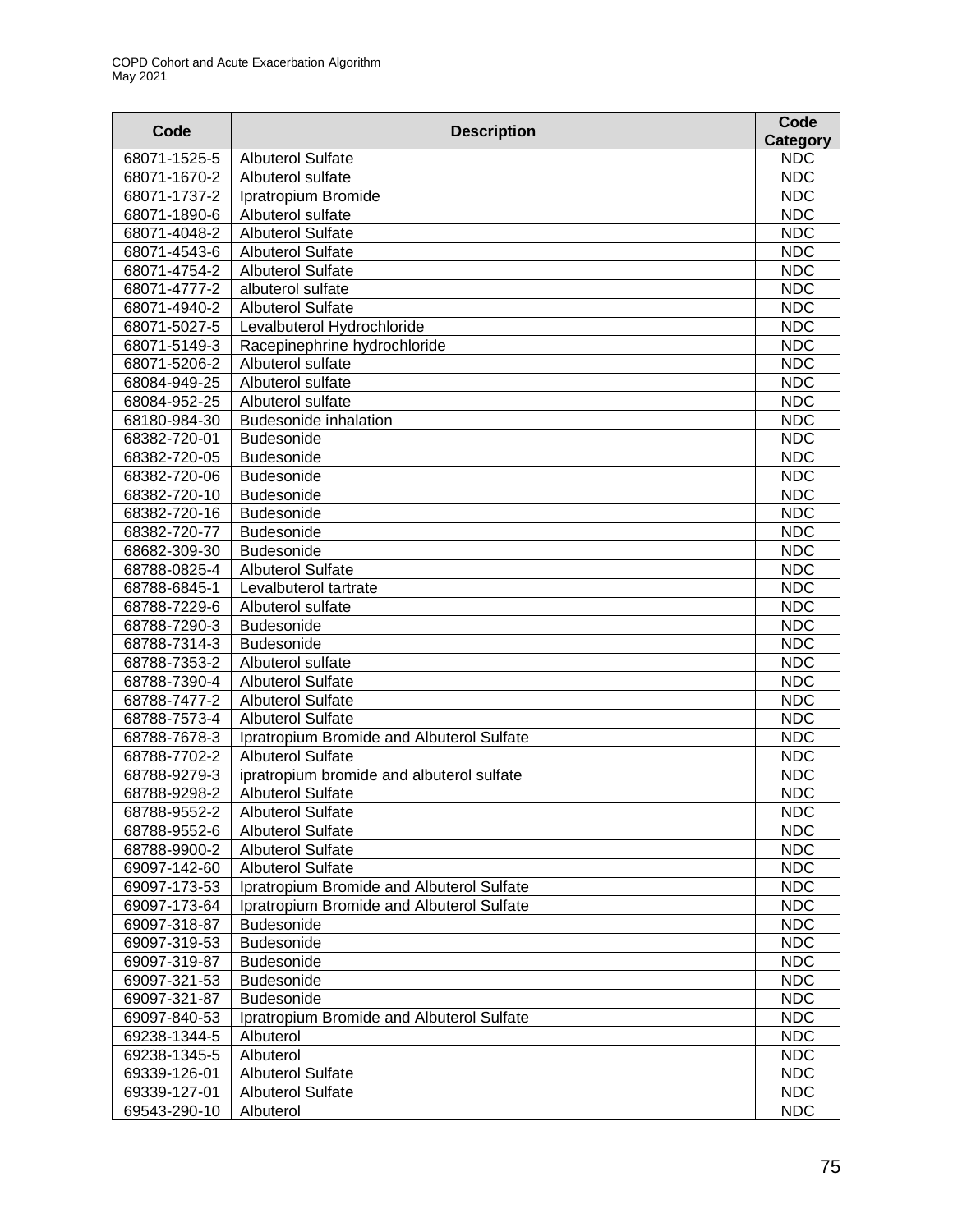| Code         | <b>Description</b>                         | Code       |
|--------------|--------------------------------------------|------------|
|              |                                            | Category   |
| 69543-290-18 | Albuterol                                  | <b>NDC</b> |
| 69543-291-10 | Albuterol                                  | <b>NDC</b> |
| 69543-291-18 | Albuterol                                  | <b>NDC</b> |
| 69842-001-01 | Budesonide                                 | <b>NDC</b> |
| 70518-1070-0 | Ipratropium Bromide                        | <b>NDC</b> |
| 70518-1230-0 | <b>Albuterol Sulfate</b>                   | <b>NDC</b> |
| 70518-1237-0 | <b>Albuterol Sulfate</b>                   | <b>NDC</b> |
| 70518-1722-0 | Ipratropium bromide and albuterol sulfate  | <b>NDC</b> |
| 70518-2243-0 | Ipratropium Bromide and Albuterol Sulfate  | <b>NDC</b> |
| 70518-2250-0 | Ipratropium Bromide and Albuterol Sulfate  | <b>NDC</b> |
| 70518-2351-0 | Ipratropium Bromide and Albuterol Sulfate  | <b>NDC</b> |
| 70518-2413-0 | <b>Albuterol Sulfate</b>                   | <b>NDC</b> |
| 70518-2613-0 | <b>Albuterol Sulfate</b>                   | <b>NDC</b> |
| 70518-2627-0 | Ipratropium Bromide and Albuterol Sulfate  | <b>NDC</b> |
| 70710-1015-8 | Acetylcysteine                             | <b>NDC</b> |
| 70752-102-12 | <b>Albuterol Sulfate</b>                   | <b>NDC</b> |
| 70771-1075-0 | Budesonide                                 | <b>NDC</b> |
| 70771-1075-1 | Budesonide                                 | <b>NDC</b> |
| 70771-1075-3 | Budesonide                                 | <b>NDC</b> |
| 70771-1075-4 | Budesonide                                 | <b>NDC</b> |
| 70771-1075-5 | Budesonide                                 | <b>NDC</b> |
| 70771-1075-9 | Budesonide                                 | <b>NDC</b> |
| 70771-1412-8 | Acetylcysteine                             | <b>NDC</b> |
| 71205-051-15 | Ipratropium Bromide and Albuterol Sulfate  | <b>NDC</b> |
| 71205-051-30 | Ipratropium Bromide and Albuterol Sulfate  | <b>NDC</b> |
| 71205-211-85 | <b>Albuterol Sulfate</b>                   | <b>NDC</b> |
| 71205-441-85 | Albuterol sulfate                          | <b>NDC</b> |
| 71872-7054-1 | <b>Albuterol Sulfate</b>                   | <b>NDC</b> |
| 72124-001-01 | Aclidinium bromide and formoterol fumarate | <b>NDC</b> |
| 72124-001-03 | Aclidinium bromide and formoterol fumarate | <b>NDC</b> |
| 72189-002-25 | <b>Albuterol Sulfate</b>                   | <b>NDC</b> |
| 72189-016-08 | <b>Albuterol Sulfate</b>                   | <b>NDC</b> |
| 72189-022-25 | <b>Albuterol Sulfate</b>                   | <b>NDC</b> |
| 76204-100-01 | Ipratropium Bromide                        | <b>NDC</b> |
| 76204-100-25 | Ipratropium Bromide                        | <b>NDC</b> |
| 76204-100-30 | Ipratropium Bromide                        | <b>NDC</b> |
| 76204-100-60 | Ipratropium Bromide                        | <b>NDC</b> |
| 76204-200-01 | <b>Albuterol Sulfate</b>                   | <b>NDC</b> |
| 76204-200-25 | <b>Albuterol Sulfate</b>                   | <b>NDC</b> |
| 76204-200-30 | <b>Albuterol Sulfate</b>                   | <b>NDC</b> |
| 76204-200-60 | <b>Albuterol Sulfate</b>                   | <b>NDC</b> |
| 76204-600-01 | Ipratropium Bromide and Albuterol Sulfate  | <b>NDC</b> |
| 76204-600-05 | Ipratropium Bromide and Albuterol Sulfate  | <b>NDC</b> |
| 76204-600-12 | Ipratropium Bromide and Albuterol Sulfate  | <b>NDC</b> |
| 76204-600-30 | Ipratropium Bromide and Albuterol Sulfate  | <b>NDC</b> |
| 76204-600-60 | Ipratropium Bromide and Albuterol Sulfate  | <b>NDC</b> |
| 76204-700-01 | Levalbuterol Hydrochloride                 | <b>NDC</b> |
| 76204-700-25 | Levalbuterol Hydrochloride                 | <b>NDC</b> |
| 76204-700-55 | Levalbuterol Hydrochloride                 | <b>NDC</b> |
| 76204-800-01 | Levalbuterol Hydrochloride                 | <b>NDC</b> |
| 76204-800-25 | Levalbuterol Hydrochloride                 | <b>NDC</b> |
| 76204-800-55 | Levalbuterol Hydrochloride                 | <b>NDC</b> |